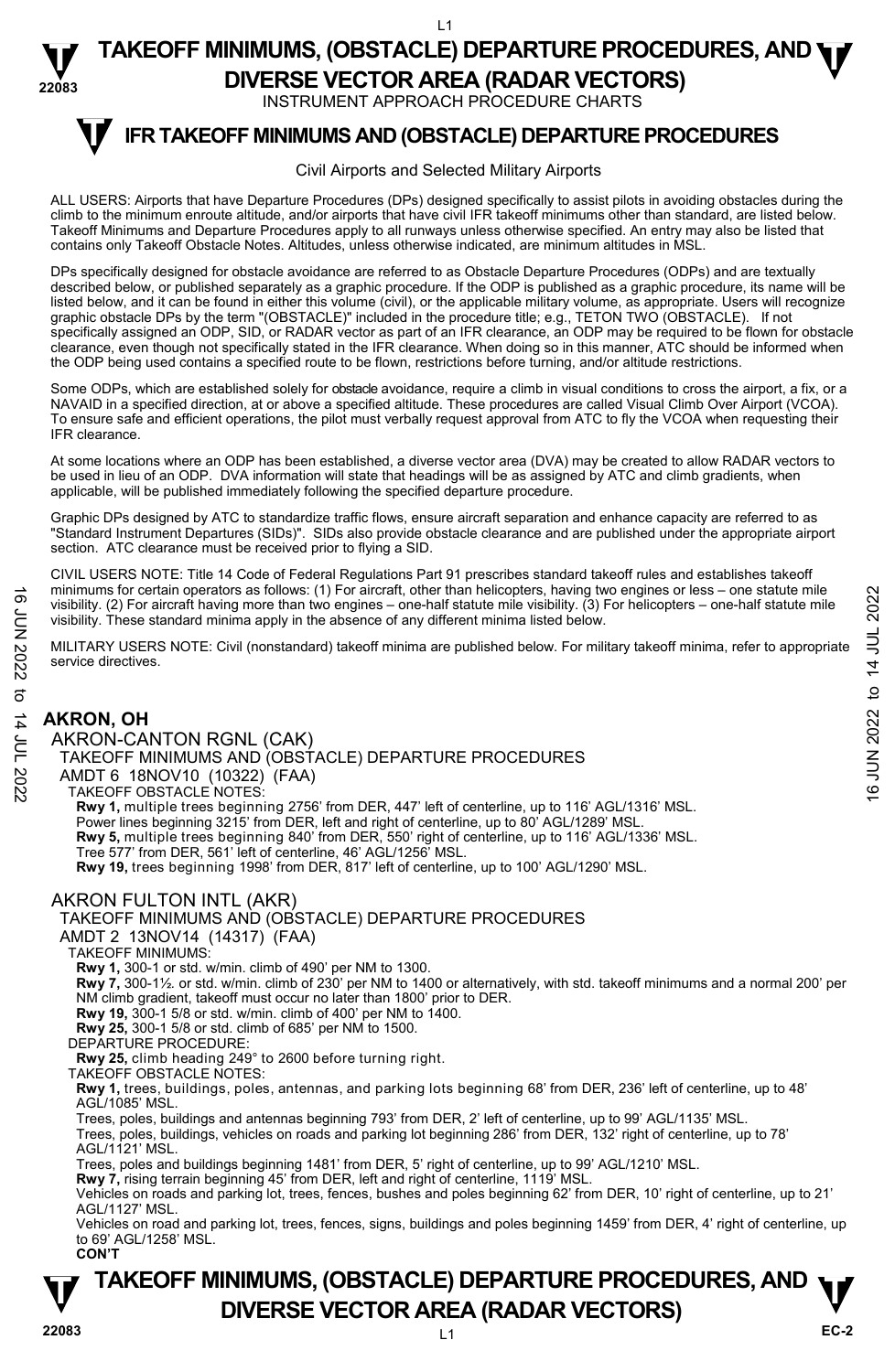#### **22083 TAKEOFF MINIMUMS, (OBSTACLE) DEPARTURE PROCEDURES, AND <b>WE**<br>DREBSE VECTOR AREA (BADAR VECTORS) **DIVERSE VECTOR AREA (RADAR VECTORS)**

## **AKRON, OH (CON'T)**

AKRON FULTON INTL (AKR) (CON'T)

 **Rwy 7 (CON'T),** vehicles on roads, trees, fences and poles beginning 251' from DER, 318' left of centerline, up to 48' AGL/1134' MSL.

Vehicles on roads, trees, fences, antennas and poles beginning 692' from DER, on centerline and left of centerline, up to 93' AGL/1213' MSL.

**Rwy 19,** rising terrain beginning 3' from DER, left and right of centerline, up to 1183' MSL.

Trees, poles, vehicles, fences, and goalpost beginning 119' from DER, 36' left of centerline, up to 30' AGL/1082' MSL. Trees, buildings, poles, vehicles, traffic lights and parking lots beginning 1019' from DER, 4' left of centerline, up to 83' AGL/1192' MSL.

Trees, poles, and buildings beginning 3940' from DER, 1' left of centerline, up to 102' AGL/1260' MSL.

Trees, buildings and lights beginning 681' from DER, 431' right of centerline, up to 70' AGL/1115' MSL.

Trees, towers, lights, buildings, fences, poles and vehicles on road beginning 1690' from DER, 3' right of centerline, up to 99' AGL/1262' MSL.

**Rwy 25,** rising terrain beginning 70' from DER, left and right of centerline, up to 1177' MSL.

Railroad track with train beginning 66' from DER, crossing centerline right to left, 23' AGL/1096' MSL.

Trees, fences and vehicles on roads beginning 53' from DER, 352' right of centerline, up to 71' AGL/1165' MSL.<br>Trees, bushes, poles, lights, antennas, fences, vehicles on roads and parking lots beginning 1405' from DER, 5' centerline, up to 102' AGL/1229' MSL.

Trees beginning 503' from DER, 375' left of centerline, up to 77' AGL/1157' MSL.

Trees, bushes, poles, fences and vehicles on road beginning 1293' from DER, on centerline and left of centerline, up to 106' AGL/1227' MSL.

Towers and antenna beginning 1.4 NM from DER, 216' left of centerline, up to 309' AGL/1343' MSL.

## **ANDERSON, IN**

#### ANDERSON MUNI-DARLINGTON FLD (AID)

TAKEOFF MINIMUMS AND (OBSTACLE) DEPARTURE PROCEDURES

AMDT1 10MAR11 (21112) (FAA)

TAKEOFF MINIMUMS:

**Rwy 30,** 300-1¼ or std. w/min. climb of 220' per NM to 1200, or alternatively, with std. takeoff minimums and a normal 200' per NM climb gradient, takeoff must occur no later than 1500' prior to DER.

TAKEOFF OBSTACLE NOTES:

**Rwy 12,** pole and trees beginning 509' from DER, 519' left of centerline, up to 100' AGL/1005' MSL.<br>Trees beginning 1947' from DER, 446' right of centerline, up to 100' AGL/1010' MSL.

Railroad 944' from DER, left and right of centerline, up to 23' AGL/945' MSL.

**Rwy 18,** trees beginning 437' from DER, 169' left of centerline, up to 100' AGL/951' MSL.<br>Trees beginning 440' from DER, 159' right of centerline, up to 100' AGL/1015' MSL.

Vehicles on road beginning 373' from DER, left and right of centerline, up to 15' AGL/922' MSL.

Terrain 417' from DER, 299' left of centerline, 0' AGL/918' MSL.

**Rwy 30,** tower and trees beginning 1516' from DER, 519' left of centerline, up to 161' AGL/1057' MSL. Trees beginning 389' from DER, 344' right of centerline, up to 100' AGL/1009' MSL. The NM climb gradient, takeoff must occur no later than 1500' prior to DER.<br>
TAKEOFF OBSTACLE NOTES:<br> **Rwy 12,** pole and trees beginning 509' from DER, 519' left of centerline, up to 100' AGL/1005' MSL.<br>
Trees beginning 1

Vehicles on road beginning 152' from DER, left and right of centerline, up to 15' AGL/884' MSL.

**Rwy 36,** trees beginning 850' from DER, 133' left of centerline, up to 100' AGL/999' MSL.

Building and trees beginning 277' from DER, 361' right of centerline, up to 100' AGL/1009' MSL.

Vehicles on road beginning 165' from DER, left and right of centerline, up to 15' AGL/925' MSL.

## **ANGOLA, IN**

#### TRI-STATE STEUBEN COUNTY (ANQ)

#### TAKEOFF MINIMUMS AND (OBSTACLE) DEPARTURE PROCEDURES

AMDT 1 31DEC20 (20366) (FAA)

TAKEOFF MINIMUMS:

**Rwy 5,** 300-1¼ or std. w/ min. climb of 360' per NM to 1300. TAKEOFF OBSTACLE NOTES:

**Rwy 5,** fence, terrain beginning 8' from DER, 268' left of centerline, up to 6' AGL/1003' MSL.

Tree 9' from DER, 460' right of centerline, 1036' MSL.

Trees beginning 170' from DER, 335' left of centerline, up to 1027' MSL. Trees beginning 237' from DER, 88' right of centerline, up to 1048' MSL.

Trees beginning 655' from DER, 292' right of centerline, up to 1075' MSL.

Trees beginning 845' from DER, 398' left of centerline, up to 1034' MSL.

Tree 1013' from DER, 671' left of centerline, 1040' MSL.

Trees beginning 1092' from DER, 585' left of centerline, up to 1074' MSL.

Tree 1312' from DER, 800' right of centerline, 1078' MSL.

Trees beginning 1397' from DER, 148' right of centerline, up to 1097' MSL. Trees beginning 1709' from DER, 257' left of centerline, up to 1076' MSL.

Tree 1739' from DER, 928' right of centerline, 1098' MSL.

Trees, buildings, pole beginning 1740' from DER, 202' right of centerline, up to 1099' MSL. Trees beginning 1828' from DER, 35' left of centerline, up to 1079' MSL.

Trees, poles, buildings, catenary beginning 1895' from DER, 18' right of centerline, up to 1103' MSL.

Trees, fence, terrain, pole beginning 1984' from DER, 14' left of centerline, up to 1106' MSL.

Trees, fence, poles, terrain, buildings, vehicles on traverse way beginning 2205' from DER, 1' left of centerline, up to 1122' MSL.

**CON'T**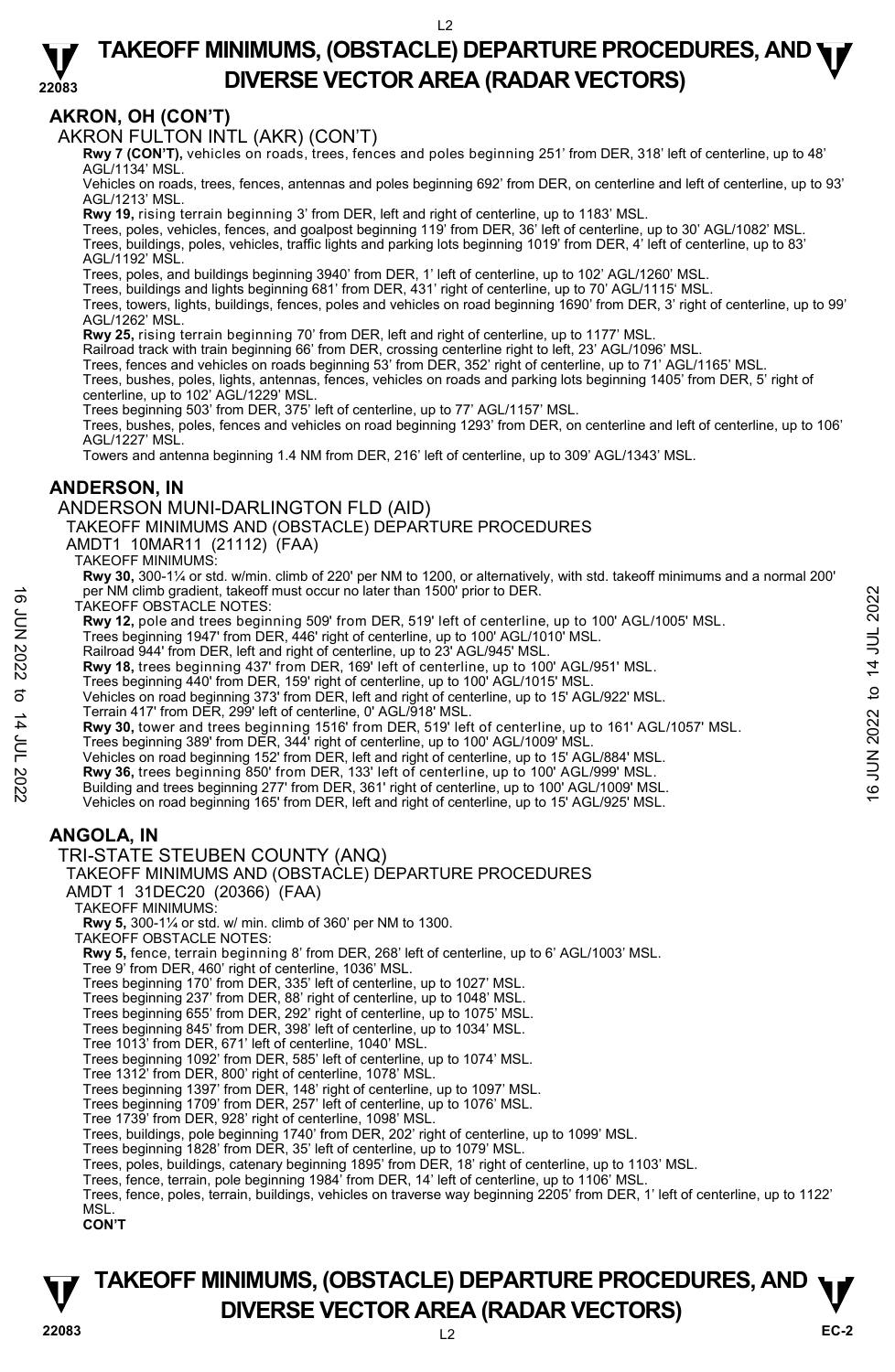#### **22083 TAKEOFF MINIMUMS, (OBSTACLE) DEPARTURE PROCEDURES, AND <b>WE**<br>DREBSE VECTOR AREA (BADAR VECTORS) **DIVERSE VECTOR AREA (RADAR VECTORS)**

## **ANGOLA, IN (CON'T)**

TRI-STATE STEUBEN COUNTY (ANQ) (CON'T) **Rwy 5 (CON'T),** trees, buildings, terrain, fence, tower, poles, general utility beginning 2628' from DER, 77' left of centerline, up to 1130' MSL. Trees, pole, terrain, fence beginning 2927' from DER, 113' left of centerline, up to 1141' MSL. Tree 3495' from DER, 459' right of centerline, up to 1125' MSL. Trees beginning 3582' from DER, 366' right of centerline, up to 1134' MSL. Trees beginning 3659' from DER, 652' right of centerline, up to 1140' MSL. Trees beginning 3679' from DER, 117' right of centerline, up to 1141' MSL. Trees, fence, terrain, beginning 3724' from DER, 218' left of centerline, up to 1147' MSL. Trees, fence, terrain, buildings beginning 3819' from DER, 30' left of centerline, up to 1164' MSL. Trees beginning 3838' from DER, 22' right of centerline, up to 1154' MSL. Trees beginning 4029' from DER, abeam centerline, up to 1160' MSL. Trees beginning 5636' from DER, 50' left of centerline, up to 1173' MSL. Trees beginning 5721' from DER, 108' left of centerline, up to 1181' MSL. Trees beginning 5832' from DER, 66' left of centerline, up to 1194' MSL. Tree 6072' from DER, 522' left of centerline, 1171' MSL. **Rwy 23,** vehicles on traverse way beginning 71' from DER, 343' left of centerline, 998' MSL. Vehicles on traverse way beginning 114' from DER, 317' right of centerline, up to 1001' MSL. Building 121' from DER, 456' left of centerline, 22' AGL/1003' MSL. Building, vehicles on traverse way beginning 172' from DER, 229' left of centerline, up to 28' AGL/1012' MSL. Trees, vehicles on traverse way, terrain beginning 245' from DER, 7' left of centerline, up to 1029' MSL.<br>Trees beginning 270' from DER, 374' right of centerline, up to 1002' MSL.<br>Trees beginning 497' from DER, 149' right Tree 631' from DER, 224' right of centerline, 1018' MSL. Trees beginning 632' from DER, 78' right of centerline, up to 1023' MSL. Trees, poles, terrain beginning 730' from DER, 74' right of centerline, up to 1053' MSL. Terrain beginning 900' from DER, 10' left of centerline, up to 1031' MSL. Tree 1331' from DER, 104' left of centerline, 1034' MSL. Tree 1338' from DER, 18' left of centerline, 1036' MSL. Trees beginning 1565' from DER, abeam centerline, up to 1061' MSL. Tree 1623' from DER, 221' left of centerline, 1041' MSL. Trees beginning 1682' from DER, 283' left of centerline, up to 1042' MSL. Tree 1818' from DER, 367' left of centerline, 1053' MSL. Trees beginning 1885' from DER, 2' left of centerline, up to 1065' MSL. Trees beginning 2188' from DER, 629' left of centerline, up to 1067' MSL. Trees beginning 2355' from DER, 621' left of centerline, up to 1072' MSL. Trees beginning 2823' from DER, 37' left of centerline, up to 1082' MSL. Trees beginning 3045' from DER, 35' left of centerline, up to 1092' MSL. Trees beginning 3053' from DER, 89' right of centerline, up to 1084' MSL. **ASHLAND, OH**  ASHLAND COUNTY (3G4) TAKEOFF MINIMUMS AND (OBSTACLE) DEPARTURE PROCEDURES AMDT 3 06MAY10 (10126) (FAA) TAKEOFF OBSTACLE NOTES: **Rwy 1,** trees beginning 61' from DER, 194' right of centerline, up to 50' AGL/1249' MSL. **Rwy 19,** trees beginning 5' from DER, 167' left of centerline, up to 50' AGL/1259' MSL. **ASHTABULA, OH**  NORTHEAST OHIO RGNL (HZY) TAKEOFF MINIMUMS AND (OBSTACLE) DEPARTURE PROCEDURES AMDT 1 12OCT17 (17285) (FAA) TAKEOFF OBSTACLE NOTES: **Rwy 9,** tree 492' from DER, 507' left of centerline, 23' AGL/942' MSL. Tree 904' from DER, 708' left of centerline, 5' AGL/962' MSL. Tree 1187' from DER, 650' left of centerline, 14' AGL/966' MSL. Trees beginning 1259' from DER, 629' left of centerline, up to 40' AGL/967' MSL. Tree 1370' from DER, 739' left of centerline, 76' AGL/995' MSL. Trees beginning 1464' from DER, 619' left of centerline, up to 83' AGL/1002' MSL. Trees beginning 1613' from DER, 699' left of centerline, up to 90' AGL/1010' MSL. Trees beginning 1737' from DER, 575' left of centerline, up to 103' AGL/1023' MSL. Trees beginning 1778' from DER, 468' left of centerline, up to 105' AGL/1026' MSL. Tree 2099' from DER, 816' right of centerline, 49' AGL/981' MSL. Tree 2139' from DER, 748' right of centerline, 73' AGL/999' MSL. Trees beginning 2201' from DER, 169' right of centerline, up to 75' AGL/1003' MSL.<br>**Rwy 27,** trees beginning 746' from DER, 646' right of centerline, up to 45' AGL/939' MSL. Pole 801' from DER, 484' left of centerline, 29' AGL/937' MSL. Pole 818' from DER, 645' left of centerline, 35' AGL/938' MSL. Trees beginning 1059' from DER, 678' right of centerline, up to 59' AGL/949' MSL. Trees beginning 1134' from DER, 646' right of centerline, up to 84' AGL/978' MSL. **CON'T** Tree 1623' from DER, 221' left of centerline, 1041' MSL.<br>
Tree beginning 1682' from DER, 263' left of centerline, up to 1042' MSL.<br>
Tree beginning 1682' from DER, 2' left of centerline, up to 1065' MSL.<br>
Trees beginning 2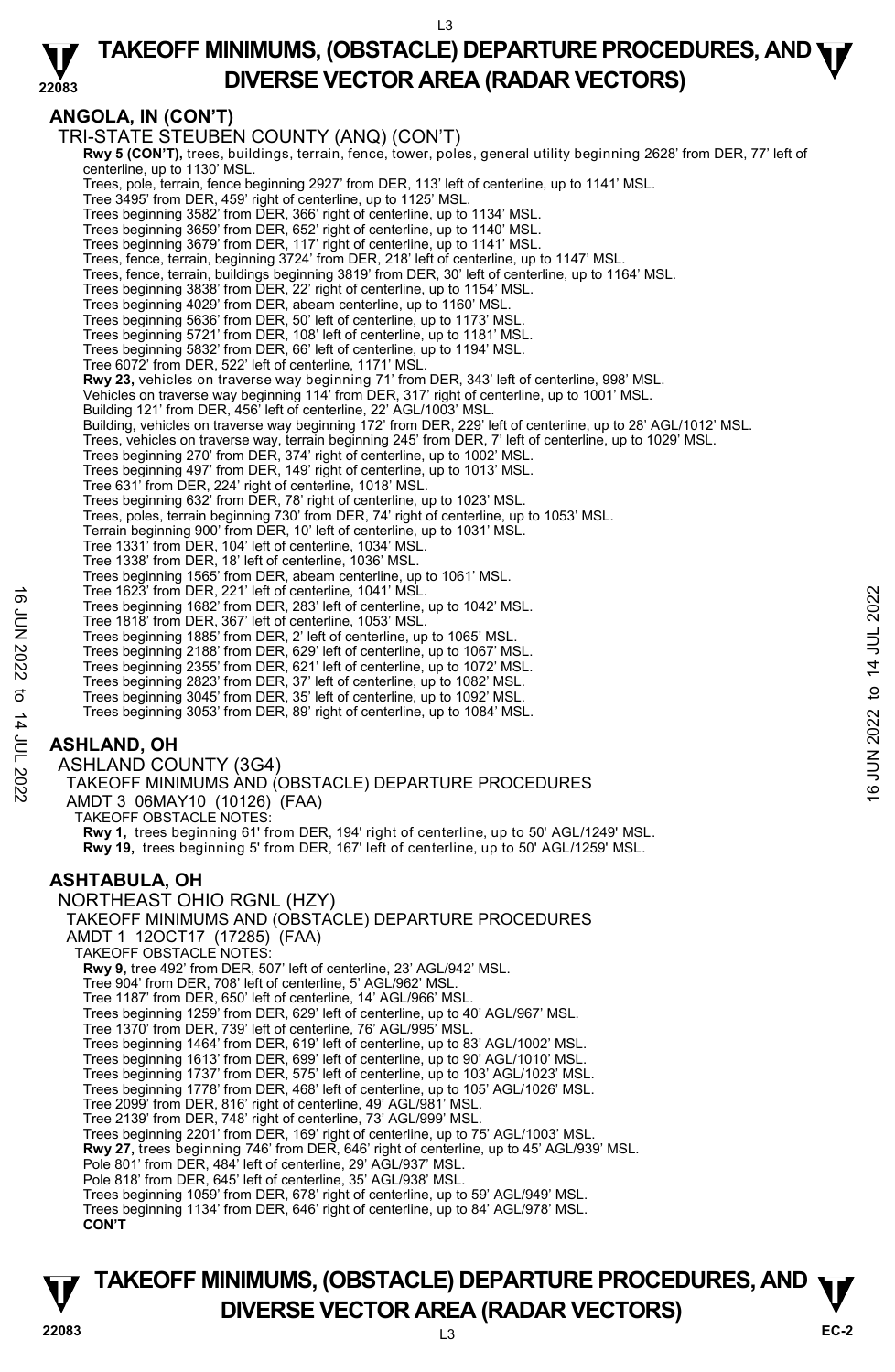## **ASHTABULA, OH (CON'T)**

NORTHEAST OHIO RGNL (HZY) (CON'T)

**Rwy 27 (CON'T),** trees beginning 1182' from DER, 740' left of centerline, up to 72' AGL/966' MSL.<br>Trees beginning 1978' from DER, 546' right of centerline, up to 92' AGL/991' MSL.

Tree 3418' from DER, 811' left of centerline, 97' AGL/995' MSL.

Tree 3717' from DER, 1073' left of centerline, 105' AGL/1003' MSL

## **ATHENS (ALBANY), OH**

OHIO UNIVERSITY (UNI)

TAKEOFF MINIMUMS AND (OBSTACLE) DEPARTURE PROCEDURES

ORIG-A 23JUL15 (15204) (FAA)

TAKEOFF MINIMUMS:

**Rwy 7,** 200-1 or std. w/ min. climb of 310' per NM to 1000.

**Rwy 25,** 200-1 or std. w/ min. climb of 360' per NM to 1000.

TAKEOFF OBSTACLE NOTES:

**Rwy 7,** trees beginning 4439' from DER, 1034' left of centerline, up to 100' AGL/933' MSL.<br>Trees beginning 2869' from DER, 1171' right of centerline, up to 100' AGL/879' MSL.

Vehicle abeam DER 451' left of centerline, 17' AGL/769' MSL.

**Rwy 25,** trees beginning 3371' from DER, 425' left of centerline, up to 100' AGL/925' MSL. Trees beginning 1221' from DER, 624' right of centerline, up to 100' AGL/999' MSL.

#### **AUBURN, IN**

DE KALB COUNTY(GWB) TAKEOFF MINIMUMS AND (OBSTACLE) DEPARTURE PROCEDURES AMDT 1 28SEP06 (06271) (FAA) TAKEOFF OBSTACLE NOTES: **Rwy 9,** multiple trees beginning 428' from DER, 227' right of centerline, up to 100' AG/979' MSL. **Rwy 27,** multiple trees beginning 83' from DER, 207' left of centerline, up to 100' AGL/939' MSL.<br>Multiple tree beginning 1377' from DER, 316' right of centerline, up to 100' AGL/930' MSL.

## **BARNESVILLE, OH**

BARNESVILLE-BRADFIELD (6G5) TAKEOFF MINIMUMS AND (OBSTACLE) DEPARTURE PROCEDURES ORIG 24OCT85 (85297) (FAA) TAKEOFF MINIMUMS: **Rwys 9, 27,** 300-1. **BARNESVILLE, OH**<br>  $\frac{1}{2}$ <br> **BARNESVILLE-BRADFIELD** (6G5)<br>
TAKEOFF MINIMUMS AND (OBSTACLE) DEPARTURE PROCEDURES<br>
ORIG 24OCT85 (85297) (FAA)<br>
TAKEOFF MINIMUMS:<br> **BATAVIA, OH<br>
CLERMONT COUNTY (I69)**<br>
TAKEOFF MINIMUMS AND

#### **BATAVIA, OH**

CLERMONT COUNTY (I69) TAKEOFF MINIMUMS AND (OBSTACLE) DEPARTURE PROCEDURES ORIG 03MAY12 (12124) (FAA) TAKEOFF OBSTACLE NOTES: **Rwy 4,** terrain 8' from DER, 311' left of centerline, 813' MSL. Trees beginning 89' from DER, left and right of centerline, up to 100' AGL/899' MSL. Fence 195' from DER, 276' left of centerline, up to 19' AGL/819' MSL. Vehicles on roadway beginning 237' from DER, left and right of centerline, up to 15' AGL/824' MSL. Windsock 408' from DER, 225' right of centerline, up to 24' AGL/824' MSL.<br>**Rwy 22,** buildings 55' from DER, left and right of centerline, up to 22' AGL/862' MSL. Trees beginning 81' from DER, left and right of centerline, up to 100' AGL/ 967' MSL. Fences beginning 102' from DER, left and right of centerline, up to 17' AGL/857' MSL. Poles beginning 195' from DER, left and right of centerline, up to 45' AGL/ 885' MSL. Vehicles on roadway beginning 216' from DER, left and right of centerline, up to 15' AGL/866' MSL. Sign 441' from DER, 231' left of centerline, up to 19' AGL/859' MSL.

#### **BEDFORD, IN**

VIRGIL I GRISSOM MUNI (BFR) TAKEOFF MINIMUMS AND (OBSTACLE) DEPARTURE PROCEDURES ORIG 22SEP11 (11265) (FAA) TAKEOFF OBSTACLE NOTES: **Rwy 6,** trees beginning 321' from DER, left and right of centerline, up to 112' AGL/830' MSL. **Rwy 13,** trees beginning 78' from DER, left and right of centerline, up to 110' AGL/849' MSL. **Rwy 24,** trees beginning 534' from DER, left and right of centerline, up to 100' AGL/800' MSL.

**Rwy 31,** trees beginning 27' from DER, left and right of centerline, up to 107' AGL/806' MSL.

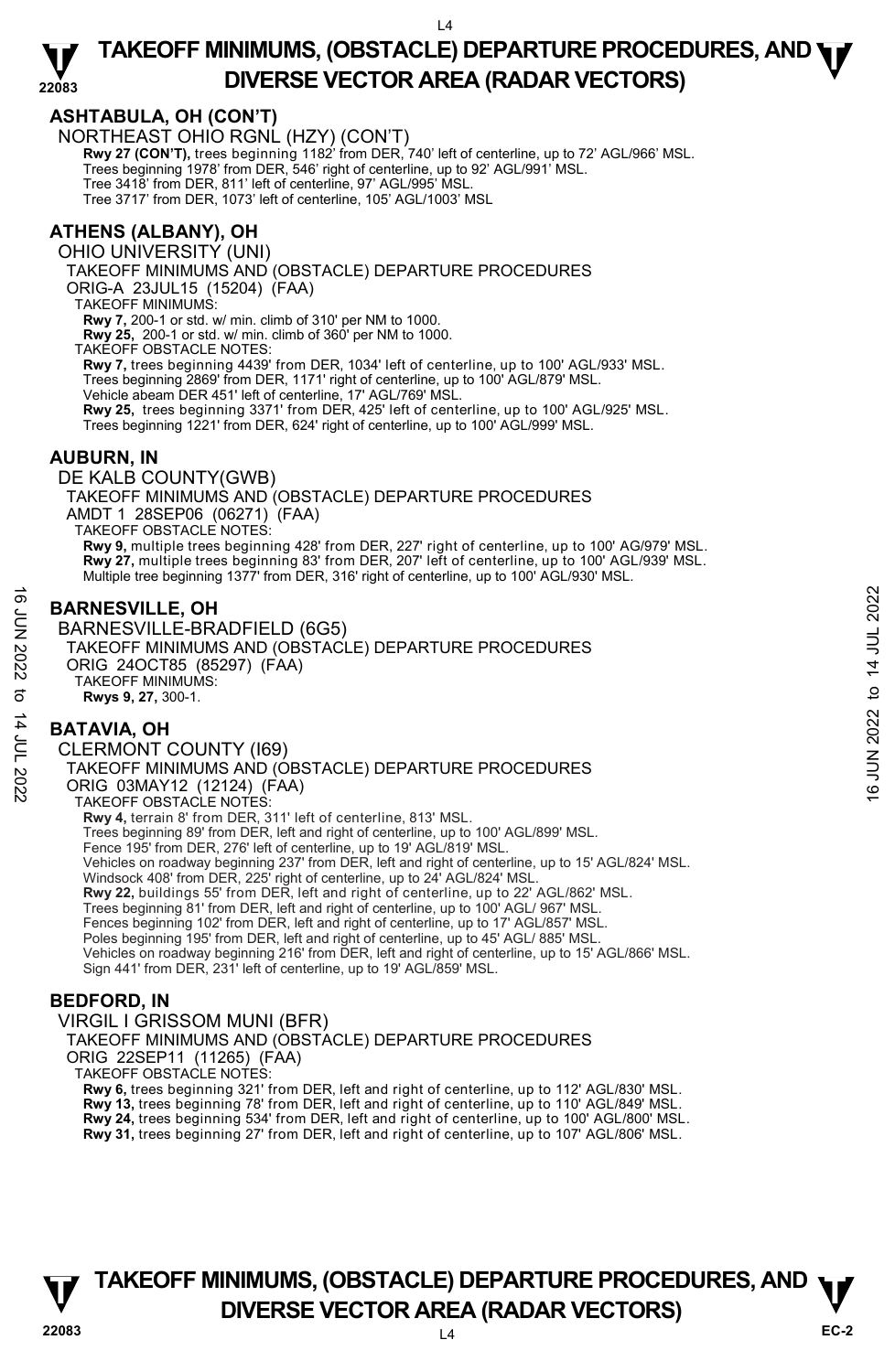## **BELLEFONTAINE, OH**

BELLEFONTAINE RGNL (EDJ)

TAKEOFF MINIMUMS AND (OBSTACLE) DEPARTURE PROCEDURES

ORIG-A 18OCT12 (12292) (FAA)

TAKEOFF MINIMUMS:

**Rwy 7,** std. w/min. climb of 245' per NM to 2100. DEPARTURE PROCEDURE:

**Rwy 7,** climb heading 074° to 2100 before proceeding on course.

TAKEOFF OBSTACLE NOTES:

**Rwy 7,** trees beginning 2172' from DER, 43' right of centerline, up to 99' AGL/ 1224' MSL.<br>Trees beginning 2252' from DER, 77' left of centerline, up to 89' AGL/1228' MSL. **Rwy 25,** tree 508' from DER, 539' right of centerline, 35' AGL/ 1144' MSL.

Ground 66' from DER, 494' right of centerline, 1107' MSL.

## **BLOOMINGTON, IN**

MONROE COUNTY (BMG) TAKEOFF MINIMUMS AND (OBSTACLE) DEPARTURE PROCEDURES AMDT 6 25AUG11 (11237) (FAA) TAKEOFF MINIMUMS: **Rwy 24,** 300-1. TAKEOFF OBSTACLE NOTES: **Rwy 6,** poles and building beginning 424' from DER, 332' left of centerline, up to 29' AGL/874' MSL.<br>Trees beginning 491' from DER, left and right of centerline, up to 72' AGL/972' MSL. Fence 181' from DER, 115' right of centerline, 6' AGL/846' MSL. Vehicle on road beginning 89' from DER, left and right of centerline,15' AGL/862' MSL. **Rwy 17,** vehicle on road 187' from DER, 18' right of centerline, 15' AGL/850' MSL.<br>Tree 1263' from DER, 625' right of centerline, 32' AGL/871' MSL. Bush 855' from DER, 594' left of centerline, 25' AGL/862' MSL. **Rwy 24,** trees and poles beginning 158' from DER, left and right of centerline, up to 85' AGL/1021' MSL. Fence 394' from DER, 72' left of centerline, 9' AGL/849' MSL. Buildings beginning 1990' from DER, 321' right of centerline, up to 25' AGL/952' MSL. Vehicle on road beginning 45' from DER, left and right of centerline, 15' AGL/945' MSL. **Rwy 35,** trees beginning 2119' from DER, 120' left and right of centerline, up to 85' AGL/975' MSL. Buildings beginning 1990' from DER, 321' right of centerline, up to 25' AGL/952' MSL.<br>
Vehicle on road beginning 2119' from DER, 120' left and right of centerline, 15' AGL/945' MSL.<br>
RW 35, trees beginning 2119' from DE

## **BLUFFTON, OH**

BLUFFTON (5G7)

TAKEOFF MINIMUMS AND (OBSTACLE) DEPARTURE PROCEDURES

AMDT 1A 15OCT15 (15288) (FAA)

TAKEOFF OBSTACLE NOTES:

**Rwy 5,** runway lights beginning 9' from DER, left and right of centerline, up to 3' AGL/848' MSL.

Road and pole beginning 53' from DER, left and right of centerline, up to 42' AGL/889' MSL.

Roads beginning 211' from DER, 330' right of centerline, up to 17' AGL/881' MSL.

Poles, road and tree beginning 497' from DER, up to 100' AGL/883' MSL.

Trees and poles beginning 1205' from DER, left and right of centerline, up to 100' AGL/911' MSL.

**Rwy 23,** runway lights beginning 8' from DER, left and right of centerline, up to 4' AGL/852' MSL.<br>Tree 91' from DER, 167' left of centerline, 100' AGL/853' MSL.

Tree 298' from DER, 506' right of centerline, 100' AGL/866' MSL.

Trees beginning 405 from DER, left and right of centerline, up to 100' AGL/900' MSL.

Trees beginning 1007' from DER, left and right of centerline, up to 100' AGL/932' MSL.

## **BOWLING GREEN, OH**

WOOD COUNTY (1G0) TAKEOFF MINIMUMS AND (OBSTACLE) DEPARTURE PROCEDURES AMDT 3 15MAR07 (07074) (FAA) TAKEOFF MINIMUMS: **Rwy 18,** 300-1. TAKEOFF OBSTACLE NOTES: **Rwy 18,** building/tower 3581' from DER, 254' right of centerline, 141' AGL/841' MSL.

## **BRAZIL, IN**

BRAZIL CLAY COUNTY (0I2) TAKEOFF MINIMUMS AND (OBSTACLE) DEPARTURE PROCEDURES TAKEOFF MINIMUMS: **Rwys 9, 27,** 300-1.

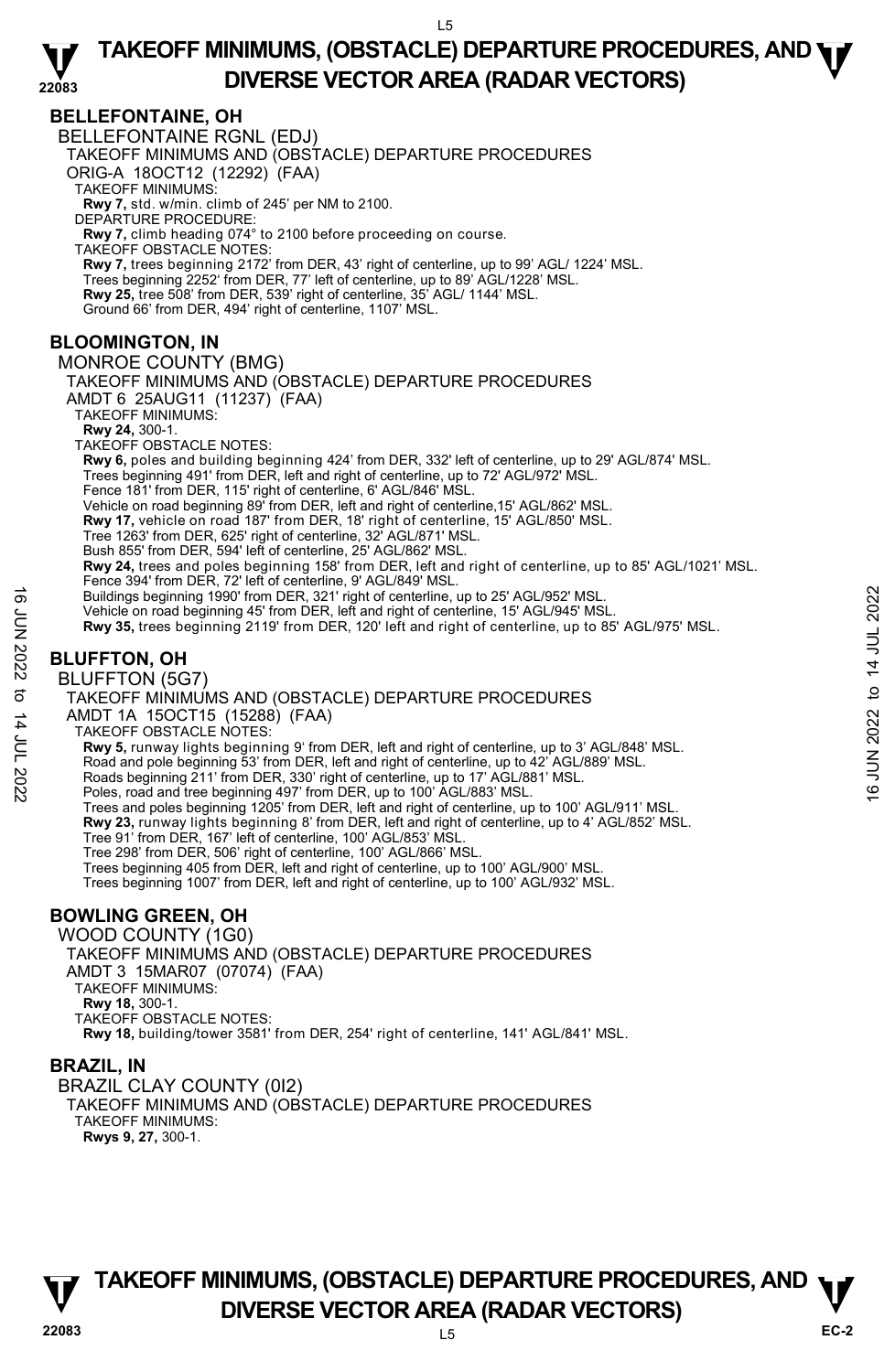#### **BRYAN, OH**

WILLIAMS COUNTY (0G6)

TAKEOFF MINIMUMS AND (OBSTACLE) DEPARTURE PROCEDURES

ORIG 03JUN10 (10154) (FAA)

TAKEOFF OBSTACLE NOTES:

**Rwy 7,** vehicles on road beginning 49' from DER, from left to right of centerline, up to 15' AGL/734' MSL.

Tree 160' from DER, 323' left of centerline 30' AGL/759' MSL. Trees beginning 324' from DER, 403' right of centerline, up to 101' AGL/829' MSL.

**Rwy 25,** vehicles on road beginning 203' from DER, from right to left of centerline, up to 15' AGL744' MSL.

Pole 285' from DER, 329' right of centerline, 37' AGL/767' MSL.

Trees beginning 2787' from DER, 769' right of centerline, up to 100' AGL/829' MSL.

## **BUCYRUS, OH**

#### PORT BUCYRUS-CRAWFORD COUNTY (17G)

TAKEOFF MINIMUMS AND (OBSTACLE) DEPARTURE PROCEDURES

AMDT 2 18NOV10 (10322) (FAA)

TAKEOFF MINIMUMS:

**Rwy 4,** 300-1½ or std. w/ min. climb of 297' per NM to 1300, or alternatively, with std. takeoff minimums and a normal 200' per NM climb gradient, takeoff must occur no later than 1400' prior to DER. TAKEOFF OBSTACLE NOTES:

**Rwy 4,** terrain 4' from DER, 484' right of centerline, up to 1008' MSL.

Aircraft on ramp beginning 47' from DER, 289' right of centerline, up to 15' AGL/1019' MSL.

Terrain beginning 93' from DER, 245' left of centerline, up to 1008' MSL.

Vehicle on road beginning 107' from DER, 487' right of centerline, 15' AGL/1019' MSL.

- Trees 229' from DER, 261' left of centerline, up to 100' AGL/1099' MSL.
- Trees 2777' from DER,1207' left of centerline, up to 100' AGL/1109' MSI
- Trees 2933' from DER, 330' right of centerline, up to 100' AGL/1124' MSL.

Tower 1.1 NM from DER, 1798' left of centerline, 165' AGL/1175' MSL.

- 
- **Rwy 22,** buildings beginning 4' from DER, 352' right of centerline, up to 40' AGL/1044' MSL.<br>Vehicle on road beginning 243' from DER, 552' left of centerline, 15' AGL/1019' MSL.
- Trees 426' from DER, 382' left of centerline, up to 100' AGL/1104' MSL.
- Trees 733' from DER, 466' right of centerline, up to 100' AGL/1099' MSL.

## **CADIZ, OH**

#### HARRISON COUNTY (8G6)

TAKEOFF MINIMUMS AND (OBSTACLE) DEPARTURE PROCEDURES AMDT 4 10SEP20 (20254) (FAA) TAKEOFF MINIMUMS: **Rwy 13,** 300-1⅞ or std. w/min. climb of 274' per NM to 1400. TAKEOFF OBSTACLE NOTES: **Rwy 13,** tree, vegetation beginning 31' from DER, 98' left of centerline, up to 1133' MSL. Building, tree beginning 55' from DER, 163' right of centerline, up to 17' AGL/1127' MSL. Pole, tree beginning 190' from DER, 114' left of centerline, up to 39' AGL/1148' MSL. Trees beginning 225' from DER, 154' right of centerline, up to 1132' MSL. Tree, pole beginning 407' from DER, 82' left of centerline, up to 1175' MSL. Tree 656' from DER, 449' right of centerline, 1137' MSL. Tree 697' from DER, 281' right of centerline, 1139' MSL. Tree 722' from DER, 647' right of centerline, 1144' MSL. Tree 811' from DER, 450' right of centerline, 1156' MSL. Trees beginning 858' from DER, 179' right of centerline, up to 1158' MSL. Trees beginning 927' from DER, 58' right of centerline, up to 1169' MSL. Tree, terrain, pole, fence beginning 1068' from DER, 44' right of centerline, up to 1199' MSL. Tree 1530' from DER, 151' left of centerline, 1195' MSL. Trees beginning 1620' from DER, 221' left of centerline, up to 1204' MSL. Trees beginning 1727' from DER, 4' left of centerline, up to 1215' MSL. Terrain, tree beginning 1927' from DER, 22' right of centerline, up to 1208' MSL. Trees beginning 2703' from DER, 87' left of centerline, up to 1220' MSL. Tree, terrain beginning 2811' from DER, 228' right of centerline, up to 1224' MSL. Tree, terrain beginning 2944' from DER, 68' right of centerline, up to 1230' MSL. Tree 3047' from DER, 126' left of centerline, 1222' MSL. Tree, terrain beginning 3080' from DER, 43' right of centerline, up to 1232' MSL. Trees beginning 3277' from DER, 401' right of centerline, up to 1233' MSL. Trees beginning 3399' from DER, 104' right of centerline, up to 1234' MSL. Tree 5966' from DER, 2009' right of centerline, 1273' MSL. Tree 1 NM from DER, 2037' right of centerline, 1309' MSL. Trees beginning 1 NM from DER, 1544' right of centerline, up to 1325' MSL. Tree 1.3 NM from DER, 428' left of centerline, 1312' MSL. Trees beginning 1.3 NM from DER, 343' left of centerline, up to 1329' MSL. Trees beginning 1.4 NM from DER, 1568' left of centerline, up to 1339' MSL. Tree 1.4 NM from DER, 1705' left of centerline, 1340' MSL. Trees beginning 1.5 NM from DER, 1653' left of centerline, up to 1350' MSL. Trees beginning 1.5 NM from DER, 1592' left of centerline, up to 1350' MSL. **CON'T** Trees 426' from DER, 382' left of centerline, up to 100' AGL/1104' MSL.<br>
Trees 733' from DER, 466' right of centerline, up to 100' AGL/1099' MSL.<br>
CADIZ, OH<br>
HARRISON COUNTY (8G6)<br>
TAKEOFF MINIMUMS AND (OBSTACLE) DEPARTUR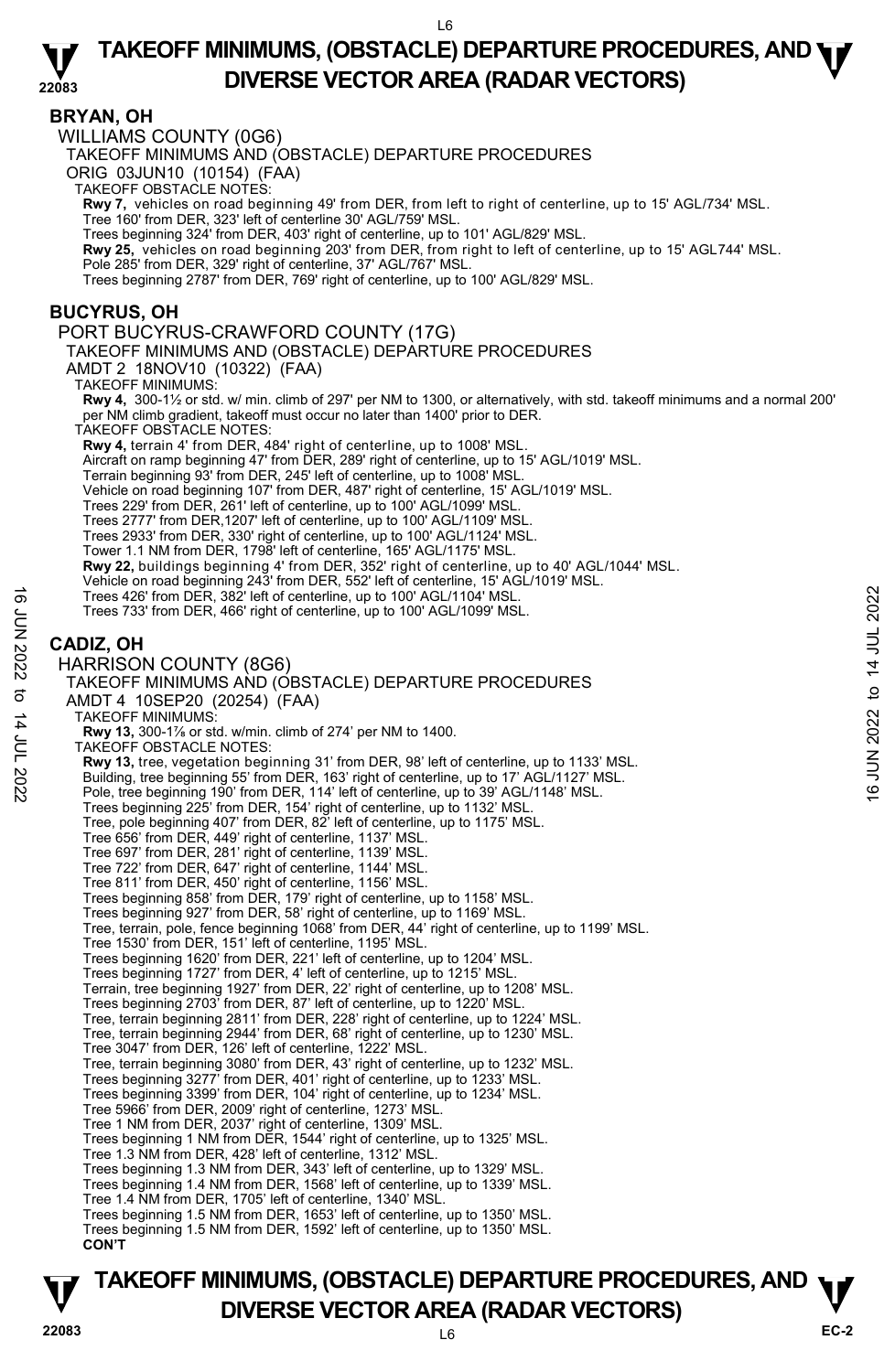#### **22083 TAKEOFF MINIMUMS, (OBSTACLE) DEPARTURE PROCEDURES, AND <b>WE**<br>DREBSE VECTOR AREA (BADAR VECTORS) **DIVERSE VECTOR AREA (RADAR VECTORS)**

## **CADIZ, OH (CON'T)**

HARRISON COUNTY (8G6) (CON'T) **Rwy 31,** terrain 40' from DER, 175' right of centerline, 1198' MSL. Terrain 71' from DER, 374' left of centerline, 1188' MSL. Terrain 89' from DER, 287' right of centerline, 1219' MSL. Terrain 99' from DER, 195' left of centerline, 1194' MSL. Trees and fence beginning 136' from DER, 5' right of centerline, up to 1229' MSL. Terrain 196' from DER, 494' left of centerline, 1213' MSL. Trees beginning 204' from DER, 200' left of centerline, up to 1214' MSL. Fence beginning 341' from DER, 97' left of centerline, up to 3' AGL/1218' MSI Trees and fence beginning 403' from DER, 1' right of centerline, up to 1235' MSL. Fence beginning 485' from DER, 100' left of centerline, up to 4' AGL/1219' MSL. Fence beginning 802' from DER, 109' left of centerline, up to 4' AGL/1224' MSL. Fence and vegetation beginning 964' from DER, 41' left of centerline, up to 4' AGL/1226' MSL. Trees and fence beginning 991' from DER, 88' left of centerline, up to 1229' MSL. **CALDWELL, OH**  NOBLE COUNTY (I10) TAKEOFF MINIMUMS AND (OBSTACLE) DEPARTURE PROCEDURES AMDT 1 22MAY97 (97146) (FAA) TAKEOFF MINIMUMS: **Rwy 5, 23,** 400-1. DEPARTURE PROCEDURE: **Rwy 23,** climb runway heading to 1500 before turning. **CAMBRIDGE, OH**  CAMBRIDGE MUNI (CDI) TAKEOFF MINIMUMS AND (OBSTACLE) DEPARTURE PROCEDURES AMDT 3 05MAR15 (15064) (FAA) TAKEOFF MINIMUMS: **Rwy 4,** 400-2 or std. w/min. climb of 397' per NM to 1400. **Rwy 22,** 300-1½ or std. w/min. climb of 685' per NM to 1100. Rwy 22, 300-11/2 or std. w<br>DEPATURE PROCEDURE: **Rwy 4,** climb heading 040° to 1300 before turning left. TAKEOFF OBSTACLE NOTES: **Rwy 4,** multiple trees beginning 161' from DER, 179' left of centerline, up to 51' AGL/849' MSL. Multiple trees beginning 672' from DER, 563' right of centerline, up to 62' AGL/860' MSL. Multiple poles beginning 301' from DER, 519' right of centerline, up to 31' AGL/973' MSL. Multiple towers beginning 794' from DER, 659' left of centerline, up to 43' AGL/835' MSL. Building 639' from DER, 386' right of centerline, 25' AGL/825' MSL. Multiple poles beginning 990' from DER, 26' left of centerline, up to 36' AGL/826' MSL. TAKEOFF MINIMUMS:<br>
Let  $\overline{R}$ <br>
Example 2. 300-1½ or std. w/min. climb of 397' per NM to 1400.<br>
DEPATURE PROCEDURE:<br>
Rwy 22, 300-1½ or std. w/min. climb of 685' per NM to 1100.<br>
New 4, entimb heading 040° to 1300 before Multiple towers, poles beginning 1040' from DER, 336' right of centerline, up to 48' AGL/843' MSL. Multiple towers, poles beginning 1089' from DER, 613' left of centerline, up to 36' AGL/833' MSL. Sign 1029' from DER, 623' left of centerline, 35' AGL/832' MSL. Monument 1.5 NM from DER, 402' left of centerline, 120' AGL/1098' MSL. Multiple trees beginning 1.5 NM from DER, 738' right of centerline, up to 100' AGL/1126' MSL. Tower 2.8 NM from DER, 4400' left of centerline, 233' AGL/1106' MSL.<br>**Rwy 22,** multiple trees beginning 204' from DER, 309' right of centerline, up to 100' AGL/931' MSL. Multiple poles beginning 366' from DER, 43' right of centerline, up to 35' AGL/834' MSL. NAVAID 300' from DER, 1' right of centerline, 9' AGL/807' MSL. Obstruction light on DME 477' from DER, 168' right of centerline, 19' AGL/817' MSL. Multiple trees beginning 1004' from DER, 395' left of centerline, up to 100' AGL/1023' MSL. Multiple poles beginning 1165' from DER, 93' left of centerline, up to 34' AGL/1021' MSL. Building 1272' from DER, 426' right of centerline, 21' AGL/881' MSL.

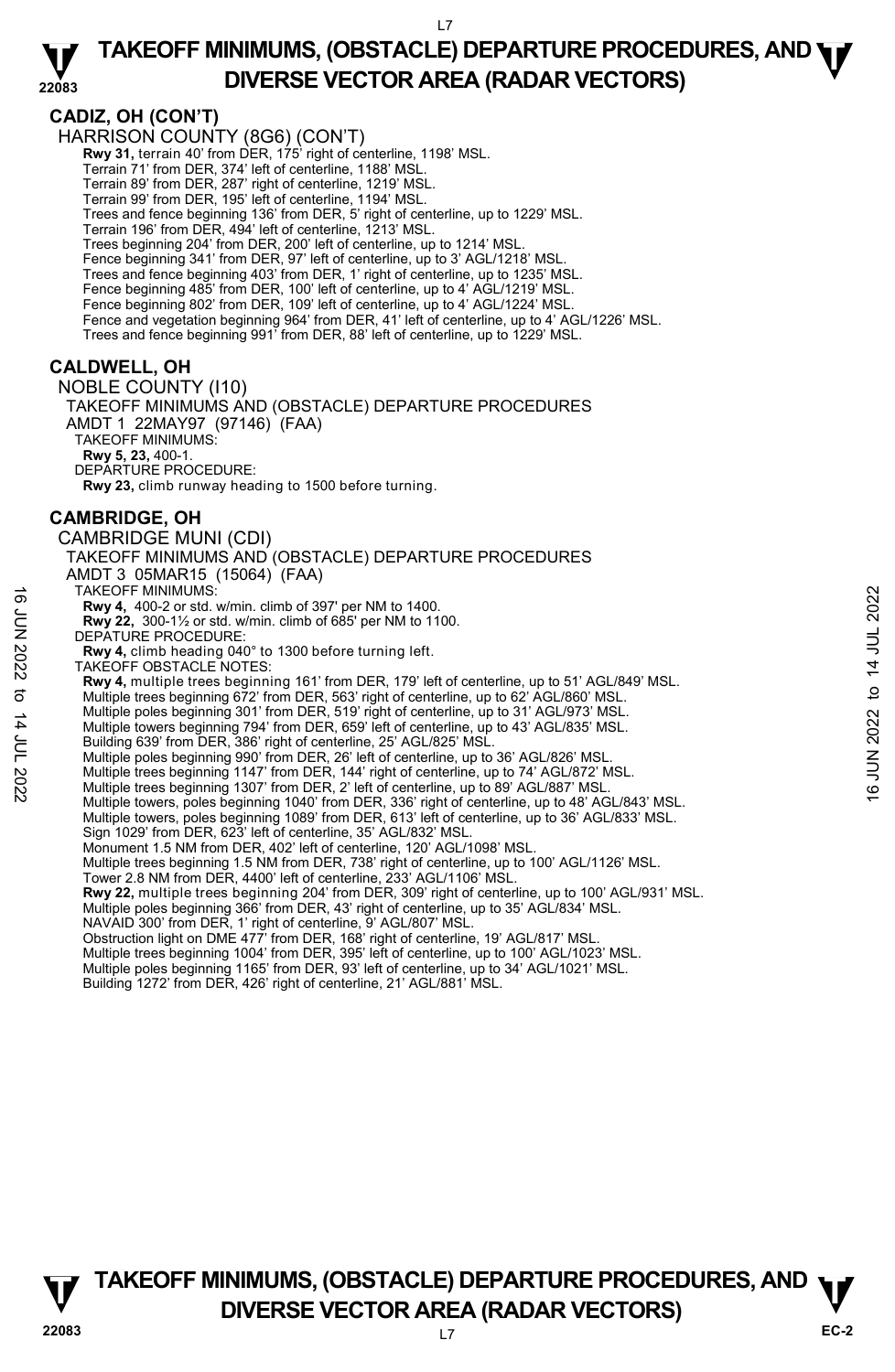## **CARROLLTON, OH**

CARROLL COUNTY-TOLSON (TSO) TAKEOFF MINIMUMS AND (OBSTACLE) DEPARTURE PROCEDURES AMDT 5 02DEC21 (21336) (FAA) TAKEOFF MINIMUMS: **Rwy 7,** 400-2½ or std. w/min. climb of 611' per NM to 1400. TAKEOFF OBSTACLE NOTES: **Rwy 7,** trees, poles beginning 28' from DER, 8' left of centerline, up to 82' AGL/1232' MSL. Trees beginning 343' from DER, 177' right of centerline, up to 65' AGL/1187' MSL. Trees beginning 403' from DER, 117' right of centerline, up to 1195' MSL. Tree 613' from DER, 205' right of centerline, 77' AGL/1203' MSL. Trees beginning 625' from DER, 54' right of centerline, up to 1212' MSL. Trees, building beginning 1511' from DER, 502' left of centerline, up to 1246' MSL. Trees beginning 1549' from DER, 538' right of centerline, up to 1223' MSL. Trees beginning 1566' from DER, 5' left of centerline, up to 1248' MSL. Tree 1666' from DER, 612' left of centerline, 1270' MSL. Trees beginning 1671' from DER, 38' left of centerline, up to 1299' MSL. Trees beginning 1779' from DER, 25' right of centerline, up to 70' AGL/1253' MSL. Trees beginning 1836' from DER, 28' left of centerline, up to 1311' MSL. Trees beginning 1926' from DER, 41' left of centerline, up to 1312' MSL. Trees beginning 1961' from DER, 60' right of centerline, up to 69' AGL/1264' MSL. Tree 2003' from DER, 246' right of centerline, 70' AGL/1271' MSL. Trees beginning 2014' from DER, 133' right of centerline, up to 81' AGL/1279' MSL. Trees beginning 2035' from DER, 2' right of centerline, up to 108' AGL/1300' MSL. Trees beginning 2075' from DER, 22' left of centerline, up to 77' AGL/1322' MSL. Trees beginning 2183' from DER, 53' left of centerline, up to 88' AGL/1323' MSL. Trees beginning 2383' from DER, 6' left of centerline, up to 119' AGL/1325' MSL. Trees beginning 2545' from DER, 101' left of centerline, up to 114' AGL/1333' MSL. Trees beginning 2606' from DER, 181' left of centerline, up to 71' AGL/1334' MSL. Trees beginning 2706' from DER, 291' left of centerline, up to 76' AGL/1342' MSL. Trees, transmission line beginning 3135' from DER, 25' left of centerline, up to 1344' MSL. Tree 1.1 NM from DER, 1828' right of centerline, 91' AGL/1355' MSL. Transmission line 2 NM from DER, 823' right of centerline, 118' AGL/1479' MSL. **Rwy 25,** tree 47' from DER, 240' left of centerline, 1183' MSL. Terrain 119' from DER, 521' left of centerline, 1184' MSL. Trees beginning 129' from DER, 253' left of centerline, up to 9' AGL/1191' MSL. Trees beginning 213' from DER, 245' left of centerline, up to 1199' MSL. Trees beginning 595' from DER, 322' left of centerline, up to 1205' MSL. Trees beginning 880' from DER, 677' left of centerline, up to 1236' MSL. Transmission line 5230' from DER, 1788' left of centerline, 1306' MSL. Tree 1.1 NM from DER, 1828' right of centerline, 91' AGL/1355' MSL.<br>
Transmission line 2 NM from DER, 323' right of centerline, 118' AGL/1479' MSL.<br>
Term in 119' from DER, 521' left of centerline, 1184' MSL.<br>
Term in 119'

## **CELINA, OH**

LAKEFIELD (CQA) TAKEOFF MINIMUMS AND (OBSTACLE) DEPARTURE PROCEDURES AMDT 2 11FEB10 (10042) (FAA) TAKEOFF OBSTACLE NOTES: **Rwy 8,** trees beginning 782' from DER, 7' right of centerline, up to 100' AGL/969' MSL. Trees beginning 57' from DER, 130' left of centerline, up to 100' AGL/976' MSL. **Rwy 26,** vehicle 63' from DER, 469' right of centerline, 15' AGL/909' MSL. Poles beginning 127' from DER, 145' right of centerline, up to 51' AGL/941' MSL. Antenna 653' from DER, 498' right of centerline, 33' AGL/923' MSL. Trees beginning 1194' from DER, 319' right of centerline, up to 100' AGL/952' MSL.

## **CHILLICOTHE, OH**

ROSS COUNTY (RZT) TAKEOFF MINIMUMS AND (OBSTACLE) DEPARTURE PROCEDURES AMDT 3A 17NOV11 (11321) (FAA) TAKEOFF MINIMUMS:

**Rwy 23,** 400-1 or std. with min. climb of 340' per NM to 1300. DEPARTURE PROCEDURE:

**Rwy 5,** climb runway heading to 1500 before turning right. **Rwy 23,** climb runway heading to 1500 before turning left.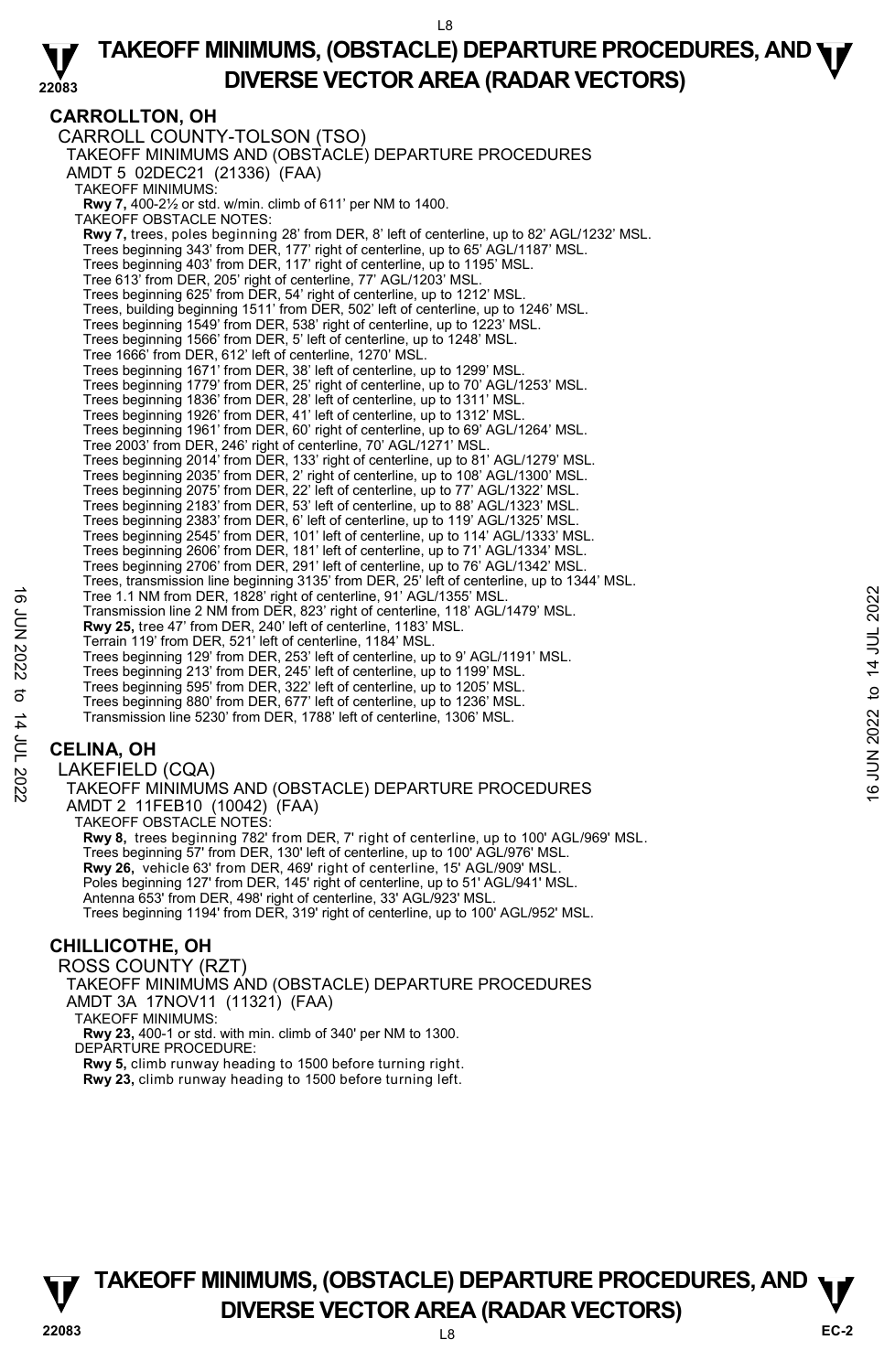## **CINCINNATI, OH**

CINCINNATI MUNI/LUNKEN FLD (LUK) TAKEOFF MINIMUMS AND (OBSTACLE) DEPARTURE PROCEDURES AMDT 15 15AUG19 (21112) (FAA) TAKEOFF MINIMUMS: **Rwy 3L**, 400-2 w/min. climb of 226' per NM to 1300 or std. w/min. climb of 423' per NM to 1000 or 1700-3 for VCOA.<br>**Rwy 3R,** 400-2 w/min. climb of 233' per NM to 1300 or std. w/min. climb of 384' per NM to 1100 or 1700-3 **Rwy 7,** 400-1¾ w/min. climb of 279' per NM to 1000 or std. w/min. climb of 451' per NM to 1000 or 1700-3 for VCOA. **Rwy 21L,** 500-2½ w/min. climb of 254' per NM to 1100 or std. w/min. climb of 439' per NM to 1000 or 1700-3 for VCOA. **Rwy 21R,** 500-2¾ w/min. climb of 226' per NM to 1100 or std. w/min. climb of 489' per NM to 1100 or 1700-3 for VCOA. **Rwy 25,** 600-2½ w/min. climb of 268' per NM to 1100 or 1700-3 for VCOA. DEPARTURE PROCEDURE: **Rwy 3L,** climb heading 027° to 1200 before proceeding on course. **Rwy 3R,** climb heading 025° to 1400 before proceeding on course. **Rwy 7,** climb heading 066° to 1300 before proceeding on course. **Rwy 21L,** climb heading 205° to 1400 before proceeding on course. **Rwy 21R,** climb heading 207° to 1500 before proceeding on course. **Rwy 25,** climb heading 246° to 1900 before proceeding on course. VCOA: Obtain ATC approval for VCOA when requesting IFR clearance. Climb in visual conditions to cross Cincinnati Muni/Lunken Fld at or above 2000 before proceeding on course. TAKEOFF OBSTACLE NOTES: **Rwy 3L,** buildings beginning 108' from DER, 259' left of centerline, up to 514' MSL.<br>Pole 510' from DER, 595' right of centerline, 501' MSL. Buildings beginning 609' from DER, 308' left of centerline, up to 41' AGL/520' MSL. Buildings, trees beginning 660' from DER, 428' right of centerline, up to 63' AGL/542' MSL. Tree 1145' from DER, 319' left of centerline, 545' MSL. Tree 1561' from DER, 734' right of centerline, 543' MSL. Tree 1710' from DER, 653' left of centerline, 566' MSL. Trees beginning 1786' from DER, 270' right of centerline, up to 545' MSL. Building, elevator, trees beginning 2808' from DER, 435' left of centerline, up to 612' MSL. Trees beginning 3597' from DER, 862' right of centerline, up to 574' MSL. Trees beginning 3788' from DER, 402' right of centerline, up to 585' MSL. Stack 5180' from DER, 1104' left of centerline, 634' MSL. Tree 5305' from DER, 1642' left of centerline, 737' MSL. Tree 6007' from DER, 1547' left of centerline, 740' MSL. Trees beginning 1 NM from DER, 1604' left of centerline, up to 814' MSL.<br>Trees, buildings, terrain beginning 1.1 NM from DER, 583' left of centerline, up to 850' MSL. Trees beginning 1.2 NM from DER, 598' left of centerline, up to 856' MSL. Trees, building, terrain beginning 1.2 NM from DER, 413' left of centerline, up to 864' MSL. Trees, terrain beginning 1.3 NM from DER, 301' left of centerline, up to 869' MSL. Trees, terrain, poles, building beginning 1.4 NM from DER, 112' left of centerline, up to 875' MSL. Tree 1.7 NM from DER, 734' left of centerline, 108' AGL/775' MSL. **Rwy 3R,** terrain 30' from DER, 476' left of centerline, 476' MSL. Trees beginning 513' from DER, 335' right of centerline, up to 521' MSL. Trees beginning 913' from DER, 579' left of centerline, up to 508' MSL. Trees beginning 1084' from DER, 185' left of centerline, up to 527' MSL. Trees beginning 1573' from DER, 128' right of centerline, up to 50' AGL/524' MSL. Trees beginning 1662' from DER, 177' left of centerline, up to 529' MSL. Trees beginning 1885' from DER, 285' right of centerline, up to 531' MSL. Tree 1969' from DER, 501' right of centerline, 532' MSL. Tree 2015' from DER, 979' right of centerline, 58' AGL/533' MSL. Trees beginning 2058' from DER, 385' right of centerline, up to 539' MSL. Trees beginning 2437' from DER, 896' right of centerline, up to 549' MSL. Tree 2448' from DER, 749' left of centerline, 538' MSL. Trees beginning 2621' from DER, 587' right of centerline, up to 551' MSL. Tree 2641' from DER, 1000' left of centerline, 543' MSL.<br>Trees beginning 2649' from DER, 424' right of centerline, up to 558' MSL.<br>Trees beginning 2698' from DER, 196' right of centerline, up to 572' MSL. Trees beginning 2814' from DER, 98' right of centerline, up to 574' MSL. Trees beginning 2833' from DER, 984' left of centerline, up to 553' MSL. Tree 2914' from DER, 316' left of centerline, 556' MSL. Trees beginning 2954' from DER, 439' left of centerline, up to 561' MSL. Trees beginning 3128' from DER, 730' left of centerline, up to 574' MSL. Trees beginning 3336' from DER, 167' left of centerline, up to 585' MSL. Trees beginning 3363' from DER, 537' right of centerline, up to 576' MSL. Trees beginning 3596' from DER, 627' right of centerline, up to 578' MSL. Trees beginning 3695' from DER, 589' right of centerline, up to 579' MSL. Trees beginning 3843' from DER, 730' right of centerline, up to 103' AGL/584' MSL. Trees beginning 1.1 NM from DER, 2296' left of centerline, up to 695' MSL. Trees beginning 1.1 NM from DER, 2295' left of centerline, up to 709' MSL. Trees, terrain beginning 1.2 NM from DER, 2302' left of centerline, up to 717' MSL. Trees beginning 1.2 NM from DER, 2223' left of centerline, up to 730' MSL. Trees beginning 1.2 NM from DER, 2272' left of centerline, up to 759' MSL. Trees beginning 1.2 NM from DER, 2192' left of centerline, up to 807' MSL. **CON'T**  Trees beginning 3597' from DER, 862' right of centerline, up to 574' MSL.<br>
Test beginning 3788' from DER, 402' right of centerline, 614' MSL.<br>
Tree 5305' from DER, 1642' left of centerline, 737' MSL.<br>
Tree 6007' from DER,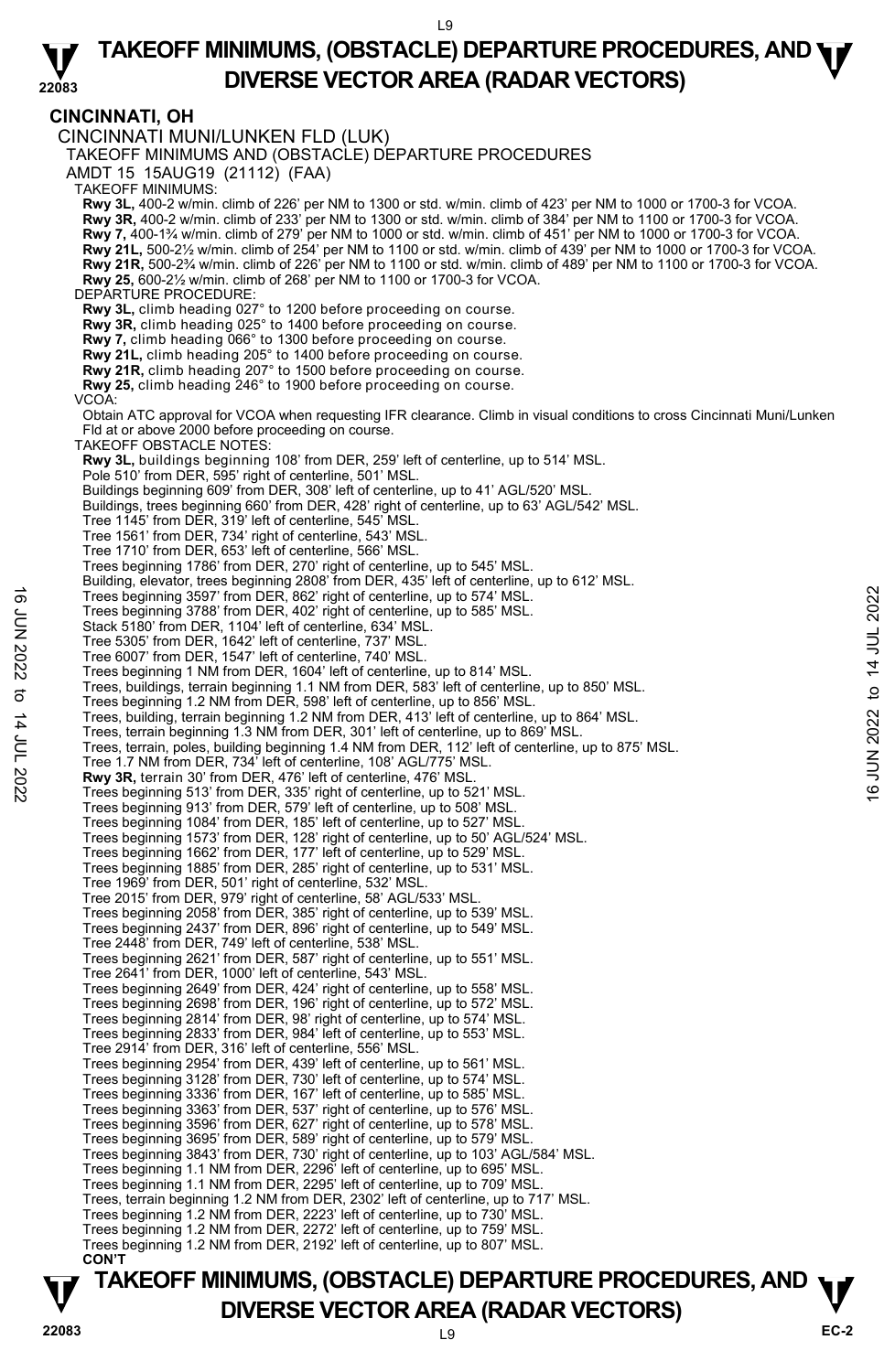#### **22083 TAKEOFF MINIMUMS, (OBSTACLE) DEPARTURE PROCEDURES, AND <b>WE**<br>DREBSE VECTOR AREA (BADAR VECTORS) **DIVERSE VECTOR AREA (RADAR VECTORS)**

## **CINCINNATI, OH (CON'T)**

CINCINNATI MUNI/LUNKEN FLD (LUK) (CON'T) **Rwy 3R (CON'T),** trees beginning 1.3 NM from DER, 2162' left of centerline, up to 851' MSL.<br>Trees beginning 1.3 NM from DER, 2070' left of centerline, up to 855' MSL. Trees, building, poles beginning 1.3 NM from DER, 1811' left of centerline, up to 70' AGL/875' MSL. Tree 1.6 NM from DER, 2442' left of centerline, 108' AGL/775' MSL. **Rwy 7,** lighting 10' from DER, 59' right of centerline, 2' AGL/476' MSL. Building 246' from DER, 554' left of centerline, 486' MSL. Tree 530' from DER, 567' left of centerline, 26' AGL/498' MSL. Trees beginning 706' from DER, 423' right of centerline, up to 521' MSL. Trees beginning 946' from DER, 82' right of centerline, up to 538' MSL. Tree 1155' from DER, 559' left of centerline, 33' AGL/505' MSL. Trees beginning 1190' from DER, 84' left of centerline, up to 48' AGL/521' MSL. Trees beginning 1512' from DER, 265' left of centerline, up to 50' AGL/524' MSL. Trees beginning 1576' from DER, 30' left of centerline, up to 58' AGL/530' MSL. Trees beginning 1718' from DER, 260' left of centerline, up to 532' MSL. Trees beginning 1806' from DER, 316' left of centerline, up to 537' MSL. Trees beginning 1810' from DER, 115' right of centerline, up to 550' MSL. Trees beginning 2033' from DER, 300' left of centerline, up to 539' MSL. Trees beginning 2116' from DER, 266' right of centerline, up to 77' AGL/551' MSL. Trees beginning 2172' from DER, 21' right of centerline, up to 575' MSL. Trees beginning 2272' from DER, 680' left of centerline, up to 545' MSL. Tree 2425' from DER, 532' left of centerline, 549' MSL. Trees beginning 2451' from DER, 729' left of centerline, up to 556' MSL. Trees beginning 2499' from DER, 16' left of centerline, up to 572' MSL. Trees beginning 2769' from DER, 16' left of centerline, up to 574' MSL. Trees beginning 2879' from DER, on and right of centerline, up to 592' MSL. **Rwy 7,** trees beginning 3002' from DER, 141' left of centerline, up to 100' AGL/576' MSL. Trees beginning 3723' from DER, 1369' right of centerline, up to 668' MSL. Trees, building, terrain beginning 3889' from DER, 1033' right of centerline, up to 694' MSL. Trees beginning 4531' from DER, 1354' right of centerline, up to 709' MSL. Trees beginning 4546' from DER, 1087' right of centerline, up to 731' MSL. Trees beginning 1.1 NM from DER, 1899' right of centerline, up to 737' MSL. Trees beginning 1.2 NM from DER, 1333' right of centerline, up to 757' MSL. Trees beginning 1.2 NM from DER, 1427' right of centerline, up to 780' MSL. Trees beginning 1.2 NM from DER, 1131' right of centerline, up to 782' MSL. Tree, buildings beginning 1.2 NM from DER, 1224' right of centerline, up to 813' MSL. Trees beginning 1.3 NM from DER, 1653' right of centerline, up to 79' AGL/823' MSL. Tree 1.6 NM from DER, 2999' right of centerline, 759' MSL. **Rwy 21L,** tree 90' from DER, 436' right of centerline, 7' AGL/486' MSL. Trees beginning 437' from DER, 602' left of centerline, up to 509' MSL. Tree 748' from DER, 605' left of centerline, 511' MSL. Trees beginning 835' from DER, 587' left of centerline, up to 522' MSL. Trees beginning 945' from DER, 583' left of centerline, up to 531' MSL. Trees beginning 1288' from DER, 720' left of centerline, up to 535' MSL. Tree 1510' from DER, 880' right of centerline, 524' MSL. Tree 1553' from DER, 747' right of centerline, 525' MSL. Trees beginning 1590' from DER, 648' right of centerline, up to 527' MSL. Trees beginning 1597' from DER, 635' left of centerline, up to 570' MSL. Trees beginning 1693' from DER, 218' right of centerline, up to 543' MSL. Trees beginning 1770' from DER, 576' left of centerline, up to 573' MSL. Trees beginning 1962' from DER, 173' left of centerline, up to 575' MSL. Tree 2236' from DER, 372' right of centerline, 546' MSL. Tree 2246' from DER, 250' right of centerline, 66' AGL/547' MSL. Trees beginning 2347' from DER, 424' right of centerline, up to 549' MSL. Trees beginning 2529' from DER, 6' left of centerline, up to 588' MSL. Tree 2538' from DER, 600' right of centerline, 550' MSL. Trees beginning 2601' from DER, 725' right of centerline, up to 556' MSL. Tree 2923' from DER, 84' right of centerline, 96' AGL/575' MSL. Trees beginning 3044' from DER, 3' right of centerline, up to 104' AGL/580' MSL. Tree 3254' from DER, 328' right of centerline, 105' AGL/582' MSL. Trees beginning 3344' from DER, 285' right of centerline, up to 106' AGL/584' MSL. Trees beginning 3470' from DER, 42' right of centerline, up to 115' AGL/591' MSL. Trees beginning 3614' from DER, 7' right of centerline, up to 135' AGL/597' MSL. Tree 3868' from DER, 39' left of centerline, 129' AGL/589' MSL. Trees beginning 3920' from DER, 111' left of centerline, up to 617' MSL. Trees beginning 4007' from DER, 1406' left of centerline, up to 634' MSL. Trees beginning 4102' from DER, 1321' left of centerline, up to 654' MSL. Trees beginning 4376' from DER, 1254' left of centerline, up to 713' MSL. Trees beginning 4614' from DER, 1152' left of centerline, up to 734' MSL. Tree 1.4 NM from DER, 2928' right of centerline, 743' MSL. Trees beginning 1.5 NM from DER, 2353' right of centerline, up to 755' MSL. Trees beginning 1.5 NM from DER, 2334' right of centerline, up to 790' MSL. Tree 1.5 NM from DER, 3033' right of centerline, 801' MSL. Trees beginning 1.5 NM from DER, 2239' right of centerline, up to 807' MSL. **CON'T**  Trees beginning 443" from DER, 108" right of centerline, up to 731" MSL.<br>
Trees beginning 1.2 NM from DER, 1333" right of centerline, up to 737" MSL.<br>
Trees beginning 1.2 NM from DER, 1333" right of centerline, up to 782"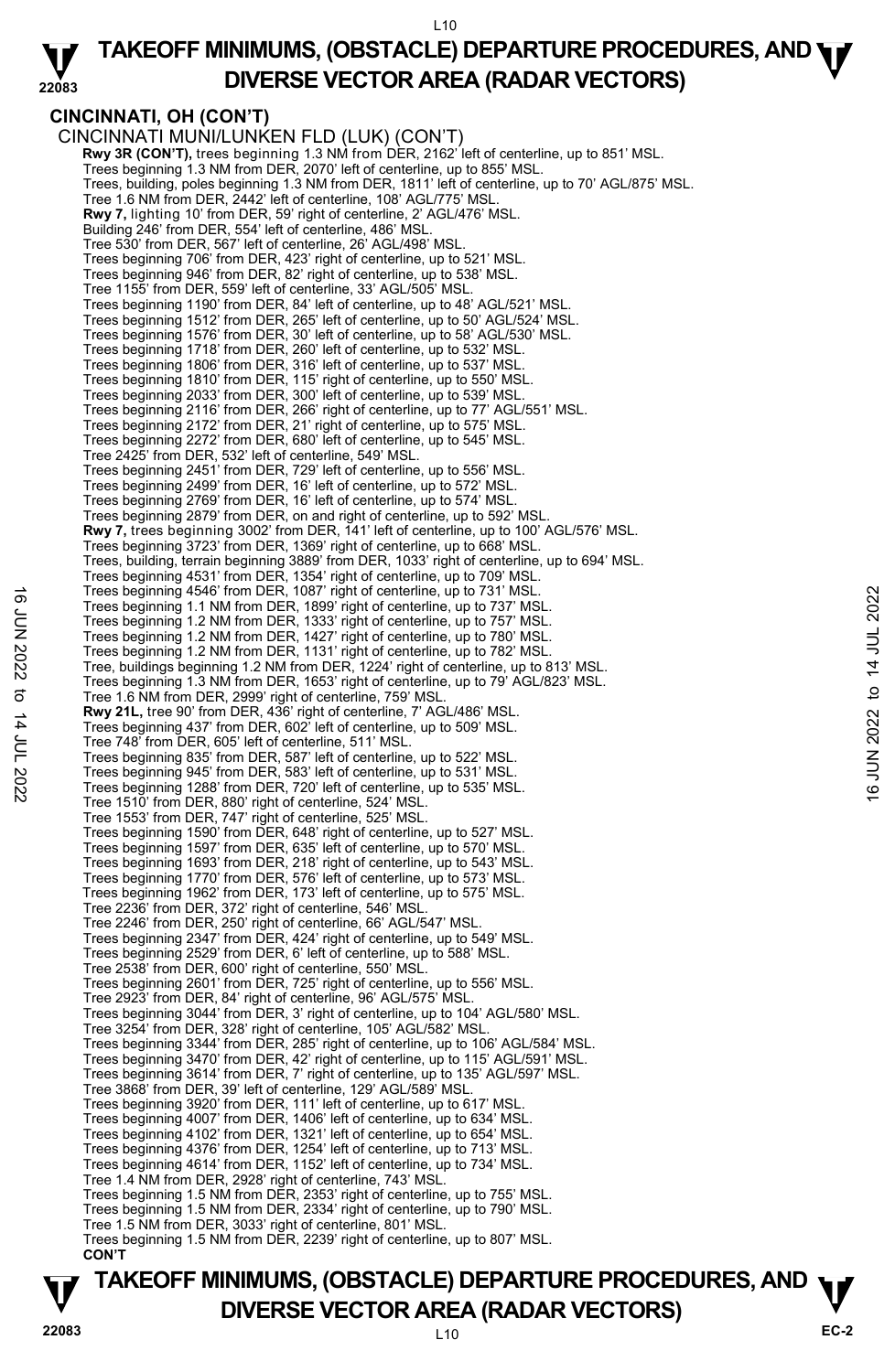#### **22083 TAKEOFF MINIMUMS, (OBSTACLE) DEPARTURE PROCEDURES, AND <b>WE**<br>DREBSE VECTOR AREA (BADAR VECTORS) **DIVERSE VECTOR AREA (RADAR VECTORS)**

## **CINCINNATI, OH (CON'T)**

CINCINNATI MUNI/LUNKEN FLD (LUK) (CON'T) **Rwy 21L (CON'T),** trees beginning 1.5 NM from DER, 2457' right of centerline, up to 876' MSL. Trees, terrain beginning 1.6 NM from DER, 2189' right of centerline, up to 882' MSL. Trees beginning 1.6 NM from DER, 2241' right of centerline, up to 888' MSL. Tree, pole beginning 1.6 NM from DER, 1845' right of centerline, up to 890' MSL. Spires, building, tree beginning 1.9 NM from DER, 1589' right of centerline, up to 78' AGL/891' MSL. Tower 2 NM from DER, 2018' right of centerline, 156' AGL/971' MSL. Antennas, trees, tower, pole beginning 2 NM from DER, 259' right of centerline, up to 160' AGL/978' MSL. Trees beginning 2.5 NM from DER, 849' right of centerline, up to 897' MSL.<br>**Rwy 21R,** tree 990' from DER, 410' right of centerline, 576' MSL. Tree 1315' from DER, 118' right of centerline, 581' MSL. Tree 1428' from DER, 13' left of centerline, 563' MSL.<br>Trees beginning 1677' from DER, 181' left of centerline, up to 582' MSL.<br>Trees beginning 1945' from DER, 311' right of centerline, up to 595' MSL. Tree 1.1 NM from DER, 1738' right of centerline, 716' MSL. Trees beginning 1.1 NM from DER, 1751' right of centerline, up to 910' MSL. Trees beginning 1.3 NM from DER, 990' right of centerline, up to 935' MSL. Trees beginning 1.6 NM from DER, 2334' right of centerline, up to 941' MSL. Trees, terrain, buildings, pole beginning 1.7 NM from DER, 2' right of centerline, up to 943' MSL. Tree 1.8 NM from DER, 2' left of centerline, 789' MSL. Trees beginning 1.9 NM from DER, 21' left of centerline, up to 808' MSL. Trees beginning 1.9 NM from DER, 101' left of centerline, up to 817' MSL. Trees beginning 1.9 NM from DER, 94' left of centerline, up to 858' MSL. Trees beginning 1.9 NM from DER, 33' left of centerline, up to 890' MSL. Building 2.1 NM from DER, 1474' right of centerline, 952' MSL. Tower, trees, beginning 2.1 NM from DER, 508' right of centerline, up to 106' AGL/956' MSL. Spires, building, tree beginning 2.2 NM from DER, 29' left of centerline, up to 78' AGL/891' MSL. Antenna 2.2 NM from DER, 1215' right of centerline, 966' MSL. Tower, trees, antenna beginning 2.2 NM from DER, 451' right of centerline, up to 125' AGL/969' MSL. Tower 2.3 NM from DER, 535' left of centerline, 156' AGL/971' MSL. Antenna, trees beginning 2.3 NM from DER, 118' left of centerline, up to 160' AGL/978' MSL. Tree 2.5 NM from DER, 1167' right of centerline, 879' MSL. **Rwy 25,** terrain 2' from DER, 417' left of centerline, 483' MSL. Fence 79' from DER, 460' right of centerline, 487' MSL. Buildings, fence beginning 177' from DER, 47' left of centerline, up to 35' AGL/518' MSL. Pole 182' from DER, 310' right of centerline, 511' MSL. Trees, vehicle on road, transmission line, poles, terrain, buildings beginning 195' from DER, on centerline, up to 51' MSL. Tree, buildings, poles beginning 513' from DER, on and left of centerline, up to 549' MSL. Trees, terrain beginning 597' from DER, 50' left of centerline, up to 552' MSL. Trees, transmission line, signs beginning 1176' from DER, 34' left of centerline, up to 553' MSL. Trees beginning 1628' from DER, 95' right of centerline, up to 570' MSL. Tree 3484' from DER, 393' right of centerline, 103' AGL/577' MSL. Antenna, trees beginning 2.3 NM from DER, 118' right of centerline, and S' MSL.<br>
Tree 2.5 NM from DER, 417' left of centerline, 483' MSL.<br>
Fence 79' from DER, 40' right of centerline, 487' MSL.<br>
Dialidings, fence beginning Tree 3733' from DER, 361' left of centerline, 101' AGL/578' MSL. Trees beginning 3752' from DER, 119' left of centerline, up to 81' AGL/584' MSL. Trees beginning 3753' from DER, 17' right of centerline, up to 605' MSL. Trees beginning 3800' from DER, 288' right of centerline, up to 640' MSL. Trees beginning 3830' from DER, 708' right of centerline, up to 660' MSL. Trees beginning 3857' from DER, 45' left of centerline, up to 76' AGL/590' MSL. Trees, transmission line beginning 3872' from DER, 175' right of centerline, up to 672' MSL. Trees beginning 3896' from DER, 286' right of centerline, up to 708' MSL. Trees beginning 3975' from DER, 159' right of centerline, up to 715' MSL. Tree 4033' from DER, 1524' right of centerline, 721' MSL. Trees beginning 4037' from DER, 167' left of centerline, up to 45' AGL/594' MSL. Trees beginning 4049' from DER, 273' right of centerline, up to 740' MSL. Trees, terrain beginning 4073' from DER, 495' right of centerline, up to 761' MSL. Trees, terrain beginning 4096' from DER, 19' right of centerline, up to 779' MSL. Tree 4104' from DER, 56' left of centerline, 87' AGL/600' MSL. Trees beginning 4115' from DER, 554' left of centerline, up to 645' MSL. Trees beginning 4139' from DER, 145' left of centerline, up to 106' AGL/651' MSL. Trees beginning 4166' from DER, 270' left of centerline, up to 91' AGL/689' MSL. Trees beginning 4184' from DER, 79' left of centerline, up to 77' AGL/704' MSL. Trees beginning 4236' from DER, 172' left of centerline, up to 707' MSL. Trees, terrain beginning 4284' from DER, 28' right of centerline, up to 800' MSL. Trees beginning 4322' from DER, 30' left of centerline, up to 74' AGL/733' MSL. Tree 4360' from DER, 520' left of centerline, 769' MSL. Trees beginning 4374' from DER, 111' left of centerline, up to 780' MSL. Trees beginning 4504' from DER, 482' left of centerline, up to 788' MSL. Tree, terrain beginning 4512' from DER, 66' left of centerline, up to 797' MSL. Trees, terrain, building beginning 4523' from DER, 39' right of centerline, up to 807' MSL. Trees, buildings, terrain beginning 4690' from DER, 21' left of centerline, up to 814' MSL. Tree, building, terrain beginning 4706' from DER, 81' right of centerline, up to 817' MSL. Tree, terrain beginning 4830' from DER, 256' right of centerline, up to 825' MSL.  **CON'T**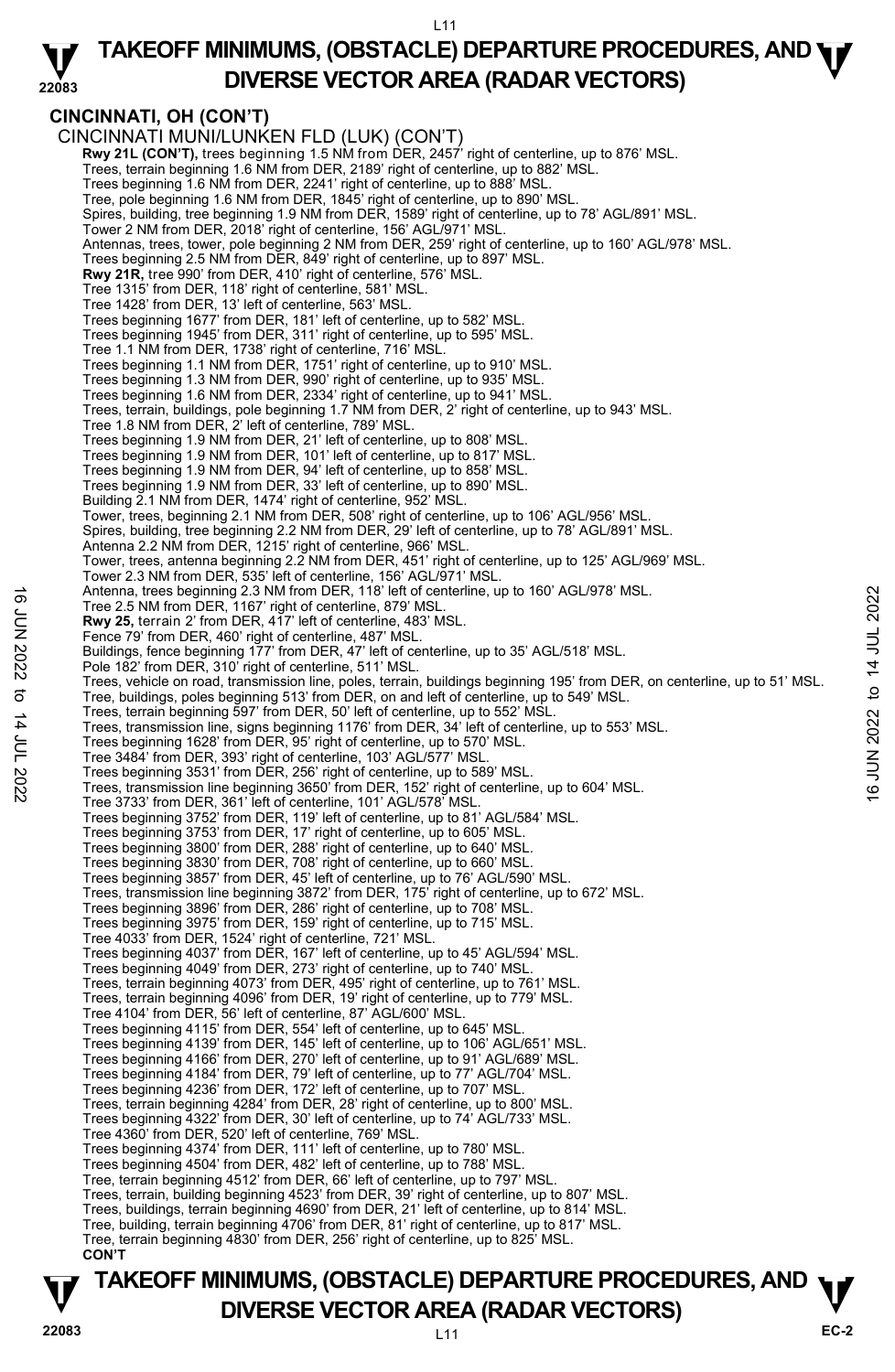## **CINCINNATI, OH (CON'T)**

#### CINCINNATI MUNI/LUNKEN FLD (LUK) (CON'T)

- **Rwy 25 (CON'T), t**rees, building, terrain beginning 4879' from DER, 137' right of centerline, up to 831' MSL.<br>Trees, terrain beginning 4939' from DER, 44' right of centerline, up to 843' MSL.
	-
	- Tree 4974' from DER, 1637' left of centerline, 835' MSL.
	- Trees, terrain, buildings beginning 4980' from DER, 37' left of centerline, up to 862' MSL. Trees beginning 5078' from DER, 340' right of centerline, up to 862' MSL.
	-
	- Trees beginning 5134' from DER, 39' right of centerline, up to 864' MSL.
	- Trees, pole beginning 5206' from DER, 47' left of centerline, up to 869' MSL.
	-
	- Trees beginning 5255' from DER, 292' right of centerline, up to 869' MSL.<br>Trees, transmission line beginning 5301' from DER, 136' right of centerline, up to 870' MSL.<br>Trees, transmission line beginning 5319' from DER, 36'
	-
	- Trees, terrain, buildings beginning 5394' from DER, 43' right of centerline, up to 903' MSL. Trees, building beginning 5507' from DER, 44' left of centerline, up to 894' MSL.
	-
	- Trees, building, terrain, transmission line beginning 5706' from DER, 22' right of centerline, up to 914' MSL.
	- Trees, building beginning 5741' from DER, 30' left of centerline, up to 903' MSL.
	- Trees, buildings, terrain, transmission line beginning 5849' from DER, 38' right of centerline, up to 919' MSL.<br>Trees beginning 1 NM from DER, 1108' right of centerline, up to 925' MSL.
	-
	- Trees beginning 1 NM from DER, 34' right of centerline, up to 928' MSL.
	- Tree, building, transmission line, terrain beginning 1 NM from DER, 22' right of centerline, up to 932' MSL.
	- Trees, terrain, buildings, transmission line, tower, antenna beginning 1 NM from DER, 16' left of centerline, up to 917' MSL.
	- Trees, building, terrain, transmission line beginning 1.1 NM from DER, 3' right of centerline, up to 943' MSL.
	-
	- Tank, trees beginning 1.4 NM from DER, 1580' right of centerline, up to 200' AGL/1024' MSL.<br>Tank, trees, terrain, buildings, transmission line beginning 1.4 NM from DER, 16' right of centerline, up to 1045' MSL.
	- Trees, transmission line, terrain, building beginning 1.4 NM from DER, 1' left of centerline, up to 919' MSL.
	- Trees, terrain, buildings, pole, beginning 1.5 NM from DER, 10' left of centerline, up to 926' MSL.
	- Tower 2.5 NM from DER, 2048' left of centerline, 158' AGL/885' MSL.

#### **CIRCLEVILLE, OH**

PICKAWAY COUNTY MEML (CYO)

#### TAKEOFF MINIMUMS AND (OBSTACLE) DEPARTURE PROCEDURES

- ORIG 13NOV14 (21224) (FAA)
- DEPARTURE PROCEDURE:
- **Rwy 1,** climb heading 008° to 1300 before turning left.
- TAKEOFF MINIMUMS:
- **Rwy 1,** vehicle on road beginning 7' from DER, 447' right of centerline, up to 15' AGL/697' MSL.
- Runway end identifier light with electrical system 41' from DER, 79' right of centerline, 5' AGL/687' MSL.
- Runway end identifier light with electrical system 42' from DER, 82' left of centerline, 3' AGL/687' MSL. 16 TANCUT MINIMUM 201224) (FAA)<br>
DERARTURE PROCEDURE:<br>
DEPARTURE PROCEDURE:<br>
Now 1, elimb heading 008" to 1300 before turning left.<br>
TAKEGFF MINIMUMS:<br>
Rwy 1, vehicle on road beginning 7' from DER, 447' right of centerlin
	- Fence beginning 177' from DER, 250' left of centerline, up to 12' AGL/694' MSL.
	- Poles beginning 345' from DER, 518' right of centerline, up to 42' AGL/721' MSL.
	- Vehicle on road beginning 649' from DER, 16' left of centerline, up to 15' AGL/703' MSL.
	- Pole 667' from DER, 521' left of centerline, 29' AGL/711' MSL.
	- Tree 1887' from DER, 184' right of centerline, 54' AGL/740' MSL. Tree 2251' from DER, 189' left of centerline, 59' AGL/745' MSL.
	-
	- **Rwy 19,** terrain beginning 108' from DER, 267' right of centerline, up to 669' MSL. Trees beginning 261' from DER, 64' left of centerline, up to 100' AGL/755' MSL.
	- Trees beginning 765' from DER, 99' right of centerline, up to 100' AGL/737' MSL.

#### **CLEVELAND, OH**

#### BURKE LAKEFRONT (BKL)

#### TAKEOFF MINIMUMS AND (OBSTACLE) DEPARTURE PROCEDURES

AMDT 7 01FEB18 (18032) (FAA)

#### TAKEOFF MINIMUMS:

**Rwy 6L,** 200-1¼ or std. w/min. climb of 220' per NM to 900.

**Rwy 6R,** 300-1½ or std. w/min. climb of 290' per NM to 1000.

- **Rwy 24L,** 400-1⅜ or std. w/min. climb of 757' per NM to 1000.
- **Rwy 24R,** 200-1 or std. w/min. climb of 490' per NM to 900.
- DEPARTURE PROCEDURE:

**Rwys 6L/R,** climbing left turn to 2000 on heading 350° to intercept CXR VOR/DME R-286 to CRIBS intersection before proceeding on course.

**Rwys 24L/R,** climbing right turn to 2000 on heading 350° to intercept CXR VOR/DME R-286 to CRIBS intersection before proceeding on course.

TAKEOFF OBSTACLE NOTES:

**Rwy 6L,** lighting 9' from DER, 54' left and right of centerline, 2' AGL/584' MSL.

- Tree 842' from DER, 720' right of centerline, 622' MSL.
- Pole 964' from DER, 235' left of centerline, 24' AGL/618' MSL.
- Crane 969' from DER, 589' right of centerline, 73' AGL/641' MSL.
- Tree 2294' from DER, 265' right of centerline, 650' MSL.
- 
- Poles and tree beginning 2303' from DER, 222' right of centerline, up to 84' AGL/665' MSL. Poles, tree and transmission line beginning 2327' from DER, 166' right of centerline, up to 90' AGL/674' MSL.
- Buildings and bridge beginning 2682' from DER, 597' right of centerline, up to 124' AGL/704' MSL.
- Tower 1 NM from DER, 1347' right of centerline, 150' AGL/758' MSL.

**CON'T**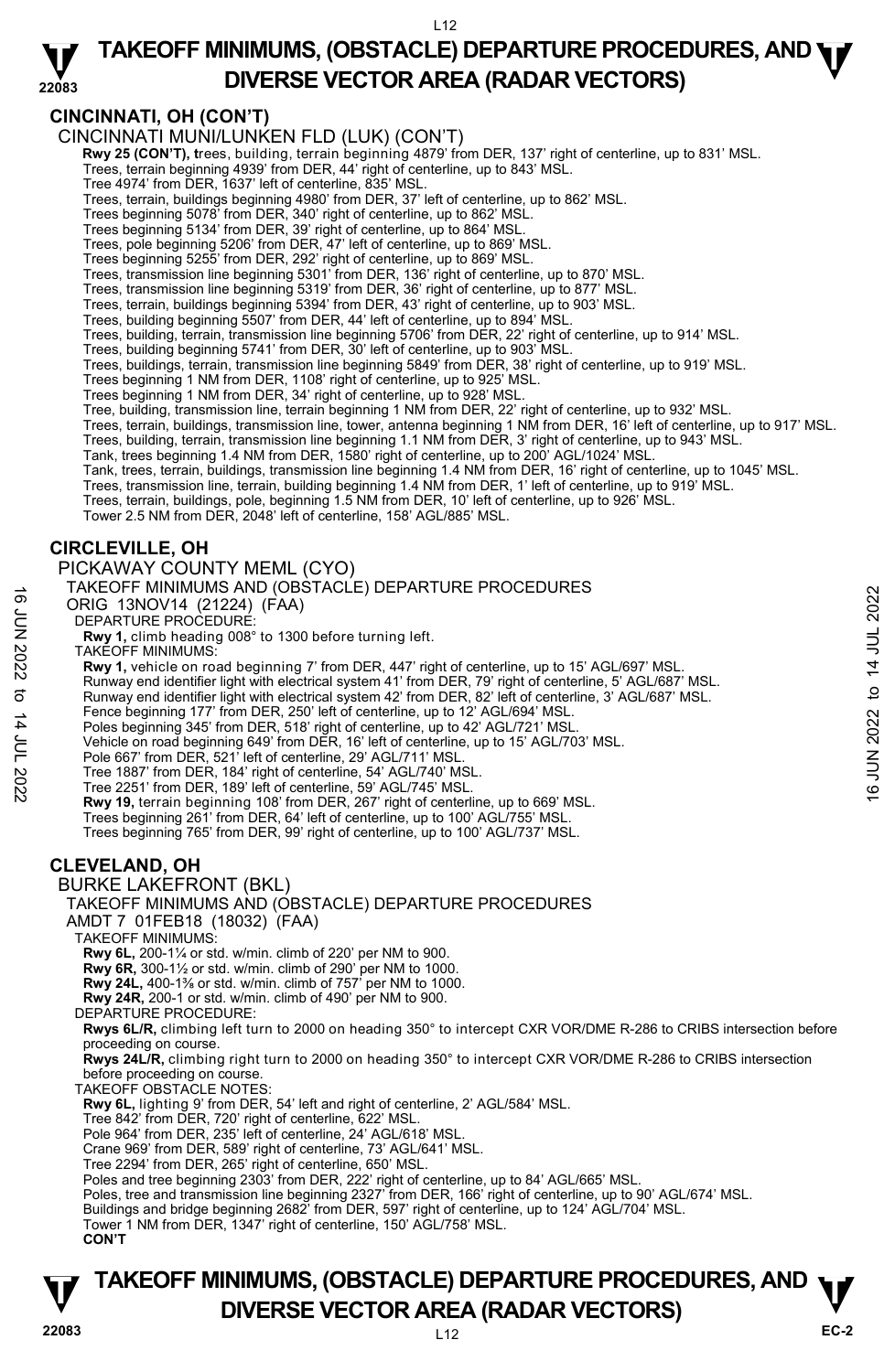#### **22083 TAKEOFF MINIMUMS, (OBSTACLE) DEPARTURE PROCEDURES, AND <b>WE**<br>DREBSE VECTOR AREA (BADAR VECTORS) **DIVERSE VECTOR AREA (RADAR VECTORS)**

# **CLEVELAND, OH (CON'T)**

BURKE LAKEFRONT (BKL) (CON'T)  **Rwy 6R,** sign and lighting beginning 27' from DER, 89' left of centerline, up to 4' AGL/585' MSL. Lighting 41' from DER, 89' right of centerline, 3' AGL/585' MSL. Wind indicator 175' from DER, 242' left of centerline, 11' AGL/590' MSL. Pole 177' from DER, 241' left of centerline, 14' AGL/594' MSL. Pole 471' from DER, 612' right of centerline, 37' AGL/617' MSL. Poles and sign beginning 626' from DER, 595' right of centerline, up to 37' AGL/618' MSL. Poles beginning 1009' from DER, 569' right of centerline, up to 56' AGL/637' MSL. Pole and dome beginning 1874' from DER, 568' right of centerline, up to 70' AGL/651' MSL. Poles 3098' from DER, 1282' right of centerline, 708' MSL. Transmission lines, pole and building beginning 3720' from DER, 96' right of centerline, up to 93' AGL/714' MSL. Tower, poles and building beginning 4310' from DER, 170' right of centerline, up to 106' AGL/737' MSL.<br>Antenna and tower beginning 1.2 NM from DER, 2237' right of centerline, up to 170' AGL/794' MSL.<br>Tower 1.2 NM from DER, **Rwy 24L,** poles beginning 8' from DER, 28' left and right of centerline, up to 1' AGL/581' MSL. Lighting beginning 10' from DER, 29' left and right of centerline, 2' AGL/582' MSL. Fence 184' from DER, 451' left of centerline, 9' AGL/590' MSL. Building 197' from DER, 502' left of centerline, 27' AGL/610' MSL. Building and tank beginning 213' from DER, 411' left of centerline, up to 30' AGL/613' MSL.<br>NAVAID 245' from DER, 499' right of centerline, 9' AGL/587' MSL. Pole 900' from DER, 621' left of centerline, 60' AGL/628' MSL. Crane, poles and ship beginning 1038' from DER, 38' left of centerline, up to 85' AGL/653' MSL. Pole 1319' from DER, 161' right of centerline, 64' AGL/632' MSL. Buildings beginning 1685' from DER, 643' left of centerline, 169' AGL/741' MSL. Buildings, dome, pole and ship beginning 1748' from DER, 367' left of centerline, up to 167' AGL/745' MSL. Ship 2146' from DER, 90' right of centerline, 65' AGL/637' MSL. Windmills beginning 2340' from DER, 1119' left of centerline, up to 152' AGL/750' MSL. Stadium and cranes beginning 2821' from DER, 317' left of centerline, up to 176' AGL/763' MSL. Building, ships, crane, elevator, bridge beginning 5056' from DER, 207' left of centerline, up to 275' AGL/896' MSL. **Rwy 24R,** lighting and sign beginning 10' from DER, 55' left and right of centerline, up to 2' AGL/582' MSL. Pole and ship beginning 1514' from DER, 338' left of centerline, up to 64' AGL/632' MSL. Pole and ship beginning 2324' from DER, 866' left of centerline, up to 86' AGL/654' MSL. Stadium and cranes beginning 3015' from DER, 816' left of centerline, up to 176' AGL/763' MSL.<br>Crane 5727' from DER, 1699' right of centerline, 152' AGL/731' MSL. DIVERSE VECTOR AREA (RADAR VECTORS) ORIG 01FEB18 (18032) (FAA)  **Rwy 6L,** heading as assigned by ATC; requires min. climb of 220' per NM to 900. **Rwy 6R,** heading as assigned by ATC; requires min. climb of 290' per NM to 1000. **Rwy 24R**, heading as assigned by ATC; requires min. climb of 490' per NM to 900. CLEVELAND-HOPKINS INTL (CLE) TAKEOFF MINIMUMS AND (OBSTACLE) DEPARTURE PROCEDURES AMDT 16A 24MAY18 (18144) (FAA) DEPARTURE PROCEDURE: **Rwys 6R, 6L, 10,** climbing left turn to intercept DJB VOR/DME R-082 inbound to 2600 before proceeding on course. TAKEOFF OBSTACLE NOTES: **Rwy 10,** tree 828' from DER, 656' right of centerline, 821' MSL. Tree 880' from DER, 662' right of centerline, 830' MSL. Sign 906' from DER, 717' left of centerline, 28' AGL/830' MSL. Pole 1415' from DER, 785' right of centerline, 48' AGL/842' MSL. Sign 2149' from DER, 955' left of centerline, 59' AGL/857' MSL. Tower 3826' from DER, 1455' right of centerline, 137' AGL/922' MSL. **Rwy 24L,** tree 1903' from DER, 492' left of centerline, 69' AGL/839' MSL. Trees beginning 1959' from DER, 19' left of centerline, up to 78' AGL/848' MSL. Pole, tree beginning 2273' from DER, 4' left of centerline, up to 79' AGL/849' MSL.<br>**Rwy 24R**, tower 2565' from DER, 1028' right of centerline, 191' AGL/870' MSL. Tree 3653' from DER, 1047' left of centerline, 103' AGL/863' MSL. Tree 3754' from DER, 861' left of centerline, 98' AGL/868' MSL. **Rwy 28,** tree, building beginning 80' from DER, 424' right of centerline, up to 788' MSL. Trees beginning 890' from DER, 212' right of centerline, up to 803' MSL. Trees beginning 1042' from DER, 26' right of centerline, up to 811' MSL. Tree 1250' from DER, 107' left of centerline, 813' MSL. Building, trees beginning 1267' from DER, 66' left of centerline, up to 92' AGL/851' MSL. Fole and ship beginning 1314' from DER, 366' left of centerline, up to 86' AGL/654' MSL.<br>
Pole and ship beginning 3024' from DER, 866' left of centerline, up to 86' AGL/654' MSL.<br>
Stadium and cranes beginning 3015' from D

Pole 2970' from DER, 947' right of centerline, 82' AGL/842' MSL.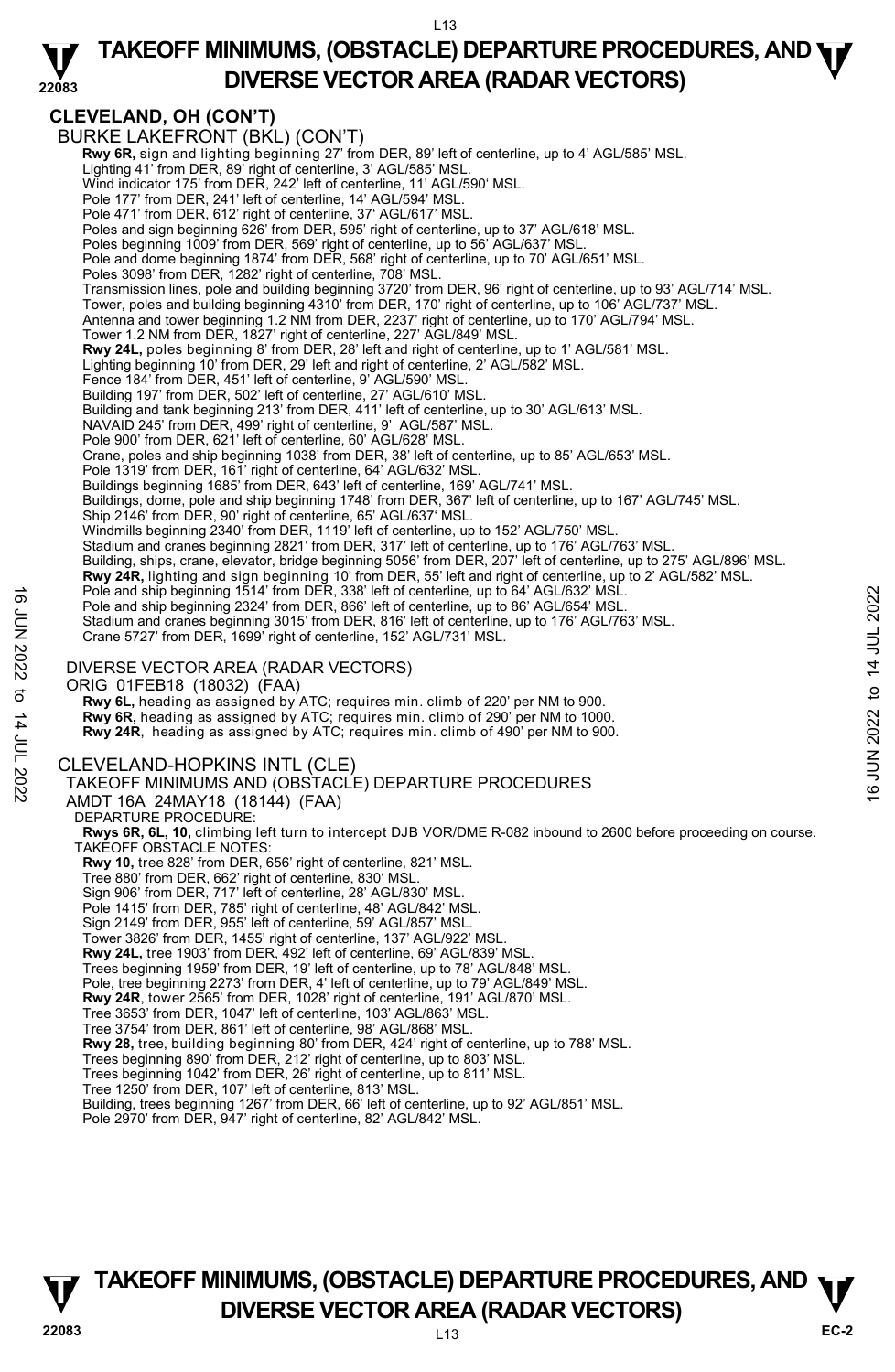## **CLEVELAND, OH (CON'T)**

CUYAHOGA COUNTY (CGF) TAKEOFF MINIMUMS AND (OBSTACLE) DEPARTURE PROCEDURES AMDT 2 08NOV18 (18312) (FAA) TAKEOFF OBSTACLE NOTES: **Rwy 6,** terrain 86' from DER, 56' right of centerline, 878' MSL. Terrain beginning 105' from DER, 26' left of centerline, up to 878' MSL. Terrain 141' from DER, 37' right of centerline, 879' MSL. Tree 1757' from DER, 929' left of centerline, 938' MSL. Trees beginning 2163' from DER, 1008' right of centerline, up to 975' MSL. Tree 2300' from DER, 1104' left of centerline, 961' MSL. Trees beginning 2917' from DER, 105' right of centerline, up to 980' MSL. Trees beginning 3607' from DER, 59' right of centerline, up to 982' MSL. **Rwy 24,** pole 423' from DER, 423' right of centerline, 38' AGL/895' MSL. NAVAID 530' from DER, 195' left of centerline, 19' AGL/894' MSL. Tree, building beginning 617' from DER, 603' left of centerline, up to 940' MSL. Tree 1141' from DER, 716' left of centerline, 945' MSL. Trees beginning 1289' from DER, 555' left of centerline, up to 956' MSL. Trees beginning 1366' from DER, 438' left of centerline, up to 970' MSL. Trees beginning 1896' from DER, 95' left of centerline, up to 974' MSL. Tree 1992' from DER, 76' right of centerline, 944' MSL. Tree 2149' from DER, 8' right of centerline, 945' MSL. Tree 3504' from DER, 31' right of centerline, 975' MSL. Trees beginning 3616' from DER, 164' right of centerline, up to 979' MSL. Tree 3714' from DER, 409' left of centerline, 975' MSL. Tree 4153' from DER, 4' left of centerline, 980' MSL.

## **COLUMBUS, IN**

COLUMBUS MUNI (BAK) TAKEOFF MINIMUMS AND (OBSTACLE) DEPARTURE PROCEDURES ORIG 25SEP08 (08269) (FAA) TAKEOFF OBSTACLE NOTES: **Rwy 14,** tree 1589' from DER, 306' right of centerline, 40' AGL/696' MSL.

## **COLUMBUS, OH**

BOLTON FLD (TZR) TAKEOFF MINIMUMS AND (OBSTACLE) DEPARTURE PROCEDURES ORIG 15JAN09 (21112) (FAA) DEPARTURE PROCEDURE **Rwy 4,** climb heading 037° to 1800 before turning east. TAKEOFF OBSTACLE NOTES: **Rwy 4,** tree 1091' from DER, 770' left of centerline, 53' AGL/959' MSL. Tree 487' from DER, 356' right of centerline, 23' AGL/929' MSL. G ORIG 25SEP08 (08269) (FAA)<br>
TAKEOFF OBSTACLE NOTES:<br>
FRANCE TO BOLTON FLD (TZR)<br>
BOLTON FLD (TZR)<br>
TAKEOFF MINIMUMS AND (OBSTACLE) DEPARTURE PROCEDURES<br>
COLUMBUS, OH<br>
BOLTON FLD (TZR)<br>
TAKEOFF MINIMUMS AND (OBSTACLE)

Tree 1317' from DER, 452' right of centerline, 42' AGL/948' MSL.

Tree 1307' from DER, 50' left of centerline, 36' AGL/942' MSL. Tree 1927' from DER, 135' right of centerline, 49' AGL/955' MSL.

**Rwy 22,** tree 1273' from DER, 720' right of centerline, 40' AGL/945' MSL.

Tree 712' from DER, 662' right of centerline, 25' AGL/927' MSL.

Tree 1411' from DER, 658' right of centerline 33' AGL/939' MSL.

#### JOHN GLENN COLUMBUS INTL (CMH)

TAKEOFF MINIMUMS AND (OBSTACLE) DEPARTURE PROCEDURES AMDT 7A 17AUG17 (17229) (FAA)

DEPARTURE PROCEDURE:

**Rwy 28L,** climb heading 281° to 2100 before turning southbound. **Rwy 28R,** climb heading 281° to 2000 before turning southbound.

TAKEOFF OBSTACLE NOTES:

**Rwy 10L,** sign 23' from DER, 348' right of centerline, 3' AGL/813' MSL.<br>Trees beginning 1308' from DER, 800' left of centerline, up to 79' AGL/869' MSL.

Trees beginning 1721' from DER, 764' right of centerline, up to 88' AGL/878' MSL.

**Rwy 10R,** aircraft on taxiway abeam DER, 290' right of centerline, up to 59' AGL/878' MSL. Sign 42' from DER, 159' left of centerline, 6' AGL/817' MSL.

Poles and building beginning 934' from DER, 538' right of centerline, up to 42' AGL/852' MSL.

Trees beginning 1319' from DER, 225' right of centerline, up to 116' AGL/886' MSL.

**Rwy 28L**, building 42' from DER, 111' right of centerline, 6' AGL/810' MSL. Trees beginning 1563' from DER, 870' left of centerline, up to 93' AGL/902' MSL.

**Rwy 28R,** tower 1260' from DER, 837' left of centerline, 75' AGL/875' MSL.

Trees and poles beginning 1228' from DER, 624' right of centerline, up to 72' AGL/882' MSL. Light 5' from DER, 4' left of centerline, 1' AGL/815' MSL.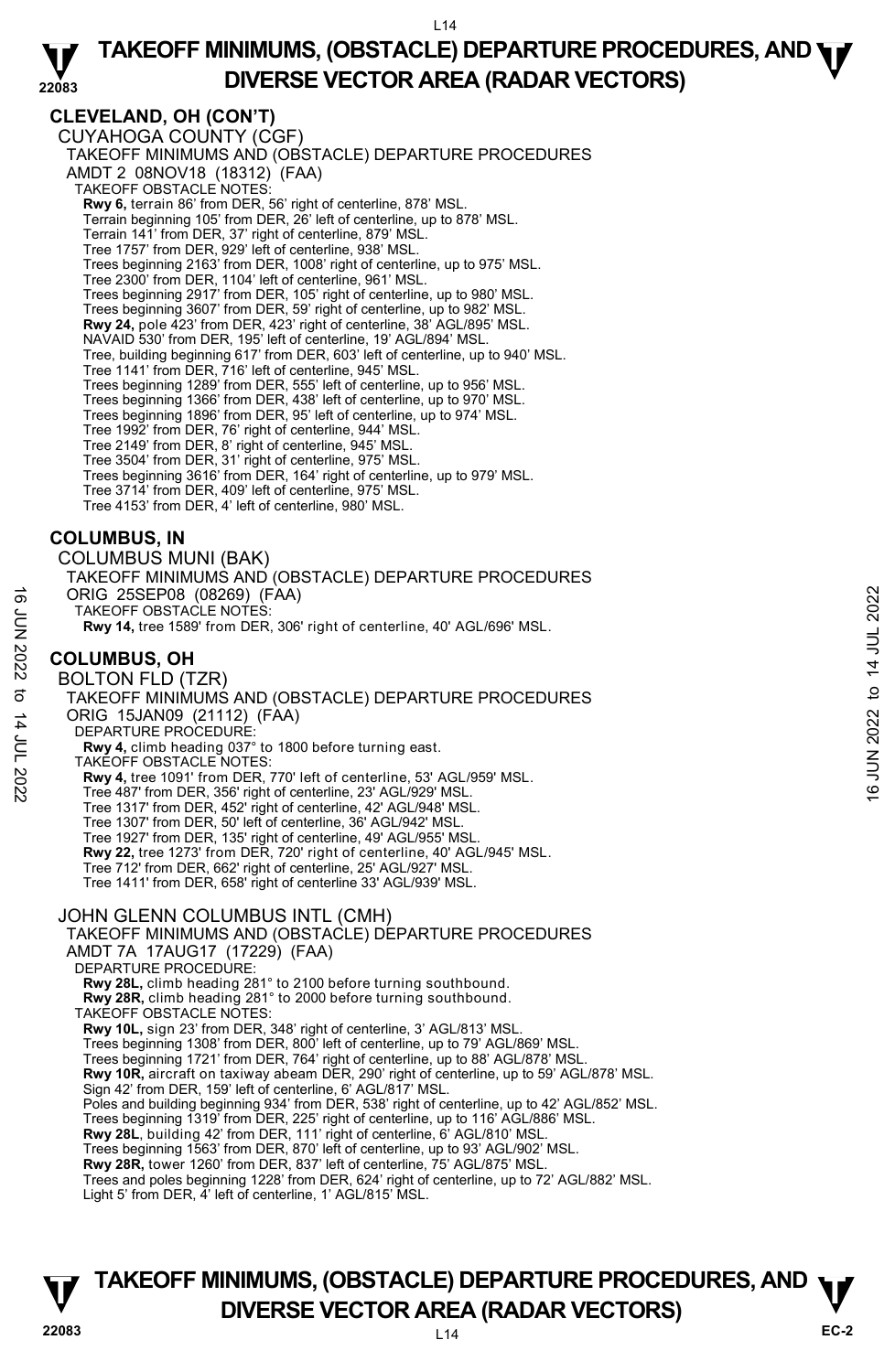## **COLUMBUS, OH (CON'T)**

OHIO STATE UNIVERSITY (OSU) TAKEOFF MINIMUMS AND (OBSTACLE) DEPARTURE PROCEDURES ORIG 10MAR11 (11069) (FAA) TAKEOFF OBSTACLE NOTES: **Rwy 5,** trees beginning 1461' from DER, 48' left of centerline, up to 76' AGL/955' MSL. Trees beginning 1422' from DER, 157' right of centerline, up to 86' AGL/965' MSL. **Rwy 9L,** trees beginning 1017' from DER, 122' left of centerline, up to 86' AGL/965' MSL. Trees beginning 2001' from DER, 1015' right of centerline, up to 91' AGL/965' MSL. **Rwy 9R,** trees beginning 197' from DER, 325' left of centerline, up to 73' AGL/937' MSL.<br>Trees beginning 973' from DER, 339' right of centerline, up to 103' AGL/957' MSL. **Rwy 14,** wind sock 371' from DER, 273' left of centerline, 10' AGL/909' MSL. Tree 1395' from DER, 872' left of centerline, 46' AGL/935' MSL. Tree 2071' from DER, 295' right of centerline, 95' AGL/974' MSL. **Rwy 23,** stacks beginning 681' from DER, 512' left of centerline, up to 64' AGL/963' MSL. Trees beginning 709' from DER, 321' left of centerline, up to 44' AGL/948' MSL. Elevator 1406' from DER, 469' left of centerline, 83' AGL/978' MSL. Trees beginning 1248' from DER, 68' right of centerline, up to 74' AGL/978' MSL. **Rwy 27R,** silos beginning 2476' from DER, 88' left of centerline, 61' AGL/971' MSL. **Rwy 32,** trees beginning 1616' from DER, 210' left of centerline, up to 99' AGL/1003' MSL. **CONNERSVILLE, IN**  METTEL FLD (CEV) TAKEOFF MINIMUMS AND (OBSTACLE) DEPARTURE PROCEDURES AMDT 2 28SEP06 (21224) (FAA) TAKEOFF MINIMUMS: **Rwys 4, 22,** NA-VFR use only. DEPARTURE PROCEDURE: **Rwy 18,** climb via heading 185° to 1500 before proceeding on course. TAKEOFF OBSTACLE NOTES: **Rwy 18,** railroad 311' from DER, 580' left of centerline, 23' AGL/882' MSL. Multiple trees beginning 2280' from DER, 100' left of centerline, up to 113' AGL/974' MSL. **Rwy 36,** road 120' from DER, 301' right of centerline, 15' AGL/884' MSL. Railroad 649' from DER, 578' right of centerline, 23' AGL/892' MSL. Multiple trees beginning 3400' from DER, on centerline, up to 92' AGL/959' MSL. **COSHOCTON, OH**  RICHARD DOWNING (I40) TAKEOFF MINIMUMS AND (OBSTACLE) DEPARTURE PROCEDURES AMDT 1A 15SEP16 (16259) (FAA) TAKEOFF MINIMUMS: **Rwys 4, 22,** 300-1. TAKEOFF OBSTACLE NOTES: **Rwy 4,** tree 87'from DER, 402' left of centerline, 981' MSL. Trees beginning 88' from DER, 460' left of centerline, up to 84' AGL/1040' MSL. Tree 90' from DER, 226' right of centerline, 983' MSL. Tree 628' from DER, 509' right of centerline, 1006' MSL. **Rwy 22,** trees beginning 2' from DER, 290' left of centerline, up to 988' MSL. Pole, wsk beginning 11' from DER, 57' right of centerline, up to 7' AGL/979' MSL. Trees beginning 179' from DER, 275' left of centerline, up to 84' AGL/999' MSL. Trees beginning 1033' from DER, 595' left of centerline, up to 1042' MSL. Tree 2420' from DER, 123' right of centerline, 96' AGL/1035' MSL. Tree 2442' from DER, 52' right of centerline, 104' AGL/1043' MSL. Trees beginning 2443' from DER, 21' right of centerline, up to 106' AGL/1050' MSL. Trees beginning 2496' from DER, 3' left of centerline, up to 103' AGL/1045' MSL. Trees beginning 2503' from DER, on centerline, up to 103' AGL/1054' MSL. Trees beginning 2550' from DER, 43' right of centerline, up to 105' AGL/1061' MSL. Note these beginning 2280' from DER, 580' left of centerline, 23' AGL/882' MSL.<br>
Multiple trees beginning 2280' from DER, 301' right of centerline, 15' AGL/884' MSL.<br>
Railroad 649' from DER, 578' right of centerline, 15'

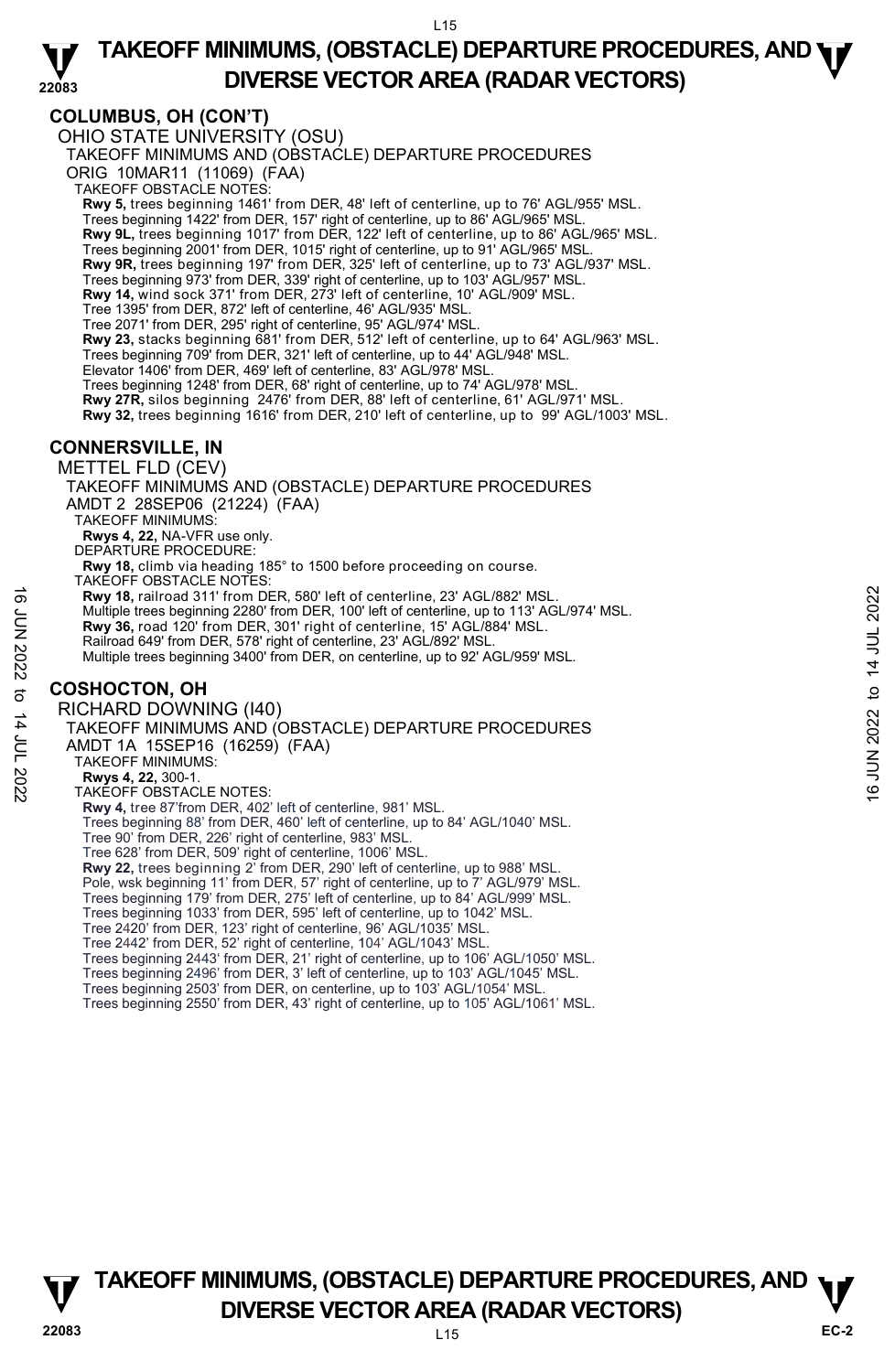## **CRAWFORDSVILLE, IN**

CRAWFORDSVILLE RGNL (CFJ) TAKEOFF MINIMUMS AND (OBSTACLE) DEPARTURE PROCEDURES AMDT 1A 08NOV18 (18312) (FAA) TAKEOFF OBSTACLE NOTES: **Rwy 4,** poles beginning 805' from DER, 224' right of centerline, up to 27' AGL/829' MSL.<br>Tree 2838' from DER, 256' right of centerline, 873' MSL. Poles, terrain, vehicle on road, tree beginning 41' from DER, 54' left of centerline, up to 30' AGL/834' MSL. Tree 822' from DER, 95' left of centerline, 841' MSL. Trees beginning 856' from DER, 123' left of centerline, up to 843' MSL. Trees beginning 957' from DER, 213' left of centerline, up to 849' MSL. Tree 1055' from DER, 283' left of centerline, 850' MSL. Tree 1229' from DER, 418' left of centerline, 853' MSL. Tree 1312' from DER, 168' left of centerline, 873' MSL. Trees beginning 1324' from DER, 268' left of centerline, up to 875' MSL.<br>Trees beginning 1559' from DER, 283' left of centerline, up to 876' MSL.<br>Trees beginning 1862' from DER, 219' left of centerline, up to 881' MSL. **Rwy 22,** tree 653' from DER, 618' right of centerline, 846' MSL. Trees beginning 789' from DER, 205' right of centerline, up to 852' MSL. Trees beginning 1059' from DER, 191' right of centerline, up to 857' MSL. Trees beginning 2797' from DER, 386' right of centerline, up to 879' MSL. Tree 328' from DER, 508' left of centerline, 815' MSL. Trees beginning 559' from DER, 176' left of centerline, up to 867' MSL.

## **DAYTON, OH**

DAYTON-PHILLIPSBURG (3I7)

TAKEOFF MINIMUMS AND (OBSTACLE) DEPARTURE PROCEDURES AMDT 1A 16AUG18 (18228) (FAA)

TAKEOFF MINIMUMS: **Rwy 21,** 300-1.

DAYTON-WRIGHT BROTHERS (MGY)

TAKEOFF MINIMUMS AND (OBSTACLE) DEPARTURE PROCEDURES AMDT 3A 21JUL16 (16203) (FAA) TAKEOFF OBSTACLE NOTES: **Rwy 2,** multiple trees and road beginning 440' from DER, 257' left of centerline, up to 100' AGL/1053' MSL. Multiple trees beginning 672' from DER, 17' right of centerline, up to 100' AGL/1017' MSL. **Rwy 20,** multiple trees beginning 189' from DER, 494' left of centerline, up to 100' AGL/1009' MSL.<br>Multiple poles and trees beginning 323' from DER, 364' right of centerline, up to 100' AGL/1026' MSL. Building 1195' from DER, 512' right of centerline, 50' AGL/972' MSL. GREENE COUNTY/LEWIS A JACKSON RGNL (I19) TAKEOFF MINIMUMS AND (OBSTACLE) DEPARTURE PROCEDURES AMDT 2 03JAN19 (21336) (FAA) DEPARTURE PROCEDURE: **Rwy 25,** climb heading 225° to 1700 before proceeding on course. TAKEOFF OBSTACLE NOTES: **Rwy 7,** trees, wind indicator beginning 20' from DER, 133' right of centerline, up to 59' AGL/999' MSL. Tree 73' from DER, 264' left of centerline, 983' MSL. Trees beginning 111' from DER, 165' left of centerline, up to 986' MSL. Trees beginning 642' from DER, 329' right of centerline, up to 1016' MSL. Trees beginning 2361' from DER, 945' right of centerline, up to 1028' MSL.<br>**Rwy 25,** trees beginning 62' from DER, 200' right of centerline, up to 996' MSL. Trees beginning 114' from DER, 26' left of centerline, up to 82' AGL/982' MSL. Trees beginning 185' from DER, 3' right of centerline, up to 998' MSL. Tree 355' from DER, 111' left of centerline, 992' MSL. Trees beginning 388' from DER, 5' left of centerline, up to 995' MSL. Trees beginning 1241' from DER, 82' left of centerline, up to 998' MSL. Tree 1516' from DER, 171' left of centerline, 1000' MSL.  $\n   
\n**CA**\n**DA**\n**YTON-WRIGHT BROTHERS (MGY)**\n  
\n 7AKEOFF MINIMUMS AND (OBSTACLE) DEPARTURE PROCEDURES\n  
\n AMDT 3A 21JUL16 (16203) (FAA)\n  
\n 7AKEOFF OBSTACLE NOTES:\n   
\n 7-KKEOFF OBSTACLE NOTES:\n   
\n 7-KUEOFF OBSTACLE NOTES:\n   
\n 7-KUEDF  
\n 8-KUZ, multiple trees beginning 672 from DER, 17 right of centerline, up to 100' AGL/1017' MSL.\n   
\n 8-K$ 

Transmission line, trees, poles beginning 1537' from DER, 22' left of centerline, up to 120' AGL/1009' MSL.

Trees beginning 1897' from DER, 59' right of centerline, up to 1002' MSL.

Pole 1897' from DER, 216' left of centerline, 148' AGL/1052' MSL.

Transmission line 1924' from DER, 194' left of centerline, 150' AGL/1054' MSL.

Trees beginning 2041' from DER, 108' right of centerline, up to 127' AGL/1011' MSL.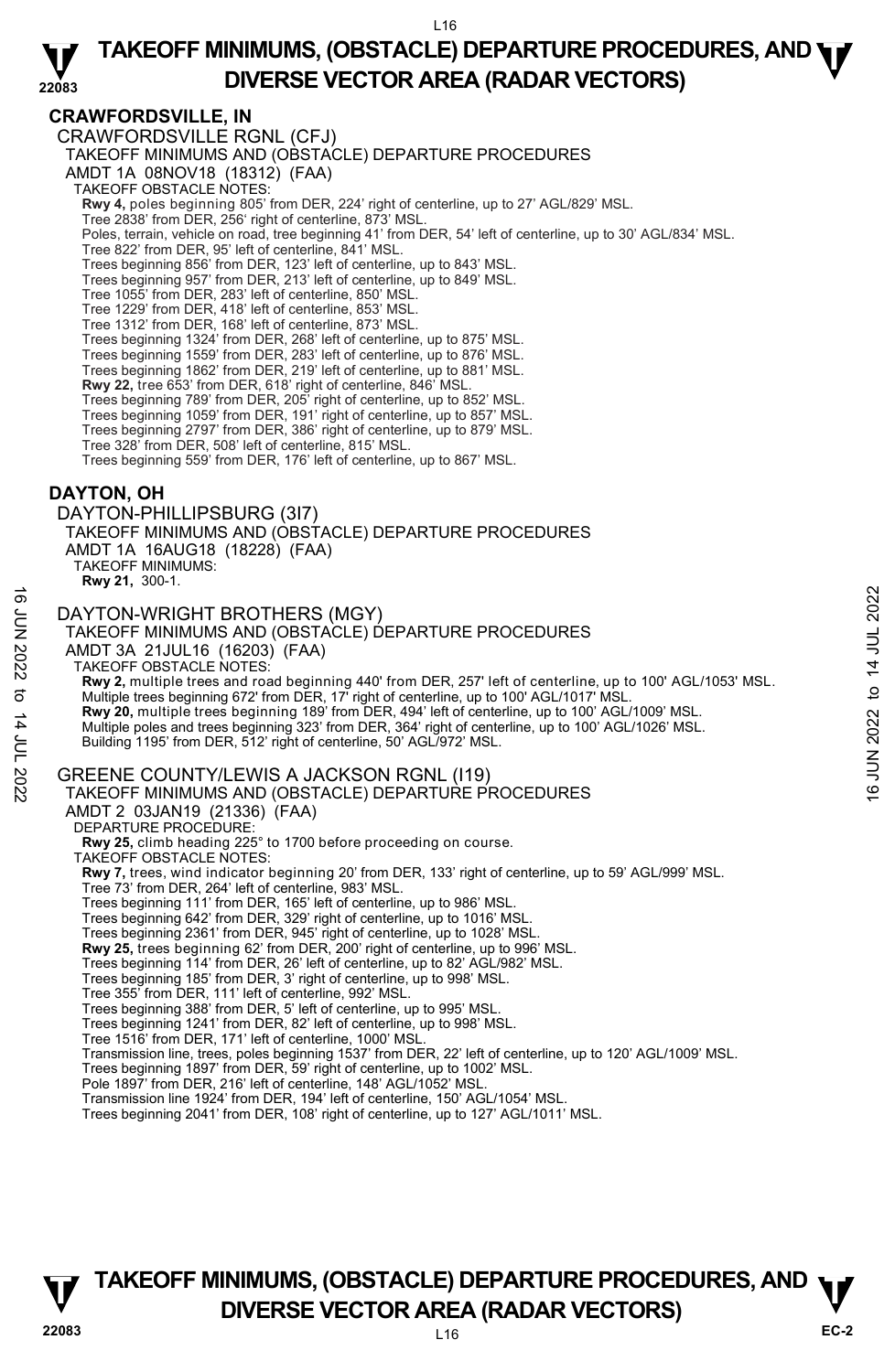**DAYTON, OH (CON'T)**  JAMES M COX DAYTON INTL (DAY) TAKEOFF MINIMUMS AND (OBSTACLE) DEPARTURE PROCEDURES AMDT 4 27APR17 (17117) (FAA) TAKEOFF MINIMUMS: **Rwy 18,** 300-1 or std. w/min. climb of 305 per NM to 1300. TAKEOFF OBSTACLE NOTES: **Rwy 6R,** tower 3128' from DER, 1114' right of centerline, 140' AGL/1101' MSL. **Rwy 18,** trees beginning 1033' from DER, 77' right of centerline, up to 1048' MSL. Tree 1047' from DER, 38' left of centerline, 1039' MSL. Tree 1049' from DER, 326' left of centerline, 1040' MSL. Tree 1050' from DER, 437' left of centerline, 1041' MSL. Trees beginning 1051' from DER, 192' left of centerline, up to 1047' MSL. Wind indicator on building, steeple, pole, ant on building, tree beginning 1141' from DER, 195' left of centerline, up to 1049' MSL. Trees beginning 1378' from DER, 325' left of centerline, up to 1056' MSL. Trees beginning 1618' from DER, 244' left of centerline, up to 1060' MSL. Tree 1631' from DER, 558' right of centerline, 1054' MSL. Tree 1711' from DER, 185' left of centerline, 1066' MSL. Trees beginning 1785' from DER, 311' left of centerline, up to 1072' MSL.<br>Trees beginning 1825' from DER, 210' left of centerline, up to 74' AGL/1079' MSL. Tree 1832' from DER, 563' right of centerline, 1060' MSL. Trees beginning 2013' from DER, 139' right of centerline, up to 1072' MSL. Trees beginning 2322' from DER, 958' right of centerline, up to 1073' MSL. Tree 2378' from DER, 916' left of centerline, 1089' MSL. Trees beginning 2379' from DER, 141' left of centerline, up to 96' AGL/1095' MSL. Tree 2574' from DER, 1075' right of centerline, 1094' MSL. Tree 2578' from DER, 1098' right of centerline, 89' AGL/1096' MSL. Trees beginning 2923' from DER, 412' left of centerline, up to 1098' MSL. Tank 4227' from DER, 1469' left of centerline, 184' AGL/1168' MSL. **Rwy 24L,** vehicles on road 200' from DER, crossing runway centerline, up to 15' AGL/1021' MSL. Tree 992' from DER, 522' left of centerline, 1049' MSL. Tree 1139' from DER, 740' left of centerline, 1056' MSL. Trees beginning 1722' from DER, 527' left of centerline, up to 1061' MSL. **Rwy 36,** airfield light beginning 5' from DER, 4' right of centerline, up to 2' AGL/992' MSL. Tree 1947' from DER, 939' left of centerline, 1040' MSL. **DEFIANCE, OH**  DEFIANCE MEML (DFI) TAKEOFF MINIMUMS AND (OBSTACLE) DEPARTURE PROCEDURES ORIG 10MAR11 (21224) (FAA) TAKEOFF OBSTACLE NOTES: Tree 992' from DER, 522' left of centerline, 1049' MSL.<br>
Tree 1439' from DER, 740' left of centerline, up to 1061' MSL.<br>
Tree beginning 1722' from DER, 827' left of centerline, up to 1061' MSL.<br> **Rwy 36,** airfield light be Vehicle on road 833' from DER, 286' left of centerline, up to 15' AGL/724' MSL. **Rwy 30,** trees and power lines beginning 527' from DER, beginning 246' left to right of centerline, up to 50' AGL/759'<br>MSL. Vehicle on road beginning 527' from DER, 246' left to right of centerline, up to 15' AGL/724' MSL Terrain beginning 36' from DER, 17' right of centerline, up to 712' MSL. Terrain beginning 116' from DER, 353' left of centerline, up to 712' MSL. **DELAWARE, OH**  DELAWARE MUNI/JIM MOORE FLD (DLZ) TAKEOFF MINIMUMS AND (OBSTACLE) DEPARTURE PROCEDURES AMDT 1 05JAN17 (22027) (FAA) TAKEOFF OBSTACLE NOTES: **Rwy 10,** tree 884' from DER, 717' left of centerline, 1014' MSL. Transmission line/tower 1179' from DER, 289' right of centerline, 48' AGL/987' MSL. Tree 1808' from DER, 506' left of centerline, 996' MSL. **Rwy 28,** windsock 7' from DER, 443' right of centerline, 9' AGL/950' MSL. Ground 35' from DER, 189' left of centerline, 950' MSL. Transmission line/tower 992' from DER, 699' left of centerline, 61' AGL/1005' MSL. Transmission line/tower 987' from DER, 599' left of centerline, 45' AGL/987' MSL. Transmission line/tower 1126' from DER, 695' right of centerline, 45' AGL/988' MSL. Tree 1233' from DER, 742' right of centerline, 990' MSL.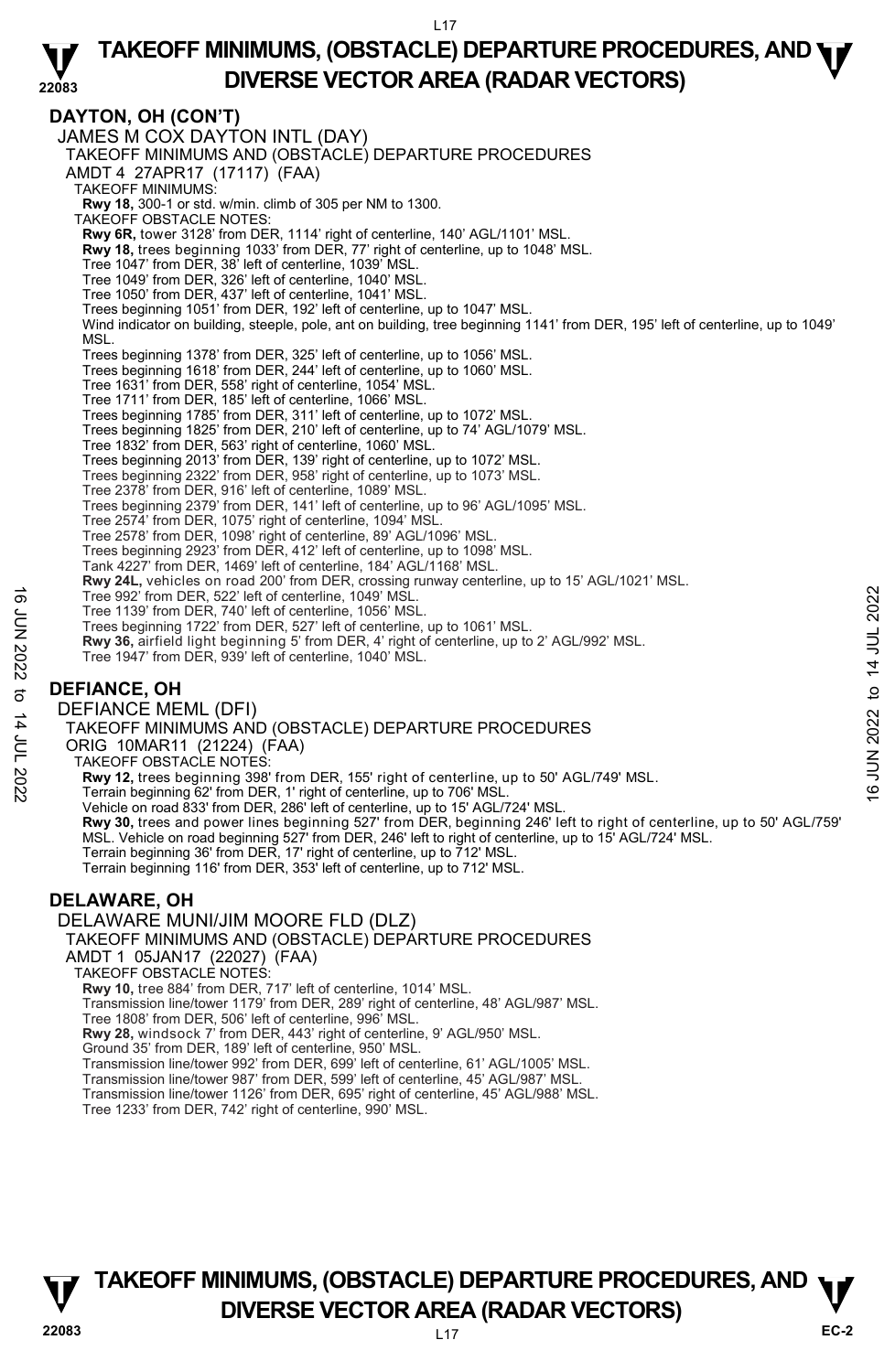**EAST LIVERPOOL, OH**  COLUMBIANA COUNTY (02G) TAKEOFF MINIMUMS AND (OBSTACLE) DEPARTURE PROCEDURES AMDT 2A 17AUG17 (17229) (FAA) TAKEOFF MINIMUMS: **Rwy 25,** 600-1¾ or std. w/min. climb gradient of 445' per NM to 1700. DEPARTURE PROCEDURE: **Rwy 25,** climb heading of 249° to 1700 before turning right. TAKEOFF OBSTACLE NOTES: **Rwy 7,** trees beginning abeam DER, 392' left of centerline, up to 71' AGL/1224' MSL.<br>Tree 156' from DER, 449' right of centerline, 1205' MSL. Trees beginning 164' from DER, 11' left of centerline, up to 101' AGL/1231' MSL. Trees beginning 182' from DER, 75' right of centerline, up to 1218' MSL. Trees beginning 1892' from DER, 635' right of centerline, up to 1219' MSL. Tree 2212' from DER, 850' right of centerline, 1221' MSL. Tree 2338' from DER, 840' right of centerline, 1224' MSL. Tree 2859' from DER, 506' left of centerline, 1236' MSL. **Rwy 25,** ground 7' from DER, 401' right of centerline, 1152' MSL. Ground beginning 104' from DER, 297' right of centerline, up to 1159' MSL. Ground 118' from DER, 256' left of centerline, 1148' MSL. Trees beginning 141' from DER, 28' left of centerline, up to 82' AGL/1226' MSL. Trees beginning 899' from DER, 84' right of centerline, up to 1220' MSL. Tree 3443' from DER, 611' right of centerline, 1240' MSL. Tree 3499' from DER, 359' right of centerline, 1242' MSL. Tree 3531' from DER, 1397' right of centerline, 1247' MSL. Tree 3533' from DER, 935' right of centerline, 1276' MSL. Trees beginning 3535' from DER, 161' right of centerline, up to 1287' MSL. Trees beginning 3653' from DER, 391' right of centerline, up to 1288' MSL. Trees beginning 3701' from DER, 61' right of centerline, up to 1290' MSL. Trees beginning 3748' from DER, 231' right of centerline, up to 1315' MSL. Tree 3748' from DER, 891' right of centerline, 1298' MSL. Trees beginning 3801' from DER, 44' right of centerline, up to 1322' MSL. Trees beginning 3854' from DER, 358' right of centerline, up to 1332' MSL. Tree, ground beginning 3907' from DER, 282' right of centerline, up to 1350' MSL. Trees beginning 4863' from DER, 804' left of centerline, up to 1279' MSL. Trees beginning 5051' from DER, 651' left of centerline, up to 1292' MSL. Trees beginning 5174' from DER, 546' left of centerline, up to 1296' MSL. Trees beginning 5280' from DER, 328' left of centerline, up to 1311' MSL. Trees beginning 5491' from DER, 59' left of centerline, up to 1316' MSL. Trees beginning 5860' from DER, 639' right of centerline, up to 1353' MSL. Trees beginning 5860' from DER, 120' right of centerline, up to 1355' MSL. Trees beginning 5966' from DER, 1071' right of centerline, up to 1356' MSL. Trees beginning 6019' from DER, 795' right of centerline, up to 1357' MSL. Trees beginning 6072' from DER, 15' right of centerline, up to 1364' MSL. Trees beginning 6072' from DER, 203' right of centerline, up to 1365' MSL. Trees beginning 1 NM from DER, 26' right of centerline, up to 1389' MSL. Trees beginning 1 NM from DER, 25' left of centerline, up to 1325' MSL. Trees beginning 1 NM from DER, 332' right of centerline, up to 1393' MSL. Trees beginning 1 NM from DER, 84' right of centerline, up to 1406' MSL. Tree, ground beginning 1 NM from DER, 430' right of centerline, up to 76' AGL/1418' MSL. Trees beginning 1 NM from DER, 943' right of centerline, up to 1416' MSL. Transmission tower, tree, ground beginning 1.1 NM from DER, 687' right of centerline, up to 122' AGL/1450' MSL. Tree 1.4 NM from DER, 2655' left of centerline, 1359' MSL. Tree 1.4 NM from DER, 2747' left of centerline, 1360' MSL. Trees beginning 3801' from DER, 44' right of centerline, up to 1322' MSL.<br>
Tree, ground beginning 3907' from DER, 282' right of centerline, up to 1332' MSL.<br>
Tree, ground beginning 3907' from DER, 652' ight of centerline,

#### **ELKHART, IN**

ELKHART MUNI (EKM) TAKEOFF MINIMUMS AND (OBSTACLE) DEPARTURE PROCEDURES ORIG 22SEP11 (11265) (FAA) TAKEOFF OBSTACLE NOTES: **Rwy 9,** trees beginning 2039' from DER, 768' right of centerline, up to 68' AGL/845' MSL. Trees beginning 2649' from DER, 774' left of centerline, up to 90' AGL/867' MSL. **Rwy 18,** trees and spire beginning 592' from DER, 63' right of centerline, up to 63' AGL/835' MSL.<br>Trees beginning 508' from DER, 87' left of centerline, up to 71' AGL/843' MSL. **Rwy 27,** trees beginning 1195' from DER, 241' right of centerline, up to 90' AGL/861' MSL. Trees beginning 1714' from DER, 49' left of centerline, up to 89' AGL/860' MSL.<br>**Rwy 36,** tree and building beginning 845' from DER, 212' right of centerline, up to 58' AGL/836' MSL. Trees beginning1193' from DER, 240' left of centerline, up to 61' AGL/839' MSL.

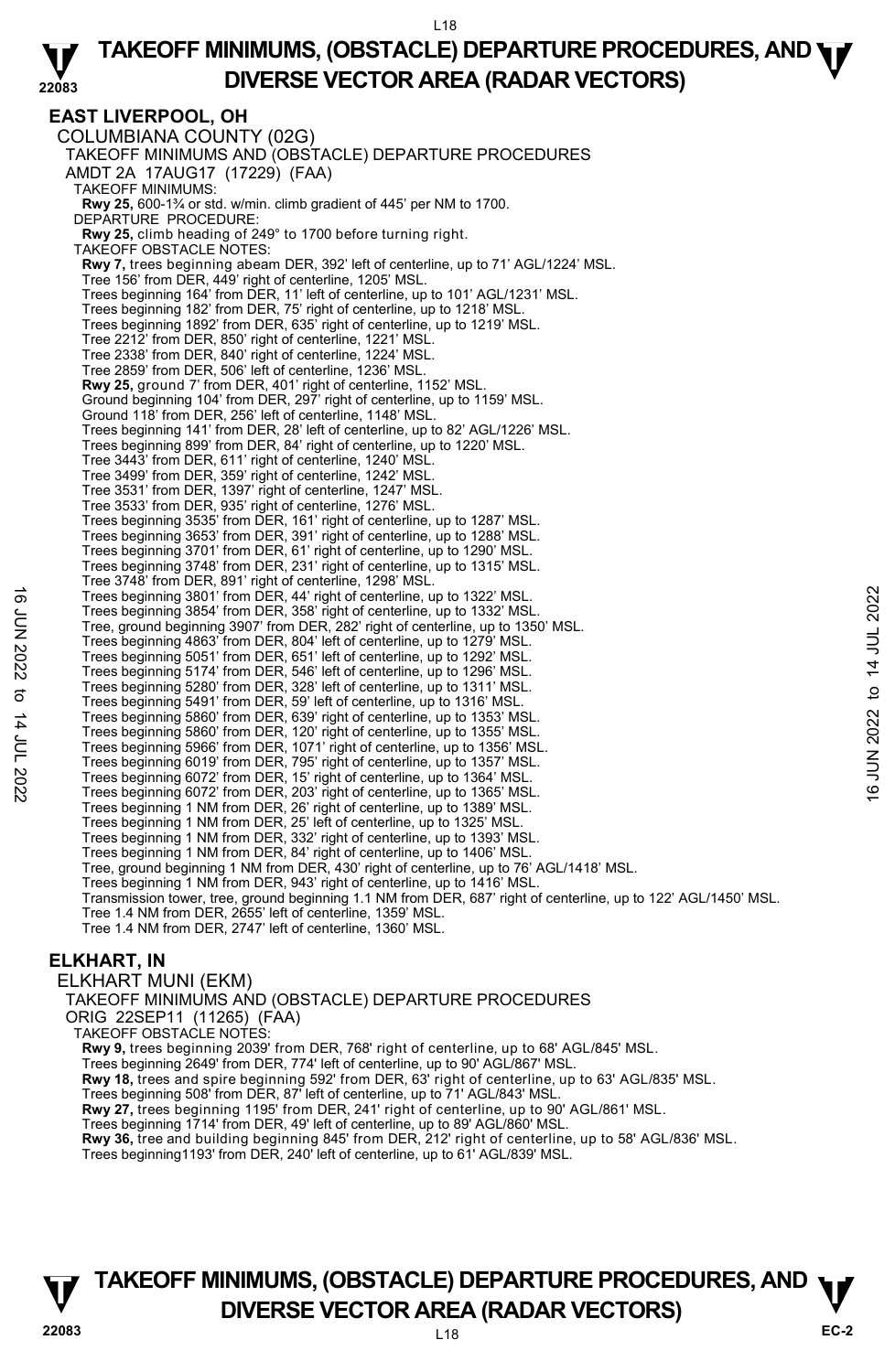|                   | <b>ELYRIA, OH</b><br>ELYRIA (1G1)<br>TAKEOFF MINIMUMS AND (OBSTACLE) DEPARTURE PROCEDURES<br>AMDT 2 08JUN06 (22083) (FAA)<br>TAKEOFF OBSTACLE NOTES:<br>Rwy 9, road 1198' from DER, 275' left of centerline, 15' AGL/774' MSL.<br>Tree 2077' from DER, 778' right of centerline, 100' AGL/859' MSL.<br>Rwy 27, tree 68' from DER, 237' left of centerline, 100' AGL/859' MSL.<br>Tree 527' from DER, 454' right of centerline, 100' AGL/854' MSL.<br><b>EVANSVILLE, IN</b><br>EVANSVILLE RGNL (EVV) |                |
|-------------------|-----------------------------------------------------------------------------------------------------------------------------------------------------------------------------------------------------------------------------------------------------------------------------------------------------------------------------------------------------------------------------------------------------------------------------------------------------------------------------------------------------|----------------|
|                   | TAKEOFF MINIMUMS AND (OBSTACLE) DEPARTURE PROCEDURES                                                                                                                                                                                                                                                                                                                                                                                                                                                |                |
|                   | AMDT 9A 22APR21 (21112) (FAA)                                                                                                                                                                                                                                                                                                                                                                                                                                                                       |                |
|                   | <b>TAKEOFF MINIMUMS:</b><br><b>Rwy 9, 300-1 or std. w/min. climb of 695' per NM to 700.</b>                                                                                                                                                                                                                                                                                                                                                                                                         |                |
|                   | <b>Rwy 27, 300-1</b> <sup>3</sup> / <sub>4</sub> or std. w/min. climb of 402' per NM to 800.                                                                                                                                                                                                                                                                                                                                                                                                        |                |
|                   | <b>Rwy 36, 300-1</b> % or std. w/min. climb of 635' per NM to 700.<br>TAKEOFF OBSTACLE NOTES:                                                                                                                                                                                                                                                                                                                                                                                                       |                |
|                   | Rwy 9, fence 293' from DER, 294' right of centerline, 9' AGL/399' MSL.<br>Buildings 1441' from DER, on centerline, 40' AGL/455' MSL.                                                                                                                                                                                                                                                                                                                                                                |                |
|                   | Tree 2070' from DER, 1008' right of centerline, 98' AGL/563' MSL.                                                                                                                                                                                                                                                                                                                                                                                                                                   |                |
|                   | Tree 2270' from DER, 905' right of centerline, 84' AGL/564' MSL.<br>Tree 2298' from DER, 1108' right of centerline, 84' AGL/576' MSL.                                                                                                                                                                                                                                                                                                                                                               |                |
|                   | Tree 2399' from DER, 1100' right of centerline, 92' AGL/583' MSL.                                                                                                                                                                                                                                                                                                                                                                                                                                   |                |
|                   | Tree 2442' from DER, 1034' right of centerline, 92' AGL/576' MSL.                                                                                                                                                                                                                                                                                                                                                                                                                                   |                |
|                   | Tree 3093' from DER, 1250' left of centerline, 91' AGL/511' MSL.<br>Tree 3998' from DER, 386' left of centerline, 90' AGL/516' MSL.                                                                                                                                                                                                                                                                                                                                                                 |                |
|                   | Rwy 18, electrical system 10' from DER, 80' right of centerline, 13' AGL/396' MSL.                                                                                                                                                                                                                                                                                                                                                                                                                  |                |
|                   | Vehicle on roadway 265' from DER, 420' right of centerline, 398' MSL.<br>Vehicle on roadway 526' from DER, 17' left of centerline, 403' MSL.                                                                                                                                                                                                                                                                                                                                                        |                |
|                   | Building 560' from DER, 354' right of centerline, 21' AGL/403' MSL.                                                                                                                                                                                                                                                                                                                                                                                                                                 |                |
|                   | Building 570' from DER, 632' right of centerline, 45' AGL/427' MSL.<br>Building beginning 758' from DER, 137' right of centerline, up to 53' AGL/435' MSL.                                                                                                                                                                                                                                                                                                                                          |                |
| <b>6 JUN 2022</b> | Tree 1595' from DER, 162' left of centerline, 51' AGL/433' MSL.                                                                                                                                                                                                                                                                                                                                                                                                                                     | 14 JUL 2022    |
|                   | Building 1929' from DER, 460' right of centerline, 66' AGL/447' MSL.<br>Transmission line 4136' from DER, 1568' left of centerline, 132' AGL/513' MSL.                                                                                                                                                                                                                                                                                                                                              |                |
| đ                 | Rwy 22, vertical structure, building beginning 142' from DER, 401' left of centerline, up to 18' AGL/401' MSL.                                                                                                                                                                                                                                                                                                                                                                                      | $\mathbf{c}$   |
| 14 JUL 2022       | Tower 165' from DER, 398' left of centerline, 45' AGL/429' MSL.<br>Rwy 27, aircraft and hangars abeam DER, beginning 325' left of centerline, 40' AGL/455' MSL.                                                                                                                                                                                                                                                                                                                                     | 2022           |
|                   | Sign 389' from DER, 228' right of centerline, 21' AGL/401' MSL.                                                                                                                                                                                                                                                                                                                                                                                                                                     |                |
|                   | Vehicles on roadway 422' from DER, 5' left of centerline, 395' MSL.                                                                                                                                                                                                                                                                                                                                                                                                                                 | ЦЦ             |
|                   | Train on railroad tracks and power lines beginning 580' from DER, crossing centerline, up to 40' AGL/455' MSL.<br>Pole 710' from DER, 251' right of centerline, 46' AGL/422' MSL.                                                                                                                                                                                                                                                                                                                   | $\overline{6}$ |
|                   | Tree 813' from DER, 88' right of centerline, 74' AGL/443' MSL.                                                                                                                                                                                                                                                                                                                                                                                                                                      |                |
|                   | Tree 865' from DER, 255' right of centerline, 97' AGL/467' MSL.<br>Tree 865' from DER, 149' left of centerline, 76' AGL/445' MSL.                                                                                                                                                                                                                                                                                                                                                                   |                |
|                   | Tree 891' from DER, 400' right of centerline, 102' AGL/471' MSL.                                                                                                                                                                                                                                                                                                                                                                                                                                    |                |
|                   | Tree 5649' from DER, 1389' left of centerline, 111' AGL/581' MSL.<br>Trees beginning 1 NM from DER, 856' left of centerline, up to 115' AGL/582' MSL.                                                                                                                                                                                                                                                                                                                                               |                |
|                   | Tower, tree, antenna beginning 1.2 NM from DER, 440' left of centerline, up to 175' AGL/688' MSL.                                                                                                                                                                                                                                                                                                                                                                                                   |                |
|                   | Tower 1.4 NM from DER, 2589' left of centerline, 181' AGL/649' MSL.<br>Rwy 36, trees, building beginning 2160' from DER, 479' right of centerline, up to 105' AGL/567' MSL.                                                                                                                                                                                                                                                                                                                         |                |
|                   | Trees beginning 4224' from DER, 1024' right of centerline, up to 101' AGL/588' MSL.                                                                                                                                                                                                                                                                                                                                                                                                                 |                |
|                   | Trees beginning 1 NM from DER, 1150' right of centerline, up to 104' AGL/599' MSL.<br>Tree 1 NM from DER, 1799' right of centerline, 126' AGL/608' MSL.                                                                                                                                                                                                                                                                                                                                             |                |
|                   | Trees beginning 1 NM from DER, 1776' right of centerline, up to 134' AGL/616' MSL.                                                                                                                                                                                                                                                                                                                                                                                                                  |                |
|                   | Tree 1 NM from DER, 1915' right of centerline, 126' AGL/618' MSL.<br>Tree 1 NM from DER, 2035' right of centerline, 112' AGL/601' MSL.                                                                                                                                                                                                                                                                                                                                                              |                |
|                   |                                                                                                                                                                                                                                                                                                                                                                                                                                                                                                     |                |
|                   |                                                                                                                                                                                                                                                                                                                                                                                                                                                                                                     |                |

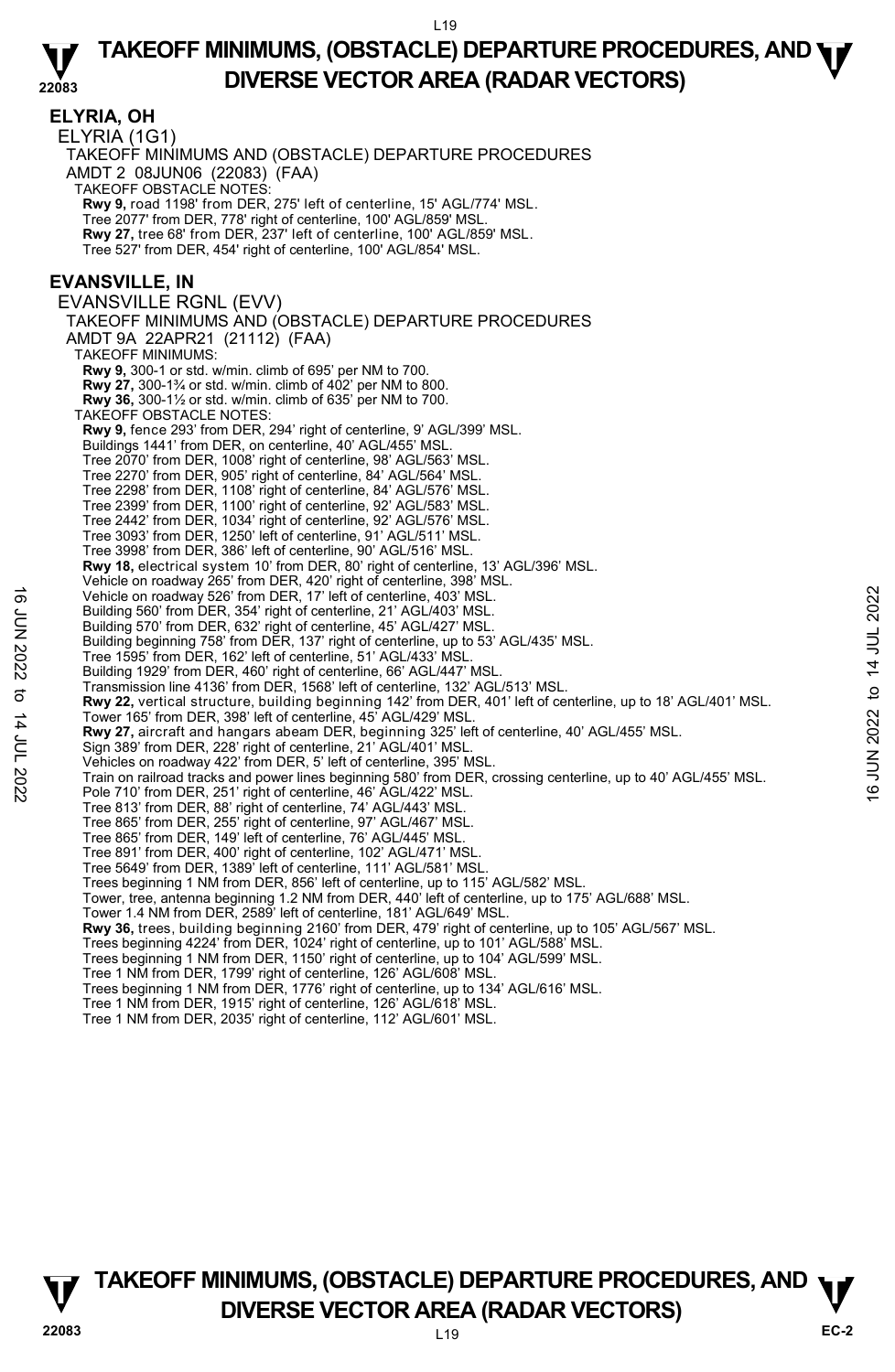## **FINDLAY, OH**

FINDLAY (FDY)

TAKEOFF MINIMUMS AND (OBSTACLE) DEPARTURE PROCEDURES

AMDT 1 06DEC18 (18340) (FAA)

TAKEOFF MINIMUMS:

**Rwy 25,** 300-1⅝ or std. w/min. climb of 210' per NM to 1100, or alternatively with std. takeoff minimums and a normal 200' per NM climb gradient, takeoff must occur no later than 1400 feet prior to DER.

TAKEOFF OBSTACLE NOTES:

**Rwy 7,** road with vehicles beginning 55' from DER, 308' right of centerline, up to 15' AGL/821' MSL.

- 
- Wall, pole beginning 121' from DER, 48' left of centerline, up to 10' AGL/816' MSL.<br>Tree, road with vehicles, pole beginning 154' from DER, 69' right of centerline, up to 32' AGL/838' MSL.
- Road with vehicles beginning 210' from DER, 1' left of centerline, up to 15' AGL/821' MSL.
- Trees beginning 279' from DER, 45' right of centerline, up to 33' AGL/839' MSL.
- Tree, pole, building beginning 338' from DER, 33' left of centerline, up to 26' AGL/832' MSL.
- Tree 1715' from DER, 959' right of centerline, 54' AGL/860' MSL.
- Trees beginning 1846' from DER, 407' right of centerline, up to 64' AGL/870' MSL.
- Building 2374' from DER, 1054' right of centerline, 110' AGL/916' MSL.
- Building, tree, wind indicator beginning 2417' from DER, 109' right of centerline, up to 121' AGL/927' MSL.
- **Rwy 18,** tree 2786' from DER, 150' left of centerline, 876' MSL.
- 
- **Rwy 25,** fence, vegetation beginning 26' from DER, 141' left of centerline, up to 6' AGL/799' MSL.<br>Road with vehicles beginning 133' from DER, 108' right of centerline, up to 15' AGL/803' MSL.<br>Sign, tree, pole beginning 4
- 
- 
- Tree, pole, road with vehicles beginning 785' from DER, 397' right of centerline, up to 15' AGL/802' MSL.<br>Elevator, tree beginning 1824' from DER, 295' right of centerline, up to 78' AGL/869' MSL.
- Trees beginning 2207' from DER, 454' right of centerline, up to 88' AGL/876' MSL.
- Elevator 1.2 NM from DER, 1040' right of centerline, 206' AGL/999' MSL.
- 
- Elevator 1.3 NM from DER, 1114' right of centerline, 207' AGL/1000' MSL. **Rwy 36,** pole 1191' from DER, 742' right of centerline, 39' AGL/835' MSL.
- Tree 1559' from DER, 498' left of centerline, 51' AGL/847' MSL.

#### **FORT WAYNE, IN**

#### FORT WAYNE INTL (FWA)

#### TAKEOFF MINIMUMS AND (OBSTACLE) DEPARTURE PROCEDURES

- AMDT 3 17SEP15 (15260) (FAA)
- TAKEOFF OBSTACLE NOTES:
- 
- **Rwy 5,** lighted structures beginning 9' from DER, left and right of centerline, up to 3' AGL/800' MSL.<br>Fence and trees beginning 152' from DER, 521' right of centerline, up to 42' AGL/842' MSL.
- Railroad 834' from DER, 582' right of centerline, 23' AGL/820' MSL.
- Trees beginning 927' from DER, 499' left of centerline, 40' AGL/836' MSL.
- **Rwy 9,** lighted structures beginning 11' from DER, left and right of centerline, up to 2' AGL/794' MSL. FORT WAYNE INTL (FWA)<br>
FORT WAYNE INTL (FWA)<br>
TAKEOFF MINIMUMS AND (OBSTACLE) DEPARTURE PROCEDURES<br>
AMDT 3 175SEP15 (15260) (FAA)<br>
NO TAKEOFF OBSTACLE NOTES:<br>
TAKEOFF OBSTACLE NOTES:<br>
TAKEOFF OBSTACLE NOTES:<br>
TAKEOFF OBS
	- Pole 86' from DER, 442' right of centerline, 28' AGL/820' MSL.
	- Pole 380' from DER, 505' right of centerline, 32' AGL/822' MSL.
	-
	- - Tree 1079' from DER, 667' left of centerline, 23' AGL/825' MSL.
	-
	- **Rwy 23,** lighted structures beginning 8' from DER, left and right of centerline, up to 2' AGL/815' MSL.<br>**Rwy 27**, lighted structures beginning 9' from DER, 48' left of centerline, up 2' AGL/800' MSL.
	- fences beginning 28' from DER, 470' right of centerline, up to 6' AGL/804' MSL.
	-
	- Tower 194' from DER, 523' left of centerline, 19' AGL/809' MSL. Obstruction light 370' from DER, 230' left of centerline, 14' AGL/812' MSL.
	- Trees beginning 3587' from DER, left and right of centerline, up to 104' AGL/910' MSL.
	- **Rwy 32,** lighted structures beginning 9' from DER, left and right of centerline, up to 2' AGL/803' MSL.

Trees beginning 3672' from DER, 611' left of centerline, up to 100' AGL/901' MSL.

#### SMITH FLD (SMD)

TAKEOFF MINIMUMS AND (OBSTACLE) DEPARTURE PROCEDURES

- AMDT 5 18NOV10 (21168) (FAA)
- TAKEOFF MINIMUMS:
- **Rwy 23,** 800-3 or std. w/min. climb of 420' per NM to 1900. DEPARTURE PROCEDURE:
- 
- **Rwy 13,** climb on heading between 133° CW to 185° from DER or climb on heading between 313° CW to 133° from DER to 2700 before proceeding on course or min. climb of 250' per NM to 2000 for all other courses.
- **Rwy 23,** climb on heading 236° to 1900 before proceeding on course.
- **Rwy 31,** climb on heading between 313° CW to 133° from DER or climb on heading between 250° CW to 313° from DER to 2700 before proceeding on course or min. climb of 250' per NM to 1900 for all other courses.
- TAKEOFF OBSTACLE NOTES:
- **Rwy 5,** vehicle on road 465' from DER, on centerline, 15' AGL/844' MSL.

Trees, light poles, flag poles, power poles, buildings, bus garages and cell tower beginning 345' from DER, 34' right of centerline, up to 153' AGL/974' MSL.

Trees, buildings and light poles beginning 234' from DER, 11' left of centerline, up to 72' AGL/896' MSL. **CON'T**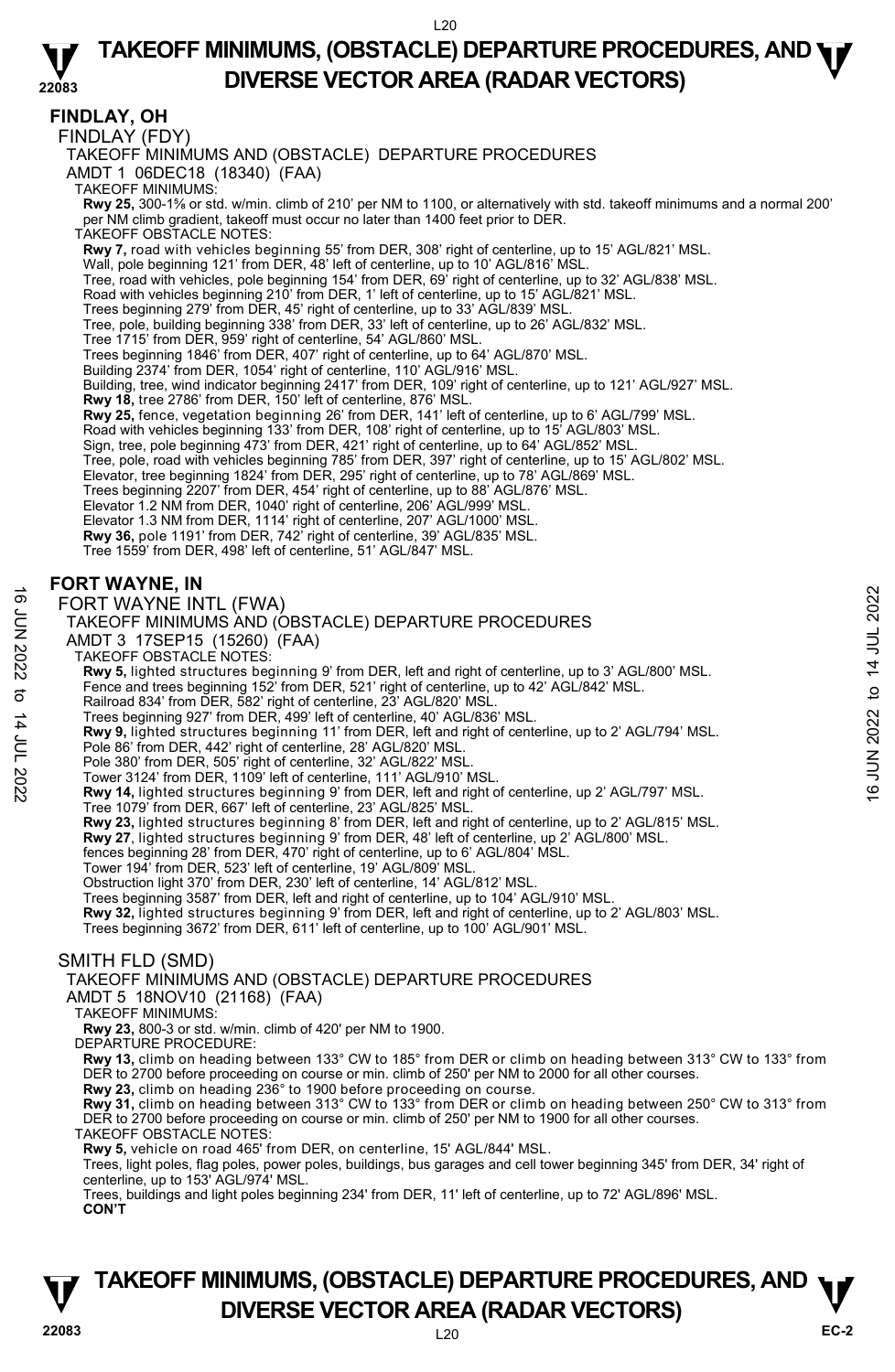## **FORT WAYNE, IN (CON'T)**

SMITH FLD (SMD) (CON'T)

**Rwy 13,** vehicle on road 458' from DER, on centerline, 15' AGL/842' MSL.

Trees, houses and light pole beginning 21' from DER, 38' right of centerline, up to 100' AGL/929' MSL.

Trees, buildings, power poles, hanger, terminal, light pole and flag pole beginning 330' from DER, 25' left of centerline, up to 128' AGL/ 936' MSL.

**Rwy 23,** power poles, light poles, trees, building, house and shed beginning 469' from DER, 6' right of centerline, up to 82' AGL/909' MSL.

Trees, houses and light poles beginning 193' from DER, 43' left of centerline, up to 81' AGL/906' MSL.

**Rwy 31,** trees, buildings, power poles, garages, light pole and antenna beginning 237' from DER, 30' right of<br>centerline, up to 95' AGL/936' MSL.

Trees and vert tank beginning 488' from DER, 202' left of centerline, up to 73' AGL/910' MSL.

#### **FOSTORIA, OH**

#### FOSTORIA METRO (FZI)

TAKEOFF MINIMUMS AND (OBSTACLE) DEPARTURE PROCEDURES

AMDT 1 03JUN10 (21280) (FAA)

TAKEOFF OBSTACLE NOTES:

**Rwy 9,** trees beginning 343' from DER, 584' left of centerline, up to 74' AGL/823' MSL.<br>Trees beginning 26' from DER, 277' right of centerline, up to 75' AGL/820' MSL. **Rwy 27,** trees beginning 938' from DER, 342' left of centerline, up to 100' AGL/859' MSL. Trees beginning 379' from DER, 444' right of centerline, up to 64' AGL/806' MSL. Building 2' from DER, 500' left of centerline, 8' AGL/758' MSL. Building 262' from DER, 523' right of centerline, 34' AGL/776' MSL. SILO 292' from DER, 376' right of centerline, 36' AGL/778' MSL. Pole 898' from DER, 413' right of centerline, 39' AGL/778' MSL. Power pole 961' from DER, 562' right of centerline, 48' AGL/790' MSL.

## **FRANKFORT, IN**

#### FRANKFORT CLINTON COUNTY RGNL (FKR)

TAKEOFF MINIMUMS AND (OBSTACLE) DEPARTURE PROCEDURES

ORIG 03JUN10 (22083) (FAA)

TAKEOFF OBSTACLE NOTES:

**Rwy 4,** vehicles on highway, beginning 148' from DER, left to right of centerline, 17' AGL/894' MSL. 16<br>
TAKEOFF MINIMUMS AND (OBSTACLE) DEPARTURE PROCEDURES<br>
CRIG 03JUN10 (22083) (FAA)<br>
TAKEOFF OBSTACLE) DEPARTURE PROCEDURES<br>
TAKEOFF OBSTACLE (NOTES:<br>
Rwy 4, vehicles on highway, beginning 148' from DER, left to right of

Building 442' from DER, 601' right of centerline, 40' AGL/897' MSL. Building 606' from DER, 373' left of centerline, 40' AGL/917' MSL.

Plant 3169' from DER, 712' right of centerline, 87' AGL/942' MSL.

**Rwy 9,** crops 389' from DER, left to right of centerline, 10' AGL/872' MSL.

**Rwy 22,** crops 200' from DER, left to right of centerline, 10' AGL/867' MSL.

- Vehicles on roadway beginning 369' from DER, 583' right of centerline, 17' AGL/876' MSL.
- **Rwy 27,** crops 299' from DER, left to right of centerline, 10' AGL/867' MSL.
- Vehicles on roadway 743' from DER, left and right of centerline, 17' AGL/876' MSL.

#### **FREMONT, OH**

FREMONT (14G) TAKEOFF MINIMUMS AND (OBSTACLE) DEPARTURE PROCEDURES AMDT 2 22OCT09 (09295) (FAA) TAKEOFF MINIMUMS: **Rwys 18,36,** NA-Environmental. TAKEOFF OBSTACLE NOTES: **Rwy 9,** train 268' from DER, 516' right of centerline, 23' AGL/677' MSL. Trees beginning 3269' from DER, 1265' right of centerline, up to 100' AGL/754' MSL.

Multiple trees and buildings beginning 320' from DER, left and right of centerline, up to 100' AGL/749' MSL. **Rwy 27,** road 65' from DER, 4' right of centerline, 15' AGL/669' MSL. Trees beginning 2230' from DER, 834' left of centerline, up to 100' AGL/754' MSL.

#### SANDUSKY COUNTY RGNL (S24)

TAKEOFF MINIMUMS AND (OBSTACLE) DEPARTURE PROCEDURES

ORIG 25AUG11 (11237) (FAA)

TAKEOFF OBSTACLE NOTES:

**Rwy 6,** REILs 39' from DER, 93' right of centerline, 8' AGL/659' MSL.

REILs 39' from DER, 93' left of centerline, 7' AGL/658' MSL.

Trees beginning 796' from DER, 709' left of centerline, up to 91' AGL/737' MSL.

**Rwy 24,** REILs 41' from DER, 94' right of centerline, 7' AGL/668' MSL. REILs 41' from DER, 93' left of centerline, 7' AGL/668' MSL.

Trees beginning 1569' from DER, left and right of centerline, up to 145' AGL/786' MSL.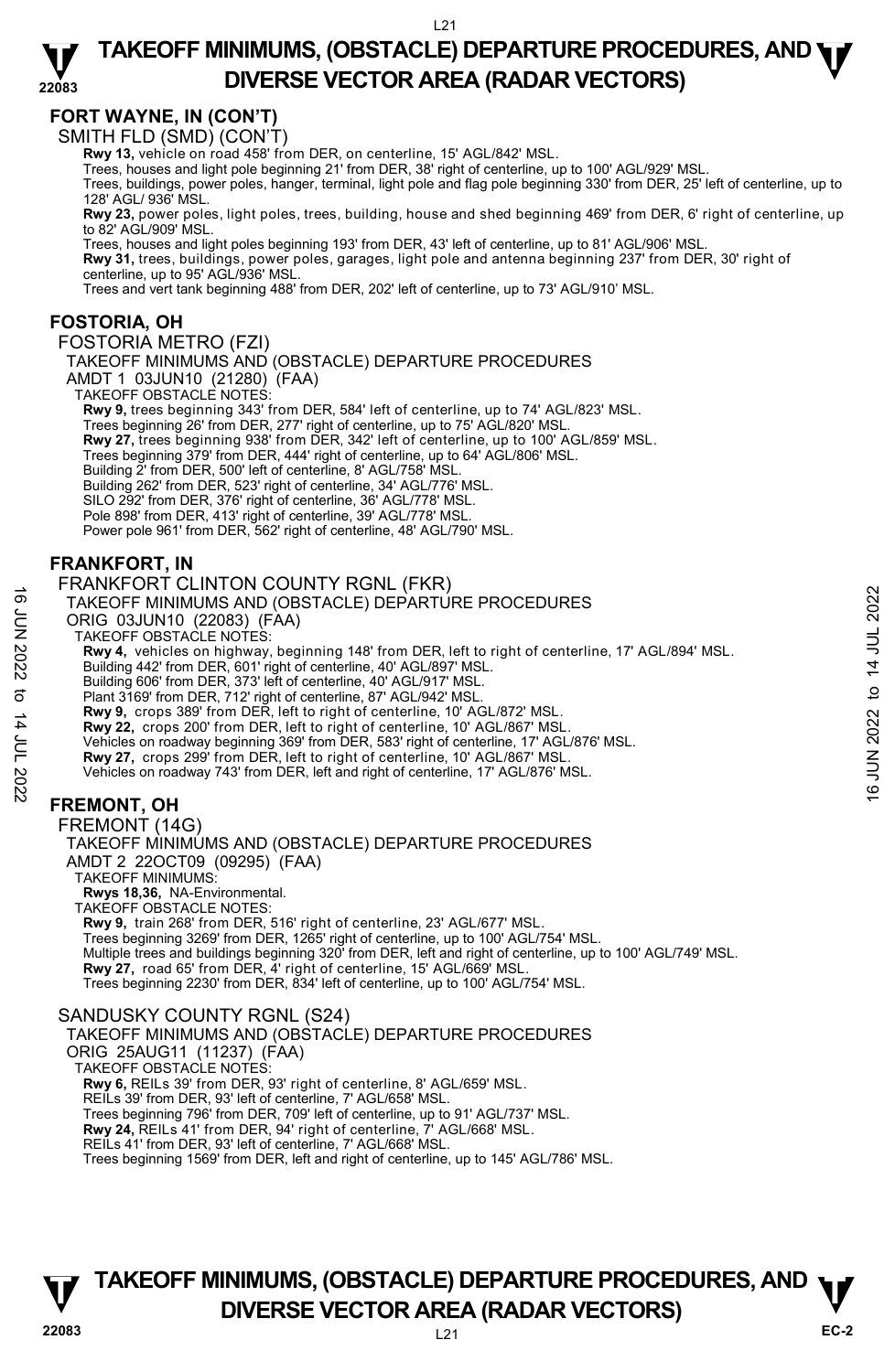## **FRENCH LICK, IN**

FRENCH LICK MUNI (FRH)

TAKEOFF MINIMUMS AND (OBSTACLE) DEPARTURE PROCEDURES

ORIG 10APR08 (08101) (FAA)

TAKEOFF OBSTACLE NOTES:

**Rwy 8,** Terrain 59' from DER, 86' left of centerline, 0' AGL/799' MSL.

Trees beginning 184' from DER, 391' left of centerline, up to 100' AGL/889' MSL.

Trees beginning 215' from DER, 148' right of centerline, up to 100' AGL/849' MSL.

**Rwy 26,** Trees beginning 429' from DER, 90' left of centerline, up to 100' AGL/849' MSL.

Trees beginning 580' from DER, 57' right of centerline, up to 100' AGL/909' MSL.

#### **GALION, OH**

GALION MUNI (GQQ)

TAKEOFF MINIMUMS AND (OBSTACLE) DEPARTURE PROCEDURES ORIG 25AUG11 (11237) (FAA)

TAKEOFF OBSTACLE NOTES:

**Rwy 5,** trees beginning 354' from DER, 335' right of centerline, up to 50' AGL/1269' MSL. **Rwy 23,** vehicles on road beginning 0' from DER, 348' right of centerline, up to 15' AGL/1244' MSL. Vehicles on road beginning 0' from DER, 362' left of centerline, up to 17' AGL/1236' MSL. Train and power lines 0' from DER, 351' left of centerline, up to 30' AGL/1252' MSL. Trees beginning 341' from DER, right and left of centerline, up to 50' AGL/1279' MSL.

#### **GALLIPOLIS, OH**

GALLIA-MEIGS RGNL (GAS) TAKEOFF MINIMUMS AND (OBSTACLE) DEPARTURE PROCEDURES AMDT 3 20JUN19 (19171) (FAA) TAKEOFF MINIMUMS: **Rwy 5,** 400-2½ or std. w/min. climb of 465' per NM to 1300. **Rwy 23,** 300-1 w/min. climb of 350' per NM to 1600 or std. w/min. climb of 460' per NM to 1300 or 1300-3 for VCOA. DEPARTURE PROCEDURE: **Rwy 5,** climb heading 55° to 1800 before proceeding on course. **Rwy 23,** climb heading 235° to 1200 before proceeding on course. VCOA: **Rwy 23,** obtain ATC approval for VCOA when requesting IFR clearance. Climb in visual conditions to cross Gallia-Meigs Regional airport at or above 1700 before proceeding on course. TAKEOFF OBSTACLE NOTES: **Rwy 5,** vehicle on road 5' from DER, 391' left of centerline, 17' AGL/586' MSL. Tree and power poles beginning 72' from DER, 388' right of centerline, up to 100' AGL/669' MSL. Tree, sign, light pole beginning 99' from DER, 326' left of centerline, up to 100' AGL/659' MSL. Tree 293' from DER, 409' right of centerline, 100' AGL/669' MSL. Trees beginning 426' from DER, 346' right of centerline, up to 100' AGL/669' MSL. DEPARTURE PROCEDURE:<br> **EVALUATION** beading 5<sup>5</sup> to 1800 before proceeding on course.<br> **EVALUATION** beading 5<sup>23</sup> to 1200 before proceeding on course.<br> **EVALUATION**<br> **EVALUATION**<br> **EVALUATION**<br> **EVALUATION**<br> **EVALUATION**<br> Tree and vehicle on overpass beginning 937' from DER, 440' left of centerline, up to 100' AGL/669' MSL. Sign 1124' from DER, 285' right of centerline, 30' AGL/599' MSL. Trees beginning 1297' from DER, 113' right of centerline, up to 100' AGL/669' MSL. Trees beginning 1.5 NM from DER, 1270' right of centerline, up to 940' MSL. **Rwy 23,** vehicles on road, train beginning 2' from DER, 207' right of centerline, up to 15' AGL/594' MSL. Trees beginning 4' from DER, 451' left of centerline, up to 100' AGL/669' MSL. Power poles, train 90' from DER, 407' right of centerline, up to 30' AGL/599' MSL. Vehicles on road beginning 179' from DER, on and left of centerline, up to 15' AGL/575' MSL. Tree 187' from DER, 424' left of centerline, 100' AGL/669' MSL. Vehicle on road 551' from DER, 70' left of centerline, 15' AGL/575' MSL. Buildings beginning 923' from DER, 220' left of centerline, up to 40' AGL/609' MSL. Power poles, tank, tree beginning 1238' from DER, 510' left of centerline, up to 50' AGL/619' MSL.<br>Trees beginning 2322' from DER, 1074' right of centerline, up to 100' AGL/699' MSL.

## **GARY, IN**

#### GARY/CHICAGO INTL (GYY) TAKEOFF MINIMUMS AND (OBSTACLE) DEPARTURE PROCEDURES

AMDT 8 25JUN15 (15176) (FAA)

TAKEOFF MINIMUMS:

**Rwy 2,** 300-1½ or std. with min. climb of 323' per NM to 900.

DEPARTURE PROCEDURE:

**Rwy 20,** climb heading 203° to 1300 before proceeding on course.

TAKEOFF OBSTACLE NOTES:

**Rwy 2,** tree, pole, building and vehicles on road beginning 554' from DER, 264' right of centerline, up to 26' AGL/617' MSL.

Tower 3432' from DER, 1125' right of centerline, 120' AGL/708' MSL.

Stacks and towers beginning 4434' from DER, 1004' right of centerline, up to 201' AGL/791' MSL.

Tree 1489' from DER, 236' left of centerline, 56' AGL/647' MSL.

Towers beginning 4598' from DER, 1080' left of centerline, up to 139' AGL/731' MSL. **CON'T**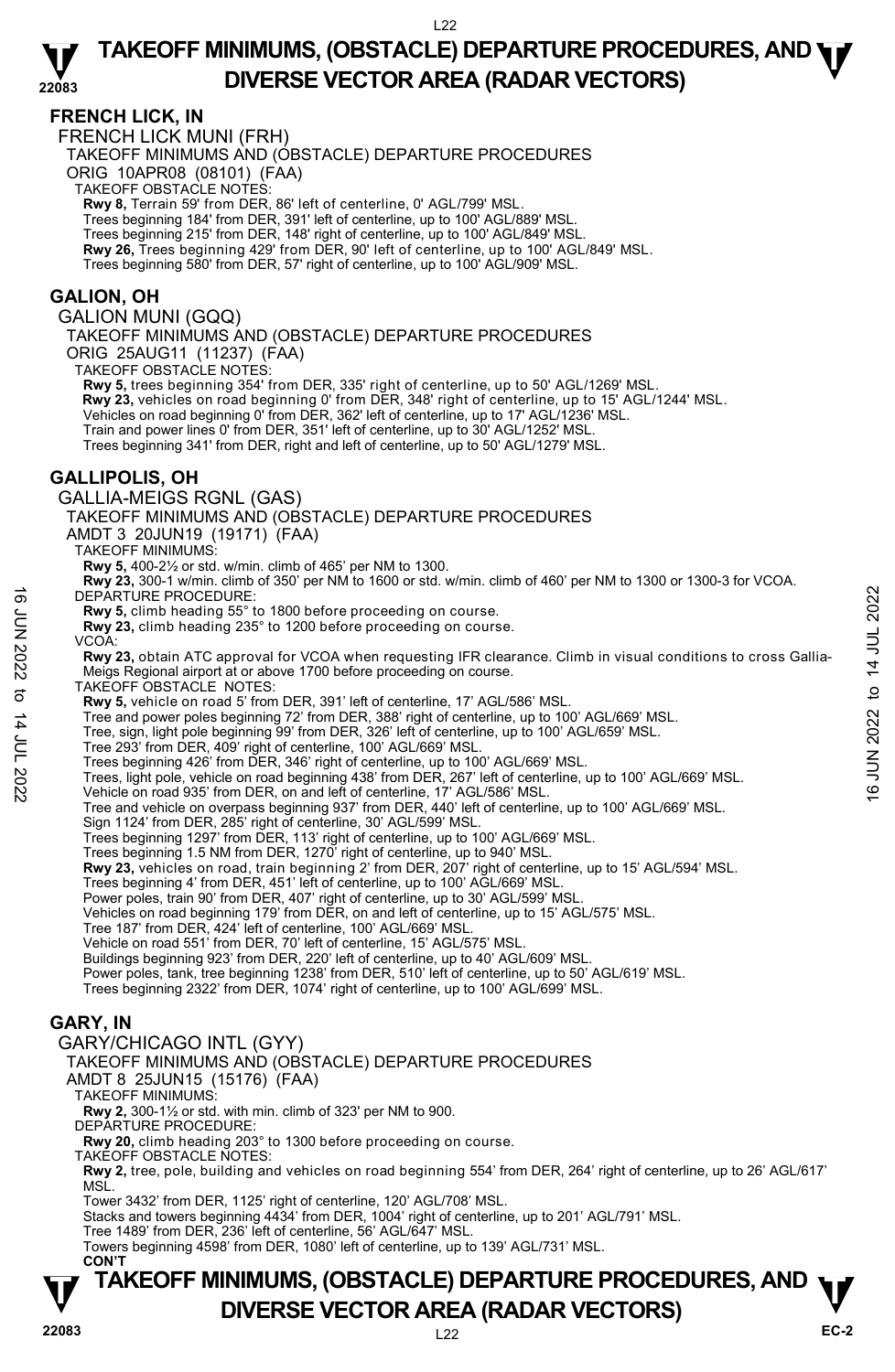#### **22083 TAKEOFF MINIMUMS, (OBSTACLE) DEPARTURE PROCEDURES, AND <b>WE**<br>DREBSE VECTOR AREA (BADAR VECTORS) **DIVERSE VECTOR AREA (RADAR VECTORS)**

## **GARY, IN (CON'T)**

GARY/CHICAGO INTL (GYY) (CON'T)

**Rwy 2 (CON'T)** stacks and tower beginning 5921' from DER, 460' left of centerline, up to 236' AGL/823' MSL. Vehicles on road 571' from DER, on runway centerline, 15' AGL/605' MSL.

**Rwy 12,** trees and poles beginning 790' from DER, 221' right of centerline, up to 86' AGL/685' MSL. trees beginning 1617' from DER, 743' left of centerline, up to 65' AGL/656' MSL.

Towers beginning 4246' from DER, 444' left of centerline, up to 105' AGL/700' MSL.

**Rwy 20,** trees and poles beginning 651' from DER, 108' right of centerline, up to 96' AGL/685' MSL.

Trees, poles and vehicles on road beginning 884' from DER, 26' left of centerline, up to 63' AGL/658' MSL. Vehicles on road 1048' from DER, on runway centerline, 17' AGL/631' MSL.

**Rwy 30,** tree and poles beginning 2021' from DER, 390' right of centerline, up to 105' AGL/710' MSL. Terrain 137' from DER, 351' left of centerline, 22' AGL/612' MSL.

Poles and road sign beginning 1263' from DER, 60' left of centerline, up to 49' AGL/638' MSL.

## **GEORGETOWN, OH**

BROWN COUNTY (GEO) TAKEOFF MINIMUMS AND (OBSTACLE) DEPARTURE PROCEDURES AMDT 2 26AUG10 (10238) (FAA) TAKEOFF OBSTACLE NOTES: **Rwy 18,** vehicle on road beginning 430' from DER, 116' right of centerline, up to 15' AGL/974' MSL. Vehicle on road beginning 400' from DER, 155' left of centerline, up to 15' AGL/974' MSL. **Rwy 36,** trees 328' from DER, 232' right of centerline, up to 100' AGL/1059' MSL. Trees 301' from DER, 452' left of centerline, up to 100' AGL, 1069' MSL.

## **GOSHEN, IN**

GOSHEN MUNI (GSH) TAKEOFF MINIMUMS AND (OBSTACLE) DEPARTURE PROCEDURES ORIG-A 24MAY18 (18144) (FAA) TAKEOFF MINIMUMS: **Rwys 5, 23,** NA - environmental. TAKEOFF OBSTACLE NOTES: **Rwy 9,** Post 42' from DER, 251' right of centerline, 12' AGL/831' MSL. Pole 1030' from DER, 619' right of centerline, 37' AGL/862' MSL. Pole 986' from DER, 465' left of centerline, 30' AGL/855' MSL. Trees beginning 2493' from DER, 515' left of centerline, up to 100' AGL/966' MSL.<br>**Rwy 27,** Trees beginning 2173' from DER, 210' right of centerline, up to 100' AGL/914' MSL. Trees beginning 2072' from DER, 124' left of centerline, up to 100' AGL/914' MSL. **GREENCASTLE, IN**  PUTNAM COUNTY RGNL (GPC) TAKEOFF MINIMUMS AND (OBSTACLE) DEPARTURE PROCEDURES AMDT 1 05JAN17 (17005) (FAA) TAKEOFF OBSTACLE NOTES: **Rwy 18,** grd 91' from DER, 299' left of centerline, 817' MSL.<br>Fence 113' from DER, 306' left of centerline, 3' AGL/822' MSL.<br>Fence 199' from DER, 307' left of centerline, 7' AGL/825' MSL. TAKEOFF OBSTACLE NOTES:<br>
TAKEOFF OBSTACLE NOTES:<br> **EVALUATE:**<br> **EVALUATE:**<br> **EVALUATE:**<br>
Pole 986' from DER, 465' left of centerline, 37' AGL/862' MSL.<br>
Pole 986' from DER, 465' left of centerline, 30' AGL/862' MSL.<br>
Tree

Trees, poles, and bldgs beginning 538' from DER, 373' right of centerline, up to 873' MSL.

Trees, spire, and bldg beginning 1861' from DER, 217' right of centerline, up to 67' AGL/918' MSL.

Tree 997' from DER, 266' left of centerline, 855' MSL. Tree 1015' from DER, 360' left of centerline, 859' MSL. Tree 2728' from DER, 1049' right of centerline, 894' MSL.

# **GREENSBURG, IN**

GREENSBURG MUNI (I34) TAKEOFF MINIMUMS AND (OBSTACLE) DEPARTURE PROCEDURES AMDT 1A 09APR09 (09099) (FAA) TAKEOFF MINIMUMS: **Rwy 36,** 300-1.

Tree 1862' from DER, 535' left of centerline, 42' AGL/889' MSL. Trees beginning 2227' from DER, 199' left of centerline, up to 64' AGL/912' MSL. Tree and bldg beginning 2334' from DER, 18' left of centerline, up to 913' MSL.

**Rwy 36,** grd 4' from DER, 486' right of centerline, 850' MSL. Trees beginning 656' from DER, 596' right of centerline, up to 910' MSL. Trees and bldg beginning 1269' from DER, 206' right of centerline, up to 912' MSL.

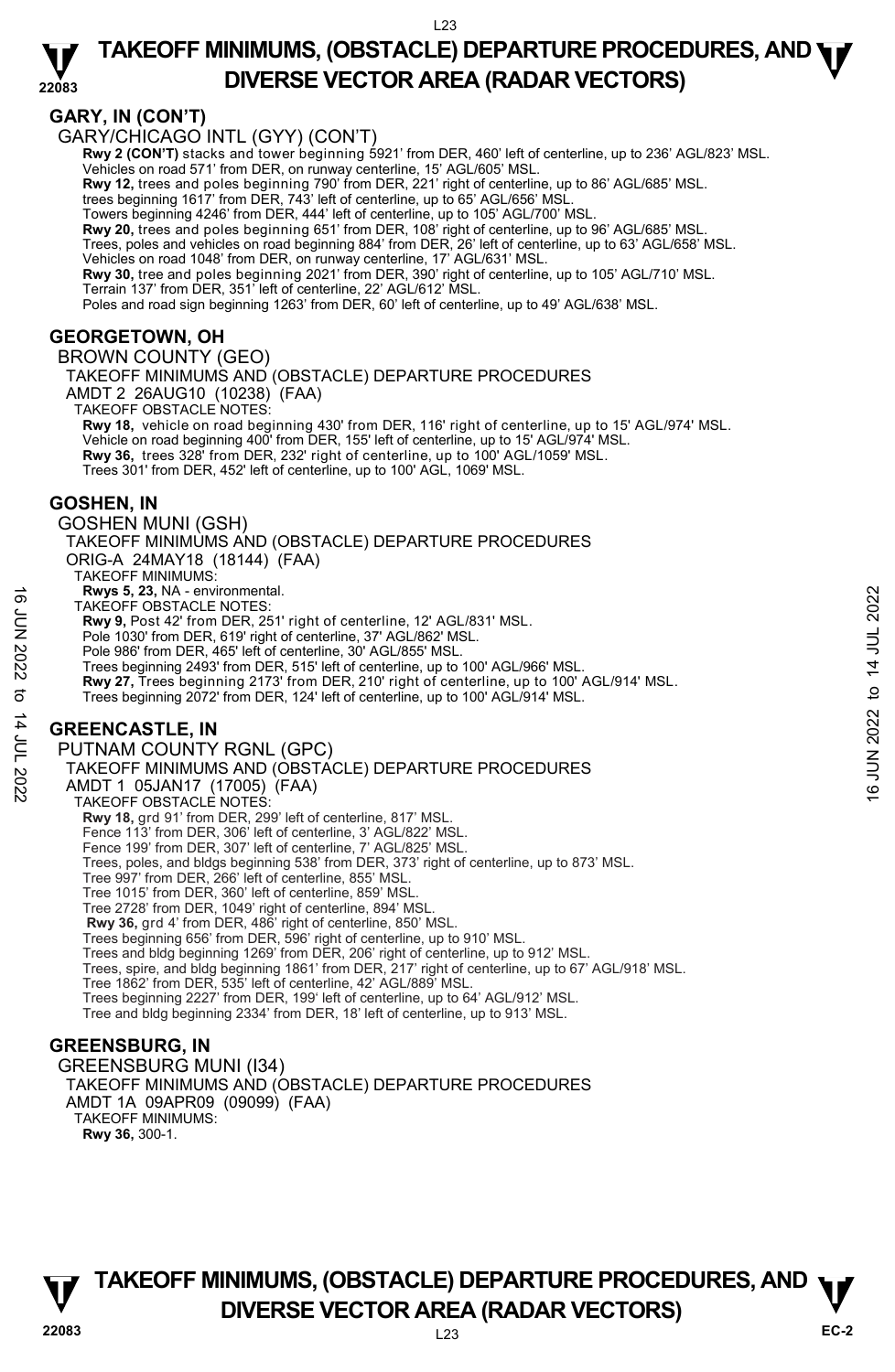#### **22083 TAKEOFF MINIMUMS, (OBSTACLE) DEPARTURE PROCEDURES, AND <b>WE**<br>DREBSE VECTOR AREA (BADAR VECTORS) **DIVERSE VECTOR AREA (RADAR VECTORS)**

#### **GRIFFITH, IN**

GRIFFITH-MERRILLVILLE (05C) TAKEOFF MINIMUMS AND (OBSTACLE) DEPARTURE PROCEDURES AMDT 4B 07OCT21 (21280) (FAA) TAKEOFF MINIMUMS: **Rwy 8,** 300-1. TAKEOFF OBSTACLE NOTES: **Rwy 8,** tree, pole, vehicles on road beginning 164' from DER, 135' right of centerline, up to 703' MSL. Pole 307' from DER, 514' left of centerline, 44' AGL/675' MSL. Tree, vehicles on road beginning 432' from DER, 169' left of centerline, up to 695' MSL. Trees beginning 444' from DER, 6' right of centerline, up to 708' MSL. Pole, building beginning 454' from DER, 191' left of centerline, up to 75' AGL/704' MSL. Tree, pole beginning 831' from DER, 7' left of centerline, up to 712' MSL. Trees beginning 1055' from DER, 5' right of centerline, up to 709' MSL. Trees beginning 1980' from DER, 58' left of centerline, up to 717' MSL. Tree 2967' from DER, 388' right of centerline, 714' MSL. Trees beginning 3166' from DER, 259' left of centerline, up to 718' MSL. Trees beginning 3288' from DER, 153' left of centerline, up to 724' MSL. Tree 3747' from DER, 284' left of centerline, 726' MSL. Tower 4136' from DER, 1383' left of centerline, 257' AGL/896' MSL. Tower 4426' from DER, 1293' left of centerline, 148' AGL/791' MSL. **Rwy 26,** vegetation 164' from DER, 471' left of centerline, 653' MSL. Building 192' from DER, 156' right of centerline. Pole 1247' from DER, 199' right of centerline, 40' AGL/675' MSL. Tree 1286' from DER, 285' left of centerline, 667' MSL. Tree, pole beginning 1298' from DER, 58' right of centerline, up to 693' MSL. Tree, pole beginning 1380' from DER, 25' left of centerline, up to 703' MSL. Tree 1498' from DER, 80' right of centerline, 703' MSL. Tree 1523' from DER, 271' left of centerline, 709' MSL. Pole, tree beginning 1590' from DER, 21' left of centerline, up to 75 ' AGL/713' MSL. Trees beginning 1613' from DER, 93' right of centerline, up to 710' MSL. Trees beginning 1739' from DER, 25' left of centerline, up to 723' MSL. Trees beginning 1826' from DER, 60' right of centerline, up to 716' MSL. Trees beginning 1920' from DER, 68' right of centerline, up to 717' MSL. Trees beginning 2144' from DER, 12' right of centerline, up to 739' MSL. Tree 3205' from DER, 716' left of centerline, 725' MSL. **HAMILTON, OH**  BUTLER COUNTY RGNL/HOGAN FLD (HAO) TAKEOFF MINIMUMS AND (OBSTACLE) DEPARTURE PROCEDURES AMDT 5 03JAN19 (21280) (FAA) TAKEOFF MINIMUMS: **Rwy 29,** 300-1 or std. w/min. climb of 482' per NM to 900.. DEPARTURE PROCEDURE: **Rwy 11,** climb heading 125° to 1700 before proceeding on course. TAKEOFF OBSTACLE NOTES: **Rwy 11,** tree 939' from DER, 750' right of centerline, 667' MSL. Pole 2962' from DER, 617' left of centerline, 29' AGL/694' MSL. Pole 3320' from DER, 614' left of centerline, 53' AGL/706' MSL. Pole 3559' from DER, 167' left of centerline, 62' AGL/711' MSL. Tree 3624' from DER, 128' right of centerline, 717' MSL. **Rwy 29,** vegetation 155' from DER, 277' right of centerline, 641' MSL. Building 533' from DER, 374' left of centerline, 29' AGL/657' MSL. Tree 964' from DER, 416' right of centerline, 667' MSL. Tree 1123' from DER, 722' left of centerline, 698' MSL. Tree 1395' from DER, 758' left of centerline, 702' MSL. Vehicle on road, trees beginning 1946' from DER, 243' right of centerline, up to 703' MSL. Pole 2217' from DER, 422' right of centerline, 22' AGL/721' MSL. Tree, building beginning 2243' from DER, 370' right of centerline, up to 782' MSL. Tree 2580' from DER, 289' left of centerline, 705' MSL. Trees beginning 2595' from DER, 104' right of centerline, up to 788' MSL. Trees beginning 1739' from DER, 25' left of centerline, up to 723' MSL.<br>
Trees beginning 1820' from DER, 60' right of centerline, up to 716' MSL.<br>
Trees beginning 1820' from DER, 60' right of centerline, up to 717' MSL.<br>

- Trees beginning 2667' from DER, 57' left of centerline, up to 723' MSL.
- Trees beginning 3548' from DER, 241' right of centerline, up to 814' MSL.

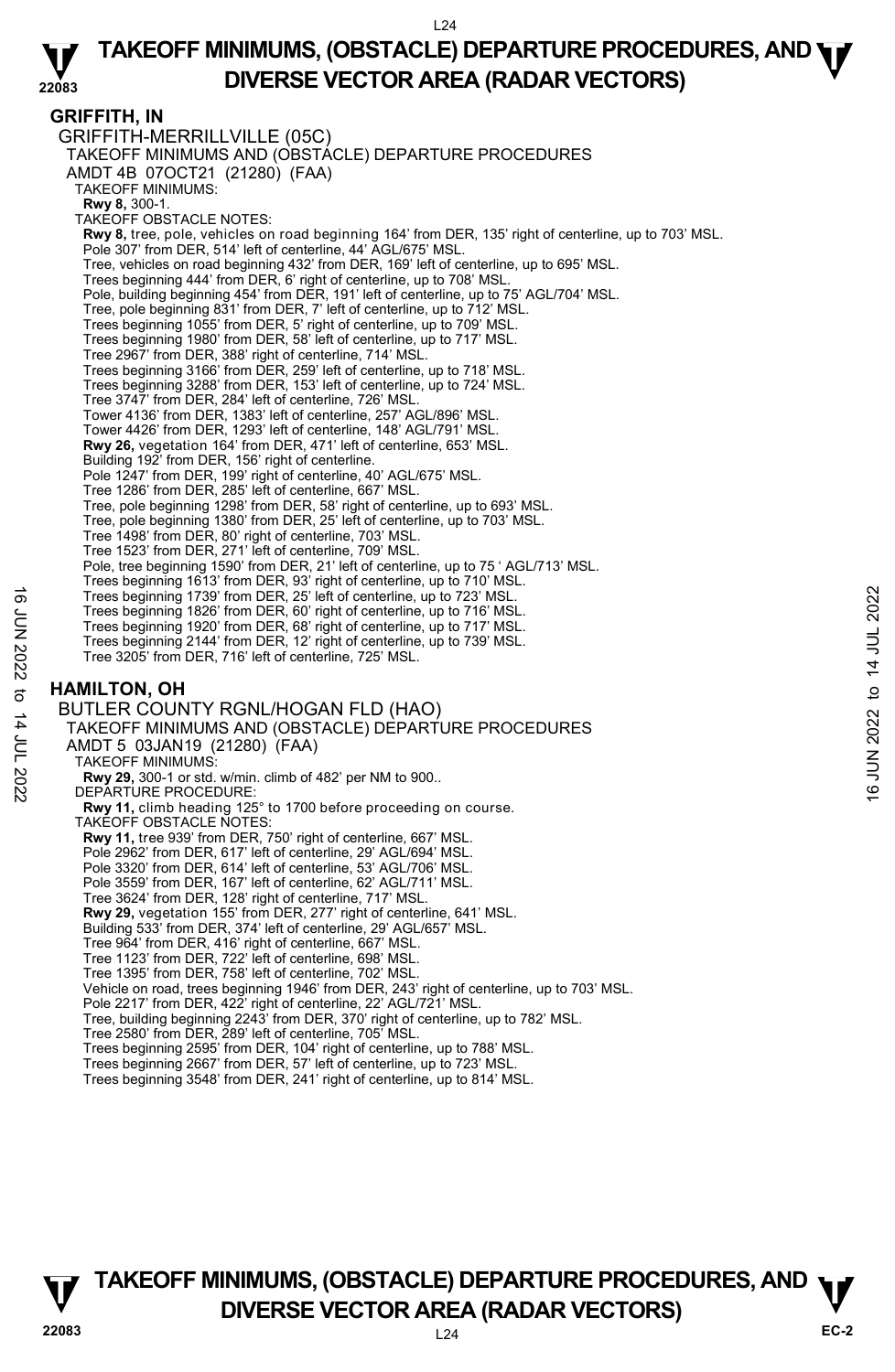#### **HARRISON, OH**

CINCINNATI WEST (I67)

TAKEOFF MINIMUMS AND (OBSTACLE) DEPARTURE PROCEDURES

AMDT 2A 08OCT20 (20282) (FAA)

TAKEOFF MINIMUMS:

**Rwy 1,** 500-3 or std. w/min. climb of 385' per NM to 1200. **Rwy 19,** 500-3 or std. w/ min. climb of 253' per NM to 1300.

TAKEOFF OBSTACLE NOTES:

**Rwy 1,** multiple trees beginning 5364' from DER, 180' right of centerline, up to 100' AGL/915' MSL. Multiple trees beginning 5596' from DER, 1180' left of centerline up to 100' AGL/909' MSL. Multiple trees beginning 1.5 NM from DER, 2293' left of centerline, up to 200' AGL/849' MSL. **Rwy 19,** road 23' from DER, on centerline, 15' AGL/599' MSL.

#### **HILLSBORO, OH**

HIGHLAND COUNTY (HOC)

TAKEOFF MINIMUMS AND (OBSTACLE) DEPARTURE PROCEDURES

AMDT 4 19JUL18 (18200) (FAA)

TAKEOFF MINIMUMS:

**Rwy 5,** 300-1¾ or std. w/ min. climb of 285' per NM to 1300. DEPARTURE PROCEDURES:

**Rwy 23,** climb on heading 234° to 1600 before turning left.

TAKEOFF OBSTACLE NOTES:

**Rwy 5,** trees beginning 20' from DER, 40' left of centerline, up to 1023' MSL.

Fence 105' from DER, 326' right of centerline, 9' AGL/952' MSL.

Trees beginning 145' from DER, 13' right of centerline, up to 1023' MSL.

Tree 4652' from DER, 205' right of centerline, 1051' MSL. Trees beginning 4692' from DER, 31' right of centerline, up to 100' AGL/1078'MSL.

Tree 1.1 NM from DER, 2294' right of centerline, 100' AGL/1170' MSL.

**Rwy 23,** tree 49' from DER, 444' right of centerline, 999' MSL. Trees beginning 90' from DER, 185' right of centerline, up to 100' AGL/1075' MSL.

Tree, pole beginning 109' from DER, 42' left of centerline, up to 100' AGL/1062' MSL.

Trees beginning 448' from DER, 109' right of centerline, up to 100' AGL/1081' MSL. Trees beginning 627' from DER, 33' right of centerline, up to 100' AGL/1085' MSL.

## **HUNTINGBURG, IN**

HUNTINGBURG (HNB) TAKEOFF MINIMUMS AND (OBSTACLE) DEPARTURE PROCEDURES AMDT 2 12AUG21 (21224) (FAA) TAKEOFF OBSTACLE NOTES: **Rwy 9,** tree 1255' from DER, 507' left of centerline, 76' AGL/567' MSL. Trees beginning 1257' from DER, 544' left of centerline, up to 90' AGL/584' MSL. Tree 1558' from DER, 763' left of centerline, 597' MSL. Trees beginning 1643' from DER, 800' left of centerline, up to 604' MSL. Trees beginning 1980' from DER, 901' left of centerline, up to 606' MSL. Trees beginning 4445' from DER, 1257' right of centerline, up to 646' MSL. Tree 4621' from DER, 978' left of centerline, 646' MSL. Trees beginning 4648' from DER, 730' left of centerline, up to 654' MSL. Tree 4824' from DER, 1677' right of centerline, 654' MSL. Trees beginning 4854' from DER, 889' left of centerline, up to 666' MSL. Tree 4894' from DER, 1561' right of centerline, 655' MSL. Trees beginning 4998' from DER, 733' right of centerline, up to 660' MSL. Trees beginning 5201' from DER, 696' right of centerline, up to 671' MSL. Electrical system 5509' from DER, 592' left of centerline, 90' AGL/667' MSL. **Rwy 27,** lighting 9' from DER, 16' right of centerline, 1' AGL/514' MSL. Trees beginning 415' from DER, 465' right of centerline, up to 57' AGL/557' MSL. Trees beginning 569' from DER, 500' right of centerline, up to 87' AGL/583' MSL. Trees beginning 606' from DER, 613' right of centerline, up to 97' AGL/591' MSL. Trees beginning 741' from DER, 511' right of centerline, up to 597' MSL. Trees beginning 860' from DER, 333' left of centerline, up to 569' MSL. Tree 1740' from DER, 764' left of centerline, 581' MSL. Tree, pole beginning 109' from DER, 42' left of centerline, up to 100' AGL/1082' MSL.<br>
Trees beginning 482' from DER, 109' right of centerline, up to 100' AGL/1081' MSL.<br>
Trees beginning 627' from DER, 33' right of center

Trees beginning 1970' from DER, 750' left of centerline, up to 587' MSL.

Tree 2805' from DER, 1215' left of centerline, 590' MSL.

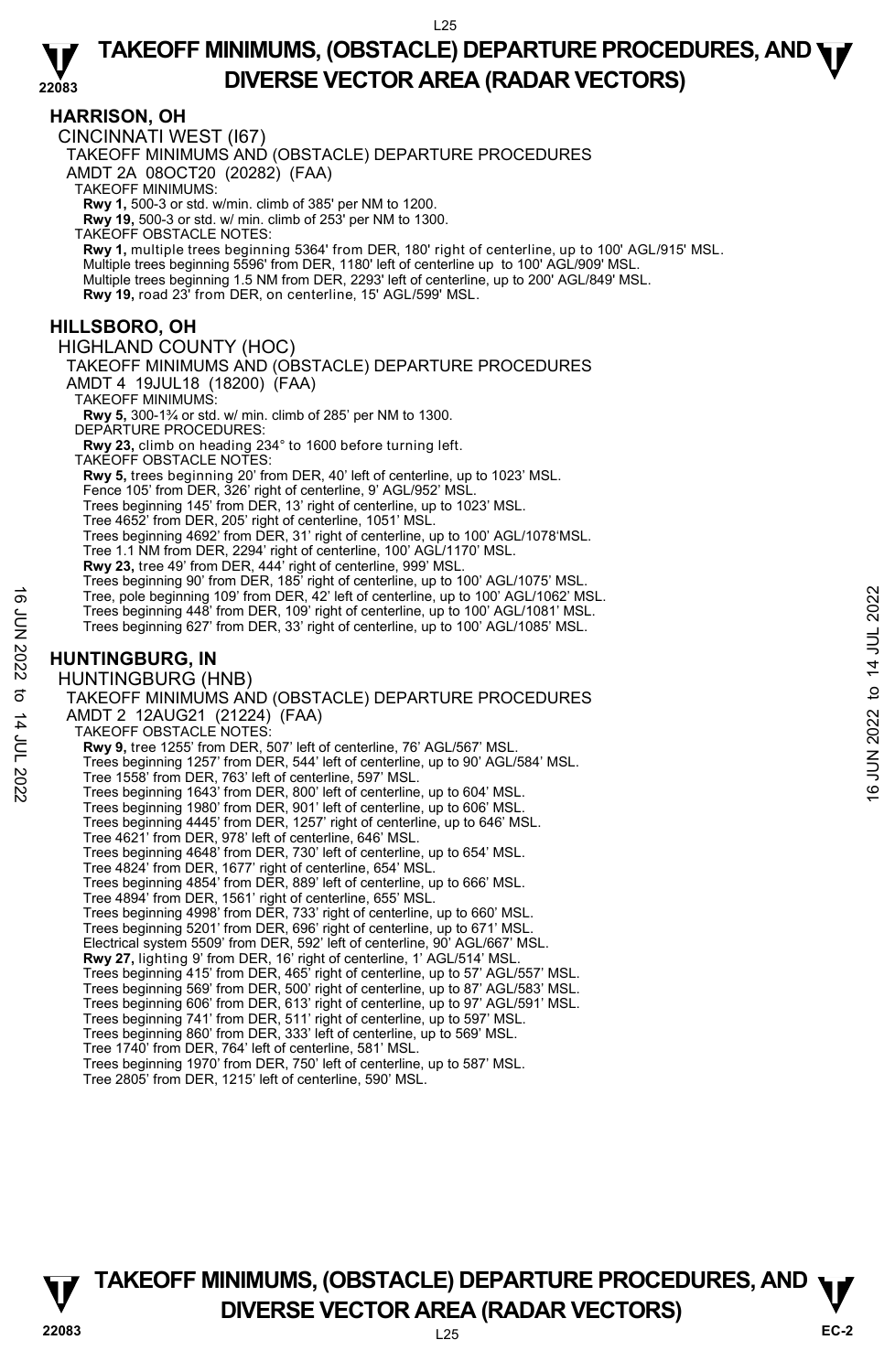#### **HUNTINGTON, IN**

HUNTINGTON MUNI (HHG) TAKEOFF MINIMUMS AND (OBSTACLE)DEPARTURE PROCEDURES AMDT 2A 27JAN22 (22027) (FAA) TAKEOFF OBSTACLE NOTES: **Rwy 10,** trees beginning 2' from DER, 59' right of centerline, up to 854' MSL.<br>Pole 47' from DER, 198' left of centerline, 23' AGL/812' MSL. Trees beginning 291' from DER, 10' left of centerline, up to 882' MSL. Trees beginning 1006' from DER, 230' left of centerline, up to 892' MSL. Trees beginning 1142' from DER, 35' right of centerline, up to 866' MSL. Tree 2112' from DER, 509' right of centerline, 872' MSL. **Rwy 28,** tree 112' from DER, 498' left of centerline, 855' MSL. Tree, vegetation, vehicles on road, pole beginning 159' from DER, 20' left of centerline, up to 875' MSL.<br>Building 269' from DER, 519' right of centerline, 20' AGL/826' MSL. Pole, tree beginning 456' from DER, 31' right of centerline, up to 41' AGL/846' MSL. Tree, pole beginning 832' from DER, 2' right of centerline, up to 851' MSL. Tree 2727' from DER, 816' right of centerline, 900' MSL.

## **INDIANAPOLIS, IN**

EAGLE CREEK AIRPARK (EYE) TAKEOFF MINIMUMS AND (OBSTACLE) DEPARTURE PROCEDURES AMDT 3 31MAR16 (16091) (FAA) DEPARTURE PROCEDURE **Rwy 3,** climb heading 031° to 2100 before turning on course. TAKEOFF OBSTACLE NOTES: **Rwy 3,** pole 507' from DER, 631' left of centerline, 38' AGL/860' MSL.<br>Building 859' from DER, 524' right of centerline, 35' AGL/851' MSL. Trees beginning 2015' from DER, 583' left of centerline, up to 87' AGL/904' MSL. **Rwy 21,** airport beacon 10' from DER, 464' left of centerline, 54' AGL/867' MSL. Pole 167' from DER, 385' left of centerline, 33' AGL/848' MSL. Vehicles on road 310' from DER, right and left of centerline, up to 15' AGL/833' MSL. Building 363' from DER, 258' left of centerline, 14' AGL/828' MSL. Trees beginning 677' from DER, 267' right of centerline, up to 89' AGL/901' MSL. Poles and power lines beginning 699' from DER, 451' left of centerline, up to 38' AGL/849' MSL. Trees beginning 1623' from DER, 57' left of centerline, up to 90' AGL/890' MSL. HENRICKS COUNTY-GORDON GRAHAM FLD (2R2) Vehicles on road 310' from DER, right and left of centerline, up to 15' AGL/833' MSL.<br>
Example 36' from DER, 26' left of centerline, up to 89' AGL/901' MSL.<br>
Trees beginning 677' from DER, 267' right of centerline, up to

TAKEOFF MINIMUMS AND (OBSTACLE) DEPARTURE PROCEDURES ORIG 05JUN08 (21280) (FAA)

TAKEOFF OBSTACLE NOTES:

**Rwy 18,** pole 746' from DER, on centerline, 60' AGL/919' MSL.

Trees 2091' from DER, 625' left of centerline, 100' AGL/949' MSL.

**Rwy 36,** trees 1302' from DER, 648' right of centerline, 100' AGL/1009' MSL.

Tree 3529' from DER, 788' right of centerline, 100' AGL/1009' MSL.

Tree 5244' from DER, 1005' left of centerline, 100' AGL/1029' MSL.

#### INDIANAPOLIS EXEC (TYQ)

TAKEOFF MINIMUMS AND (OBSTACLE) DEPARTURE PROCEDURES AMDT 1 20OCT11 (21224) (FAA) TAKEOFF OBSTACLE NOTES: **Rwy 18,** tree 1870' from DER, 524' left of centerline, 52' AGL/971' MSL. **Rwy 36,** poles 1115' from DER, 321' left of centerline, 33' AGL/958' MSL.<br>Multiple trees beginning 1257' from DER, 320' right of centerline, up to 80' AGL/999' MSL. Multiple trees beginning 2266' from DER, left and right of centerline, up to 126' AGL/1035' MSL.

#### INDIANAPOLIS INTL (IND)

TAKEOFF MINIMUMS AND (OBSTACLE) DEPARTURE PROCEDURES

ORIG 18JAN07 (07018) (FAA)

TAKEOFF OBSTACLE NOTES:

**Rwy 5R,** tower 3756' from DER, 1048' left of centerline, 111' AGL/901' MSL.

Rod on obstruction light dome 3765' from DER, 1076' left of centerline, 107' AGL/901' MSL.

**Rwy 5L,** rod on obstruction light MCWV tower 5052' from DER, 140' right of centerline, 129' AGL/923' MSL.

Tower 5073' from DER, 93' right of centerline, 128'AGL/923'MSL.

**Rwy 23R,** tree 5159' from DER, 1144' right of centerline, 101' AGL/870' MSL.

Tree 3295' from DER, 948' right of centerline, 78' AGL/822' MSL.

**Rwy 32,** antenna 2370' from DER, 755' right of centerline, 70' AGL/849' MSL.

Tree 2244' from DER, 707' right of centerline, 66' AGL/845' MSL.

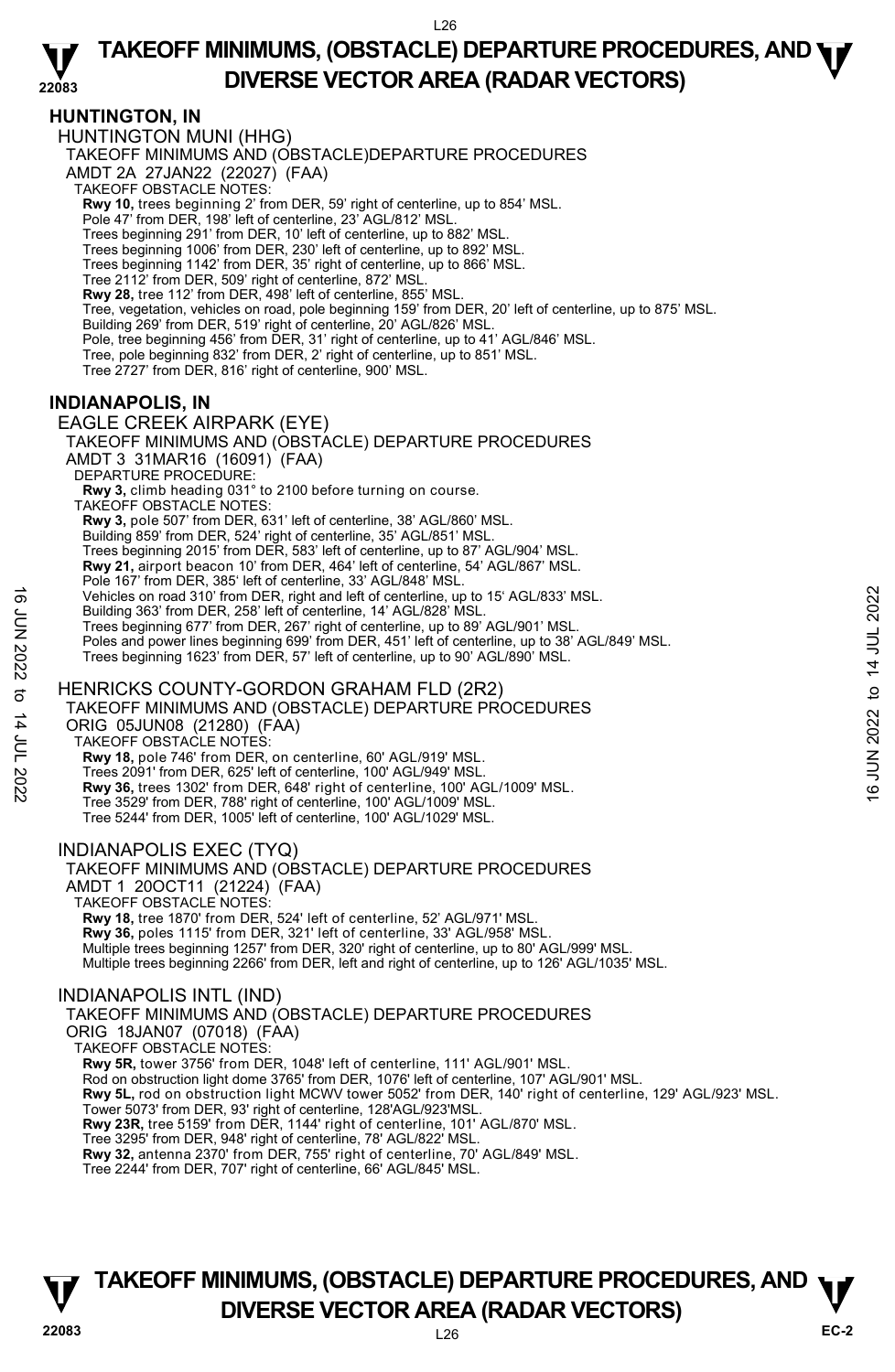**22083 INDIANAPOLIS, IN (CON'T)**  INDIANAPOLIS METRO (UMP) TAKEOFF MINIMUMS AND (OBSTACLE) DEPARTURE PROCEDURES AMDT 3 05MAY11 (22083) (FAA) TAKEOFF MINIMUMS: **Rwy 15,** NA-Obstacles. DEPARTURE PROCEDURE: **Rwy 33,** climb heading 329° to 1400 before turning left. TAKEOFF OBSTACLE NOTES: **Rwy 33,** vehicles on road 367' from DER, crossing left and right of centerline, up to 15' AGL/799' MSL.<br>Trees beginning 682' from DER, 69' right of centerline, up to 100' AGL/879' MSL. Trees beginning 1805 from DER, 648' left of centerline, up to 100' AGL/874' MSL. INDIANAPOLIS RGNL (MQJ) TAKEOFF MINIMUMS AND (OBSTACLE) DEPARTURE PROCEDURES AMDT 3 20SEP12 (12264) (FAA) TAKEOFF MINUMUMS: **Rwy 34,** 300-1 or std. w/min. climb of 347' per NM to 1100. DEPARTURE PROCEDURE: **Rwy 25,** climb heading 270° to 2000 before turning left. TAKEOFF OBSTACLE NOTES: **Rwy 7,** airplane on taxiway, 177' from DER, 518' left of centerline, up to 17' AGL/871' MSL.<br>Trees beginning 4074' from DER, 434' left of centerline, up to 100' AGL/969' MSL. Trees beginning 4626' from DER, 837' right of centerline, up to 100' AGL/979' MSL. **Rwy 16**, airplane on taxiway, 183' from DER, 479' right of centerline, up to 17' AGL/871' MSL. Pole 234' from DER, 550' right of centerline, 6' AGL/864' MSL Trees beginning 1634' from DER, 666' left of centerline, up to 78' AGL/929' MSL. **Rwy 25,** trees beginning 2347' from DER, 927' left of centerline, up to 100' AGL/969' MSL. **Rwy 34,** trees beginning 1309' from DER, 7' left of centerline, up to 98' AGL/954' MSL.<br>Pole 1587' from DER, 295' left of centerline, 41' AGL/900' MSL. Trees beginning 3099' from DER, 1043' right of centerline, up to 86' AGL/960' MSL. Antennas and towers beginning 3682' from DER, 1364' right of centerline, up to 167' AGL/1022' MSL. INDY SOUTH GREENWOOD (HFY) TAKEOFF MINIMUMS AND (OBSTACLE) DEPARTURE PROCEDURES AMDT 5 01FEB18 (18032) (FAA) DEPARTURE PROCEDURE: **Rwy 1**, climb heading 010° to 1500 before turning right. TAKEOFF OBSTACLE NOTES: **Rwy 1,** poles beginning 7' from DER, 224' left of centerline, up to 17' AGL/835' MSL. Tree 41' from DER, 364' right of centerline, 26' AGL/846' MSL. Building 105' from DER, 495' right of centerline, 27' AGL/848' MSL. Building 430' from DER, 603' left of centerline, 37' AGL/857' MSL. Building, tree, pole beginning 458' from DER, 378' right of centerline, up to 40' AGL/858' MSL. Building, pole beginning 463' from DER, 562' left of centerline, up to 39' AGL/859' MSL. Building, pole, tree beginning 506' from DER, 470' left of centerline, up to 45' AGL/865' MSL. Pole 671' from DER, 464' right of centerline, 51' AGL/868' MSL. Pole, traverse way, sign, building, tree beginning 690' from DER, 245' right of centerline, up to 53' AGL/872' MSL. Transmission line, pole beginning 1555' from DER, 659' right of centerline, up to 70' AGL/893' MSL.<br>Trees beginning 1917' from DER, 321' left of centerline, up to 90' AGL/899' MSL.<br>Trees beginning 2026' from DER, 328' left Tree, transmission line beginning 2328' from DER, 795' right of centerline, up to 76' AGL/894' MSL. Tree, transmission line beginning 2463' from DER, 376' right of centerline, up to 77' AGL/898' MSL.<br>Building 5365' from DER, 1405' right of centerline, 135' AGL/957' MSL. **Rwy 19,** terrain 2' from DER, 496' left of centerline, 824' MSL. Fence 12' from DER, 490' right of centerline, 4' AGL/826' MSL. Tree 212' from DER, 549' left of centerline, 52' AGL/873' MSL. Tree 543' from DER, 417' right of centerline, 18' AGL/845' MSL. Tree, building beginning 564' from DER, 612' left of centerline, up to 62' AGL/884' MSL. Tree 638' from DER, 402' right of centerline, 20' AGL/849' MSL. Tree 752' from DER, 383' right of centerline, 24' AGL/852' MSL. Trees beginning 782' from DER, 65' right of centerline, up to 41' AGL/868' MSL. Tree, pole beginning 953' from DER, 9' left of centerline, up to 62' AGL/886' MSL. Tree, pole beginning 1155' from DER, 145' right of centerline, up to 69' AGL/896' MSL. Trees beginning 1487' from DER, 83' right of centerline, up to 78' AGL/902' MSL. Trees beginning 1561' from DER, 25' right of centerline, up to 76' AGL/904' MSL. Trees beginning 2035' from DER, 270' right of centerline, up to 87' AGL/908' MSL. Trees beginning 2161' from DER, 634' left of centerline, up to 76' AGL/908' MSL. Trees beginning 2706' from DER, 156' left of centerline, up to 80' AGL/916' MSL. Trees beginning 2730' from DER, 248' right of centerline, up to 98' AGL/923' MSL. Tree 3079' from DER, 1113' left of centerline, 60' AGL/918' MSL. Trees beginning 3080' from DER, 181' left of centerline, up to 64' AGL/921' MSL. Trees beginning 3246' from DER, 131' left of centerline, up to 72' AGL/923' MSL. Tree 4071' from DER, 127' left of centerline, 79' AGL/944' MSL. Trees beginning 3099' from DER, 1043' right of centerline, up to 86' AGL/960' MSL.<br>
INDY SOUTH GREENWOOD (HFY)<br>
TAKEOFF MINIMUMS AND (OBSTACLE) DEPARTURE PROCEDURES<br>
AMDT 5 01FEB18 (18032) (FAA)<br>
DEPARTURE PROCEDURE:<br>
AW 1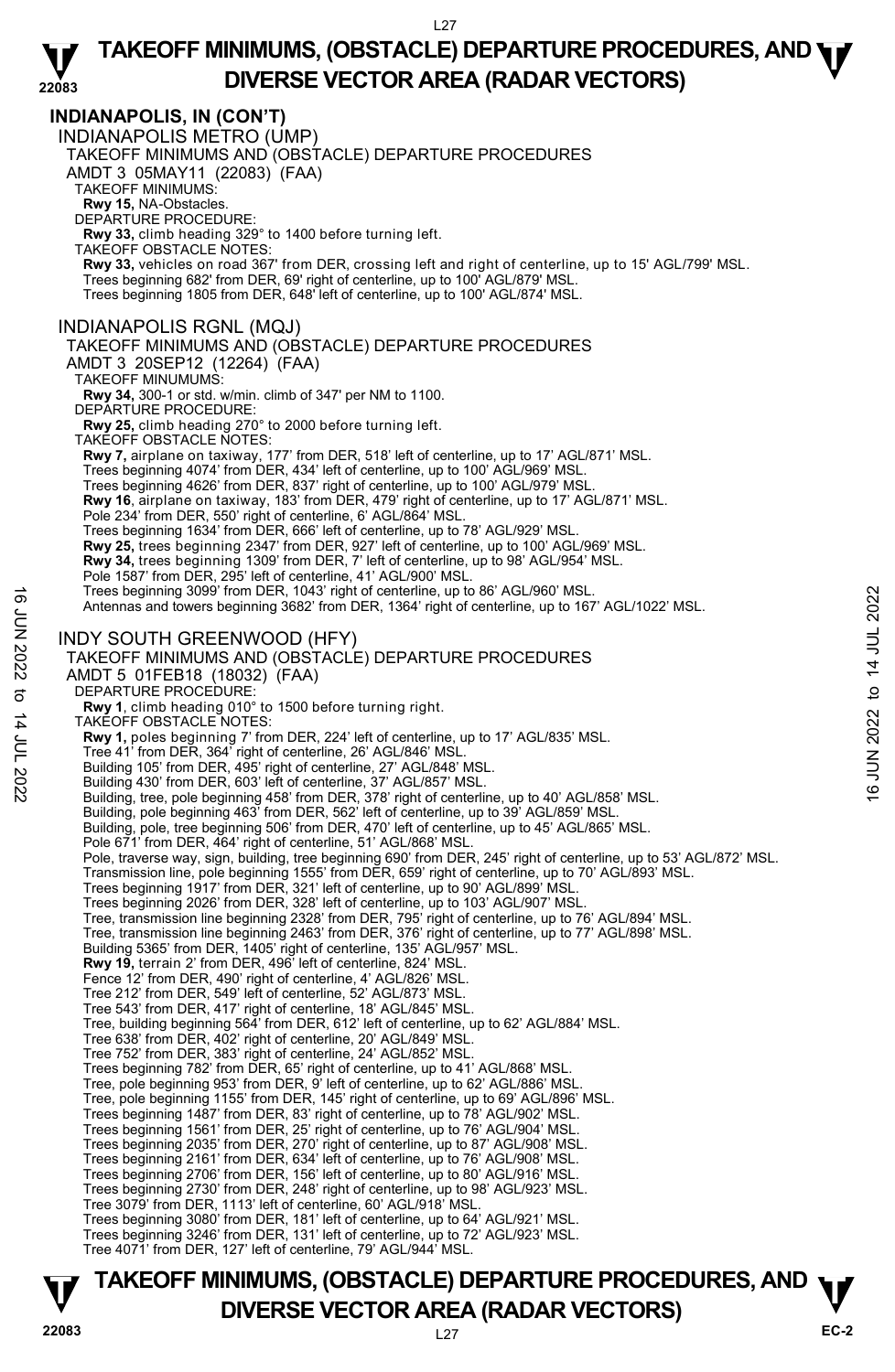## **JACKSON, OH**

JAMES A RHODES (I43) TAKEOFF MINIMUMS AND (OBSTACLE) DEPARTURE PROCEDURES AMDT 4 20DEC07 (07354) (FAA) TAKEOFF MINIMUMS: **Rwy 1,** 300-2. **Rwy 19,** 300-1½. DEPARTURE PROCEDURE: **Rwy 1,** climb heading 010° to 1500 before turning left. TAKEOFF OBSTACLE NOTES: **Rwy 1,** car on road 475' from DER, on centerline, 15' AGL/754' MSL. Trees 2570' from DER, 613' left of centerline, 100' AGL/936' MSL. Trees 2810' from DER, 1243' left of centerline, 100' AGL/989' MSL. Trees 1.1 NM from DER, 1355' right of centerline, 100' AGL/949' MSL. Tank 1.4 NM from DER, 1870' left of centerline, 112' AGL/1008' MSL. Rising terrain beginning 1320' from DER, 316' left of centerline, up to 889' MSL. **Rwy 19,** pole 1137' from DER, 114' left of centerline, 39' AGL/779' MSL. Trees 1869' from DER, 138' right of centerline, 100' AGL/840' MSL. Trees 2349' from DER, 103' right of centerline, 100' AGL/899' MSL. Rising terrain beginning 386' from DER, 587' right of centerline, up to 989' MSL. **JEFFERSONVILLE, IN**  CLARK RGNL (JVY) TAKEOFF MINIMUMS AND (OBSTACLE) DEPARTURE PROCEDURES AMDT 3 13SEP18 (18256) (FAA) TAKEOFF MINIMUMS: **Rwy 14,** 300-1⅞ or std. w/min. climb of 230' per NM to 900. **Rwy 32,** std. w/min. climb of 225' per NM to 1600 or 1900-3 for VCOA. DEPARTURE PROCEDURE: **Rwy 14,** climb heading 140° to 1300 before turning right. **Rwy 18,** climb heading 182° to 1600 before turning right. **Rwy 32,** climb heading 320° to 2000 before turning left. **Rwy 36,** climb heading 002° to 1600 before turning left. VCOA: **Rwy 32,** obtain ATC approval for VCOA when requesting IFR clearance. Climb in visual conditions to cross Clark RGNL Airport at or above 2200 before proceeding on course. TAKEOFF OBSTACLE NOTES: **Rwy 14,** sign and tree beginning 22' from DER, 88' right of centerline, up to 7' AGL/465' MSL. Tree 73' from DER, 266' left of centerline, 529' MSL. Tree 123' from DER, 377' left of centerline, 540' MSL. Tree and pole beginning 126' from DER, 29' left of centerline, up to 92' AGL/553' MSL. Tree 205' from DER, 176' right of centerline, 21' AGL/468' MSL. Tree 248' from DER, 179' right of centerline, 23' AGL/470' MSL. Trees beginning 372' from DER, 41' right of centerline, up to 41' AGL/491' MSL. Trees beginning 397' from DER, 129' right of centerline, up to 51' AGL/503' MSL. Trees beginning 420' from DER, 22' right of centerline, up to 506' MSL. Tree 563' from DER, 266' right of centerline, 518' MSL. Trees beginning 565' from DER, 422' right of centerline, up to 526' MSL. Trees beginning 596' from DER, 175' right of centerline, up to 100' AGL/536' MSL. Catenary, tree and pole beginning 1615' from DER, 252' left of centerline, up to 563' MSL. Tree 1693' from DER, 858' right of centerline, 537' MSL. Tree 1793' from DER, 790' right of centerline, 550' MSL. Trees beginning 1884' from DER, 732' right of centerline, up to 551' MSL. Pole, catenary and tree beginning 2085' from DER, 242' left of centerline, up to 566' MSL. Catenary and transmission line beginning 2148' from DER, 316' left of centerline, up to 580' MSL. Tower 2207' from DER, 734' left of centerline, 594' MSL. Tower, catenary, tree and transmission line beginning 2216' from DER, 201' left of centerline, up to 110' AGL/600' MSL. Tree and catenary beginning 2388' from DER, 321' right of centerline, up to 558' MSL. Catenary and tree beginning 2507' from DER, 165' left of centerline, up to 607' MSL. Noted the beginning 182° to 1600 before turning right.<br>
The Rwy 36, climb heading 302° to 1600 before turning left.<br>
Noted Society and the beginning and the complete turning left.<br>
VCOA:<br>
Noted Society 32, obtain ATC app

Catenary and tree beginning 2742' from DER, 1025' right of centerline, up to 572' MSL. Catenary 3380' from DER, 10' right of centerline, 119' AGL/578' MSL.

Catenary 3763' from DER, 202' right of centerline, 95' AGL/590' MSL.

Catenary 4265' from DER, 508' right of centerline, 593' MSL. Antenna 1.5 NM from DER, 1335' left of centerline, 171' AGL/730' MSL.

**Rwy 18,** tree 262' from DER, 523' left of centerline, 50' AGL/490' MSL.

Tree 301' from DER, 515' right of centerline, 53' AGL/492' MSL. Trees beginning 320' from DER, 475' right of centerline, up to 496' MSL.

Tree 369' from DER, 543' left of centerline, 493' MSL.

Tree and building beginning 545' from DER, 94' right of centerline, up to 508' MSL.

- Trees beginning 559' from DER, 105' left of centerline, up to 512' MSL. Trees beginning 1223' from DER, 691' left of centerline, up to 526' MSL.
- 
- Trees beginning 1375' from DER, 791' left of centerline, up to 90' AGL/538' MSL.
- Tree 1716' from DER, 777' left of centerline, 545' MSL.

**CON'T**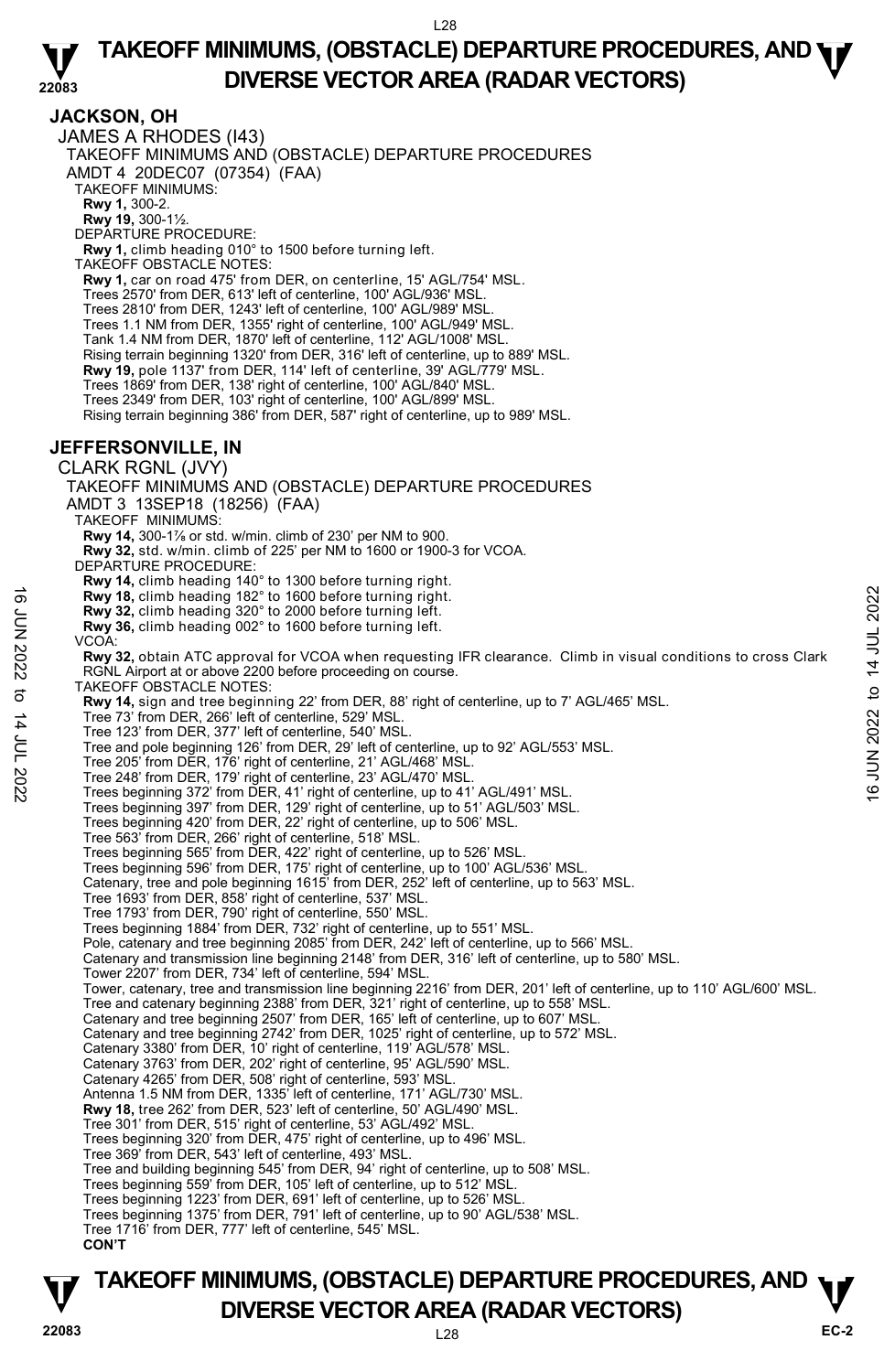#### **22083 TAKEOFF MINIMUMS, (OBSTACLE) DEPARTURE PROCEDURES, AND <b>WE**<br>DREBSE VECTOR AREA (BADAR VECTORS) **DIVERSE VECTOR AREA (RADAR VECTORS)**

# **JEFFERSONVILLE, IN (CON'T)**

CLARK RGNL (JVY) (CON'T) **Rwy 18 (CON'T)**, tree and tank beginning 1720' from DER, 29' right of centerline, up to 96' AGL/559' MSL.<br>Trees beginning 1778' from DER, 746' left of centerline, up to 552' MSL. Trees beginning 1946' from DER, 676' left of centerline, up to 559' MSL. Trees beginning 2254' from DER, 164' left of centerline, up to 563' MSL. Trees beginning 3221' from DER, 678' right of centerline, up to 562' MSL. Trees beginning 3833' from DER, 303' left of centerline, up to 86' AGL/570' MSL. Catenary and transmission line beginning 4274' from DER, 564' left of centerline, up to 603' MSL. Catenary and transmission line beginning 4976' from DER, 254' left of centerline, up to 125' AGL/610' MSL. Catenary 5675' from DER, 681' right of centerline, 606' MSL. **Rwy 32,** sign 19' from DER, 87' left of centerline, 8' AGL/474' MSL. Tree 40' from DER, 419' right of centerline, 87' AGL/542' MSL. Tree 145' from DER, 447' right of centerline, 101' AGL/557' MSL. Tree, pole and building beginning 192' from DER, 12' right of centerline, up to 91' AGL/546' MSL. Tree, pole and traverse way beginning 386' from DER, 8' left of centerline, up to 70' AGL/531' MSL. Trees beginning 1054' from DER, 9' right of centerline, up to 101' AGL/560' MSL. Tree 1638' from DER, 744' left of centerline, 534' MSL. Trees beginning 1648' from DER, 608' left of centerline, up to 541' MSL. Trees beginning 1819' from DER, 518' left of centerline, up to 542' MSL. Trees beginning 2052' from DER, 11' left of centerline, up to 101' AGL/569' MSL. Tree 2824' from DER, 1250' left of centerline, 575' MSL. Trees beginning 3038' from DER, 1195' left of centerline, up to 576' MSL. Trees beginning 3296' from DER, 895' right of centerline, up to 567' MSL. Trees beginning 3501' from DER, 821' right of centerline, up to 582' MSL. Trees beginning 3880' from DER, 563' left of centerline, up to 600' MSL. Trees beginning 4783' from DER, 1553' left of centerline, up to 616' MSL. **Rwy 36,** fence 172' from DER, 462' right of centerline, 482' MSL. Traverse way 330' from DER, 508' right of centerline, 494' MSL. Tree 418' from DER, 596' left of centerline, 505' MSL. Trees beginning 604' from DER, 596' left of centerline, up to 527' MSL. Pole 1130' from DER, 791' right of centerline, 513' MSL. Pole 1310' from DER, 568' right of centerline, 515' MSL. Transmission line 1648' from DER, 888' right of centerline, 92' AGL/544' MSL. Catenary, tree and pole beginning 1648' from DER, 603' right of centerline, up to 548' MSL. Trees beginning 2148' from DER, 821' left of centerline, up to 94' AGL/552' MSL. Trees beginning 2216' from DER, 555' left of centerline, up to 553' MSL. Tree 2823' from DER, 871' right of centerline, 550' MSL. Tree 3009' from DER, 1296' right of centerline, 552' MSL. Tree 3055' from DER, 818' right of centerline, 562' MSL. Transmission line and tree beginning 3192' from DER, 321' right of centerline, up to 71' AGL/564' MSL. Pole 1310' from DER, 791' right of centerline, 513' MSL.<br>
For 1430' from DER, 568' right of centerline, 515' MSL.<br>
Transmission line 1648' from DER, 888' right of centerline, 92' AGL/5644' MSL.<br>
Catenary, tree and pole

# **KENDALLVILLE, IN**

KENDALLVILLE MUNI (C62)

TAKEOFF MINIMUMS AND (OBSTACLE) DEPARTURE PROCEDURES AMDT 2 16JAN86 (86016) (FAA)

DEPARTURE PROCEDURE:

**Rwys 10, 28,** climb runway heading to 1500 before turning south.

## **KENT, OH**

KENT STATE UNIVERSITY (1G3) TAKEOFF MINIMUMS AND (OBSTACLE) DEPARTURE PROCEDURES ORIG 31MAY12 (21224) (FAA) TAKEOFF OBSTACLE NOTES:

**Rwy 1,** trees, transmission poles, and a chimney beginning 72' from DER, 369' right of centerline, up to 69' AGL/1179' MSL.

Trees and a transmission pole beginning 394' from DER, 249' left of centerline, up to 97' AGL/1203' MSL. **Rwy 19,** vehicles on road, poles, and a tree beginning 331' from DER, 325' left of centerline, up to 42' AGL/1144' MSL.

Trees and a building beginning 61' from DER, 412' from centerline, up to 81' AGL/1185' MSL.

Trees beginning 1240' from DER, left and right of centerline, up to 109' AGL/1218' MSL.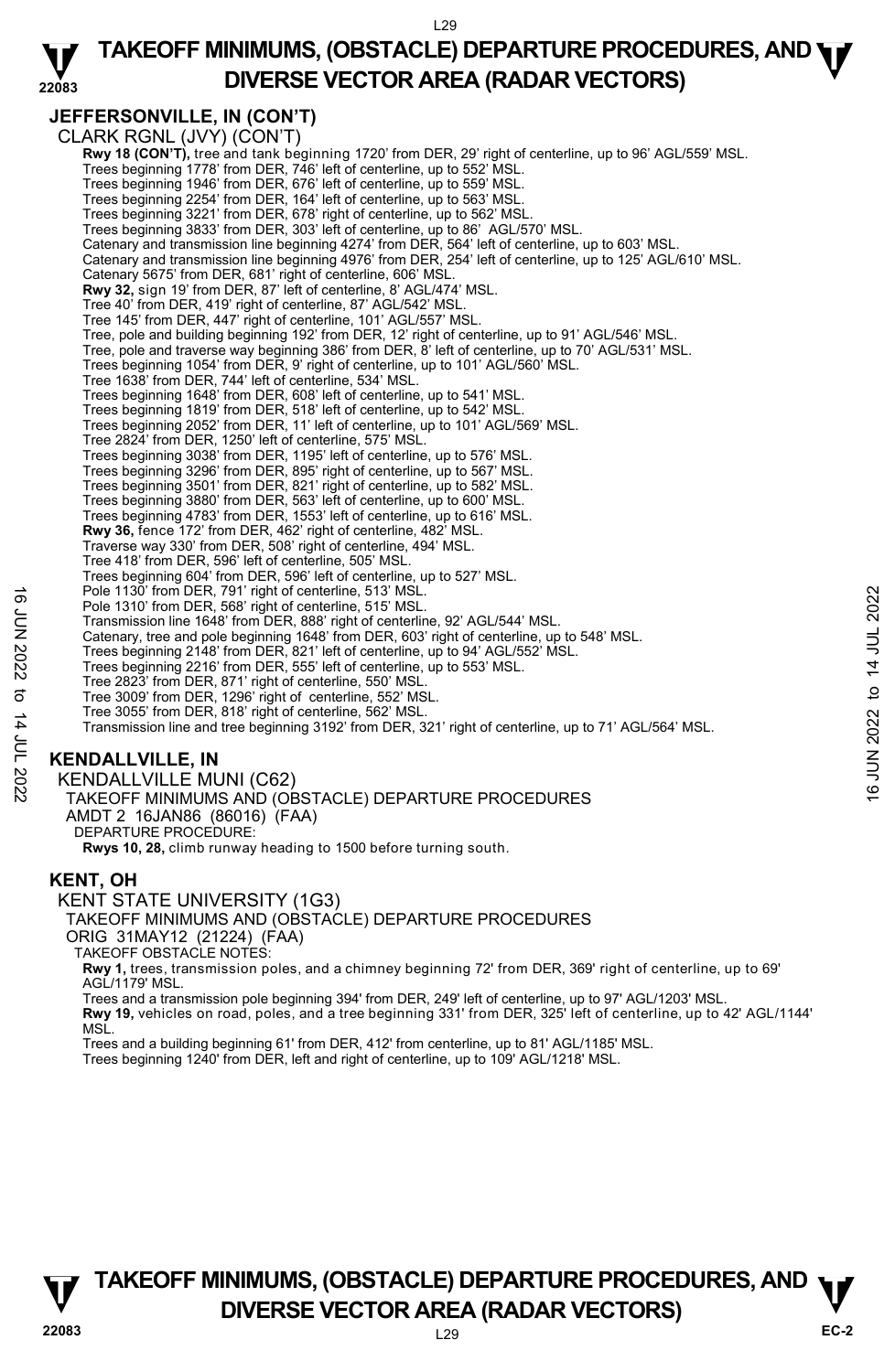#### **22083 TAKEOFF MINIMUMS, (OBSTACLE) DEPARTURE PROCEDURES, AND <b>WE**<br>DREBSE VECTOR AREA (BADAR VECTORS) **DIVERSE VECTOR AREA (RADAR VECTORS)**

## **KENTLAND, IN**

KENTLAND MUNI (50I) TAKEOFF MINIMUMS AND (OBSTACLE) DEPARTURE PROCEDURES AMDT 1 14SEP17 (17257) DEPARTURE PROCEDURE: **Rwy 27,** climb heading 260° to 1100' before proceeding on course. TAKEOFF OBSTACLE NOTES: **Rwy 9,** vehicle on road 486' from DER, crossing centerline, 715' MSL/15' AGL. Trees beginning 571' from DER, 116' right of centerline, up to 770' MSL/70' AGL. **Rwy 27,** trees, building, pole beginning 533' from DER, 146' right of centerline, up to 765' MSL.<br>Pole beginning 746' from DER, 25' left of centerline, up to 23' AGL/723' MSL. Pole beginning 925' from DER, 130' left of centerline, up to 27' AGL/724' MSL. Tree 1215' from DER, 450' left of centerline, 733' MSL. **KENTON, OH**  HARDIN COUNTY (I95) TAKEOFF MINIMUMS AND (OBSTACLE) DEPARTURE PROCEDURES AMDT 3 13JAN11 (11013) (FAA) TAKEOFF OBSTACLE NOTES: **Rwy 4,** trees, buildings, antenna on building, light poles, and flag poles beginning 31' from DER, 240' left of centerline, up to 29' AGL/1027' MSL. Sign 103' from DER, 204' right of centerline, 8' AGL/1012' MSL. Trees beginning 877' from DER, left and right of centerline, up to 103' AGL/1093' MSL.

**Rwy 22,** trees and buildings beginning 7' from DER, 484' left of centerline, up to 77' AGL/1103' MSL.

Trees beginning 179' from DER, 51' right of centerline, up to 108' AGL/1122' MSL.

Trees beginning 1345' from DER, left and right of centerline, up to 115' AGL/1158' MSL.

## **KNOX, IN**

STARKE COUNTY (OXI) TAKEOFF MINIMUMS AND (OBSTACLE) DEPARTURE PROCEDURES ORIG 25SEP08 (08269) (FAA) TAKEOFF MINIMUMS: **Rwys 9, 27,** NA-Environmental. TAKEOFF OBSTACLE NOTES: **Rwy 36,** tree 1234' from DER, 477' left of centerline, 35' AGL/715' MSL. **Rwy 18,** trees beginning 2442' from DER, 135' right of centerline, up to 86' AGL/769' MSL. Tree 21' from DER, 449' left of centerline, 5' AGL/668' MSL. **KOKOMO, IN**  KOKOMO MUNI (OKK) TAKEOFF MINIMUMS AND (OBSTACLE) DEPARTURE PROCEDURES AMDT 1 23JUN16 (16175) (FAA) TAKEOFF OBSTACLE NOTES: **Rwy 5,** sign 20' from DER, 210' left of centerline, 3' AGL/821' MSL. Trees beginning 501' from DER, 361' right of centerline, up to 57' AGL/870' MSL. Tree 640' from DER, 466' left of centerline, 20' AGL/835' MSL. Pole 642' from DER, 653' left of centerline, 843' MSL. Buildings beginning 908' from DER, 706' left of centerline, up to 37' AGL/856' MSL. Pole 971' from DER, 610' left of centerline, up to 39' AGL/858' MSL. Trees, poles beginning 1042' from DER, 609' left of centerline, up to 48' AGL/870' MSL. Elevator 1835' from DER, 361' right of centerline, 41' AGL/867' MSL.<br>Trees beginning 3730' from DER, 1373' left of centerline, up to 928' MSL.<br>Trees beginning 3747' from DER, 1245' left of centerline, up to 936' MSL. **Rwy 14,** tree, bush beginning 6' from DER, 196' left of centerline, up to 31' AGL/849' MSL. Tree, fence, vertical structure beginning 53' from DER, 153' right of centerline, up to 9' AGL/831' MSL. Bush, fence beginning 116' from DER, 297' right of centerline, up to 842' MSL. Building 2117' from DER, 488' left of centerline, 58' AGL/880' MSL. Building, elevator beginning 2120' from DER, 485' left of centerline, up to 885' MSL.<br>Tree 2181' from DER, 215' left of centerline, 64' AGL/890' MSL. Trees beginning 2186' from DER, 213' left of centerline, up to 77' AGL/904' MSL. Tree 2945' from DER, 1073' right of centerline, 899' MSL. **Rwy 32,** post 0' from DER, 149' right of centerline, 4' AGL/828' MSL. Buildings beginning 133' from DER, 493' right of centerline, up to 15' AGL/837' MSL. Buildings beginning 155' from DER, 490' right of centerline, up to 20' AGL/843' MSL. Poles beginning 706' from DER, 520' right of centerline, up to 49' AGL/873' MSL. Buildings, elevator, trees beginning 1592' from DER, 414' left of centerline, up to 68' AGL/889' MSL. TAKEOFF MINIMUMS AND (OBSTACLE) DEPARTURE PROCEDURES<br>
ORIG 25SEP08 (08269) (FAA)<br>
TAKEOFF MINIMUMS:<br>
TAKEOFF MINIMUMS:<br>
Rwys 9, 27, NA-Environmental.<br>
NAVE OF OBSTACLE NOTES:<br>
NAVE OF OBSTACLE NOTES:<br>
Rwy 36, tree 1234 'fr

Tree 4804' from DER, 500' left of centerline, 121' AGL/949' MSL.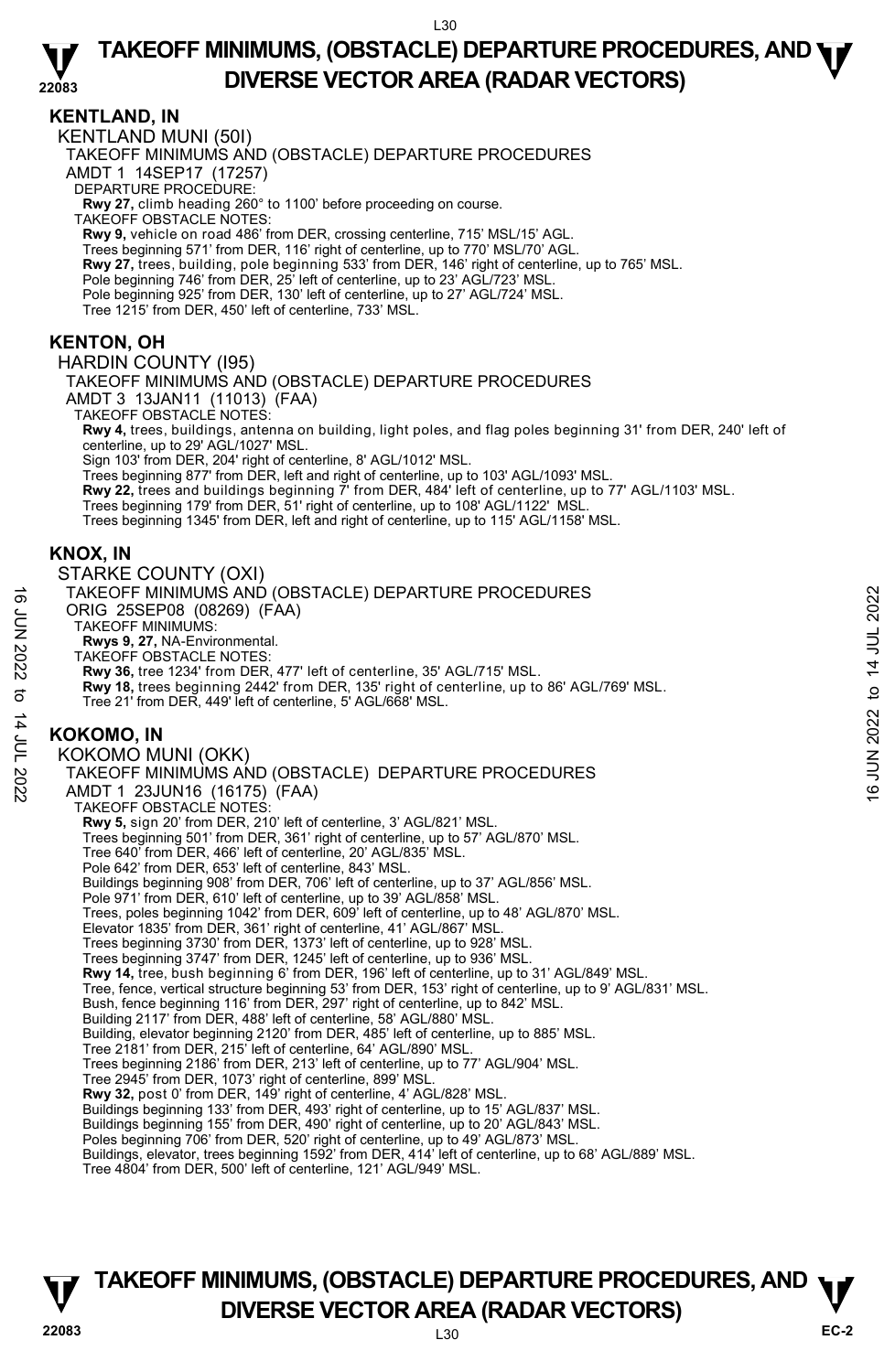## **LA PORTE, IN**

LA PORTE MUNI (PPO)

TAKEOFF MINIMUMS AND (OBSTACLE) DEPARTURE PROCEDURES

AMDT 2 05JUL07 (07186) (FAA)

TAKEOFF OBSTACLE NOTES:

**Rwy 14,** power line beginning 4937' from DER, 670' right of centerline, 150' AGL/934' MSL.<br>**Rwy 20,** power line beginning 3978' from DER, 1566' left of centerline, 150' AGL/959' MSL.

## **LAFAYETTE, IN**

PURDUE UNIVERSITY (LAF)

TAKEOFF MINIMUMS AND (OBSTACLE) DEPARTURE PROCEDURES

AMDT 1 10MAY07 (07130) (FAA)

TAKEOFF MINIMUMS:

**Rwy 5,** 300-1¼ or std. w/ min. climb of 342' per NM to 1000.

**Rwy 23,** 400-2¼ or std. w/ min. climb of 220' per NM to 1100. TAKEOFF OBSTACLE NOTES:

**Rwy 5,** multiple trees and buildings beginning 290' from DER, 33' right of centerline, up to 167' AGL/782' MSL. Multiple trees, buildings, and antennas beginning 45' from DER, 25' left of centerline, up to 227' AGL/850' MSL. **Rwy 10,** multiple trees beginning 1230' from DER, 394' right of centerline, up to 80' AGL/639' MSL. Antenna 258' from DER, 323' left of centerline, 14' AGL/613' MSL.

**Rwy 23,** rod on obstruction light tower 1.9 NM from DER, 272' left of centerline, 314' AGL/915' MSL.

Tree 90' from DER, 235' left of centerline, 34' AGL/613' MSL. **Rwy 28,** multiple trees beginning 397' from DER, 461' left of centerline, up to 57' AGL/656' MSL.

Tree 3382' from DER, 973' right of centerline, 68' AGL/697' MSL.

## **LANCASTER, OH**

FAIRFIELD COUNTY (LHQ)

TAKEOFF MINIMUMS AND (OBSTACLE) DEPARTURE PROCEDURES AMDT 2 12DEC13 (13346) (FAA)

TAKEOFF MINIMUMS:

**Rwy 10,** 400-2 or std. w/min. climb of 310' per NM to 1400.

DEPARTURE PROCEDURE:

**Rwy 10,** climb heading 100° to 1600 before proceeding on course.

TAKEOFF OBSTACLE NOTES:

**Rwy 10**, trees beginning 1571' from DER, 647' right of centerline, up to 56' AGL/927' MSL.<br>Trees beginning 1617' from DER, 509' left of centerline, up to 89' AGL/974' MSL.<br>Trees beginning 2131' from DER, 460' right of cen

Trees beginning 5480' from DER, 173' right of centerline, up to 76' AGL/1037' MSL. Trees beginning 1.1 NM from DER, 724' left of centerline, up to 84' AGL/1061' MSL.

Tree 1.9 NM from DER, 1990' right of centerline, 100' AGL/1259' MSL.

**Rwy 28**, trees beginning 738' from DER, 315' left of centerline, up to 77' AGL/912' MSL. TAKEOFF MINIMUMS:<br>
THE WAS 100-2 or std. w/min. climb of 310' per NM to 1400.<br>
THE PEPARTURE PROCEDURE:<br>
RWY 10, climb heading 100° to 1600 before proceeding on course.<br>
TAKEOFF OBSTACLE NOTES:<br>
TAKEOFF OBSTACLE NOTES:<br>
T

Trees 1509' from DER, 97' right of centerline, up to 76' AGL/897' MSL.

Trees beginning 1906' from DER, 358' right of centerline, up to 107' AGL/942' MSL.

Silo 2230' from DER, 267' left of centerline, 60' AGL/915' MSL.

## **LEBANON, OH**

WARREN COUNTY/JOHN LANE FLD (I68)

#### TAKEOFF MINIMUMS AND (OBSTACLE) DEPARTURE PROCEDURES

AMDT 1 20SEP12 (22083) (FAA)

TAKEOFF OBSTACLE NOTES:

**Rwy 1,** terrain and tree beginning 36' from DER, 320' left of centerline, up to 50' AGL/958' MSL.<br>Trees beginning 1084' from DER, left and right of centerline, up to 65' AGL/955' MSL.

Trees beginning 1510' from DER, left and right of centerline, up to 80' AGL/986' MSL.

Trees beginning 2001' from DER, 83' left of centerline, up to 100' AGL/1015' MSL.

**Rwy 19,** vehicles on roadway beginning abeam the DER, left and right of centerline, up to 15' AGL/901' MSL.

Terrain beginning 32' from DER, left and right of centerline, up to 886' MSL.

Buildings 74' from DER, 425' right of centerline, up to 15' AGL/892' MSL.

Trees 252' from DER, 359' right of centerline, up to 60' AGL/948' MSL. Trees beginning 1089' from DER, 179' left of centerline, up to 55' AGL/952' MSL.

Trees beginning 1804' from DER, left and right of centerline, up to 85' AGL/960' MSL.

## **LIMA, OH**

LIMA ALLEN COUNTY (AOH)

TAKEOFF MINIMUMS AND (OBSTACLE) DEPARTURE PROCEDURES

AMDT 1A 16AUG18 (18228) (FAA)

TAKEOFF OBSTACLE NOTES:

**Rwy 10,** bush beginning 162' from DER, 310' right of centerline, up to 4' AGL/983' MSL.

**Rwy 28,** multiple trees beginning 1343' from DER, 160' right of centerline, up to 71' AGL/1015' MSL.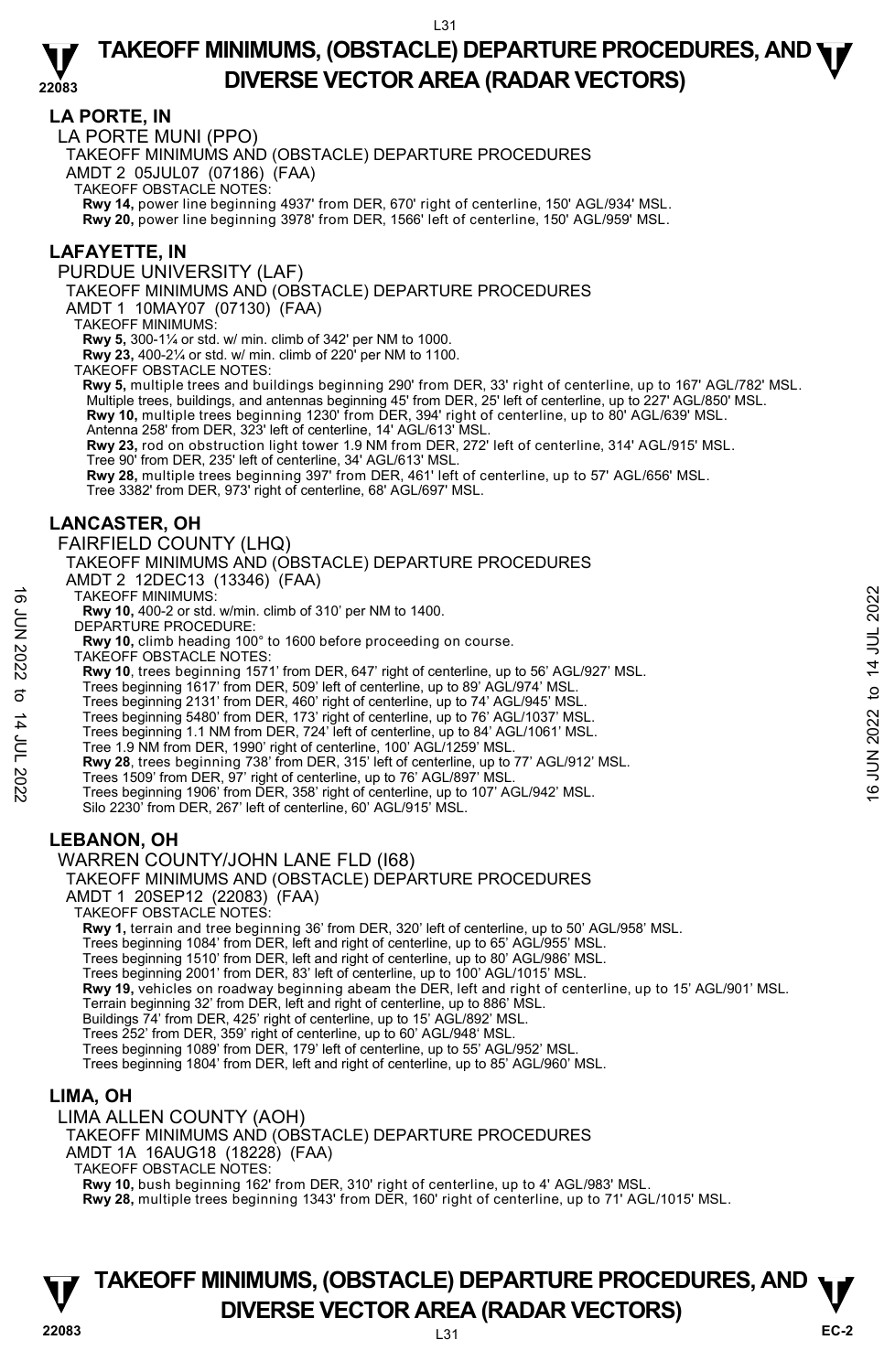## **LOGANSPORT, IN**

LOGANSPORT/CASS COUNTY (GGP) TAKEOFF MINIMUMS AND (OBSTACLE) DEPARTURE PROCEDURES AMDT 2 12AUG21 (21224) (FAA) TAKEOFF OBSTACLE NOTES: **Rwy 9,** fence 9' from DER, 443' right of centerline, 11' AGL/744' MSL.<br>Fence 187' from DER, 497' left of centerline, 11' AGL/743' MSL. Tree 934' from DER, 730' left of centerline, 791' MSL. Tree 2218' from DER, 487' right of centerline, 62' AGL/794' MSL. **Rwy 27,** terrain 4' from DER, 495' left of centerline, 739' MSL. Lighting 8' from DER, 17' right of centerline, 2' AGL/738' MSL. Poles beginning 638' from DER, 489' right of centerline, up to 34' AGL/763' MSL. Pole 734' from DER, 331' right of centerline, 39' AGL/767' MSL. Poles beginning 924' from DER, 334' left of centerline, up to 39' AGL/773' MSL. Tree 2041' from DER, 143' left of centerline, 65' AGL/801' MSL. Tree 3360' from DER, 1358' left of centerline, 825' MSL. Trees beginning 3374' from DER, 1002' left of centerline, up to 842' MSL.

## **LONDON, OH**

MADISON COUNTY (UYF) TAKEOFF MINIMUMS AND (OBSTACLE) DEPARTURE PROCEDURES AMDT 1 30JAN20 (20030) (FAA) TAKEOFF OBSTACLE NOTES: **Rwy 9,** tree 164' from DER, 484' left of centerline, 1059' MSL. Trees beginning 289' from DER, 417' left of centerline, up to 1065' MSL. Pole 1154' from DER, 791' left of centerline, 1080' MSL. Trees beginning 1330' from DER, 301' left of centerline, up to 1096' MSL. Tree 1495' from DER, 416' left of centerline, 1103' MSL. Tree 2591' from DER, 511' left of centerline, 1121' MSL. **Rwy 27**, vertical structure 53' from DER, 206' left of centerline, 1089' MSL. Vertical structure 134' from DER, 188' right of centerline, 1085' MSL. Tree 2091' from DER, 973' right of centerline, 1142' MSL. **LORAIN/ELYRIA, OH**  LORAIN COUNTY RGNL (LPR) TAKEOFF MINIMUMS AND (OBSTACLE) DEPARTURE PROCEDURES ORIG-A 24MAY18 (18144) (FAA) TAKEOFF OBSTACLE NOTES: **Rwy 7,** terrain beginning 21' from DER, 83' left of centerline, up to 801' MSL. Terrain 180' from DER, 288' right of centerline, 794' MSL. Terrain beginning 229' from DER, 261' left of centerline, up to 804' MSL. Terrain 308' from DER, 13' right of centerline, 801' MSL. Trees beginning 839' from DER, 520' left of centerline, up to 832' MSL. Tree 972' from DER, 294' right of centerline, 823' MSL. Trees beginning 1181' from DER, 52' left of centerline, up to 836' MSL. Tree 1294' from DER, 538' right of centerline, 847' MSL. Tree 1852' from DER, 431' right of centerline, 861' MSL. Tree 1875' from DER, 653' right of centerline, 865' MSL. **Rwy 25,** vegetation 582' from DER, 468' right of centerline, 809' MSL. Tree 1587' from DER, 697' left of centerline, 838' MSL. Tree 2180' from DER, 785' right of centerline, 848' MSL. Tree 2276' from DER, 435' right of centerline, 854' MSL. Free 2091' from DER, 973' right of centerline, 1085' MSL.<br>
Tree 2091' from DER, 973' right of centerline, 1142' MSL.<br> **LORAIN/ELYRIA, OH**<br>
LORAIN COUNTY RGNL (LPR)<br>
TAKEOFF MINIMUMS AND (OBSTACLE) DEPARTURE PROCEDURES<br>

#### **MADISON, IN**

MADISON MUNI (IMS) TAKEOFF MINIMUMS AND (OBSTACLE) DEPARTURE PROCEDURES AMDT 2 31JUL08 (08213) (FAA) TAKEOFF OBSTACLE NOTES: **Rwy 3,** Vehicle on road 625' from DER, on centerline, 15' AGL/844' MSL. Antenna on building and trees beginning 170' from DER, 432' left of centerline, up to 85' AGL/904' MSL. Poles and trees beginning 526' from DER, 64' right of centerline, up to 130' AGL/959' MSL.<br>**Rwy 21,** Vehicle on road 575' from DER, on centerline, 15' AGL/824' MSL. Trees and poles beginning 285' from DER, 16' left of centerline, up to 157' AGL/947' MSL. Trees and pole beginning 116' from DER, 1' right of centerline, up to 123' AGL/912' MSL.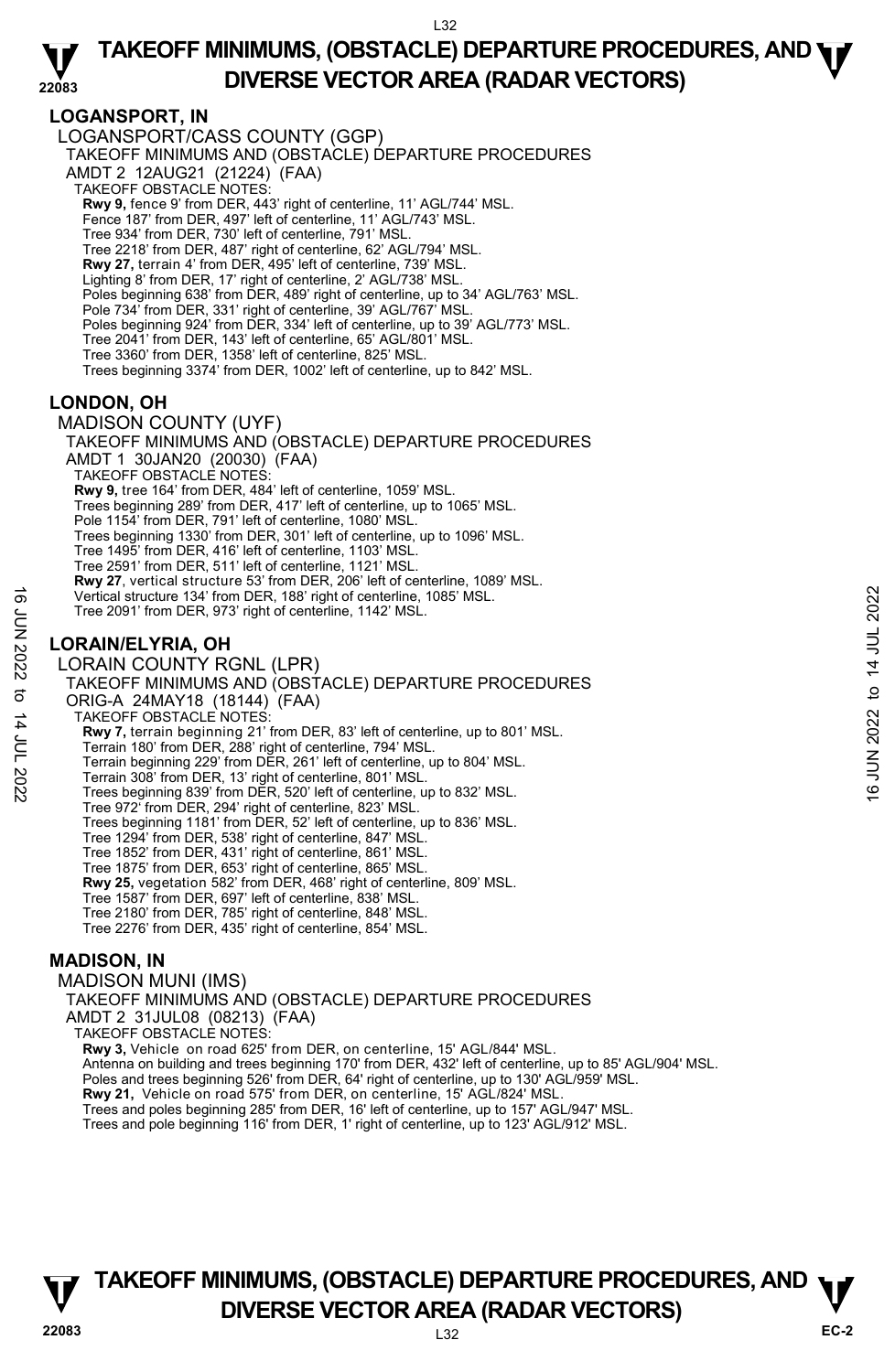## **MANSFIELD, OH**

MANSFIELD LAHM RGNL (MFD) TAKEOFF MINIMUMS AND (OBSTACLE) DEPARTURE PROCEDURES ORIG 12MAR09 (09071) (FAA) TAKEOFF OBSTACLE NOTES: **Rwy 5,** trees 1337' from DER, 209' right of centerline, 78' AGL/1318' MSL. Trees 1494' from DER, 410' left of centerline, 80' AGL/1330' MSL. **Rwy 32,** trees 2399' from DER, 868' right of centerline, 90' AGL/1310' MSL. **MARION, IN**  MARION MUNI - MCKINNEY FLD (MZZ) TAKEOFF MINIMUMS AND (OBSTACLE) DEPARTURE PROCEDURES AMDT 1 20JUN19 (21224) (FAA) TAKEOFF OBSTACLE NOTES: **Rwy 4,** terrain, NAVAID, pole beginning abeam DER, 124' left of centerline, up to 854' MSL. Pole, NAVAID beginning 34' from DER, 124' right of centerline, up to 852' MSL. Terrain beginning 68' from DER, 412' right of centerline, up to 856' MSL. Tree 534' from DER, 612' left of centerline, 890' MSL. Trees beginning 775' from DER, 435' left of centerline, up to 895' MSL. Trees beginning 929' from DER, 694' right of centerline, up to 65' AGL/914' MSL. Trees beginning 1082' from DER, 13' left of centerline, up to 915' MSL. Trees beginning 1283' from DER, 8' right of centerline, up to 921' MSL. Trees beginning 1672' from DER, 107' left of centerline, up to 927' MSL. Trees beginning 1852' from DER, 30' left of centerline, up to 936' MSL. Trees beginning 2280' from DER, 42' right of centerline, up to 927' MSL. Trees beginning 2749' from DER, 838' left of centerline, up to 942' MSL. Tree 3145' from DER, 1200' right of centerline, 937' MSL. **Rwy 15,** trees beginning 77' from DER, 224' left of centerline, up to 921' MSL. Terrain 116' from DER, 462' right of centerline, 855' MSL. Vegetation, terrain beginning 162' from DER, 282' right of centerline, up to 858' MSL. Trees beginning 431' from DER, 239' left of centerline, up to 925' MSL. Tree 539' from DER, 269' right of centerline, 51' AGL/901' MSL. Tree, pole, vehicle on traverse way beginning 569' from DER, 63' left of centerline, up to 926' MSL. Tree 676' from DER, 393' right of centerline, 904' MSL. Tree 701' from DER, 331' right of centerline, 73' AGL/914' MSL. Trees beginning 780' from DER, 361' right of centerline, up to 95' AGL/941' MSL. Trees beginning 870' from DER, 361' right of centerline, up to 102' AGL/943' MSL. Tree, pole beginning 1102' from DER, 20' right of centerline, up to 107' AGL/948' MSL. Trees beginning 2580' from DER, 70' left of centerline, up to 942' MSL. **Rwy 22,** pole 902' from DER, 572' left of centerline, 24' AGL/881' MSL. Tree 1651' from DER, 605' right of centerline, 45' AGL/904' MSL. Tree, pole beginning 1717' from DER, 760' right of centerline, up to 921' MSL. **Rwy 33,** sign 11' from DER, 72' right of centerline, 3' AGL/859' MSL. Vegetation 61' from DER, 242' left of centerline, 11' AGL/864' MSL. Pole, vehicle on traverse way, tree, transmission line beginning 366' from DER, 261' left of centerline, up to 38' AGL/895' **MSL** Tree 725' from DER, 427' left of centerline, 908' MSL. Trees beginning 795' from DER, 507' right of centerline, up to 928' MSL. Tree, pole beginning 815' from DER, 362' left of centerline, up to 58' AGL/913' MSL. Tree, pole beginning 889' from DER, 4' right of centerline, up to 931' MSL. Tree 986' from DER, 741' left of centerline, 88' AGL/941' MSL. Trees beginning 1006' from DER, 130' left of centerline, up to 94' AGL/946' MSL. Tree 2839' from DER, 1245' left of centerline, 948' MSL.<br>Tree 2989' from DER, 1133' left of centerline, 950' MSL.<br>Trees beginning 3140' from DER, 1063' left of centerline, up to 959' MSL. Trees beginning 3257' from DER, 1' left of centerline, up to 111' AGL/965' MSL. Tree 3426' from DER, 106' right of centerline, 947' MSL. Tree 3579' from DER, 144' right of centerline, 952' MSL. Trees beginning 3695' from DER, 29' right of centerline, up to 958' MSL. **MARION, OH**  MARION MUNI (MNN) TAKEOFF MINIMUMS AND (OBSTACLE) DEPARTURE PROCEDURES ORIG 30AUG07 (07242) (FAA) DEPARTURE PROCEDURE **Rwy 25,** climb heading 245° to 1600 before turning right. TAKEOFF OBSTACLE NOTES: **Rwy 7,** trees 3283' from DER, 273' left of centerline, up to 89' AGL/1088' MSL. Multiple trees beginning 36' from DER, 280' right of centerline, up to 43' AGL/1033' MSL. **Rwy 13,** trees 512' from DER, 277' left of centerline, up to 100' AGL/1089' MSL. Road 491' from DER, 15' AGL/1004' MSL. Trees beginning 431' from DER, 239' left of centerline, up to 925' MSL.<br>
Tree 599' from DER, 86' gight of centerline, 51' AGL/901' MSL.<br>
Tree 676' from DER, 393' right of centerline, 904' MSL.<br>
Tree 676' from DER, 393' ri

**Rwy 25,** obstruction light on antenna 419' from DER, 407' left of centerline, up to 13' AGL/1008' MSL. Road 434' from DER, 15' AGL/1004' MSL.  **CON'T**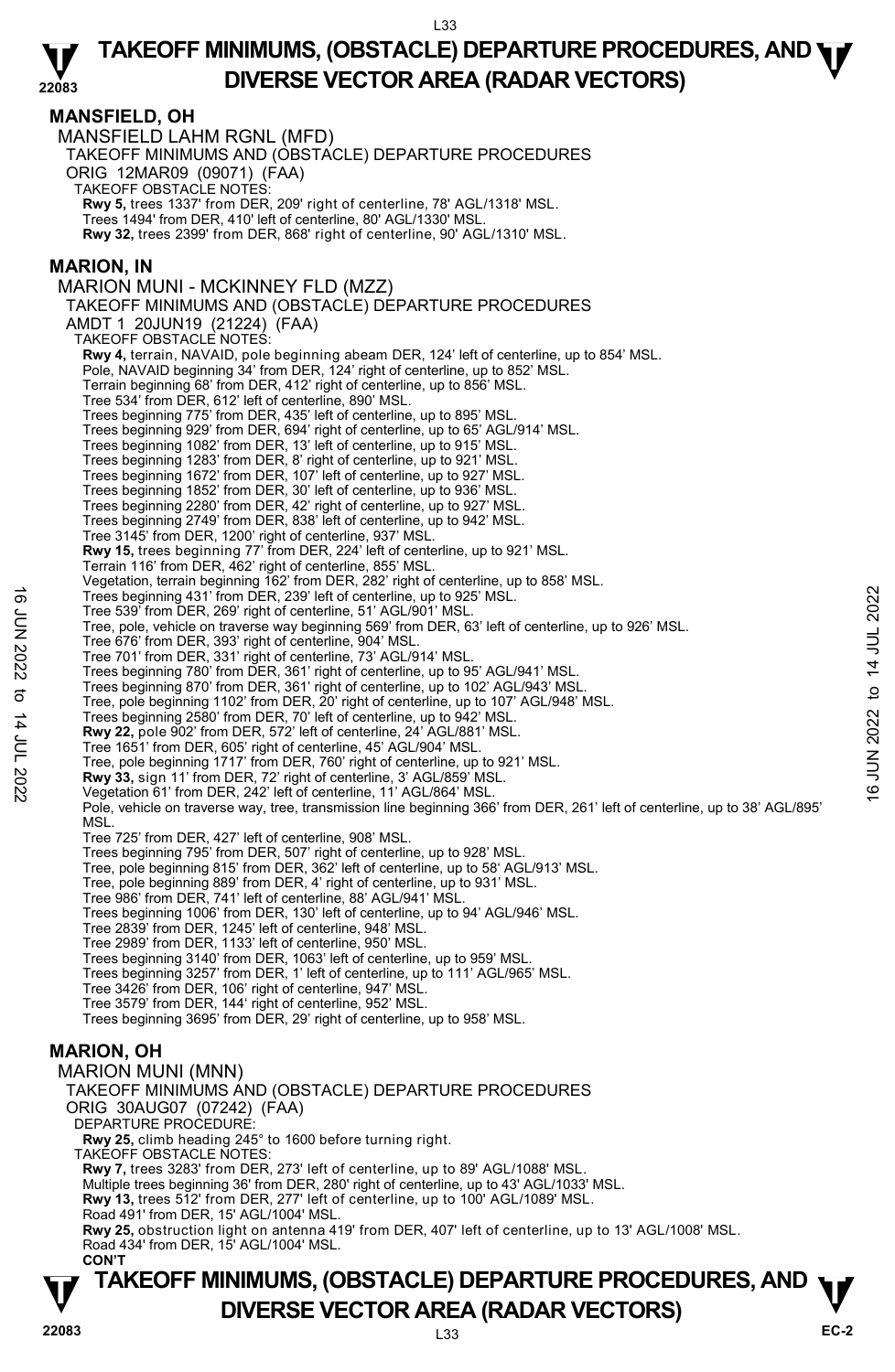## **MARION, OH (CON'T)**

MARION MUNI (MNN) (CON'T) **Rwy 31,** trees 2186' from DER, up to 100' AGL/1089' MSL. Road 355' from DER, 485' left of centerline, 15' AGL/1004' MSL.

## **MARYSVILLE, OH**

UNION COUNTY (MRT) TAKEOFF MINIMUMS AND (OBSTACLE) DEPARTURE PROCEDURES AMDT 2 16NOV89 (89320) (FAA) TAKEOFF MINIMUMS: **Rwy 9,** 300-1.

#### **MEDINA, OH**

MEDINA MUNI (1G5)

TAKEOFF MINIMUMS AND (OBSTACLE) DEPARTURE PROCEDURES AMDT 4 18NOV10 (10322) (FAA) TAKEOFF OBSTACLE NOTES:

**Rwy 1,** vehicle on road 534' from DER, on centerline 15' AGL/1214' MSL. Trees beginning 562' from DER, 588' left of centerline, up to 100' AGL/1279' MSL. Trees beginning 1925' from DER on centerline, up to 100' AGL/1319' MSL. **Rwy 9,** trees beginning 305' from DER, 396' right of centerline, up to 100' AGL/1249' MSL. Tower 3626' from DER, 533' left of centerline, 189' AGL/1321' MSL. **Rwy 19,** trees beginning at DER, 112' left of centerline, up to 100' AGL/1289' MSL. Trees beginning 1490' from DER, 150' right of centerline, up to 100' AGL/1289' MSL. **Rwy 27,** trees beginning at DER, 345' left of centerline, up to 100' AGL/1319' MSL.<br>Trees beginning at DER, 366' right of centerline, up to 100' AGL/1279' MSL. Vehicle on road 501' from DER, on centerline, 15' AGL/1184' MSL.

## **MICHIGAN CITY, IN**

MICHIGAN CITY MUNI-PHILLIPS FLD (MGC) TAKEOFF MINIMUMS AND (OBSTACLE) DEPARTURE PROCEDURES AMDT 2 23SEP10 (21224) (FAA) DEPARTURE PROCEDURE: **Rwy 20,** climb heading 203° to 1200 before turning left. TAKEOFF OBSTACLE NOTES: **Rwy 2,** vehicle on road beginning 97' from DER, 191' left of centerline, up to 15' AGL/654' MSL. Vehicle on road 374' from DER, 555' right of centerline, 15' AGL/674' MSL. Trees beginning 169' from DER, left and right of centerline, up to 50' AGL/709' MSL. **Rwy 20,** trees beginning at DER, 181' right of centerline, up to 50' AGL/709' MSL. Vehicles on road 208' from DER, left and right of centerline, 17' AGL/676' MSL. Trees beginning 1418' from DER, left and right of centerline, up to 50' AGL/719' MSL. MICHIGAN CITY MUNI-PHILLIPS FLD (MGC)<br>  $\frac{1}{2}$  TAKEOFF MINIMUMS AND (OBSTACLE) DEPARTURE PROCEDURES<br>
AMDT 2 23SEP10 (21224) (FAA)<br>
DEPARTURE PROCEDURE:<br>
NEW 20, climb heading 203° to 1200 before turning left.<br>
TAKEOFF O

## **MIDDLEFIELD, OH**

GEAUGA COUNTY (7G8) TAKEOFF MINIMUMS AND (OBSTACLE) DEPARTURE PROCEDURES AMDT 3 08JUN06 (06159) (FAA) TAKEOFF OBSTACLE NOTES: **Rwy 11,** railroad 331' from DER, 315' left of centerline, 23' AGL/1182' MSL. Trees 3144' from DER, 671' left of centerline, 100' AGL/1249' MSL. **Rwy 29,** railroad 349' from DER, 521' left of centerline, 23' AGL/1212' MSL. Multiple buildings 993' from DER, 294' right of centerline, 40' AGL/1239' MSL. Trees 1875' from DER, 791' right of centerline, 100' AGL/1319' MSL. Tank 2251' from DER, 578' right of centerline, 125' AGL/1315' MSL.

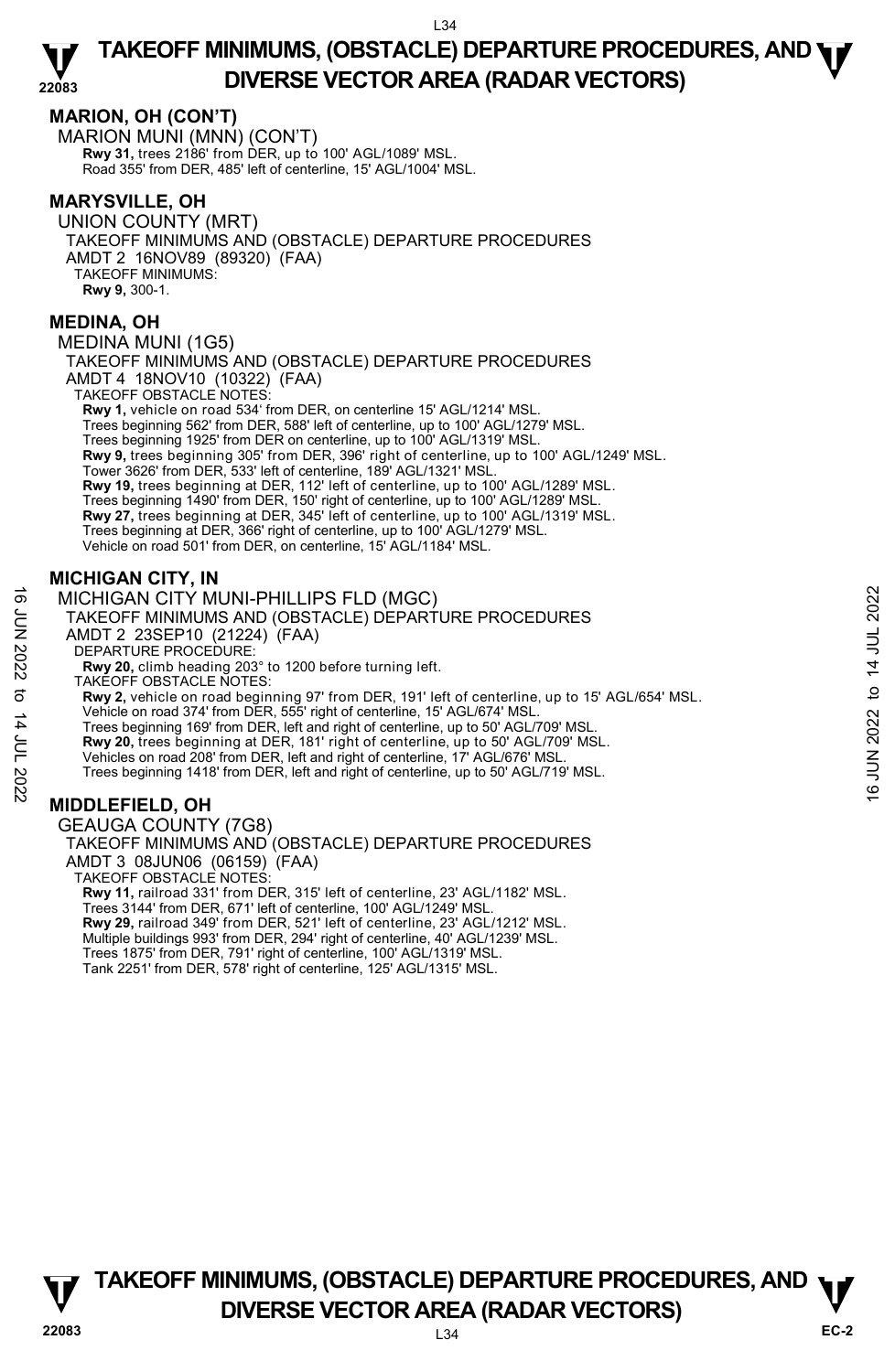## **MIDDLETOWN, OH**

MIDDLETOWN RGNL/HOOK FLD (MWO) TAKEOFF MINIMUMS AND (OBSTACLE) DEPARTURE PROCEDURES AMDT 2 20SEP12 (21140) (FAA) TAKEOFF MINIMUMS: **Rwys 8, 26,** NA-Environmental.<br>**Rwy 23,** 300-1¾ or std. w/min. climb of 880' per NM to 1000. DEPARTURE PROCEDURE: **Rwy 5,** climb heading 053° to 1500' before proceeding on course. **Rwy 23,** climb heading 233° to 1300' before proceeding on course. TAKEOFF OBSTACLE NOTES: **Rwy 5,** vehicles on roadway 17' from DER, left and right of centerline, up to 15' AGL/669' MSL. Terrain 106' from DER, 447' left of centerline, 661' MSL. Terrain 335' from DER, 395' left of centerline, 659' MSL. Trees beginning 676' from DER, left and right of centerline, up to 126' AGL/766' MSL. Poles beginning 1003' from DER, 259' right of centerline, up to 55' AGL/695' MSL. **Rwy 23,** trees 1119' from DER, 76' right of centerline, 109' AGL/739' MSL. Tower 1794' from DER, 603' left of centerline, 63' AGL/703' MSL. Stack 1997' from DER, 961' left of centerline, 205' AGL/855' MSL. Tree 1930' from DER, 903' left of centerline, 109' AGL/749' MSL. **MILLERSBURG, OH**  HOLMES COUNTY (10G) TAKEOFF MINIMUMS AND (OBSTACLE) DEPARTURE PROCEDURES AMDT 2 20AUG15 (15232) (FAA) TAKEOFF MINIMUMS: **Rwy 9, 27,** 300-1. TAKEOFF OBSTACLE NOTES: **Rwy 9,** bushes 136' from DER, 235 left of centerline, up to 25' AGL/1200' MSL. **Rwy 27,** trees beginning 212' from DER, 443' right of center line, up to 100' AGL/1287' MSL. Trees and poles beginning 1220' from DER, 158' right of centerline, up to 100' AGL/1315' MSL. Trees and buildings beginning 1116' from DER, 272' left of centerline, up to 100' AGL/1337' MSL. **MONTICELLO, IN**  WHITE COUNTY (MCX) TAKEOFF MINIMUMS AND (OBSTACLE) DEPARTURE PROCEDURES AMDT 3 10NOV16 (16315) (FAA) TAKEOFF MINIMUMS: **Rwy 36,** 600-3 or std. w/min. climb of 265' per NM to 1400. TAKEOFF OBSTACLE NOTES: **Rwy 18,** trees beginning 23' from DER, 309' left of centerline, up to 739' MSL. Trees beginning 35' from DER, 296' right of centerline, 731' MSL. Trees and pole beginning 51' from DER, 16' right of centerline, up to 744' MSL. Trees and building beginning 436' from DER, 3' left of centerline, up to 757' MSL. Trees beginning 1284' from DER, 11' left of centerline, up to 775' MSL. Trees beginning 1961' from DER, 27' right of centerline, up to 753' MSL. **Rwy 36,** tree 983' from DER, 571' right of centerline, 754' MSL. Tower 1.7 NM from DER, 1101' right of centerline, 292' AGL/973' MSL. Tower 2.5 NM from DER, 4185' left of centerline, 420' AGL/1134' MSL. **MT. GILEAD, OH**  MORROW COUNTY (4I9) TAKEOFF MINIMUMS AND (OBSTACLE) DEPARTURE PROCEDURES AMDT 2 18NOV10 (10322) TAKEOFF OBSTACLE NOTES: **Rwy 10,** trees 858' from DER, 331' right of centerline, 100' AGL/1189' MSL. Trees 963' from DER, 380' left of centerline, 100' AGL/1189' MSL. Trees and poles beginning 1220' from DER, 158' right of centerline, up to 100' AGL/1315' MSL.<br>
Trees and buildings beginning 1116' from DER, 272' left of centerline, up to 100' AGL/1337' MSL.<br>
MONTICELLO, IN<br>
WHITE COUNTY

**Rwy 28,** trees beginning 877' from DER, 302' right of centerline, up to 100' AGL/1159' MSL.<br>Trees 324' from DER, 494' right of centerline, 100' AGL/1169' MSL.

Vehicles on road beginning 228' from DER, extending from 542' right to 674' left of centerline up to 15' AGL/1084' MSL.

## **MT. VERNON, OH**

KNOX COUNTY (4I3) TAKEOFF MINIMUMS AND (OBSTACLE) DEPARTURE PROCEDURES ORIG 15JAN09 (09015) (FAA) TAKEOFF OBSTACLE NOTES: **Rwy 28,** trees 2121' from DER, 361' right of centerline, 47' AGL/1246' MSL.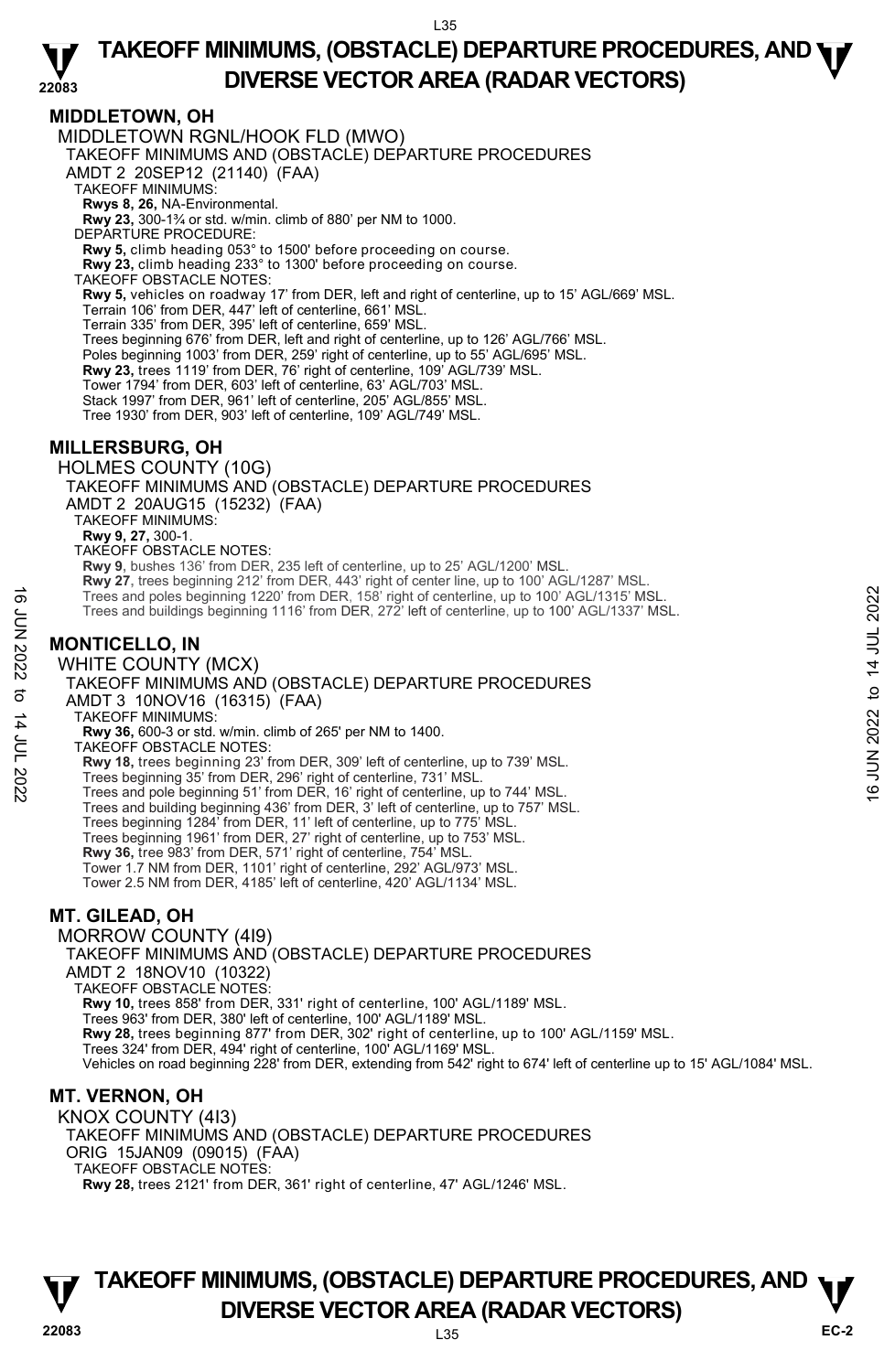#### **22083 TAKEOFF MINIMUMS, (OBSTACLE) DEPARTURE PROCEDURES, AND <b>WE**<br>DREBSE VECTOR AREA (BADAR VECTORS) **DIVERSE VECTOR AREA (RADAR VECTORS)**

## **MUNCIE, IN**

DELAWARE COUNTY RGNL (MIE)

TAKEOFF MINIMUMS AND (OBSTACLE) DEPARTURE PROCEDURES

AMDT 4A 12DEC13 (13346) (FAA)

TAKEOFF OBSTACLE NOTES:

**Rwy 3,** pole 717' from DER, 596' right of centerline, 19' AGL/954' MSL.<br>Trees beginning 771' from DER, 413' right of centerline, up to 56' AGL/991' MSL.

Trees beginning 2463' from DER, 44' left of centerline, up to 76' AGL/1007' MSL.

Towers and pole 3802' from DER, 702' left of centerline, up to 121' AGL/1049' MSL.

**Rwy 14,** trees beginning 2062' from DER, 1005' right of centerline, up to 68' AGL/1013' MSL.<br>**Rwy 21,** rising terrain beginning 6' from DER, 304' right of centerline, up to 943' MSL.

Flag pole 851' from DER, 627' left of centerline, 25' AGL/962' MSL.

Building 941' from DER, 670' left of centerline, 32' AGL/969' MSL.

Trees beginning 946' from DER, 39' left of centerline, up to 81' AGL/1033' MSL.

Trees beginning 1119' from DER, 207' right of centerline, up to 96' AGL/1032' MSL.

**Rwy 32,** trees and bushes beginning 86' from DER, 447' left of centerline, up to 17' AGL/940' MSL.

## **NAPOLEON, OH**

HENRY COUNTY (7W5) TAKEOFF MINIMUMS AND (OBSTACLE) DEPARTURE PROCEDURES ORIG 18NOV10 (10322) (FAA) TAKEOFF OBSTACLE NOTES: **Rwy 10,** trees 1128' from DER, 774' left of centerline, 100' AGL/784' MSL. Trees 1910' from DER, 419' right of centerline, 100' AGL/784' MSL. **Rwy 28,** vehicle on road 270' from DER, on centerline, 15' AGL/699' MSL. Trees 575' from DER, 427' right of centerline, 100' AGL/784' MSL. Trees 2140' from DER, 389' left of centerline, 100' AGL/789' MSL. Trees 3167' from DER, 390' right of centerline, 100' AGL/784' MSL.

#### **NAPPANEE, IN**

NAPPANEE MUNI (C03) TAKEOFF MINIMUMS AND (OBSTACLE) DEPARTURE PROCEDURES AMDT 1 19FEB81 (81036) (FAA) TAKEOFF MINIMUMS: **Rwy 9,** 300-1.

## **NEW CASTLE, IN**

NEW CASTLE HENRY COUNTY MARLATT FLD (UWL) TAKEOFF MINIMUMS AND (OBSTACLE) DEPARTURE PROCEDURES AMDT 1A 20JUN19 (21224) (FAA) TAKEOFF OBSTACLE NOTES: **Rwy 10,** trees beginning 1657' from DER, 156' right of centerline, up to 1142' MSL. Tree 1821' from DER, 92' left of centerline, 65' AGL/1146' MSL. Trees beginning 1865' from DER, 22' right of centerline, up to 69' AGL/1153' MSL. Tree 1931' from DER, 697' right of centerline, 1154' MSL. Tree 1932' from DER, 817' right of centerline, 91' AGL/1176' MSL. Trees beginning 1951' from DER, 571' right of centerline, up to 93' AGL/1179' MSL. Trees beginning 2029' from DER, 530' right of centerline, up to 103' AGL/1190' MSL.<br>**Rwy 28,** pole, traverse way beginning 160' from DER, 464' right of centerline, up to 30' AGL/1101' MSL. Pole beginning 346' from DER, 461' right of centerline, up to 32' AGL/1105' MSL. Pole 444' from DER, 462' right of centerline, 35' AGL/1107' MSL. 16 MAPPANEE MUNI (C03)<br>
TAKEOFF MINIMUMS AND (OBSTACLE) DEPARTURE PROCEDURES<br>
TAKEOFF MINIMUMS:<br>
AMDT 1 19FEB81 (81036) (FAA)<br>
TAKEOFF MINIMUMS:<br>
NEW CASTLE HENRY COUNTY MARLATT FLD (UWL)<br>
TAKEOFF MINIMUMS AND (OBSTACLE)

#### **NEW LEXINGTON, OH**

PERRY COUNTY (I86) TAKEOFF MINIMUMS AND (OBSTACLE) DEPARTURE PROCEDURES ORIG 30AUG84 (84243) (FAA) TAKEOFF MINIMUMS: **Rwys 8, 26,** 300-1.

## **NEW PHILADELPHIA, OH**

HARRY CLEVER FLD (PHD) TAKEOFF MINIMUMS AND (OBSTACLE) DEPARTURE PROCEDURES AMDT 3A 01FEB18 (22083) (FAA) TAKEOFF MINIMUMS: **Rwys 12, 30,** NA-Environmental. **Rwy 15,** 500-2½ or std. w/min. climb to 420' per NM to 1500. **Rwy 33,** std. w/min. climb of 210' per NM to 1500. DEPARTURE PROCEDURE: **Rwy 15,** climb heading 147° to 1500 before turning. **Rwy 33,** climb heading 327° to 1600 before turning. **CON'T**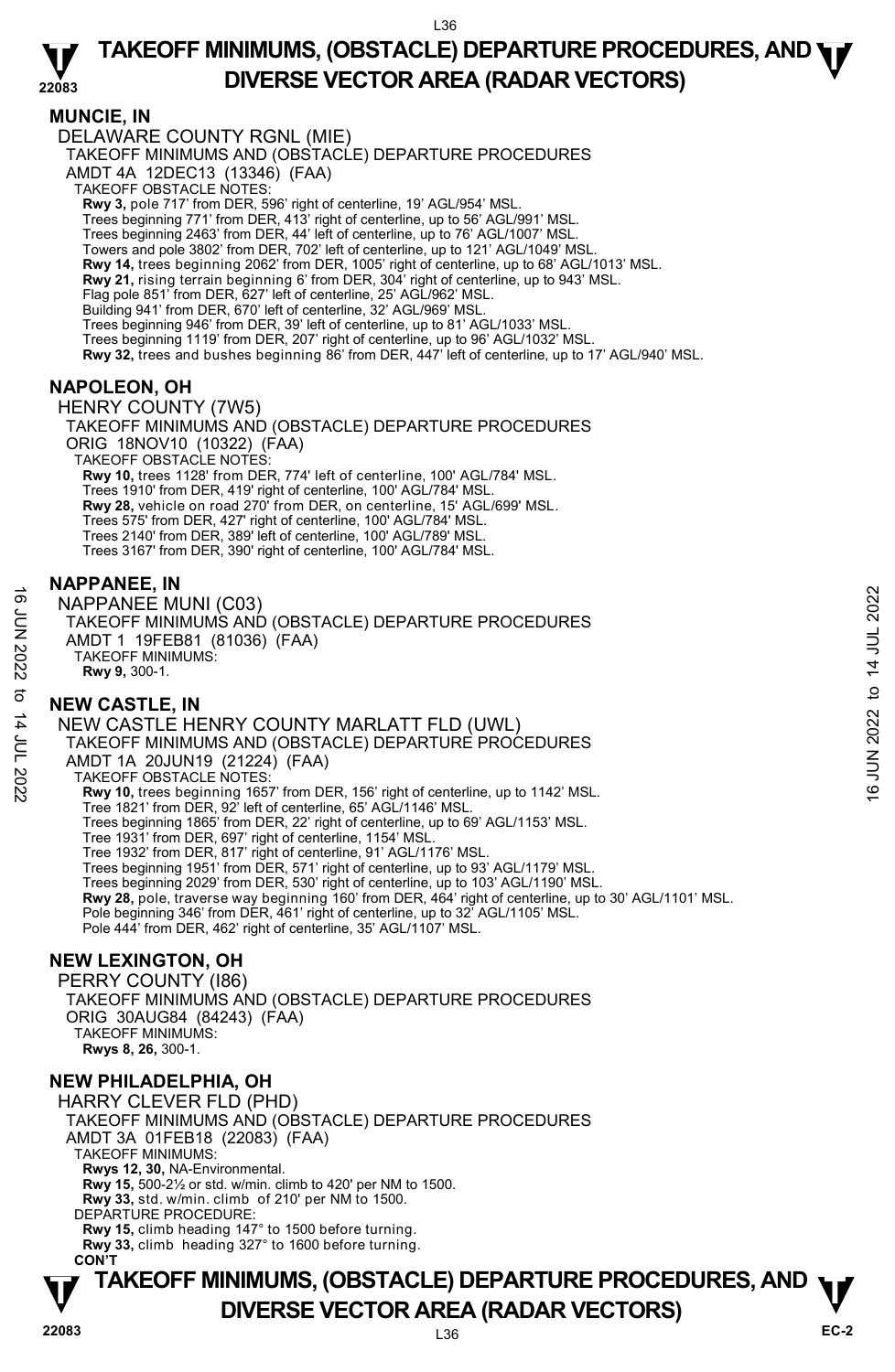#### **22083 TAKEOFF MINIMUMS, (OBSTACLE) DEPARTURE PROCEDURES, AND <b>WE**<br>DREBSE VECTOR AREA (BADAR VECTORS) **DIVERSE VECTOR AREA (RADAR VECTORS)**

# **NEW PHILADELPHIA, OH (CON'T)**

HARRY CLEVER FLD (PHD) (CON'T) TAKEOFF OBSTACLE NOTES:

**Rwy 15,** poles beginning 194' from DER, 431' left of centerline, up to 56' AGL/935' MSL. Vehicle on road beginning 240' from DER, 146' left of centerline, up to 15' AGL/902' MSL. Rising terrain and trees beginning 320' from DER, 37' left of centerline, up to 100' AGL/1319' MSL. Siren 383' from DER, 584' left of centerline, 81' AGL/940' MSL. Tower 3659' from DER, 9' left of centerline, 124' AGL/983' MSL. Vehicle on road beginning 78' from DER, 45' right of centerline, up to 15' AGL/904' MSL. Trees beginning 79' from DER, 13' right of centerline, up to 100' AGL/972' MSL. Poles beginning 678' from DER, 3' right of centerline, up to 61' AGL/920' MSL. **Rwy 33,** trees beginning 41' from DER, 64' left of centerline, up to 100' AGL/965' MSL. Vehicle on road beginning 108' from DER, 26' left of centerline, up to 15' AGL/914' MSL. Headstone 142' from DER, 272' left of centerline, 6' AGL/900' MSL. Building 167' from DER, 511' left of centerline, 34' AGL/928' MSL. OL on pole 261' from DER, 213' left of centerline, 37' AGL/931' MSL. Vehicle on road beginning 12' from DER, 28' right of centerline, up to 15' AGL/914' MSL. Rising terrain and trees beginning 36' from DER, 22' right of centerline, up to 100' AGL/984' MSL. Fence 83' from DER, 217' right of centerline, 6' AGL/900' MSL Poles beginning 502' from DER, 368' right of centerline, up to 28' AGL/924' MSL. Tower 2.6 NM from DER, 2107' right of centerline, 406' AGL/1319' MSL. **NEWARK, OH**  NEWARK-HEATH (VTA) TAKEOFF MINIMUMS AND (OBSTACLE) DEPARTURE PROCEDURES AMDT 3 20JUN19 (19171) (FAA) TAKEOFF MINIMUMS: **Rwy 9,** 600-3 w/min. climb of 225' per NM to 1700 or std. w/min climb of 300' per NM to 1600 or 1000-3 for VCOA. **Rwy 27,** 400-2½ or std. w/min. climb of 220' per NM to 1200. DEPARTURE PROCEDURE: **Rwy 9,** climb heading 093° to 1700 before proceeding on course. **Rwy 27,** climb on heading 273º to 1400 before proceeding on course. VCOA: **Rwy 9,** obtain ATC approval for VCOA when requesting IFR clearance. Climb in visual conditions to cross Newark-Heath Airport at or above 1700 before proceeding on course. TAKEOFF OBSTACLE NOTES: **Rwy 9,** tree, terrain beginning 25' from DER, 173' left of centerline, up to 889' MSL. Lighting 40' from DER, 77' right of centerline, 871' MSL. Building 93' from DER, 510' right of centerline, 879' MSL. Transmission line, fence beginning 105' from DER, 249' right of centerline, up to 907' MSL. Trees, poles, building beginning 107' from DER, 454' left of centerline, up to 71' AGL/934' MSL. Tree 237' from DER, 554' right of centerline, 922' MSL. Trees, pole beginning 558' from DER, 29' right of centerline, up to 942' MSL. Tree 2651' from DER, 263' right of centerline, 949' MSL. Trees beginning 2741' from DER, 473' right of centerline, up to 953' MSL. Tree 4800' from DER, 1713' right of centerline, 1005' MSL. Trees beginning 4884' from DER, 1409' right of centerline, up to 1008' MSL. Trees, buildings beginning 5018' from DER, 1522' right of centerline, up to 1018' MSL. Trees, building beginning 5164' from DER, 1437' right of centerline, up to 1032' MSL. Trees, buildings beginning 5288' from DER, 1367' right of centerline, up to 1041' MSL. Trees, building beginning 5679' from DER, 1429' right of centerline, up to 1055' MSL. Trees beginning 5909' from DER, 1352' right of centerline, up to 1058' MSL. Tree 1 NM from DER, 1488' right of centerline, 1065' MSL. Trees, building beginning 1 NM from DER, 1429' right of centerline, up to 1076' MSL. Trees beginning 1 NM from DER, 1430' right of centerline, up to 1101' MSL. Trees beginning 1 NM from DER, 1834' right of centerline, up to 1110' MSL. Trees beginning 1.1 NM from DER, 1580' right of centerline, up to 69' AGL/1118' MSL. Trees beginning 1.1 NM from DER, 1546' right of centerline, up to 1120' MSL. Trees, building beginning 1.1 NM from DER, 1318' right of centerline, up to 1121' MSL. Trees beginning 1.1 NM from DER, 1230' right of centerline, up to 1122' MSL.<br>Trees buildings beginning 1.1 NM from DER, 1399' right of centerline, up to 1125' MSL. Trees beginning 1.3 NM from DER, 1932' right of centerline, up to 1130' MSL. Tree 1.3 NM from DER, 2058' right of centerline, 1132' MSL. Trees, buildings beginning 1.3 NM from DER, 297' right of centerline, up to 90' AGL/1151' MSL.<br>Trees beginning 1.3 NM from DER, 223' left of centerline, up to 1121' MSL. Trees beginning 1.3 NM from DER, 168' left of centerline, up to 1127' MSL. Trees beginning 1.3 NM from DER, 66' left of centerline, up to 1150' MSL. Trees beginning 1.4 NM from DER, 62' left of centerline, up to 151' AGL/1151' MSL. Trees beginning 1.6 NM from DER, 659' right of centerline, up to 1163' MSL. Trees beginning 1.6 NM from DER, 8' right of centerline, up to 1168' MSL. Trees, building beginning 1.6 NM from DER, 107' right of centerline, up to 82' AGL/1179' MSL. Antenna 2.4 NM from DER, 2425' left of centerline, 360' AGL/1394' MSL. Tower 2.4 NM from DER, 2371' left of centerline, 362' AGL/1396' MSL. Antenna 2.4 NM from DER, 2430' left of centerline, 360' AGL/1396' MSL.  **CON'T EVALUATE:**<br> **EVALUATE:**<br> **EVALUATE:**<br> **EVALUATE:**<br> **EVALUATE:**<br> **EVALUATE:**<br> **EVALUATE:**<br> **EVALUATE:**<br> **EVALUATE:**<br> **EVALUATE:**<br> **EVALUATE:**<br> **EVALUATE:**<br> **EVALUATE:**<br> **EVALUATE:**<br> **EVALUATE:**<br> **EVALUATE:**<br> **EVALUATE:**<br>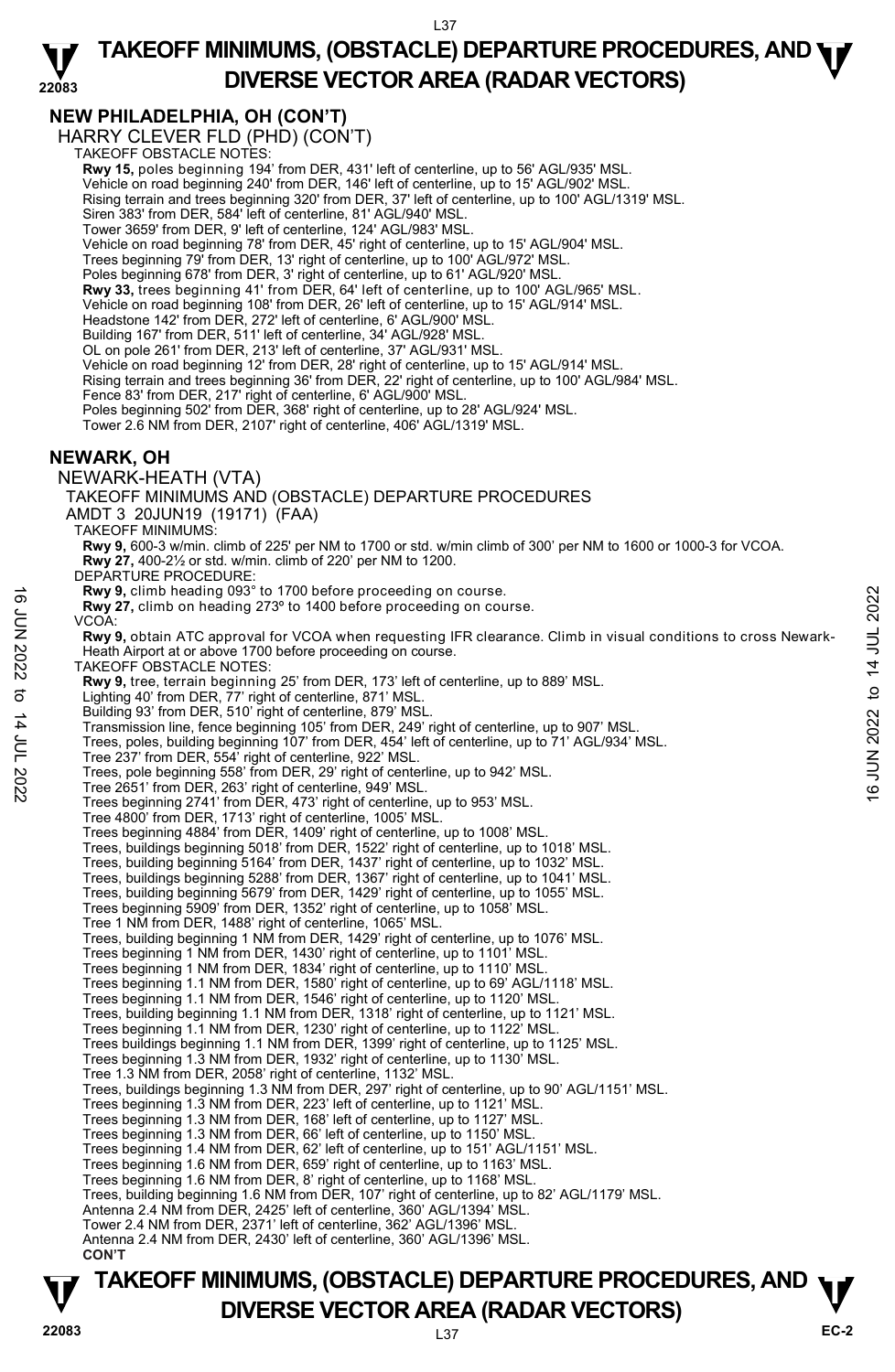#### **22083 TAKEOFF MINIMUMS, (OBSTACLE) DEPARTURE PROCEDURES, AND <b>WE**<br>DREBSE VECTOR AREA (BADAR VECTORS) **DIVERSE VECTOR AREA (RADAR VECTORS)**

## **NEWARK, OH (CON'T)**

NEWARK-HEATH (VTA) (CON'T) **Rwy 27,** terrain 2' from DER, 251' right of centerline, 884' MSL. Terrain 11' from DER, 486' right of centerline, 886' MSL. Pole, vehicles on road beginning 49' from DER, 199' left of centerline, up to 910' MSL. Pole, vehicles on road beginning 188' from DER, 32' left of centerline, up to 29' AGL/912' MSL. Trees, poles, bldg twr beginning 543' from DER, 120' left of centerline, up to 968' MSL. Vehicles on road 604' from DER, 31' right of centerline, 902' MSL. Pole 697' from DER, 139' right of centerline, 919' MSL. Poles, building beginning 796' from DER, 206' right of centerline, up to 920' MSL. Pole 972' from DER, 313' right of centerline, 926' MSL. Trees beginning 1033' from DER, 11' right of centerline, up to 933' MSL. Trees, pole beginning 1196' from DER, 64' right of centerline, up to 963' MSL. Tree 1533' from DER, 7' right of centerline, 971' MSL. Tree 1591' from DER, 682' right of centerline, 973' MSL. Trees beginning 1645' from DER, 189' right of centerline, up to 976' MSL. Trees beginning 1750' from DER, 321' right of centerline, up to 979' MSL. Trees, poles beginning 2005' from DER, 58' right of centerline, up to 985' MSL. Tree, poles beginning 2270' from DER, 154' left of centerline, up to 970' MSL. Tree 3354' from DER, 1131' right of centerline, 993' MSL. Tree 3381' from DER, 384' left of centerline, 974' MSL. Tree 3776' from DER, 1384' left of centerline, 983' MSL. Tree 3791' from DER, 1212' right of centerline, 996' MSL. Tree 3892' from DER, 1160' right of centerline, 998' MSL. Tree 3899' from DER, 1424' left of centerline, 992' MSL. Tree 3984' from DER, 1537' left of centerline, 994' MSL. Trees beginning 4015' from DER, 1135' right of centerline, up to 1003' MSL. Trees beginning 4020' from DER, 1325' left of centerline, up to 998' MSL. Trees beginning 4550' from DER, 755' left of centerline, up to 1009' MSL. Tree 4739' from DER, 913' left of centerline, 1011' MSL. Trees beginning 4835' from DER, 634' left of centerline, up to 1021' MSL. Trees beginning 4982' from DER, 966' left of centerline, up to 1029' MSL. Tree 1.3 NM from DER, 1932' right of centerline, 1094' MSL. Tree 1.3 NM from DER, 2173' right of centerline, 1099' MSL. Trees beginning 1.3 NM from DER, 1874' right of centerline, up to 1109' MSL. Tree 2.1 NM from DER, 2988' right of centerline, 121' AGL/1204' MSL. **NORTH VERNON, IN**  NORTH VERNON (OVO) TAKEOFF MINIMUMS AND (OBSTACLE) DEPARTURE PROCEDURES ORIG 27AUG09 (09239) (FAA) TAKEOFF OBSTACLE NOTES: **Rwy 5,** tree 1866' from DER, 690' left of centerline, 62' AGL/821' MSL. Tree 428' from DER, 516' right of centerline, 22' AGL/781' MSL. **Rwy 15,** fence beginning 259' from DER, crossing left to right, 11' AGL/765' MSL. Trees beginning 469' from DER, 100' left of centerline, up to 115' AGL/864' MSL. Tree 1509' from DER, 472' right of centerline, 59' AGL/818' MSL. **Rwy 23,** trees beginning 1856' from DER, 94' left of centerline, up to 93' AGL/842' MSL. Tree 3348' from DER 675' right of centerline, 97' AGL/846' MSL. **Rwy 33,** fence beginning 304' from DER, 138' left of centerline, 11' AGL/761' MSL.<br>Tree 2592' from DER, 596' left of centerline, 90' AGL/839' MSL. Power pole 751' from DER, 102' right of centerline, 25' AGL/774' MSL. Tree 1.9 NM from DER, 1932 iris of center ine, to 1029' MSL.<br>
Tree 1.3 NM from DER, 1932 right of centerline, 1099' MSL.<br>
Tree 1.3 NM from DER, 1932 right of centerline, 1099' MSL.<br>
Tree 2.1 NM from DER, 1973' right of ce

## **NORWALK, OH**

NORWALK-HURON COUNTY (5A1) TAKEOFF MINIMUMS AND (OBSTACLE) DEPARTURE PROCEDURES AMDT 1 27OCT83 (83286) (FAA) TAKEOFF MINIMUMS: **Rwys 10, 28,** 300-1.

## **OTTAWA, OH**

PUTNAM COUNTY (OWX) TAKEOFF MINIMUMS AND (OBSTACLE) DEPARTURE PROCEDURES ORIG 27AUG09 (09239) (FAA) TAKEOFF OBSTACLE NOTES: **Rwy 9,** trees 1342' from DER, 578' right of centerline, 100' AGL/854' MSL. Tree 1978' from DER, 5' left of centerline, 50' AGL/814' MSL. **Rwy 27,** road 1' from DER, 219' right of centerline, 15' AGL/768' MSL. Multiple trees and pole beginning 1606' from DER, 303' left of centerline, up to 100' AGL/854' MSL.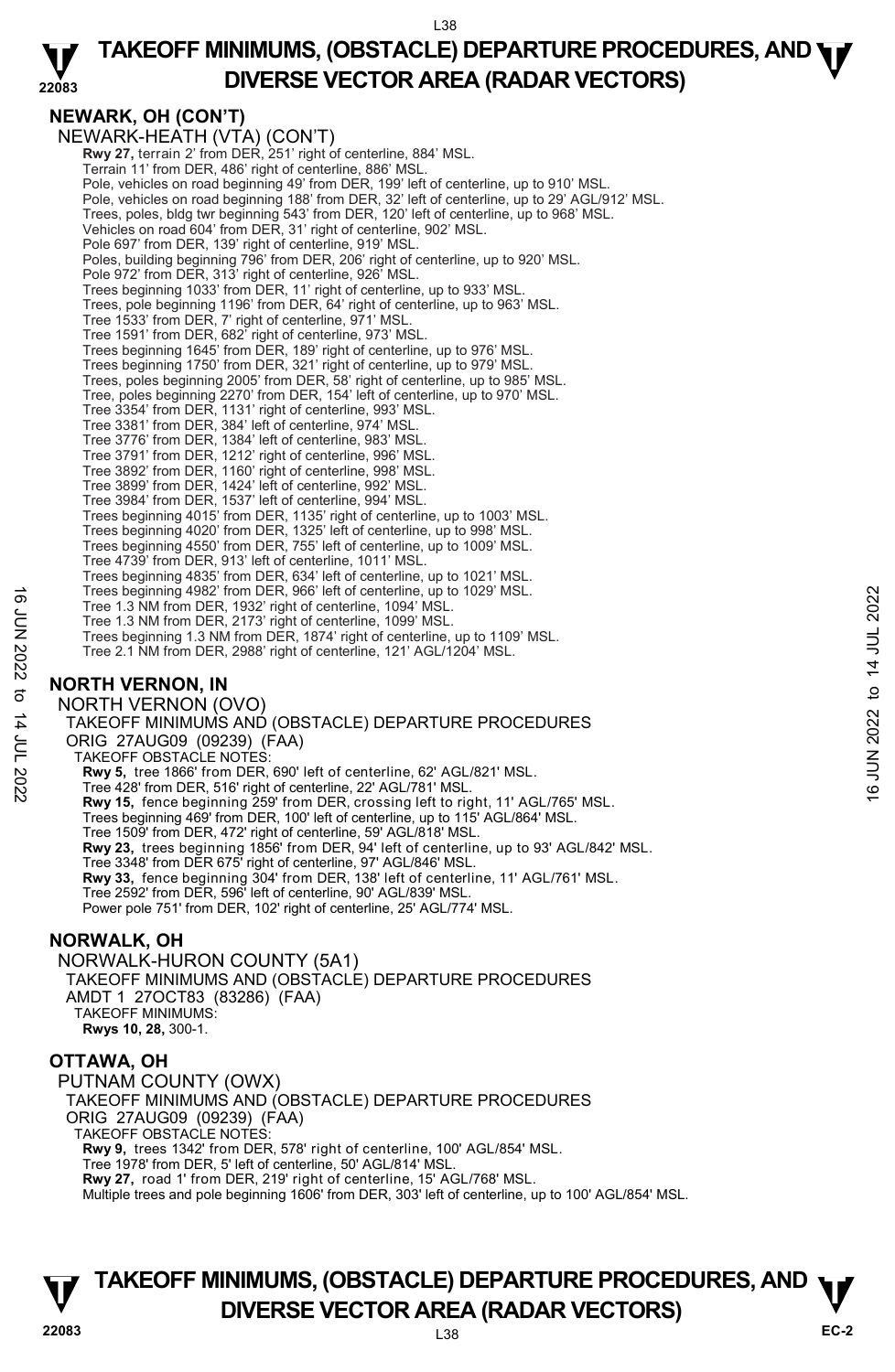## **OXFORD, OH**

MIAMI UNIVERSITY (OXD) TAKEOFF MINIMUMS AND (OBSTACLE) DEPARTURE PROCEDURES AMDT 2 31MAY12 (12152) (FAA) TAKEOFF OBSTACLE NOTES: **Rwy 5,** trees beginning 314' from DER, left and right of centerline, up to 100' AGL/1129' MSL. Vehicles on roadway beginning 320' from DER, 282' right of centerline, up to 15' AGL/1044' MSL. Poles beginning 695' from DER, 209' left of centerline, up to 35' AGL/1061' MSL. Rod on building 764' from DER, 501' left of centerline, 33' AGL/1060' MSL. Light poles beginning 966' from DER, 518' right of centerline, up to 70' AGL/1084' MSL.<br>**Rwy 23,** vehicles on roadway beginning 136' from DER, left and right of centerline, up to 15' AGL/1054' MSL. Poles beginning 139' from DER, 178' left of centerline, up to 33' AGL/1072' MSL. Trees beginning 256' from DER, left and right of centerline, up to 100' AGL/1149' MSL. Buildings beginning 269' from DER, left and right of centerline, up to 33' AGL/1068' MSL. Chimney 327' from DER, 432' left of centerline, 34' AGL/ 1070' MSL. Antenna 1076' from DER, 243' left of centerline, 43' AGL/1073' MSL. **PAINESVILLE, OH** 

## CONCORD AIRPARK (2G1)

TAKEOFF MINIMUMS AND (OBSTACLE) DEPARTURE PROCEDURES AMDT 3 18NOV10 (10322) (FAA) TAKEOFF MINIMUMS: **Rwy 20,** 400-2¾ or std. w/ a min. climb of 400' per NM to 1500. DEPARTURE PROCEDURE: **Rwy 20,** climb heading 209° to 1500 before proceeding on course. TAKEOFF OBSTACLE NOTES: **Rwy 2,** trees beginning 336' from DER, 42' left of centerline, up to 100' AGL/1039' MSL. Trees beginning 1064' from DER, 217' right of centerline, up to 100' AGL/1039' MSL.

**Rwy 20,** trees beginning 131' from DER, left and right of centerline, up to 100' AGL/1220' MSL.<br>Tower 1.2 NM from DER, 2020' right of centerline, 114' AGL/1223' MSL.

## **PERU, IN**

#### PERU MUNI (I76)

TAKEOFF MINIMUMS AND (OBSTACLE) DEPARTURE PROCEDURES AMDT 3 18JAN07 (07018) (FAA) TAKEOFF OBSTACLE NOTES: **Rwy 1,** multiple trees beginning 2201' from DER, 321' left of centerline, 100' AGL/879' MSL. Road plus vehicle beginning 407' from DER, 1524' right of centerline, 15' AGL/794' MSL. Trees beginning 1656' from DER, 815' right of centerline, 100' AGL/879' MSL. **Rwy 19,** multiple trees beginning 44' from DER, 204' left of centerline, 100' AGL/869' MSL. Multiple trees beginning 588' from DER, 134' right of centerline, 100' AGL/859' MSL. **EXELU, IN**<br>  $\frac{1}{2}$ <br> **PERU MUNI (176)**<br>
TAKEOFF MINIMUMS AND (OBSTACLE) DEPARTURE PROCEDURES<br>
AMDT 3 18JAN07 (07018) (FAA)<br>
TAKEOFF MINIMUMS AND (CROSES)<br>
TAKEOFF MINIMUMS AND (CROSES)<br>
TAKEOFF MINIMUMS AND (CROSES)<br>

## **PIQUA, OH**

PIQUA/HARTZELL FLD (I17) TAKEOFF MINIMUMS AND (OBSTACLE) DEPARTURE PROCEDURES ORIG 20OCT11 (21224) (FAA) TAKEOFF OBSTACLE NOTES: **Rwy 8,** tree 2006' from DER, 515' left of centerline, 76' AGL/1062' MSL. **Rwy 26,** vehicles on roadway, beginning 347' from DER, 578' left of centerline, up to 15' AGL/1024' MSL. Trees and grain bin beginning 61' from DER, 321' left of centerline, up to 100' AGL/1119' MSL.

## **PLYMOUTH, IN**

PLYMOUTH MUNI (C65) TAKEOFF MINIMUMS AND (OBSTACLE) DEPARTURE PROCEDURES ORIG 18JUL74 (74199) (FAA) TAKEOFF MINIMUMS: **Rwys 10, 28,** 300-1.

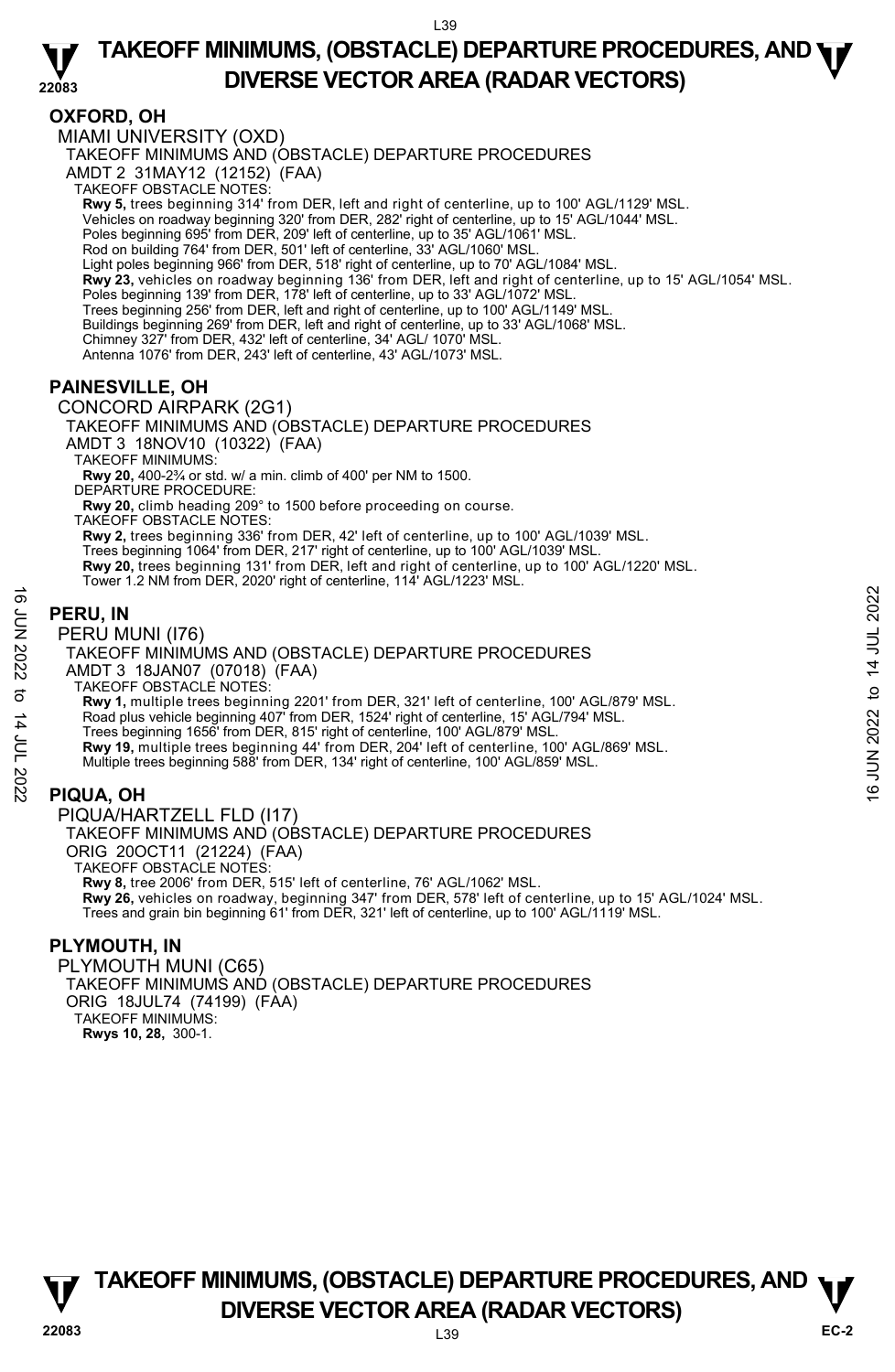#### **22083 TAKEOFF MINIMUMS, (OBSTACLE) DEPARTURE PROCEDURES, AND <b>WE**<br>DREBSE VECTOR AREA (BADAR VECTORS) **DIVERSE VECTOR AREA (RADAR VECTORS)**

## **PORT CLINTON, OH**

ERIE-OTTAWA INTL (PCW)

TAKEOFF MINIMUMS AND (OBSTACLE) DEPARTURE PROCEDURES

AMDT 6A 12NOV15 (15316) (FAA)

TAKEOFF MINIMUMS:

**Rwy 27,** std. w/ min. climb of 250' per NM to 1600 or 1000-2½ for climb in visual conditions. DEPARTURE PROCEDURE:

**Rwy 27,** for climb in visual conditions: cross Carl R Keller Field at or above 1400 MSL before proceeding on course. TAKEOFF OBSTACLE NOTES:

**Rwy 9,** multiple trees and poles beginning 417' from DER, 398' left of centerline, up to 78' AGL/668' MSL.<br>Multiple trees and poles beginning 407' from DER, 550' right of centerline, up to 67' AGL/657' MSL.

**Rwy 18,** multiple trees beginning 626' from DER, 424' left of centerline, up to 100' AGL/684' MSL.

Trees 511' from DER, 471' right of centerline, 100' AGL/684' MSL.

Vehicles on road 475' from DER, 31' right of centerline, 15' AGL/604' MSL.

**Rwy 27,** multiple trees beginning 1210' from DER, 176' left of centerline, up to 65' AGL/650' MSL.

Pole 1066' from DER, 609' right of centerline, 35' AGL/620' MSL. Multiple trees beginning 2558' from DER, 311' right of centerline, up to 91' AGL/676' MSL.

**Rwy 36,** trees 558' from DER, 406' left of centerline, 100' AGL/684' MSL.

Trees 770' from DER, 564' right of centerline, 100' AGL/679' MSL.

Trees 5097' from DER, 1661' right of centerline, 100' AGL/719' MSL.

## **PORTLAND, IN**

PORTLAND MUNI (PLD)

TAKEOFF MINIMUMS AND (OBSTACLE) DEPARTURE PROCEDURES

ORIG-A 22AUG13 (13234) (FAA)

TAKEOFF OBSTACLE NOTES:

**Rwy 9,** poles, trees and fence beginning 29' from DER, 348' right of centerline, up to 53' AGL/979' MSL.

Poles and trees beginning 102' from DER, 514' left of centerline, up to 51' AGL/972' MSL.

Trees and poles beginning 1026' from DER, 80' right of centerline, up to 71' AGL/994' MSL. Trees and poles beginning 1036' from DER, 12' left of centerline, up to 46' AGL/972' MSL.

Trees beginning 2044' from DER, 47' right of centerline, up to 113' AGL/1035' MSL.

Trees beginning 2797' from DER, 15' left of centerline, up to 104' AGL/1027' MSL.

**Rwy 27,** Trees beginning 262' from DER, 317' left of centerline, up to 28' AGL/932' MSL.

Trees 293' from DER, 474' right of centerline, 16' AGL/922' MSL.

Building 1124' from DER, 617' right of centerline, 32' AGL/942' MSL.

## **PORTSMOUTH, OH**

GREATER PORTSMOUTH RGNL (PMH)

TAKEOFF MINIMUMS AND (OBSTACLE) DEPARTURE PROCEDURES Trees beginning 2044' from DER, 47' right of centerline, up to 113' AGL/1035' MSL.<br>
These beginning 277' from DER, 13' left of centerline, up to 104' AGL/1027' MSL.<br>
These 293' from DER, 474' right of centerline, 16' AGL/

AMDT 3 31MAY12 (12152) (FAA)

TAKEOFF MINIMUMS:

**Rwy 18,** 300-1¾ or std. w/min. climb of 257' per NM to 1100. DEPARTURE PROCEDURE:

**Rwy 18,** climb heading 170° to 1300 before proceeding on course.

TAKEOFF OBSTACLE NOTES:

**Rwy 18,** trees beginning 4' from DER, 290' left of centerline, up to 100' AGL/721' MSL.

Trees beginning 678' from DER, 495' right of centerline, up to 100' AGL/931' MSL. **Rwy 36,** trees beginning 1' from DER, 180' left of centerline, up to 100' AGL/780' MSL. Trees beginning 687' from DER, 388' right of centerline, up to 100' AGL/710' MSL.

## **RAVENNA, OH**

PORTAGE COUNTY (POV) TAKEOFF MINIMUMS AND (OBSTACLE) DEPARTURE PROCEDURES ORIG 18NOV10 (10322) (FAA) TAKEOFF OBSTACLE NOTES: **Rwy 9,** power poles and road 19' from DER, 368' left of centerline, up to 35' AGL/1238' MSL. Power pole 413' from DER, 549' right of centerline, 35' AGL/1218' MSL. **Rwy 27,** tree 751' from DER, 148' right of centerline, 56' AGL/1226' MSL. Pole 105' from DER, 523' right of centerline, 35'AGL/1200' MSL. Power poles 357' from DER, 408' left of centerline, up to 35' AGL/1244' MSL.

#### **RENSSELAER, IN**

JASPER COUNTY (RZL) TAKEOFF MINIMUMS AND (OBSTACLE) DEPARTURE PROCEDURES AMDT 1 14JAN88 (88014) (FAA) TAKEOFF MINIMUMS: **Rwys 9, 18, 27, 36,** 300-1. DEPARTURE PROCEDURE: **Rwys 9, 18, 27, 36,** climb to 1100 on runway heading before proceeding on course.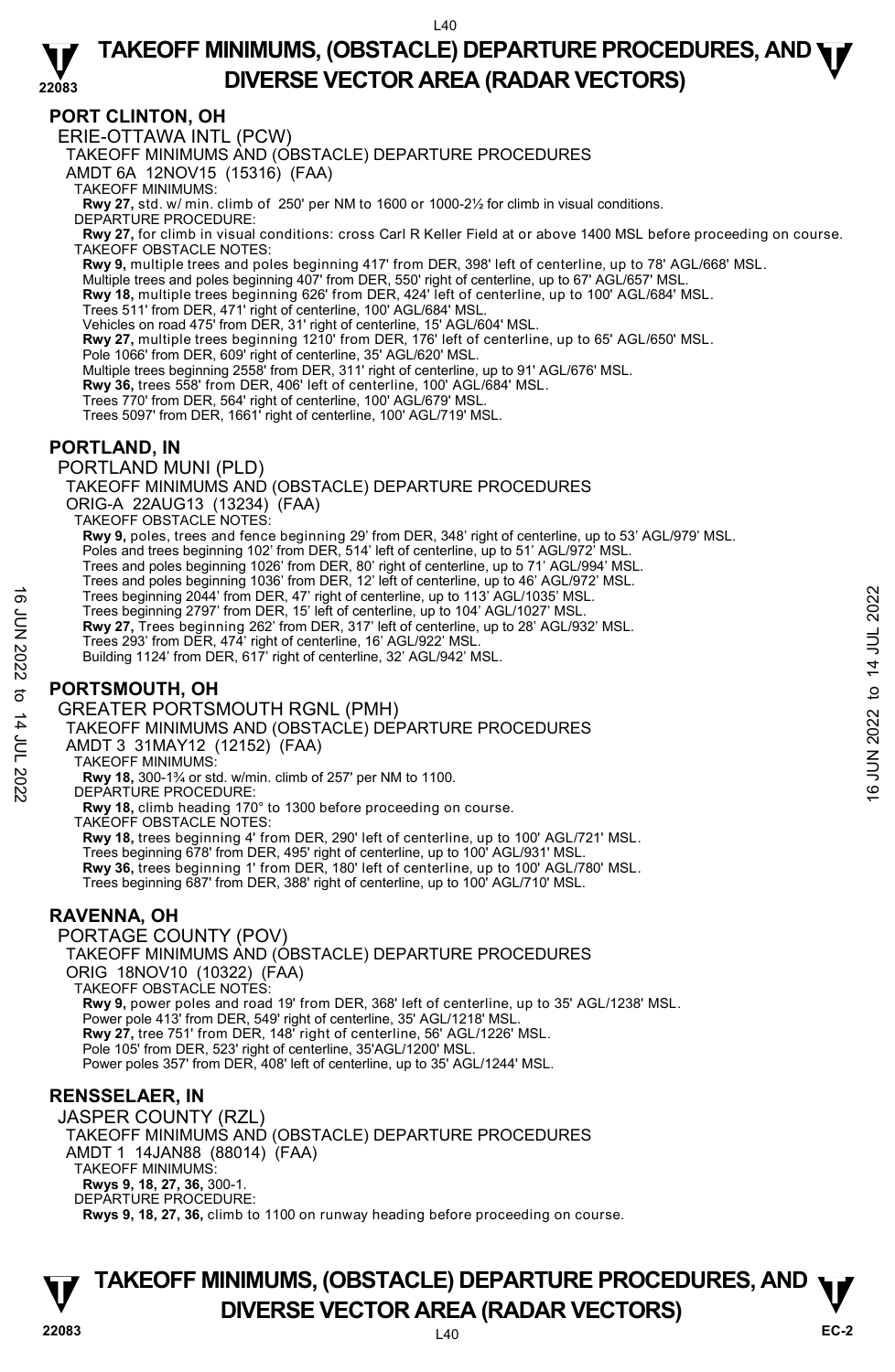#### **RICHMOND, IN**  RICHMOND MUNI (RID) TAKEOFF MINIMUMS AND (OBSTACLE) DEPARTURE PROCEDURES ORIG 02JUL09 (09183) (FAA) TAKEOFF MINIMUMS: **Rwys 10, 28,** NA-Environmental. TAKEOFF OBSTACLE NOTES: **Rwy 15,** tree 2970' from DER, 198' right of centerline, 86' AGL/1226' MSL. **Rwy 24,** road and antenna beginning 298' from DER, 7' right of centerline, up to 22' AGL/1156' MSL. Trees beginning 1185' from DER, 529' left of centerline, up to 40' AGL/1174' MSL. Obstruction light on localizer 300' from DER, on centerline, 8' AGL/1142' MSL. **Rwy 33,** trees beginning 515' from DER, 283' right of centerline, up to 48' AGL/1175' MSL. Antenna and trees beginning 1041' from DER, 141' left of centerline, up to 71' AGL/1198' MSL. **ROCHESTER, IN**  FULTON COUNTY (RCR) TAKEOFF MINIMUMS AND (OBSTACLE) DEPARTURE PROCEDURES ORIG 25SEP08 (08269) (FAA) TAKEOFF OBSTACLE NOTES: **Rwy 11,** terrain 469' right of centerline, 797' MSL. Trees beginning 619' from from DER, 181' right of centerline, up to 105' AGL/894' MSL. Trees beginning 2534' from DER, 27' left of centerline, up to 97' AGL/886' MSL.<br>**Rwy 29,** pole 1' from DER, 480' left of centerline, 28' AGL/817' MSL. Pole 195' from DER, 460' left of centerline, 28' AGL/817' MSL. Pole 524' from DER, 503' left of centerline, 33' AGL/823' MSL. Vehicle on road 578' from DER, 100' left of centerline, 15' AGL/804' MSL. Vent on building 890' from DER, 262' left of centerline, 23' AGL/812' MSL. Trees beginning 614' from DER, 355' left of centerline, up to 87' AGL/876' MSL. Vent on building 229' from DER, 525' right of centerline, 40' AGL/829' MSL. Pole 843' from DER, 94' right of centerline, 23' AGL/812' MSL. Trees beginning 883' from DER, 152' right of centerline, up to 103' AGL/892' MSL. **ST. CLAIRSVILLE, OH**  ALDERMAN (2P7) TAKEOFF MINIMUMS AND (OBSTACLE) DEPARTURE PROCEDURES AMDT 3 16DEC10 (10350) (FAA) TAKEOFF MINIMUMS: **Rwy 1,** 300-1¼ or std. w/min. climb of 395' per NM to 1800. **Rwy 19,** 500-3 or std. w/min. climb of 244' per NM to 1800. DEPARTURE PROCEDURE: **Rwy 1,** Climb heading 013° to 1800 before turning right. **Rwy 19,** Climb heading 193° to 1800 before proceeding on course. TAKEOFF OBSTACLE NOTES: **Rwy 1,** trees 49' from DER, 170' left of centerline, up to 90' AGL/1269' MSL. Trees 179' from DER, 53' left of centerline, up to 90' AGL/1249' MSL. Trees 210' from DER, 37' right of centerline, up to 90' AGL/1249' MSL. Trees beginning 883' from DER, 152' right of centerline, up to 103' AGL/892' MSL.<br>
ST. CLAIRSVILLE, OH<br>
ALDERMAN (2P7)<br>
TAKEOFF MINIMUMS AND (OBSTACLE) DEPARTURE PROCEDURES<br>
AMDIT 3 16DEC10 (10350) (FAA)<br>
TAKEOFF MINIMUMS

**Rwy 19,** trees 141' from DER, 138' left of centerline, up to 90' AGL/1229' MSL.

Trees 154' from DER, 168' right of centerline up to 90' AGL/1249' MSL.

Trees 385' from DER, 34' right of centerline, up to 90' AGL/1229' MSL. Trees 1764' from DER, 958' right of centerline, up to 90' AGL/1309' MSL.

## **SALEM, OH**

SALEM AIRPARK INC (38D)

TAKEOFF MINIMUMS AND (OBSTACLE) DEPARTURE PROCEDURES

AMDT 2 24MAY18 (18144) (FAA)

TAKEOFF MINIMUMS:

**Rwys 10R, 28L,** NA - environmental.

**Rwy 10L,** std. w/ min. climb of 217' per NM to 1800, or 1400-3 for VCOA. DEPARTURE PROCEDURE:

**Rwy 28R,** climb on heading 277° to 2200 before turning left.

VCOA:

**Rwy 10L,** obtain ATC approval for VCOA when requesting IFR clearance. Climb in visual conditions to cross Salem Airpark Inc at or above 2400 before proceeding on course.

TAKEOFF OBSTACLE NOTES:

**Rwy 10L,** tower, 3186' from DER, 654' left of centerline, 72' AGL/1305' MSL.

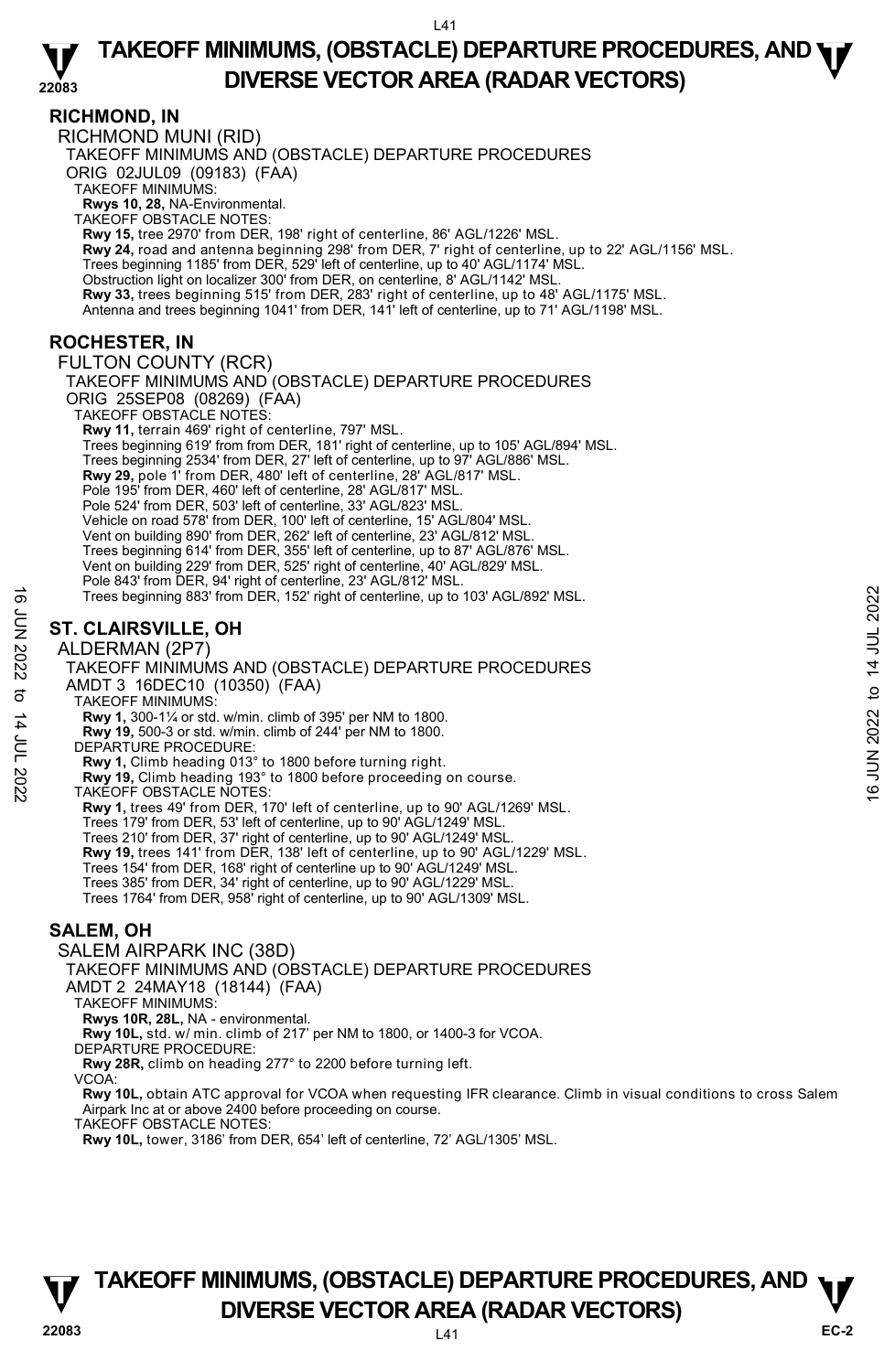## **SEBRING, OH**

TRI-CITY (3G6)

TAKEOFF MINIMUMS AND (OBSTACLE) DEPARTURE PROCEDURES

ORIG-A 17JUN21 (21168) (FAA)

DEPARTURE PROCEDURE:

**Rwy 18,** climb on heading 181° to 3000 before turning east.  **Rwy 36,** climb on heading 001° to 3000 before turning east.

TAKEOFF MINIMUMS:

 **Rwy 18,** trees 146' from DER, 451' right of centerline, 100' AGL/1242' MSL. Trees beginning 179' from DER, 39' right of centerline, up to 100' AGL/1262' MSL.<br>Trees, pole beginning 212' from DER, 4' left of centerline, up to 100' AGL/1262' MSL. **Rwy 36,** trees beginning 23' from DER, 31' right of centerline, up to 100' AGL/1272' MSL. Trees beginning 90' from DER, 12' left of centerline, up to 100' AGL/1262' MSL.

## **SEYMOUR, IN**

FREEMAN MUNI (SER)

TAKEOFF MINIMUMS AND (OBSTACLE) DEPARTURE PROCEDURES

ORIG 10MAY07 (07130) (FAA)

DEPARTURE PROCEDURE

**Rwy 5,** climb heading 046° to 1100 before turning left.

**Rwy 14,** climb heading 136° to 1100 before turning right.

TAKEOFF OBSTACLE NOTES: **Rwy 5,** multiple trees beginning 845' from DER, 523' left of centerline, up to 90' AGL/669' MSL. Multiple towers beginning 2870' from DER, 1231' left of centerline, up to 73' AGL/657' MSL. Multiple trees beginning 1035' from DER, 691' right of centerline, up to 73' AGL/652' MSL. **Rwy 14,** multiple trees beginning 2285' from DER, 309' right of centerline, up to 78' AGL/657' MSL.<br>**Rwy 32,** multiple trees beginning 2339' from DER, 383' left of centerline, up to 63' AGL/662' MSL.

## **SHELBY, OH**

## SHELBY COMMUNITY (12G)

- TAKEOFF MINIMUMS AND (OBSTACLE) DEPARTURE PROCEDURES
- AMDT 2A 15AUG19 (19227) (FAA)

TAKEOFF MINIMUMS:

**Rwys 3, 21,** NA-Environmental. TAKEOFF OBSTACLE NOTES:

**Rwy 18**, trees beginning 9' from DER, 171' left of centerline, up to 100' AGL/1219' MSL.

Vehicles beginning 24' from DER, 303' left of centerline, up to 15' AGL/1134' MSL.

Trees beginning 338' from DER, 447' right of centerline, up to 100' AGL/1229' MSL.<br>Transmission line beginning 2127' from DER, 170' left and right of centerline, up to 91' AGL/1200' MSL. **Rwy 36**, vehicles beginning 30' from DER, left and right of centerline, up to 17' AGL/1136' MSL. THELD TOUNIVIONITY (12C)<br>
TAKEOFF MINIMUMS AND (OBSTACLE) DEPARTURE PROCEDURES<br>
AMDT 2A 15AUG19 (19227) (FAA)<br>
TAKEOFF MINIMUMS:<br>
RWS 3.21, NA-Environmental.<br>
RWS 3.21, NA-Environmental.<br>
TAKEOFF OBSTACLE NOTES:<br>
TAKEOFF

Buildings beginning 63' from DER, left and right of centerline, up to 53' AGL/1172' MSL.

Trees beginning 561' from DER, 85' left of centerline, up to 100' AGL/1209' MSL.

Grain silos beginning 1799' from DER, 225' right of centerline, up to 100' AGL/1229' MSL.

## **SHELBYVILLE, IN**

SHELBYVILLE MUNI (GEZ) TAKEOFF MINIMUMS AND (OBSTACLE) DEPARTURE PROCEDURES AMDT 5 20OCT11 (11293) (FAA) TAKEOFF MINIMUMS: **Rwys 9,27,** NA-Environmental. TAKEOFF OBSTACLE NOTES: **Rwy 1,** trees 1111' from DER, 753' right of centerline, 69' AGL/869' MSL. **Rwy 19,** trees 2180' from DER, 261' right of centerline, 100' AGL/899' MSL.

Trees 2696' from DER, 498'left of centerline, 100' AGL/899' MSL.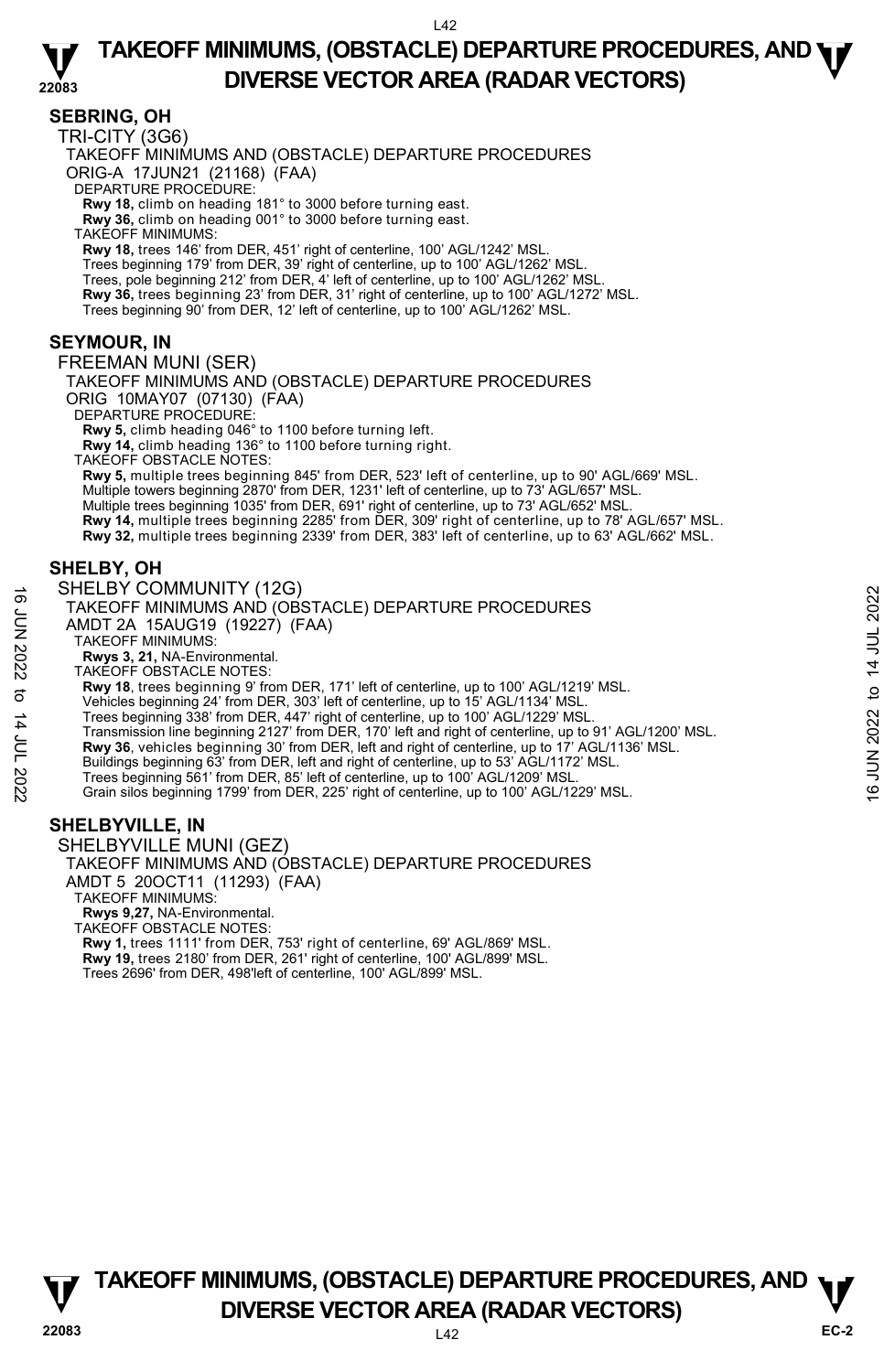#### **22083 TAKEOFF MINIMUMS, (OBSTACLE) DEPARTURE PROCEDURES, AND <b>WE**<br>DREBSE VECTOR AREA (BADAR VECTORS) **DIVERSE VECTOR AREA (RADAR VECTORS)**

## **SIDNEY, OH**

SIDNEY MUNI (SCA)

TAKEOFF MINIMUMS AND (OBSTACLE) DEPARTURE PROCEDURES

AMDT 3 06FEB14 (14037) (FAA)

TAKEOFF OBSTACLE NOTES:

**Rwy 5,** trees beginning 1695' from DER, 686' right of centerline, up to 100' AGL/1149' MSL.<br>Power poles beginning 2125' from DER, crossing centerline, up to 100' AGL/1149' MSL.

Trees beginning 3071' from DER, 402' right of centerline, up to 100' AGL/1149' MSL.

Tree 3247' from DER, 894' left of centerline, 100' AGL/1149' MSL.

Trees beginning 3723' from DER, 208' left of centerline, up to 100' AGL/1149' MSL.

**Rwy 10,** terrain beginning 26' from DER, 72' right of centerline, up to 1048' MSL.

Terrain beginning 36' from DER, 109' left of centerline, up to 1048' MSL.

Tree 834' from DER, 238' left of centerline, 49' AGL/1100' MSL.

Trees beginning 1060' from DER, 492' right of centerline, up to 100' AGL/1154' MSL.

Trees beginning 3577' from DER, 48' right of centerline, up to 90' AGL/1141' MSL.

**Rwy 23,** vehicles and aircraft on ramp beginning at DER, 138' left of centerline, up to 15' AGL/1054' MSL.

Trees beginning at DER, 308' left of centerline, up to 100' AGL/1149' MSL.

Vehicles on road beginning 110' from DER, crossing centerline, up to 15' AGL/1054' MSL.

Trees beginning 902' from DER, crossing centerline, up to 100' AGL/1149' MSL.

**Rwy 28,** sign 5' from DER, 56' left of centerline, 2' AGL/1041' MSL.

Trees beginning 1261' from DER, 405' right of centerline, up to 71' AGL/1102' MSL.

Trees beginning 1658' from DER, crossing centerline, up to 93' AGL/1114' MSL.

## **SOUTH BEND, IN**

SOUTH BEND (SBN)

TAKEOFF MINIMUMS AND (OBSTACLE) DEPARTURE PROCEDURES

AMDT 9 27AUG09 (09239) (FAA)

TAKEOFF MINIMUMS:

**Rwy 27R,** 300-1¼ or std. w/min. climb of 240' per NM to 1100. Alternatively, with standard takeoff minimums and a normal per NM climb gradient, takeoff must occur no later than 1800' prior to DER.

DEPARTURE PROCEDURE:

**Rwy 9R,** climb heading 092° to 2000 before turning South. **Rwy 18,** climb heading 182° to 2000 before turning East.

TAKEOFF OBSTACLE NOTES:

**Rwy 9L,** tree 1226' from DER, 367' left of centerline, 60' AGL/831' MSL.

Tree 1332' from DER, 93' right of centerline, 50' AGL/822' MSL.

Transmission tower 2159' from DER, 392' left of centerline, 117' AGL/872' MSL.

**Rwy 18,** power line and fence 199' from DER, left and right of centerline, up to 20' AGL/775' MSL.

Multiple trees and poles beginning 684' from DER, from 829' left to 720' right of centerline, up to 80' AGL/849' MSL. **Rwy 27L,** light pole 665' from DER, 479' left of centerline, 22' AGL/810' MSL. DEPARTURE PROCEDURE:<br> **EVARYON**, climb heading 082° to 2000 before turning South.<br> **EVARYON 202**<br> **EVARYON 1, the 122** f form DER, 367' left of centerline, 60' AGL/831' MSL.<br>
THAKEOFF OBSTACLE NOTES: 160' AGL/822' MSL.<br>

Trees beginning 1190' from DER, from 948' left to 900' right of centerline, up to 100' AGL/923' MSL.

**Rwy 27R,** tree 207' from DER, 502' right of centerline, 60' AGL/849' MSL.

Tree 1541' from DER, 93' left of centerline, 60' AGL/850' MSL. Transmission tower 5542' from DER, 1922' right of centerline, 100' AGL/954' MSL.

**Rwy 36,** terrain 98' from DER, 390' left of centerline, 803' MSL.

Barricade 130' from DER, 418' left of centerline, 10' AGL/807' MSL.

Trees beginning 340' from DER, 332' right of centerline, up to 36' AGL/815' MSL.

Tree 2726' from DER, 443' left of centerline, 60' AGL/867' MSL.

## **SPRINGFIELD, OH**

SPRINGFIELD/BECKLEY MUNI (SGH)

TAKEOFF MINIMUMS AND (OBSTACLE) DEPARTURE PROCEDURES

ORIG 05JUN08 (21336) (FAA)

TAKEOFF OBSTACLE NOTES:

**Rwy 6,** trees beginning 642' from DER, 664' left of centerline, up to 96' AGL/1133' MSL. Tree 66' from DER, 514' right of centerline, 27' AGL/1064' MSL.

**Rwy 15,** multiple trees beginning 1357' from DER, 160' left of centerline, up to 86' AGL/1127' MSL.

Tree 1763' from DER, 410' right of centerline, 51' AGL/1092' MSL.

**Rwy 24,** trees beginning 1387' from DER, 66' left of centerline, up to 58' AGL/1109' MSL.<br>Windsock 1' from DER, 228' right of centerline, 20' AGL/1071' MSL.

**Rwy 33,** tree 183' from DER, 438' right of centerline, 24' AGL/1066' MSL.

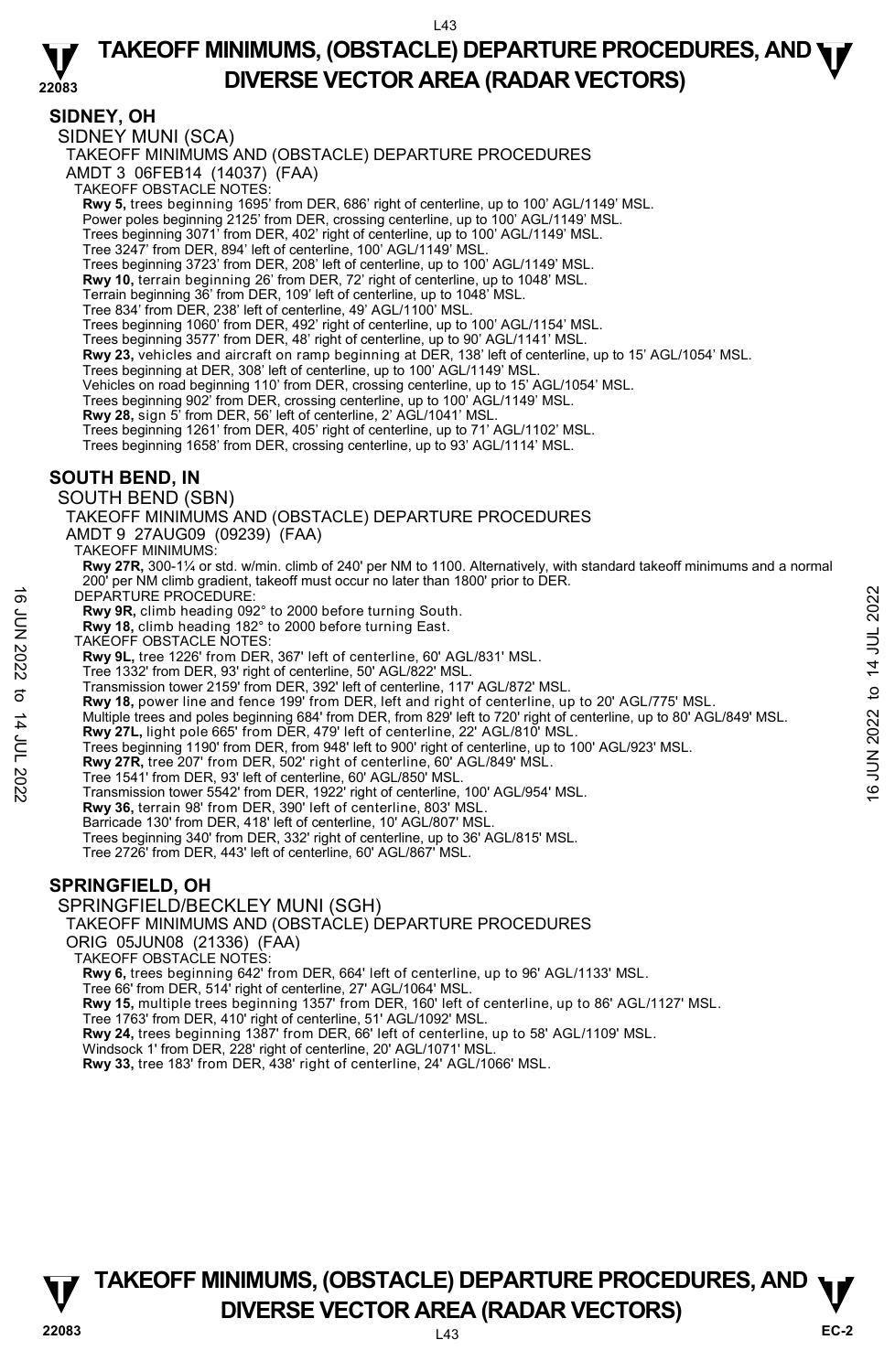#### **22083 TAKEOFF MINIMUMS, (OBSTACLE) DEPARTURE PROCEDURES, AND <b>WE**<br>DREBSE VECTOR AREA (BADAR VECTORS) **DIVERSE VECTOR AREA (RADAR VECTORS)**

## **STEUBENVILLE, OH**

GEARY A BATES/JEFFERSON COUNTY AIRPARK (2G2) TAKEOFF MINIMUMS AND (OBSTACLE) DEPARTURE PROCEDURES AMDT 2 10NOV16 (22083) (FAA) TAKEOFF MINIMUMS: **Rwy 32,** 300-1¾ or std. w/min. climb of 280' per NM to 1600. DEPARTURE PROCEDURE: **Rwy 14,** climb on heading 142° to 2100 before turning left. TAKEOFF OBSTACLE NOTES: **Rwy 14,** tree 32' from DER, 500' right of centerline, 73' AGL/1240' MSL. Tree 58' from DER, 448' right of centerline, 71' AGL/1245' MSL. Trees beginning 113' from DER, 329' left of centerline, up to 43' AGL/1207' MSL. Trees, beginning 162' from DER, 210' right of centerline, up to 74' AGL/1251' MSL. Trees, beginning 196' from DER, 186' left of centerline, up to 60' AGL/1208' MSL. Trees, beginning 221' from DER, 184' left of centerline, up to 54' AGL/1209' MSL. Trees, beginning 240' from DER, 24' right of centerline, up to 96' AGL/1258' MSL. Tree 376' from DER, 513' left of centerline, 96' AGL/1235' MSL. **Rwy 32,** tree, bush, beginning 0' from DER, 334' left of centerline, up to 59' AGL/1244' MSL. Tree, ground, bush, beginning 113' from DER, 392' left of centerline, up to 67' AGL/1246' MSL. Ant 1.3 NM from DER, 760' left of centerline, 193' AGL/1405' MSL. Tower 1.3 NM from DER, 764' left of centerline, 199' AGL/1411' MSL. **SULLIVAN, IN**  SULLIVAN COUNTY (SIV) TAKEOFF MINIMUMS AND (OBSTACLE) DEPARTURE PROCEDURES AMDT 1 30DEC99 (99364) (FAA) TAKEOFF MINIMUMS: **Rwys 18, 36,** 200-1 or std. with a min. climb of 320' per NM to 1800. DEPARTURE PROCEDURE: **Rwy 18,** climb runway heading to 1500 before turning west on course. **Rwys 18,36,** climb runway heading to 1800 before turning east on course. **TELL CITY, IN**  PERRY COUNTY MUNI (TEL) TAKEOFF MINIMUMS AND (OBSTACLE) DEPARTURE PROCEDURES AMDT 2 25AUG11 (21112) (FAA) TAKEOFF OBSTACLE NOTES: **Rwy 13,** fence, terrain, buildings, and trees beginning 6' from DER, 131' left of centerline, up to 49' AGL/ 740' MSL.<br>Terrain, trees, and poles beginning 93' from DER, 19' right of centerline, up to 30' AGL/750' MSL.<br>**Rw** Trees, terrain, and tower beginning 68' from DER, 64' right of centerline, up to 56' AGL/ 648' MSL. **TERRE HAUTE, IN**  SKY KING (3I3) **16 FOLL CITY, IN**<br>  $\frac{1}{2}$ <br> **TELL CITY, IN**<br> **PERRY COUNTY MUNI (TEL)**<br> **TELL CITY, IN**<br> **PERRY COUNTY MUNI (TEL)**<br>
TAKEOFF MINIMUMS AND (OBSTACLE) DEPARTURE PROCEDURES<br>
AMDT 2 25 ANUG11 (21112) (FAA)<br>
TAKEOFF OBSTACLE

## TAKEOFF MINIMUMS AND (OBSTACLE) DEPARTURE PROCEDURES AMDT 5 08NOV18 (18312) (FAA) TAKEOFF MINIMUMS: **Rwys 18 ,36,** NA - Environmental. DEPARTURE PROCEDURE: **Rwy 27**, climb heading 268° to 1300 before turning left.

TAKEOFF OBSTACLE NOTES:

**Rwy 8,** multiple power lines beginning 34' from DER, left and right of centerline, up to 30' AGL/529' MSL. Vehicle on road beginning 54' from DER, left and right of centerline, up to 15' AGL/519' MSL. Fence beginning 33' from DER, left and right of centerline, up to 6' AGL/505' MSL. Multiple buildings beginning 167' from DER, left and right of centerline, up to 60' AGL/589' MSL. **Rwy 26,** trees beginning abeam DER, 235' right of centerline, up to 60' AGL/559' MSL. Trees beginning abeam DER, 382' left of centerline, up to 60' AGL/539' MSL.

Trees beginning 1057' from DER, 47' left of centerline, up to 60' AGL/539' MSL.

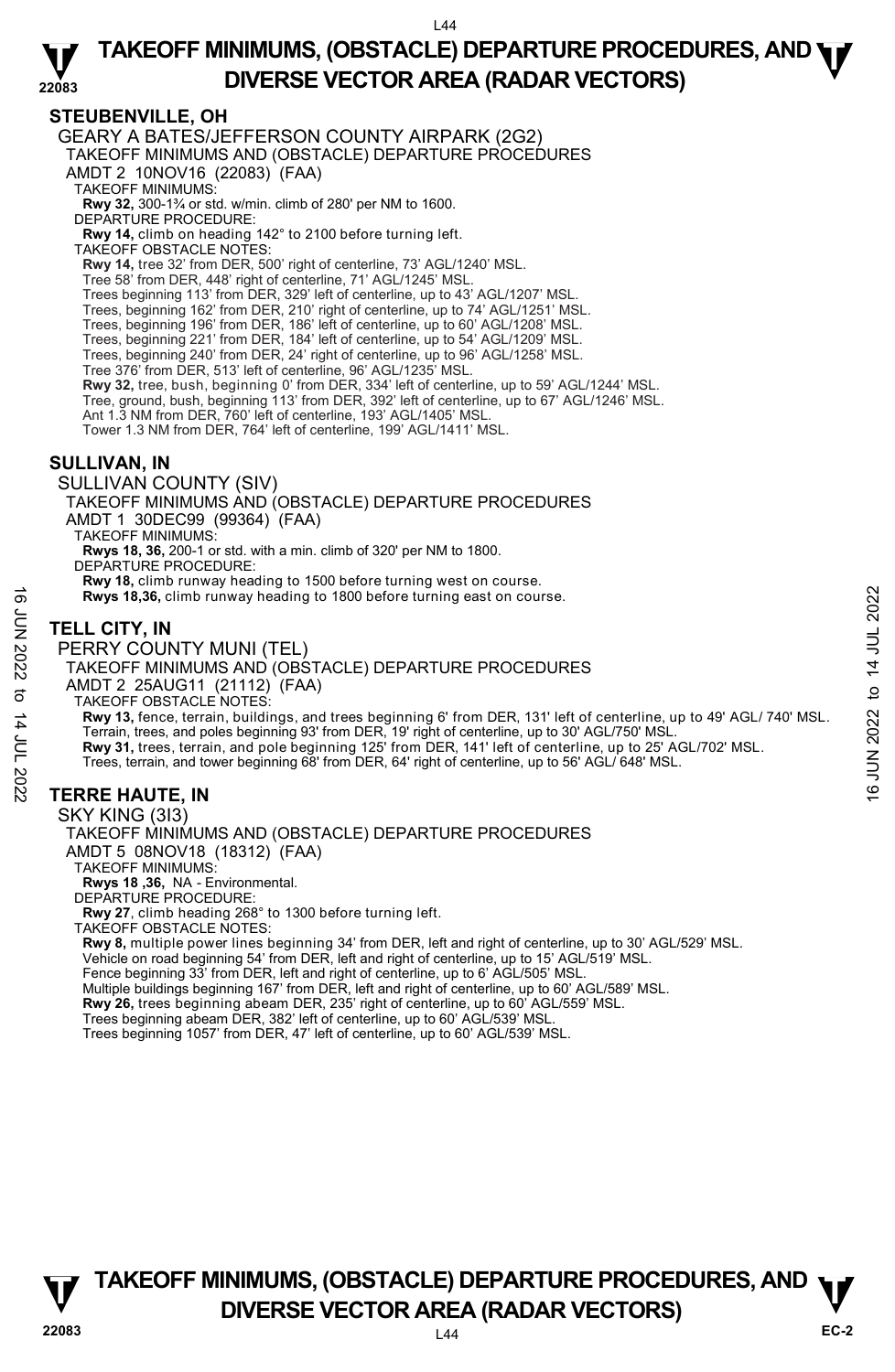## **TERRE HAUTE, IN (CON'T)**

TERRE HAUTE RGNL (HUF)

TAKEOFF MINIMUMS AND (OBSTACLE) DEPARTURE PROCEDURES

ORIG-A 26APR18 (18116) (FAA)

TAKEOFF OBSTACLE NOTES:

**Rwy 5,** Terrain beginning 118' from DER, left and right of centerline, 0' AGL/591' MSL.

Floodlight 967' from DER, 673' right of centerline, 32' AGL/621' MSL. Trees beginning 2019' from DER, 317' left of centerline, up to 100' AGL/689' MSL.

Tree 3340' from DER, 533' right of centerline, 79' AGL/668' MSL.

**Rwy 14,** trees beginning 1266' from DER, 570' left of centerline, up to 100' AGL/689' MSL.

Trees beginning 1,520' from DER 462' right of centerline, up to 100' AGL/689' MSL.

Power lines 3084' from DER, left and right of centerline, 98' AGL/682' MSL.

**Rwy 23**, trees beginning 412' from DER, 537' left of centerline, up to 34' AGL/593' MSL.<br>Tree 1201' from DER, 376' right of centerline, 38' AGL/607' MSL.

- 
- **Rwy 32,** trees and a pole beginning 397' from DER, 308' left of centerline, up to 82' AGL/651' MSL.
- Tree 1195' from DER 544' left of centerline, 68' AGL/637' MSL.
- Trees beginning 2597' from DER, 340' right of centerline, up to 100' AGL/669' MSL.

## **TIFFIN, OH**

SENECA COUNTY(16G) TAKEOFF MINIMUMS AND (OBSTACLE) DEPARTURE PROCEDURES AMDT 2 02JUL09 (09183) (FAA) TAKEOFF OBSTACLÈ NOTES: **Rwy 6,** multiple trees and buildings beginning 2' from DER, 186' right of centerline, up to 98' AGL/868' MSL. Antenna 129' from DER, 438' left of centerline, 66' AGL/836' MSL. Pole 408' from DER, 477' left of centerline, 39' AGL/809' MSL. Vehicle on road 501' from DER, 414' left of centerline, 26' AGL/796' MSL. Trees 2421' from DER, 207' left of centerline, 83' AGL/853' MSL. **Rwy 24,** multiple trees beginning 27' from DER, 280' left of centerline, up to 124' AGL/904' MSL.<br>Building 1291' from DER, 528' left of centerline, 44' AGL/824' MSL. Multiple trees beginning 1071' from DER, 337' right of centerline, up to 92' AGL/872' MSL. Pole 1460' from DER, 562' right of centerline, 48' AGL/828' MSL. **TOLEDO, OH**  EUGENE F KRANZ TOLEDO EXPRESS (TOL) TAKEOFF MINIMUMS AND (OBSTACLE) DEPARTURE PROCEDURES AMDT 3A 05NOV20 (20310) (FAA) TAKEOFF OBSTACLE NOTES: **Rwy 7,** vehicles on road beginning 246' from DER, 525' right of centerline, up to 10' AGL/671' MSL. Tree 1339' from DER, 667' left of centerline, 700' MSL. Trees beginning 1903' from DER, 799' right of centerline, up to 741' MSL. Tree 2392' from DER, 852' left of centerline, 734' MSL. Tree 2604' from DER, 1047' left of centerline, 756' MSL. **Rwy 16,** terrain 59' from DER, 496' left of centerline, 671' MSL. Tree 618' from DER, 659' right of centerline, 739' MSL. Trees beginning 719' from DER, 42' right of centerline, up to 752' MSL. Tree 985' from DER, 478' left of centerline, 694' MSL. Tree 1021' from DER, 518' left of centerline, 714' MSL. Tree 1043' from DER, 571' left of centerline, 730' MSL. Tree 1139' from DER, 711' left of centerline, 732' MSL. Tree 1279' from DER, 806' left of centerline, 745' MSL. Tree 1318' from DER, 689' left of centerline, 753' MSL. Trees beginning 1388' from DER, 648' left of centerline, up to 757' MSL. Trees beginning 1491' from DER, 80' left of centerline, up to 758' MSL. Trees beginning 2607' from DER, 155' right of centerline, up to 765' MSL. Trees beginning 2704' from DER, 36' right of centerline, up to 767' MSL. Trees beginning 3029' from DER, 45' right of centerline, up to 786' MSL. **Rwy 25,** vegetation 245' from DER, 473' right of centerline, 692' MSL. Vegetation 485' from DER, 527' right of centerline, 695' MSL. Tree 2214' from DER, 870' right of centerline, 746' MSL. Tree 2362' from DER, 907' left of centerline, 780' MSL. **Rwy 34,** vehicles on road beginning 247' from DER, 488' left of centerline, up to 10' AGL/689' MSL.<br>Pole, vehicles on road beginning 445' from DER, 533' left of centerline, up to 38' AGL/713' MSL. Vehicles on road beginning 574' from DER, 622' right of centerline, up to 10' AGL/689' MSL. Pole 632' from DER, 539' left of centerline, 38' AGL/714' MSL. Poles, tree beginning 704' from DER, 522' left of centerline, up to 38' AGL/715' MSL. Trees, pole beginning 1036' from DER, 411' left of centerline, up to 718' MSL. Trees beginning 1272' from DER, 156' left of centerline, up to 752' MSL. Pole 1287' from DER, 699' right of centerline, 36' AGL/711' MSL.<br>Trees beginning 1826' from DER, 102' right of centerline, up to 760' MSL.<br>Trees beginning 2489' from DER, 90' left of centerline, up to 761' MSL. Trees, tower, grain elevator beginning 2726' from DER, 92' left of centerline, up to 780' MSL. Tree 2912' from DER, 119' right of centerline, 766' MSL. Trees beginning 2953' from DER, 451' right of centerline, up to 780' MSL. Multiple trees beginning 1071' from DER, 337' right of centerline, up to 92' AGL/872' MSL.<br>
Pole 1460' from DER, 562' right of centerline, 48' AGL/828' MSL.<br>
TOLEDO, OH<br>
EUGENE F KRANZ TOLEDO EXPRESS (TOL)<br>
TAKEOFF MINIMU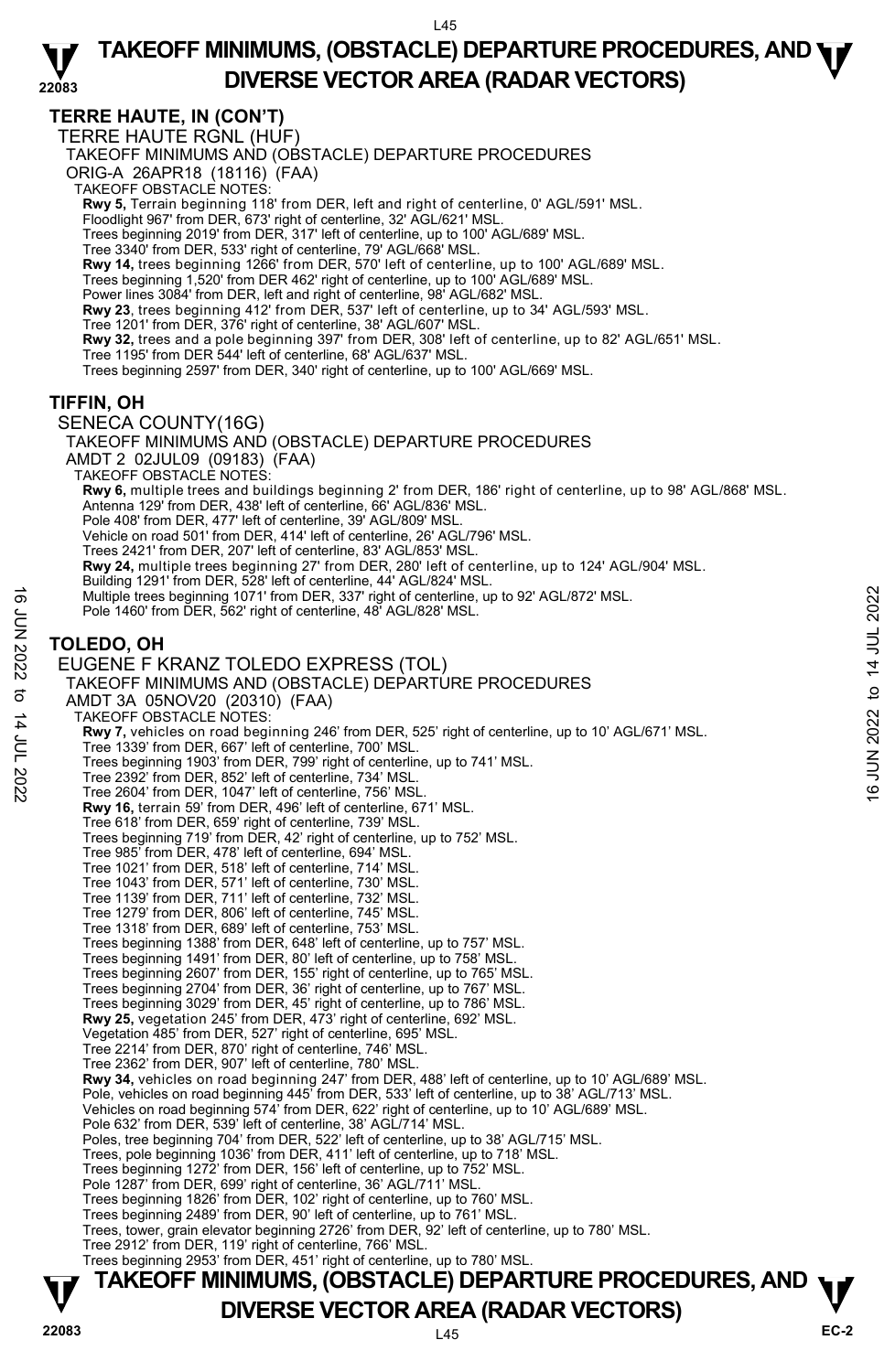#### **22083 TAKEOFF MINIMUMS, (OBSTACLE) DEPARTURE PROCEDURES, AND <b>WE**<br>DREBSE VECTOR AREA (BADAR VECTORS) **DIVERSE VECTOR AREA (RADAR VECTORS)**

## **TOLEDO, OH (CON'T)**

TOLEDO EXEC (TDZ) TAKEOFF MINIMUMS AND (OBSTACLE) DEPARTURE PROCEDURES AMDT 3 21MAY20 (21280) (FAA) TAKEOFF MINIMUMS: **Rwy 4,** std. w/min. climb of 230' per NM to 2500, or 1300-2½ for VCOA. DEPARTURE PROCEDURE: **Rwy 4,** climb on heading 046° to 2100 before turning left. **Rwy 32,** climb on heading 321° to 1400 before turning right. VCOA:  **Rwy 4,** obtain ATC approval for VCOA when requesting IFR clearance. Climb in visual conditions to cross Toledo Exec airport at or above 1800 before proceeding on course. TAKEOFF OBSTACLE NOTES: **Rwy 4,** electrical system 10' from DER, 26' left of centerline, 3' AGL/621' MSL. Sign 22' from DER, 168' right of centerline, 3' AGL/622' MSL. Vehicle on road, pole beginning 284' from DER, 186' right of centerline, up to 646' MSL. Tree, pole, vehicle on road beginning 372' from DER, 95' right of centerline, up to 655' MSL. Trees, vehicle on road beginning 403' from DER, 1' right of centerline, up to 660' MSL. Vehicle on road 489' from DER, 164' left of centerline, 647' MSL. Trees, vehicle on road beginning 558' from DER, 1' left of centerline, up to 651' MSL. Trees beginning 639' from DER, 437' right of centerline, up to 679' MSL. Trees beginning 785' from DER, 412' right of centerline, up to 681' MSL. Trees, pole beginning 1096' from DER, 162' right of centerline, up to 694' MSL. Trees beginning 1996' from DER, 50' left of centerline, up to 680' MSL. Towers beginning 3309' from DER, 1030' left of centerline, up to 761' MSL. **Rwy 14,** sign 23' from DER, 248' left of centerline, 3' AGL/622' MSL. Sign 39' from DER, 467' left of centerline, 4' AGL/623' MSL. Vehicle on road beginning 137' from DER, 283' right of centerline, up to 638' MSL. Vehicle on road, signs, pole beginning 169' from DER, 168' left of centerline, up to 15' AGL/638' MSL.<br>Vehicle on road, poles beginning 478' from DER, 84' left of centerline, up to 639' MSL. Vehicle on road beginning 487' from DER, 155' right of centerline, up to 639' MSL. Poles beginning 573' from DER, 143' left of centerline, up to 20' AGL/640' MSL. Poles beginning 629' from DER, 384' left of centerline, up to 20' AGL/641' MSL. Pole 685' from DER, 585' left of centerline, 32' AGL/652' MSL. Poles, buildings beginning 694' from DER, 428' left of centerline, up to 35' AGL/654' MSL. Sign 739' from DER, 6' right of centerline, 22' AGL/644' MSL. Building 996' from DER, 672' left of centerline, 657' MSL. Poles, building beginning 1043' from DER, 305' left of centerline, up to 45' AGL/664' MSL. Pole beginning 1285' from DER, 565' left of centerline, up to 47' AGL/667' MSL. Pole 1419' from DER, 252' right of centerline, 38' AGL/658' MSL. Pole 1487' from DER, 328' right of centerline, 40' AGL/661' MSL. Trees beginning 1712' from DER, 72' left of centerline, up to 689' MSL. **Rwy 22,** electrical system 10' from DER, 26' left of centerline, 2' AGL/623' MSL.<br>Electrical system 45' from DER, 299' left of centerline, 4' AGL/624' MSL. Fence 112' from DER, 311' left of centerline, 7' AGL/627' MSL. Fence 207' from DER, 298' left of centerline, 9' AGL/629' MSL. Pole 251' from DER, 467' left of centerline, 35' AGL/655' MSL. Poles, vehicle on road, tree beginning 251' from DER, 108' left of centerline, up to 40' AGL/660' MSL. Vehicle on road 568' from DER, 2' right of centerline, 637' MSL. Poles, transmission line, vehicle on road, tree beginning 582' from DER, 246' right of centerline, up to 48' AGL/671' MSL.<br>Trees, vehicle on road, sign, poles, transmission lines, fence, bridge beginning 595' from DER, 23' 684' MSL. Tower, transmission line beginning 797' from DER, 307' right of centerline, up to 101' AGL/726' MSL. Tower, vehicle on road, poles, trees, transmission line beginning 807' from DER, 32' right of centerline, up to 98' AGL/727' MSL. Tree 2062' from DER, 524' left of centerline, 685' MSL. Trees beginning 2130' from DER, 589' left of centerline, up to 692' MSL. Tree 2534' from DER, 1053' left of centerline, 75' AGL/697' MSL. **Rwy 32,** fence beginning 43' from DER, 424' left of centerline, up to 7' AGL/626' MSL. Tree 177' from DER, 521' left of centerline, 648' MSL. Tree, poles, vehicle on road beginning 242' from DER, 346' left of centerline, up to 662' MSL. Poles, vehicle on road, trees beginning 556' from DER, 18' left of centerline, up to 40' AGL/681' MSL. Tree 683' from DER, 373' right of centerline, 640' MSL. Pole 1042' from DER, 79' right of centerline, 659' MSL. Transmission line 1092' from DER, 193' right of centerline, 46' AGL/665' MSL. Pole 1206' from DER, 29' right of centerline, 43' AGL/666' MSL. Transmission line, poles beginning 1271' from DER, 62' right of centerline, up to 55' AGL/674' MSL.<br>Transmission lines 1605' from DER, 559' right of centerline, 61' AGL/680' MSL. Transmission line 1676' from DER, 559' right of centerline, 61' AGL/682' MSL. Pole, transmission line beginning 1679' from DER, 559' right of centerline, up to 71' AGL/691' MSL.<br>Poles, transmission lines beginning 1781' from DER, 639' right of centerline, up to 74' AGL/692' MSL. Trees beginning 1998' from DER, 144' left of centerline, up to 693' MSL. Pole, tower beginning 2903' from DER, 1189' right of centerline, up to 716' MSL. Transmission line 3372' from DER, 478' right of centerline, 139' AGL/755' MSL. Vehicle on road beginning 487' from DER, 155' right of centerline, up to 639' MSL.<br>
Poles beginning 629' from DER, 148' left of centerline, up to 20' AGL/644' MSL.<br>
Poles beginning 629' from DER, 384' left of centerline,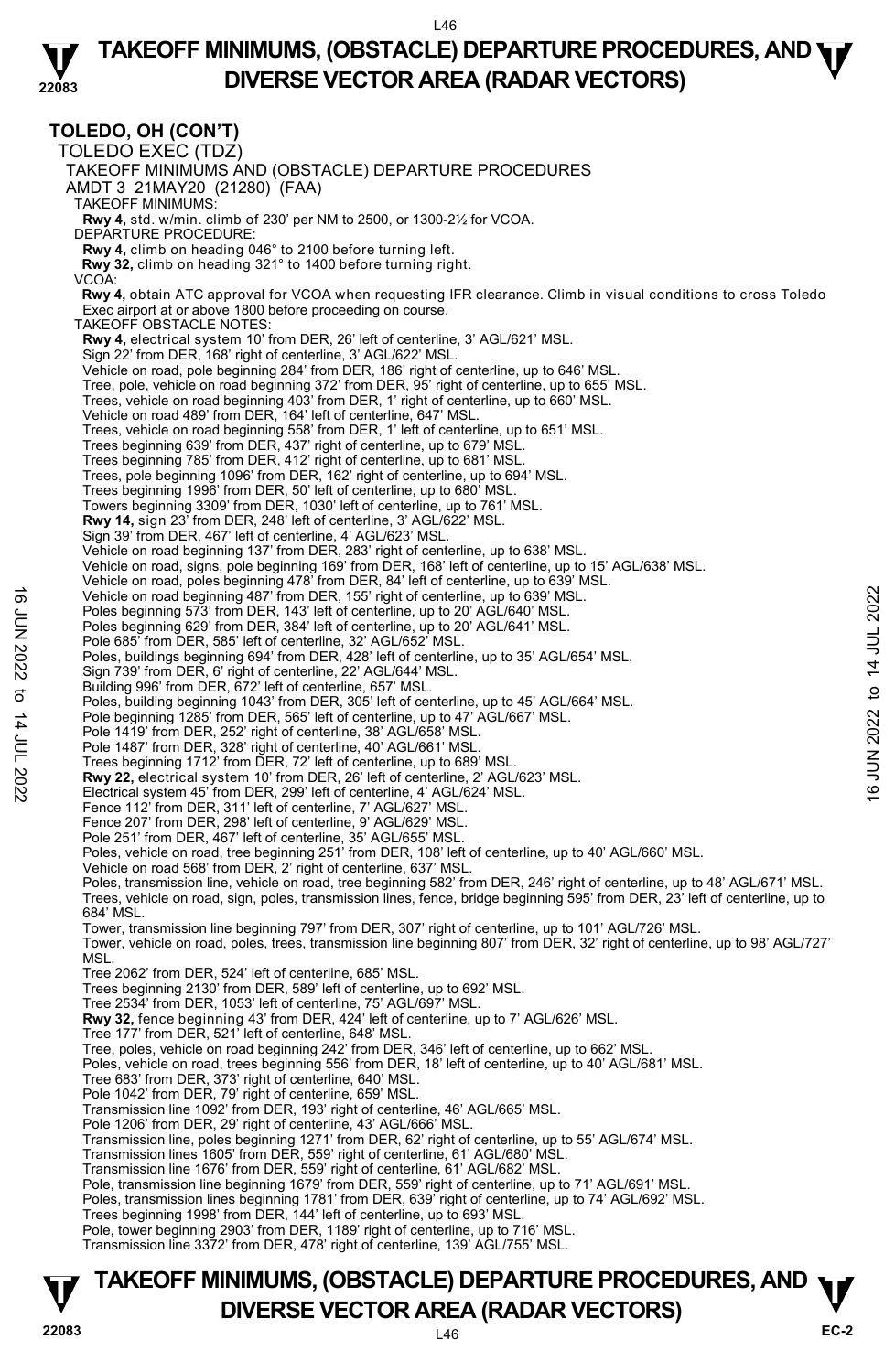## **UPPER SANDUSKY, OH**

WYANDOT COUNTY (56D) TAKEOFF MINIMUMS AND (OBSTACLE) DEPARTURE PROCEDURES ORIG 15MAY80 (80150) (FAA) TAKEOFF MINIMUMS: **Rwy 36,** 300-1.

## **URBANA, OH**

GRIMES FLD (I74) TAKEOFF MINIMUMS AND (OBSTACLE) DEPARTURE PROCEDURES AMDT 1 23SEP10 (22083) (FAA) TAKEOFF OBSTACLE NOTES: **Rwy 2,** numerous trees beginning 995' from DER, 6' left of centerline, up to 100' AGL/1152' MSL. Numerous trees beginning from 2106' from DER, 327' right of centerline, up to 100' AGL/1140' MSL. Numerous power poles 1204' from DER, 654' right of centerline, 55' AGL/1125' MSL. **Rwy 20,** numerous trees beginning 5' from DER, 487' left of centerline, up to 100' AGL/1111' MSL. Tank 5459' from DER, 1062' left of centerline, 170' AGL/1195' MSL. Numerous trees beginning 672' from DER, 92' right of centerline, up to 100' AGL/1120' MSL. PORTER COUNTY RGNL (VPZ)

## **VALPARAISO, IN**

TAKEOFF MINIMUMS AND (OBSTACLE) DEPARTURE PROCEDURES ORIG 14FEB08 (08045) (FAA) TAKEOFF OBSTACLE NOTES: **Rwy 9,** tree 51' from DER, 350' right of centerline, 100' AGL/874' MSL. Tree 1219' from DER, 775' left of centerline, 57' AGL/807' MSL. **Rwy 18,** tower and multiple trees beginning 140' from DER, 157' right of centerline, up to 100' AGL/865' MSL. Trees 143' from DER, 71' left of centerline, 100' AGL/865' MSL.<br>**Rwy 27,** multiple trees, 1038' from DER, 308' left of centerline, up to 68' AGL/828' MSL. Sign, 1847' from DER, 263' right of centerline, 49' AGL/817' MSL. **Rwy 36,** trees 105' from DER, 99' right of centerline, 100' AGL/895' MSL Trees 108' from DER, 129' left of centerline, 100' AGL/874' MSL.

## **VAN WERT, OH**

VAN WERT COUNTY (VNW) TAKEOFF MINIMUMS AND (OBSTACLE) DEPARTURE PROCEDURES AMDT 3 15JAN09 (09015) (FAA) TAKEOFF MINIMUMS: **Rwy 9,** 300-1¼ or std. w/ min. climb of 306' per NM to 1100. **Rwys 18, 36,** NA-Environmental. TAKEOFF OBSTACLE NOTES: **Rwy 9,** tower 6084' from DER, 1963' left of centerline, 170' AGL/955' MSL. **VERSAILLES, OH**  16<br>  $\frac{1}{2}$  Sign, 1847 from DER, 263' right of centerline, 49' AGL/817' MSL.<br>
Trees 108' from DER, 129' left of centerline, 100' AGL/895' MSL<br>
Trees 108' from DER, 129' left of centerline, 100' AGL/895' MSL.<br>
<br> **VAN WE** 

DARKE COUNTY (VES) TAKEOFF MINIMUMS AND (OBSTACLE) DEPARTURE PROCEDURES AMDT 3 08NOV18 (18312) (FAA) TAKEOFF OBSTACLE NOTES: **Rwy 9,** pole 20' from DER, 83' left of centerline, 1006' MSL. Pole 20' from DER, 81' right of centerline, 1005' MSL. Tree, antenna, pole, buildings beginning 169' from DER, 357' left of centerline, up to 44' AGL/1045' MSL. Tree, vehicles on road, buildings beginning 237' from DER, 131' left of centerline, up to 1053' MSL. Tree, vehicles on road beginning 366' from DER, 15' left of centerline, up to 1072' MSL. Vehicles on road beginning 410' from DER, left and right of centerline, up to 1017' MSL. Trees beginning 835' from DER, 688' right of centerline, up to 1086' MSL. Tree 1066' from DER, 696' right of centerline, 1095' MSL. Trees beginning 1149' from DER, 472' right of centerline, up to 1101' MSL. Trees beginning 1341' from DER, 295' right of centerline, up to 1108' MSL. Trees beginning 1445' from DER, 235' right of centerline, up to 1112' MSL. **Rwy 27,** pole 121' from DER, 356' left of centerline, 1028' MSL.<br>Pole, tree beginning 121' from DER, 447' right of centerline, up to 1037' MSL. Trees beginning 982' from DER, 503' right of centerline, up to 1043' MSL. Tree 1404' from DER, 162' left of centerline, 1052' MSL. Tree 1461' from DER, 64' right of centerline, 1051' MSL. Trees beginning 1722' from DER, 328' left of centerline, up to 1065' MSL. Tree 1923' from DER, 353' left of centerline, 1067' MSL. Trees beginning 2062' from DER, 741' left of centerline, up to 1076' MSL.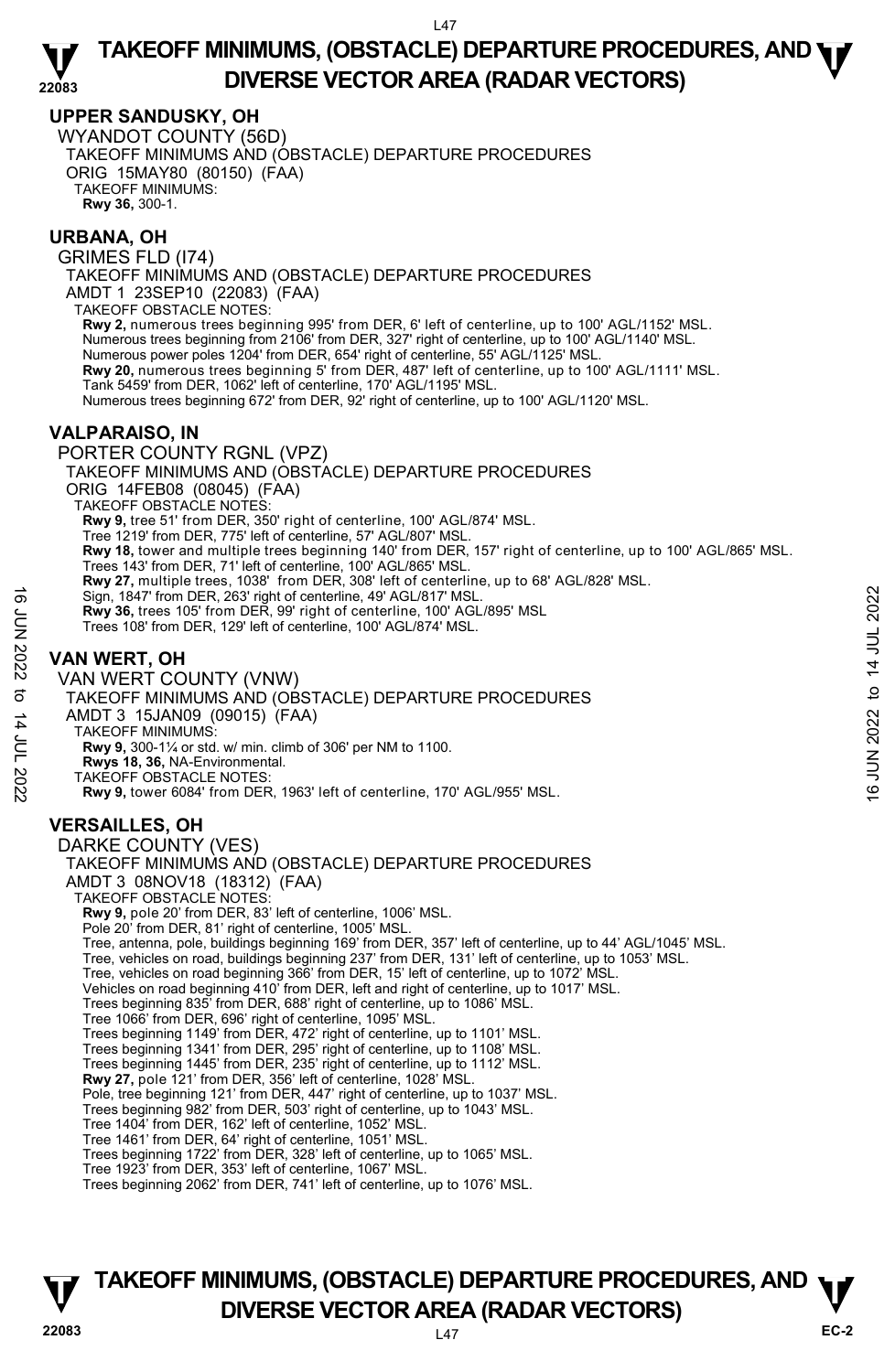**WABASH, IN**  WABASH MUNI (IWH) TAKEOFF MINIMUMS AND (OBSTACLE) DEPARTURE PROCEDURES ORIG 10DEC15 (15344) (FAA) TAKEOFF OBSTACLE NOTES: **Rwy 9,** trees beginning 194' from DER, left and right of centerline, up to 110' AGL/910' MSL. **Rwy 18,** trees beginning 310' from DER, 128' left of centerline, up to 83' AGL/873' MSL. **Rwy 27,** poles and power line beginning 484' from DER, left and right of centerline, up to 44' AGL/840' MSL. Vehicles on road beginning 502' from DER, left and right of centerline, up to 15' AGL/813' MSL. Tree 517' from DER, 618' left of centerline, 77' AGL/871' MSL. Trees beginning 624' from DER, left and right of centerline, up to 64' AGL/855' MSL. Poles and power line beginning 1613' from DER, left and right of centerline, up to 48' AGL/853' MSL. **Rwy 36,** buildings beginning 31' from DER, 272' left of centerline, up to 25' AGL/815' MSL. Trees beginning 459' from DER, left and right of centerline, up to 70' AGL/876' MSL. Vehicles on road 469' from DER, left and right of centerline, up to 15' AGL/804' MSL. **WADSWORTH, OH**  WADSWORTH MUNI (3G3) TAKEOFF MINIMUMS AND (OBSTACLE) DEPARTURE PROCEDURES AMDT 2 08NOV18 (18312) (FAA) TAKEOFF MINIMUMS: **Rwy 2,** 400-2¼ w/min. climb of 280' per NM to 1900 or std. w/min. climb of 445' per NM to 1500 or 1100-3 for VCOA. **Rwy 10,** 700-3 or std. w/min. climb of 760' per NM to 1500. **Rwy 20,** 300-1⅝ or std. w/min. climb of 380' per NM to 1300. **Rwy 28,** 400-2¾ or std. w/min. climb of 475' per NM to 1400. DEPARTURE PROCEDURE **Rwy 10,** climb heading 097° to 1700 before proceeding on course. **Rwy 28,** climb heading 277° to 1500 before turning right. VCOA: **Rwy 2,** obtain ATC approval for VCOA when requesting IFR clearance. Climb in visual conditions to cross Wadsworth Muni Airport at or above 1900 before proceeding on course. TAKEOFF OBSTACLE NOTES: **Rwy 2,** fence 9' from DER, 268' right of centerline, up to 6' AGL/979' MSL. Vehicles on road beginning 90' from DER, 368' right of centerline, up to 1001' MSL. Tree 98' from DER, 197' left of centerline, 1011' MSL. Trees, vehicles on road, building, power poles beginning 393' from DER, 193' right of centerline, up to 100' AGL/1079' MSL.<br>Tree, power poles beginning 1220' from DER, 342' left of centerline, up to 100' AGL/1079' MSL. Tree 1626' from DER, 915' right of centerline, 100' AGL/1109' MSL. Tree 1852' from DER, 986' right of centerline, 100' AGL/1119' MSL. Tree 2796' from DER, 1245' right of centerline, 100' AGL/1129' MSL. Tree 3167' from DER, 1337' right of centerline, 100' AGL/1139' MSL. Tree 3461' from DER, 1401' right of centerline, 100' AGL/1149' MSL. Tree 3800' from DER, 1488' right of centerline, 100' AGL/1159' MSL. Tree 4451' from DER, 1684' right of centerline, 100' AGL/1169' MSL. Trees beginning 4895' from DER, 1351' right of centerline, up to 100' AGL/1179' MSL. Tree 5592' from DER, 1977' right of centerline, 100' AGL/1189' MSL. Tree 5763' from DER, 2016' right of centerline, 100' AGL/1199' MSL. Trees beginning 5999' from DER, 1592' right of centerline, up to 100' AGL/1209' MSL. Tree 1.1 NM from DER, 2323' right of centerline, 100' AGL/1219' MSL. Tree 1.1 NM from DER, 2363' right of centerline, 100' AGL/1229' MSL. Tree 1.1 NM from DER, 2384' right of centerline, 100' AGL/1239' MSL. Tree 1.2 NM from DER, 2540' right of centerline, 100' AGL/1249' MSL. Tree 1.4 NM from DER, 2776' right of centerline, 100' AGL/1259' MSL. Tree 1.4 NM from DER, 545' left of centerline, 100' AGL/1259' MSL. Tree 1.4 NM from DER, 2911' right of centerline, 100' AGL/1269' MSL. Tree 1.5 NM from DER, 2963' right of centerline, 100'AGL/1279' MSL. Tree 1.5 NM from DER, 614' left of centerline, 100' AGL/1269' MSL. Tree 1.6 NM from DER, 1988' left of centerline, 100' AGL/1279' MSL. Tower, tree, tank beginning 1.6 NM from DER, 2010' left of centerline, up to 211' AGL/1368' MSL. Tree 1.7 NM from DER, 3304' right of centerline, 100' AGL/1289' MSL. Tree 1.8 NM from DER, 2997' right of centerline, 100' AGL/1299' MSL. Tree beginning 1.9 NM from DER, 3077' right of centerline, up to 100' AGL/1309' MSL. Tree 2.4 NM from DER, 4211' right of centerline, 100' AGL/1379' MSL.<br>**Rwy 10,** trees beginning 197' from DER, 284' right of centerline, up to 991' MSL. Tree 254' from DER, 489' right of centerline, 993' MSL. Trees, vehicles on road beginning 298' from DER, 366' right of centerline, up to 996' MSL. Trees, vehicles on road beginning 412' from DER, 114' right of centerline, up to 100' AGL/1089' MSL. Vehicles on road 421' from DER, 445' left of centerline, 1000' MSL. Vehicles on road beginning 428' from DER, 2' left of centerline, up to 1001' MSL. Tree 866' from DER, 53' left of centerline, 100' AGL/1087' MSL. Tree 905' from DER, 719' right of centerline, 100' AGL/1099' MSL. Tree 1161' from DER, 390' left of centerline, 100' AGL/1109' MSL. Trees beginning 1241' from DER, 718' left of centerline, up to 100' AGL/1119' MSL. Trees beginning 1253' from DER, 90' right of centerline, up to 100' AGL/1109' MSL.  **CON'T**  Vadsworth Muni Airport at or above 1900 before proceeding on course.<br>
TAKEOFF OBSTACLE NOTES:<br>
TRAVE 2, fence 9' from DER, 268' right of centerline, up to 6' AGL/979' MSL.<br>
Vehicles on road beginning 90' from DER, 368' ri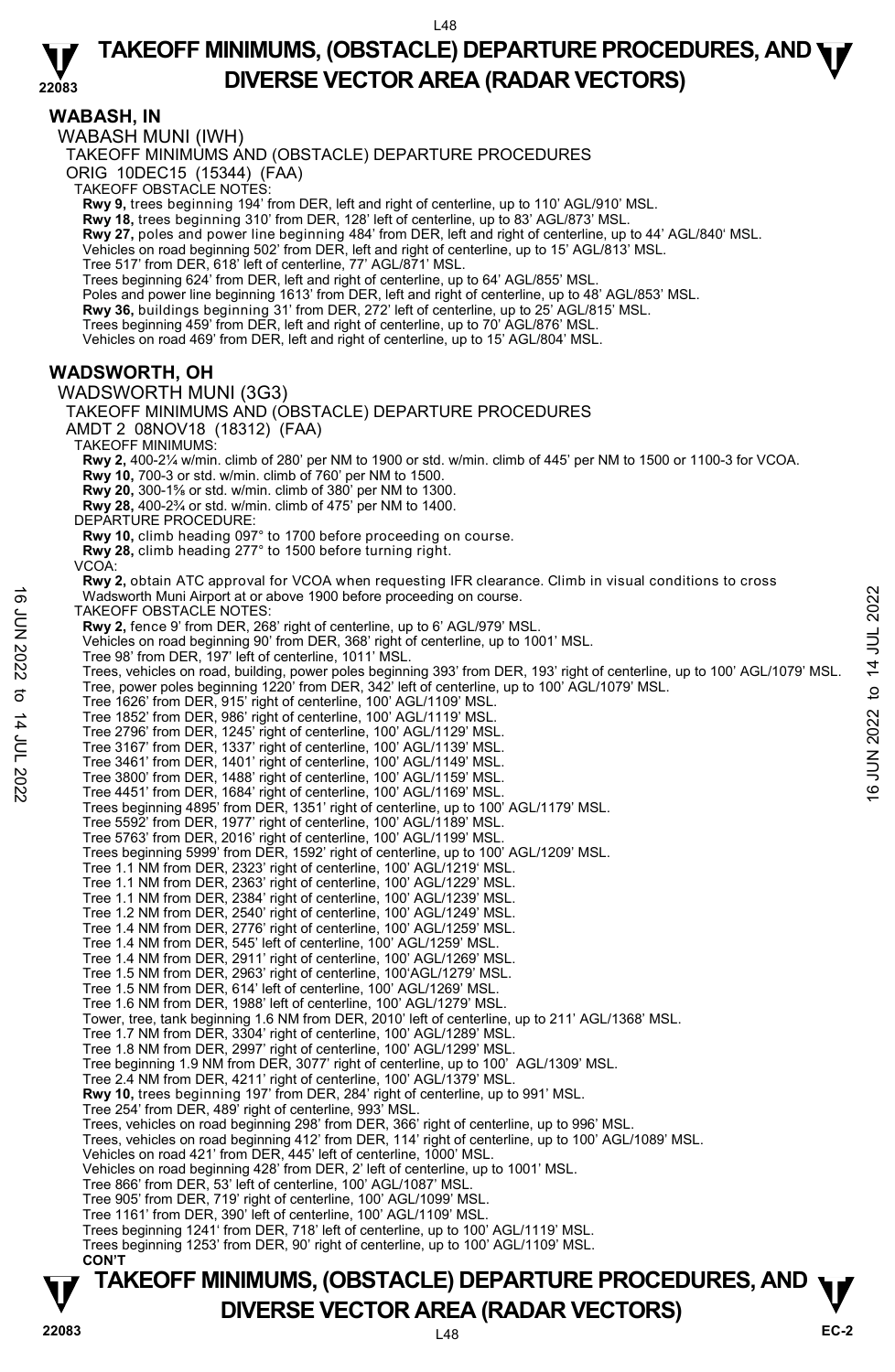

## **WADSWORTH, OH (CON'T)**

WADSWORTH MUNI (3G3) (CON'T) **Rwy 10 (CON'T),** trees beginning 1654' from DER, 637' right of centerline, up to 100' AGL/1129' MSL. Trees beginning 1985' from DER, 628' right of centerline, up to 100' AGL/1139' MSL. Tree 2355' from DER, 567' right of centerline, 100' AGL/1149' MSL. Trees beginning 2422' from DER, 869' right of centerline, up to 100' AGL/1169' MSL. Trees beginning 2516' from DER, 610' right of centerline, up to 100' AGL/1189' MSL. Trees beginning 3033' from DER, 998' right of centerline, up to 100' AGL/1219' MSL. Tree 4103' from DER, 1592' right of centerline, 100' AGL/1239' MSL. Building 5022' from DER, 1164' left of centerline, 31' AGL/1123' MSL. Tree 1 NM from DER, 1236' left of centerline, 100' AGL/1239' MSL. Tree 1 NM from DER, 1310' left of centerline, 100' AGL/1249' MSL. Tree 1 NM from DER,1494' left of centerline, 100' AGL/1259' MSL. Tree 1 NM from DER, 1656' left of centerline, 100' AGL/1269' MSL. Tree 1.1 NM from DER, 1767' left of centerline, 100' AGL/1279' MSL. Tree 1.1 NM from DER, 1840' left of centerline, 100' AGL/1289' MSL. Tree 1.1 NM from DER, 1958' left of centerline, 100' AGL/1299' MSL. Trees beginning 1.1 NM from DER, 2252' left of centerline, up to 100' AGL/1309' MSL. Trees 1.4 NM from DER, 2522' left of centerline, 100' AGL/1319' MSL. Tree 1.9 NM from DER, 3653' left of centerline, 100' AGL/1359' MSL. Tree 2.1 NM from DER, 3881' left of centerline, 100' AGL/1369' MSL. Tower 2.3 NM from DER, 2131' left of centerline, 416' AGL/1581' MSL. Tower 2.3 NM from DER, 2131' left of centerline, 416' AGL/1581' MSL. **Rwy 20**, tree 27' from DER, 216' left of centerline, 991' MSL. Vehicles on road 28' from DER, 320' right of centerline, 976' MSL. Trees, vehicles on road, beginning 38' from DER, 303' left of centerline, up to 1034' MSL. Trees, vehicles on road, beginning 349' from DER, 81' left of centerline, up to 1067' MSL. Vehicles on road beginning 417' from DER, 22' right of centerline, up to 982' MSL. Trees, vehicles on road beginning 707' from DER, on and left of centerline, up to 1072' MSL. Tree 4551' from DER, 156' left of centerline, 1086' MSL. Tree 4602' from DER, 58' right of centerline, 1092' MSL. Trees beginning 4627' from DER, 556' left of centerline, 1095' MSL. Tree 4692' from DER, 478' from centerline, 1101' MSL. Tree 4709' from DER, 1737' left of centerline, 100' AGL/1179' MSL. Trees beginning 4767' from DER, 6' left of centerline, up to 100' AGL/1189' MSL. Tree 1.2 NM from DER, 2431' left of centerline, 100' AGL/1179' MSL. **Rwy 28,** building 172' from DER, 429' right of centerline, up to 26' AGL/991' MSL. Tree 1035' from DER, 434' left of centerline, 100' AGL/1069' MSL. Trees beginning 1265' from DER, 197' left of centerline, up to 100' AGL/1079' MSL. Tree 3301' from DER, 66' right of centerline, 100' AGL/1089' MSL. Tree 3401' from DER, 101' right of centerline, 100' AGL/1099' MSL. Tree 3531' from DER, 108' right of centerline, 100' AGL/1109' MSL. Tree 3643' from DER, 111' right of centerline, 100' AGL/1119' MSL. Tree 3746' from DER, 127' right of centerline, 100' AGL/1129' MSL. Tree 3838' from DER, 162' right of centerline, 100' AGL/1139' MSL. Tree 3909' from DER, 176' right of centerline, 100' AGL/1149' MSL. Tree 3987' from DER, 176' right of centerline, 100' AGL/1159' MSL. Tree 4058' from DER, 211' right of centerline, 100' AGL/1169' MSL. Tree 4150' from DER, 204' right of centerline, 100' AGL/1179' MSL. Tree 4185' from DER, 210' right of centerline, 100' AGL/1189' MSL. Tree 4249' from DER, 224' right of centerline, 100' AGL/1199' MSL. Trees beginning 4297' from DER, 71' left of centerline, up to 100' AGL/1209' MSL. Tree 4468' from DER, 125' right of centerline, 100' AGL/1219' MSL. Tree 4575' from DER, 322' right of centerline, 100' AGL/1229' MSL. Tree 4780' from DER, 364' right of centerline, 100' AGL/1239' MSL. Tree 4865' from DER, 335' right of centerline, 100' AGL/1249' MSL. Trees beginning 5125' from DER, 299' right of centerline, up to 100' AGL/1259' MSL. Trees beginning 5329' from DER, 797' right of centerline, up to 100' AGL/1269' MSL. Tree 5693' from DER, 1171' right of centerline, 100' AGL/1279' MSL. Trees beginning 5693' from DER, 1171' right of centerline, up to 100' AGL/1279' MSL. Trees beginning 1.5 NM from DER, 974' right of centerline, up to 100' AGL/1299' MSL. Tree 1.6 NM from DER, 2779' left of centerline, 100' AGL/1269' MSL. Tree 2.1 NM from DER, 3933' right of centerline, 100' AGL/1299' MSL. Tree Beginning 4827 from DER, 195° left of centerline, 1095 MSL.<br>
Tree 4692 from DER, 1737' left of centerline, 100' AGL/1179' MSL.<br>
Tree 4709' from DER, 1737' left of centerline, 100' AGL/1179' MSL.<br>
Tree 1.2 NM from DER

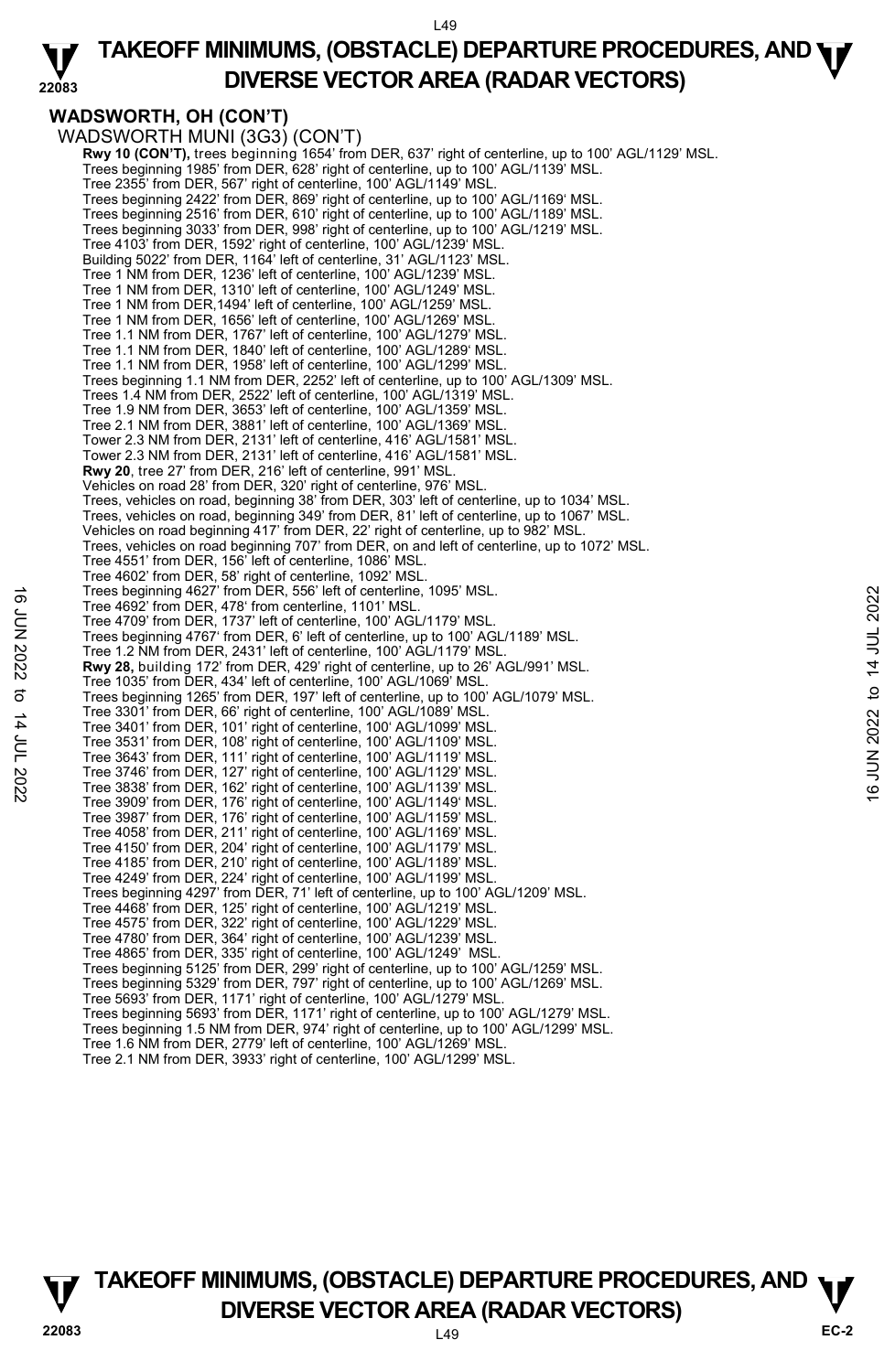#### **22083 TAKEOFF MINIMUMS, (OBSTACLE) DEPARTURE PROCEDURES, AND <b>WE**<br>DREBSE VECTOR AREA (BADAR VECTORS) **DIVERSE VECTOR AREA (RADAR VECTORS)**

## **WAPAKONETA, OH**

NEIL ARMSTRONG (AXV) TAKEOFF MINIMUMS AND (OBSTACLE) DEPARTURE PROCEDURES AMDT 2 31JUL08 (08213) (FAA) TAKEOFF OBSTACLE NOTES: **Rwy 8,** vehicle on road, 1' from DER, 403' right of centerline, 15' AGL/926' MSL.<br>Fence 70' from DER, 222' right of centerline, 6' AGL/919' MSL. Fence 149' from DER, 270' left of centerline, 8' AGL/921' MSL. Obstruction light on pole, 348' from DER, 239' left of centerline, 15' AGL/928' MSL. Building, 614' from DER, 463' left of centerline, 15' AGL/929' MSL. Trees beginning 2385' from DER, 51' left of centerline, up to 101' AGL/1014' MSL. Trees beginning 2263' from DER, 268' right of centerline, up to 75' AGL/988' MSL.<br>**Rwy 26,** obstruction light on DME, 401' from DER, 268' right of centerline, 9' AGL/922' MSL.<br>Trees beginning 496' from DER, 51' right of ce Trees beginning 563' from DER, 120' left of centerline, up to 72' AGL/985' MSL. Pole 620' from DER, 332' left of centerline, 25' AGL/938' MSL. Stack, 3021' from DER, 577' left of centerline, 125' AGL/1035' MSL. Tower, 3265' from DER, 729' right of centerline, 149' AGL/1050' MSL. **WARSAW, IN**  WARSAW MUNI (ASW) TAKEOFF MINIMUMS AND (OBSTACLE) DEPARTURE PROCEDURES AMDT 3 30JAN20 (20030) (FAA) TAKEOFF MINIMUMS: **Rwy 9,** 300-1⅛ or std. w/min. climb of 266' per NM to 1100, or alternatively, with std. takeoff minimums and a normal 200' per NM climb gradient, takeoff must occur no later than 2000' prior to DER. TAKEOFF OBSTACLE NOTES: **Rwy 9,** fence beginning 148' from DER, 476' left of centerline, up to 5' AGL/856' MSL. Vehicle on road beginning 181' from DER, 22' right of centerline, up to 865' MSL. Vehicle on road 183' from DER, 264' left of centerline, 865' MSL. Vehicle on road beginning 184' from DER, 404' left of centerline, up to 866' MSL. Trees beginning 835' from DER, 447' right of centerline, up to 65' AGL/914' MSL. Trees beginning 1258' from DER, 755' left of centerline, up to 50' AGL/888' MSL. Tree 1283' from DER, 763' left of centerline, 52' AGL/890' MSL. Trees beginning 1287' from DER, 524' left of centerline, up to 58' AGL/897' MSL.<br>Trees beginning 1367' from DER, 476' left of centerline, up to 61' AGL/898' MSL.<br>Trees beginning 1472' from DER, 72' right of centerline, up Trees beginning 1529' from DER, 176' left of centerline, up to 66' AGL/908' MSL.<br>Trees beginning 1701' from DER, 824' right of centerline, up to 91' AGL/944' MSL.<br>Trees beginning 2231' from DER, 841' right of centerline, u Tree 2497' from DER, 969' left of centerline, 69' AGL/913' MSL. Transmission line 4888' from DER, 1104' left of centerline, 167' AGL/1012' MSL. Transmission line 5638' from DER, 106' left of centerline, 173' AGL/1018' MSL. Tower 5639' from DER, 106' left of centerline, 172' AGL/1020' MSL. Catenary 5730' from DER, 3' right of centerline, 169' AGL/1014' MSL. **Rwy 18,** terrain 6' from DER, 193' left of centerline, 837' MSL. Poles beginning 712' from DER, 360' left of centerline, up to 47' AGL/880' MSL. Poles, tree beginning 744' from DER, 150' right of centerline, up to 33' AGL/866' MSL. Trees beginning 832' from DER, 572' left of centerline, up to 63' AGL/896' MSL. Trees beginning 932' from DER, 17' left of centerline, up to 75' AGL/905' MSL. Trees beginning 1041' from DER, 172' right of centerline, up to 40' AGL/870' MSL. Trees beginning 1267' from DER, 115' right of centerline, up to 86' AGL/905' MSL. Trees beginning 1846' from DER, 305' right of centerline, up to 103' AGL/917' MSL.<br>**Rwy 27,** tree 1341' from DER, 650' right of centerline, 41' AGL/872' MSL. Pole 1715' from DER, 387' left of centerline, 60' AGL/883' MSL. Pole 1717' from DER, 462' right of centerline, 57' AGL/884' MSL.<br>**Rwy 36,** building 199' from DER, 528' left of centerline, 15' AGL/849' MSL.<br>Pole 313' from DER, 537' left of centerline, 43' AGL/877' MSL. Tree 366' from DER, 520' left of centerline, 59' AGL/893' MSL. Trees, poles, vehicle on road beginning 448' from DER, 237' left of centerline, up to 77' AGL/910' MSL.<br>Pole, vehicle on road beginning 483' from DER, 5' right of centerline, up to 27' AGL/864' MSL. Pole 524' from DER, 544' right of centerline, 29' AGL/866' MSL. Tree 560' from DER, 507' right of centerline, 51' AGL/887' MSL. Trees, buildings, pole beginning 568' from DER, 404' right of centerline, up to 56' AGL/891' MSL. Trees beginning 1666' from DER, 643' right of centerline, up to 87' AGL/916' MSL. Trees beginning 1766' from DER, 519' right of centerline, up to 91' AGL/919' MSL. Trees beginning 1783' from DER, 357' left of centerline, up to 105' AGL/928' MSL. Trees beginning 1952' from DER, 380' left of centerline, up to 108' AGL/929' MSL. Trees beginning 2148' from DER, on centerline, up to 109' AGL/932' MSL. Trees beginning 2740' from DER, 183' right of centerline, up to 103' AGL/925' MSL.<br>Trees beginning 2857' from DER, 165' right of centerline, up to 125' AGL/945' MSL.<br>Trees beginning 3244' from DER, 148' left of centerline, Trees beginning 3309' from DER, 11' left of centerline, up to 107' AGL/936' MSL. Vehicle on road beginning 184' from DER, 404' left of centerline, up to 866' MSL.<br>
Trees beginning 325' from DER, 475' left of centerline, up to 50' AGL/914' MSL.<br>
Tree 1283' from DER, 763' left of centerline, up to 50' A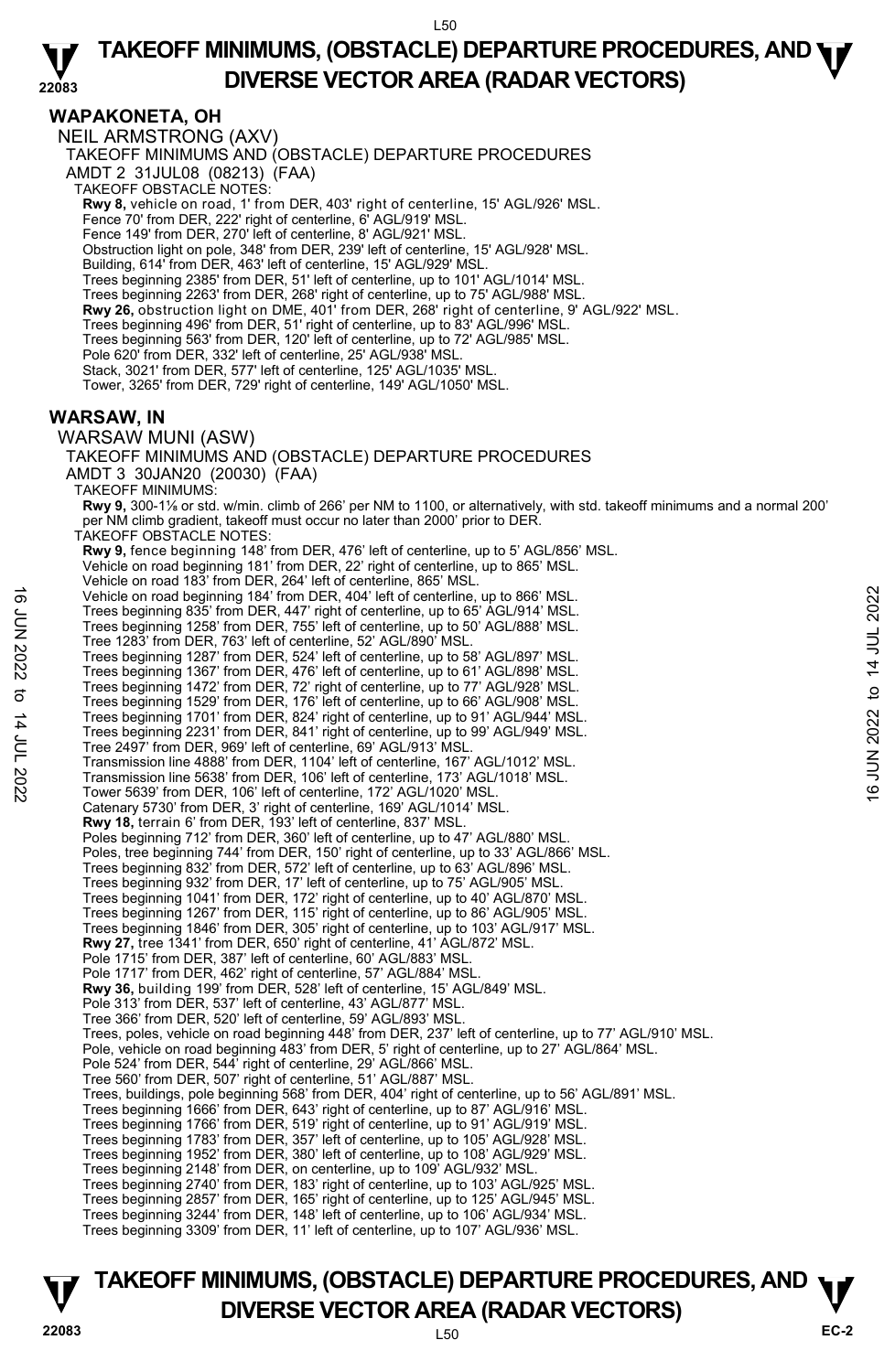## **WASHINGTON, IN**

DAVIESS COUNTY (DCY) TAKEOFF MINIMUMS AND (OBSTACLE) DEPARTURE PROCEDURES ORIG-A 28FEB19 (19059) (FAA) TAKEOFF MINIMUMS: **Rwy 18,** 300-1 or std. w/min. climb of 295' per NM to 700. TAKEOFF OBSTACLE NOTES: **Rwy 18,** NAVAID 38' from DER, 113' right of centerline, 2' AGL/469' MSL. Traverse way 201' from DER, 525' right of centerline, 485' MSL. Trees beginning 1036' from DER, 247' left of centerline, up to 526' MSL. Tree 1526' from DER, 153' left of centerline, 542' MSL. Tree 1957' from DER, 222' right of centerline, 538' MSL. Trees beginning 2628' from DER, 264' right of centerline, up to 575' MSL. Elevator, tank beginning 4160' from DER, 18' left of centerline, up to 606' MSL. Elevator 4221' from DER, 10' left of centerline, 121' AGL/621' MSL.

## **WASHINGTON COURT HOUSE, OH**

FAYETTE COUNTY (I23) TAKEOFF MINIMUMS AND (OBSTACLE) DEPARTURE PROCEDURES AMDT 2 20DEC07 (07354) (FAA) TAKEOFF MINIMUMS: **Rwy 5,** 300-1¾ or std. w/ min. climb of 268' per NM to 1400. TAKEOFF OBSTACLE NOTES: **Rwy 5,** train on railroad tracks 384' from DER, 243' right of centerline, 23' AGL/997' MSL. Terrain 81' from DER, 184' left of centerline, 0' AGL/978' MSL. Silo 8848' from DER, 772' right of centerline, 238' AGL/1213' MSL. **Rwy 23,** train on railroad tracks 509' from DER, 257' left of centerline, 23' AGL/1003' MSL.

#### **WAUSEON, OH**

#### FULTON COUNTY (USE)

- TAKEOFF MINIMUMS AND (OBSTACLE) DEPARTURE PROCEDURES AMDT 1A 17AUG17 (17229) (FAA) TAKEOFF MINIMUMS: **Rwys 18, 36,** NA - Environmental. **Rwys 9, 27,** 300-1. TAKEOFF OBSTACLE NOTES: **Rwy 9,** antenna, building beginning 1137' from DER, 637' left of centerline, up to 808' MSL. Trees beginning 1309' from DER, 414' right of centerline, up to 840' MSL. Trees beginning 1371' from DER, 562' right of centerline, up to 80' AGL/848' MSL. Tree 1455' from DER, 543' right of centerline, 83' AGL/850' MSL. Trees beginning 1569' from DER, 635' right of centerline, up to 90' AGL/854' MSL. Trees beginning 2161' from DER, 4' left of centerline, up to 111' AGL/876' MSL.<br>**Rwy 27,** building 11' from DER, 460' left of centerline, 799' MSL. Pole 26' from DER, 487' left of centerline, 808' MSL. Antenna, building, road, tree, flagpole, tk, pole beginning 88' from DER, 47' left of centerline, up to 45' AGL/824' MSL.<br>Trees beginning 3976' from DER, 170' left of centerline, up to 889' MSL. TAKEOFF MINIMUMS AND (OBSTACLE) DEPARTURE PROCEDURES AMDT 1 05FEB15 (15036) (FAA) TAKEOFF OBSTACLE NOTES: **Rwy 7,** REILs 39' from DER, 78' left and 75' right of centerline, 2' AGL/663' MSL. Fence at DER, 434' right of centerline, 6' AGL/668' MSL. Fence beginning 88' from DER, 462' left of centerline, 9' AGL/671' MSL. Buildings beginning 602' from DER, 437' right of centerline, up to 21' AGL/680' MSL. Trees beginning 237' from DER, 162' left of centerline, up to 100' AGL/752' MSL. Trees beginning 95' from DER, 286' right of centerline, up to 100' AGL/736' MSL.<br>**Rwy 25,** REILs 40' from DER, 79' left and 78' right of centerline, 2' AGL/662' MSL. Antenna, poles, and vehicle on road beginning 55' from DER, 223' left of centerline, up to 46' AGL/705' MSL. TUL TUN CUUNT I TUOET<br>
TAKEOFF MINIMUMS AND (OBSTACLE) DEPARTURE PROCEDURES<br>
AMDT 1A 17AUG17 (17229) (FAA)<br>
TAKEOFF MINIMUMS:<br>
Rwys 1, 3,6, NA - Environmental.<br>
Rwys 1, 3,6, NA - Environmental.<br>
Rwys 9, 27, 300-1.<br>
TAKE
	- **WAVERLY, OH**

PIKE COUNTY (EOP)

Trees, poles, fence, and vehicle on road beginning 79' from DER, 200' right of centerline, up to 100' AGL/739' MSL.<br>Vehicles on road beginning 487' from DER, crossing centerline, up to 15' AGL/674' MSL. Trees beginning 666' from DER, 444' right of centerline, up 100' AGL/726' MSL.

Trees beginning 596' from DER, 267' left of centerline, up to 100' AGL/728' MSL.

Trees beginning 1422' from DER, crossing centerline, up to 115' AGL/769' MSL.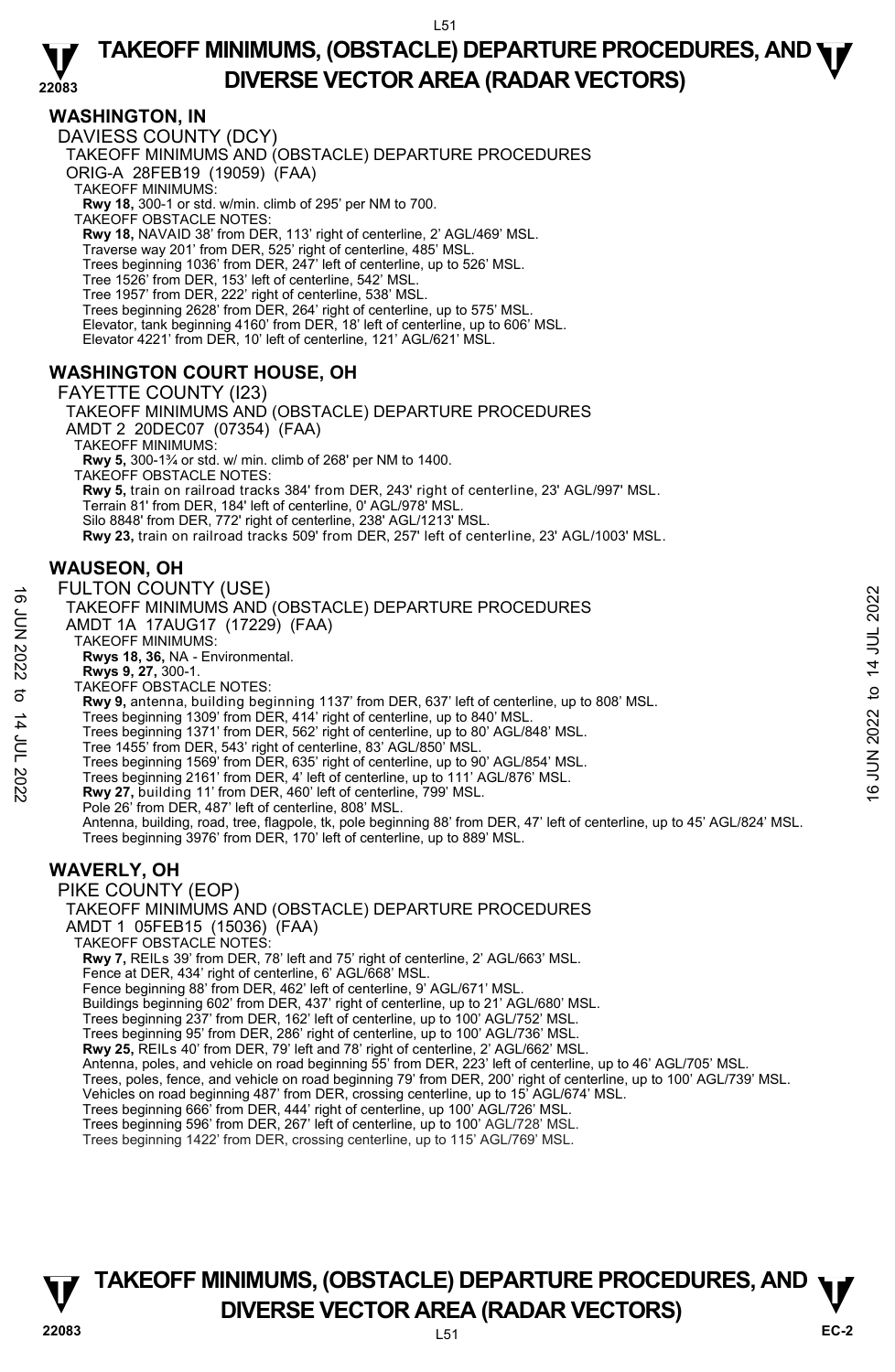## **WEST UNION, OH**

ALEXANDER SALAMON (AMT) TAKEOFF MINIMUMS AND (OBSTACLE) DEPARTURE PROCEDURES AMDT 1 13DEC90 (90347) (FAA) TAKEOFF MINIMUMS: **Rwys 5, 23,** 300-1. DEPARTURE PROCEDURE: **Rwys 5, 23,** climb straight ahead to 1700 before turning west.

## **WILLARD, OH**

WILLARD (8G1) TAKEOFF MINIMUMS AND (OBSTACLE) DEPARTURE PROCEDURES AMDT 2 13SEP18 (18256) (FAA) DEPARTURE PROCEDURE:

**Rwy 10,** climb on heading 103° to 1400 before turning left.

TAKEOFF OBSTACLE NOTES :

**Rwy 10,** building 705' from DER, 149' left of centerline, 19' AGL/959' MSL. Transmission line 783' from DER, 289' left of centerline, 39' AGL/980' MSL.

Pole 1900' from DER, 418' left of centerline, 32' AGL/985' MSL. Pole 1965' from DER, 985' left of centerline, 32' AGL/986' MSL.

**Rwy 28,** building beginning 6' from DER, 159' right of centerline, up to 30' AGL/969' MSL.

Pole 78' from DER, 306' left of centerline, up to 30' AGL/969' MSL

Pole 125' from DER, 326' right of centerline, up to 40' AGL/979' MSL.

Trees beginning 201' from DER, 279' right of centerline, up to 100' AGL/1039' MSL.

Trees beginning 406' from DER, 487' right of centerline, up to 100' AGL/1049' MSL.

Trees beginning 1239' from DER, 144' left of centerline, up to 100' AGL/1069' MSL.

Trees beginning 1300' from DER, 4' right of centerline, up to 100' AGL/1069' MSL.

## **WILLOUGHBY, OH**

LAKE COUNTY EXEC (LNN) TAKEOFF MINIMUMS AND (OBSTACLE) DEPARTURE PROCEDURES AMDT 3B 26MAR20 (22083) (FAA) DEPARTURE PROCEDURE: THE CUUNTIFICATED (LINT)<br>
TAKEOFF MINIMUMS AND (OBSTACLE) DEPARTURE PROCEDURES<br>
AMDT 3B 26MAR20 (22083) (FAA)<br>
DEPARTURE PROCEDURE:<br>
Rwy 23, climb on heading 233° to 1400 before turning right.<br>
Rwy 23, climb on heading 23

 **Rwy 10**, climb on heading 099° to 1600 before turning right.

 **Rwy 23**, climb on heading 233° to 1400 before turning right.  **Rwy 28,** climb on heading 279° to 1400 before turning left.

TAKEOFF OBSTACLE NOTES:

**Rwy 5,** fence, tree beginning 3' from DER, 273' left of centerline, up to 13' AGL/633' MSL.<br>Terrain 40' from DER, 382' right of centerline, 625' MSL.

Tree, pole beginning 50' from DER, 343' right of centerline, up to 56' AGL/673' MSL.

Tree 403' from DER, 584' right of centerline, 62' AGL/679' MSL.

Trees beginning 416' from DER, 351' left of centerline, up to 24' AGL/640' MSL.

Tree, building beginning 428' from DER, 538' right of centerline, up to 62' AGL/680' MSL.

Tree, building, fence, electrical system beginning 455' from DER, 244' right of centerline, up to 703' MSL.

Trees beginning 522' from DER, 466' left of centerline, up to 660' MSL. Trees beginning 662' from DER, 587' left of centerline, up to 62' AGL/674' MSL.

Tree 802' from DER, 558' left of centerline, 76' AGL/688' MSL.

Trees beginning 811' from DER, 528' left of centerline, up to 101' AGL/714' MSL.

Trees beginning 1070' from DER, 15' left of centerline, up to 109' AGL/728' MSL.

Tree, electrical system beginning 1286' from DER, 168' right of centerline, up to 98' AGL/716' MSL.<br>Trees beginning 1994' from DER, 356' right of centerline, up to 101' AGL/720' MSL.

Tree, electrical system beginning 2034' from DER, 434' right of centerline, up to 725' MSL.

Tree, electrical system, pole, transmission line beginning 2120' from DER, 10' right of centerline, up to 116' AGL/734' MSL.

- Trees beginning 2613' from DER, 31' left of centerline, up to 109' AGL/732' MSL.
- 

Tree 3426' from DER, 525' right of centerline, 107' AGL/736' MSL.<br>Trees beginning 3427' from DER, 328' right of centerline, up to 119' AGL/737' MSL.<br>Trees beginning 3667' from DER, 29' right of centerline, up to 124' AGL/7

Trees beginning 4179' from DER, 303' left of centerline, up to 737' MSL.

**Rwy 10,** fence 77' from DER, 478' right of centerline, 10' AGL/633' MSL.<br>Trees beginning 168' from DER, 353' right of centerline, up to 63' AGL/684' MSL.

Tree, building, pole beginning 348' from DER, 139' right of centerline, up to 76' AGL/698' MSL.

Pole, tree beginning 405' from DER, 142' left of centerline, up to 34' AGL/656' MSL

Tree, building, electrical system, transmission line, pole, vertical point beginning 437' from DER, 3' right of centerline, up to 95' AGL/717' MSL.

Electrical system, vertical point, transmission line, pole, lighting beginning 607' from DER, 26' left of centerline, up to 55' AGL/677' MSL.

Electrical system, tree, pole beginning 694' from DER, 54' left of centerline, up to 60' AGL/682' MSL.

Tree, electrical system, building beginning 733' from DER, 66' left of centerline, up to 67' AGL/695' MSL.

Tree, electrical system beginning 773' from DER, 10' left of centerline, up to 78' AGL/701' MSL.

Tree, building beginning 850' from DER, 520' left of centerline, up to 86' AGL/709' MSL.

Tree, electrical system beginning 955' from DER, 78' left of centerline, up to 89' AGL/711' MSL.

Tree, electrical system beginning 1081' from DER, 142' right of centerline, up to 98' AGL/721' MSL.

Tree, electrical system beginning 1112' from DER, 83' left of centerline, up to 105' AGL/727' MSL.  **CON'T**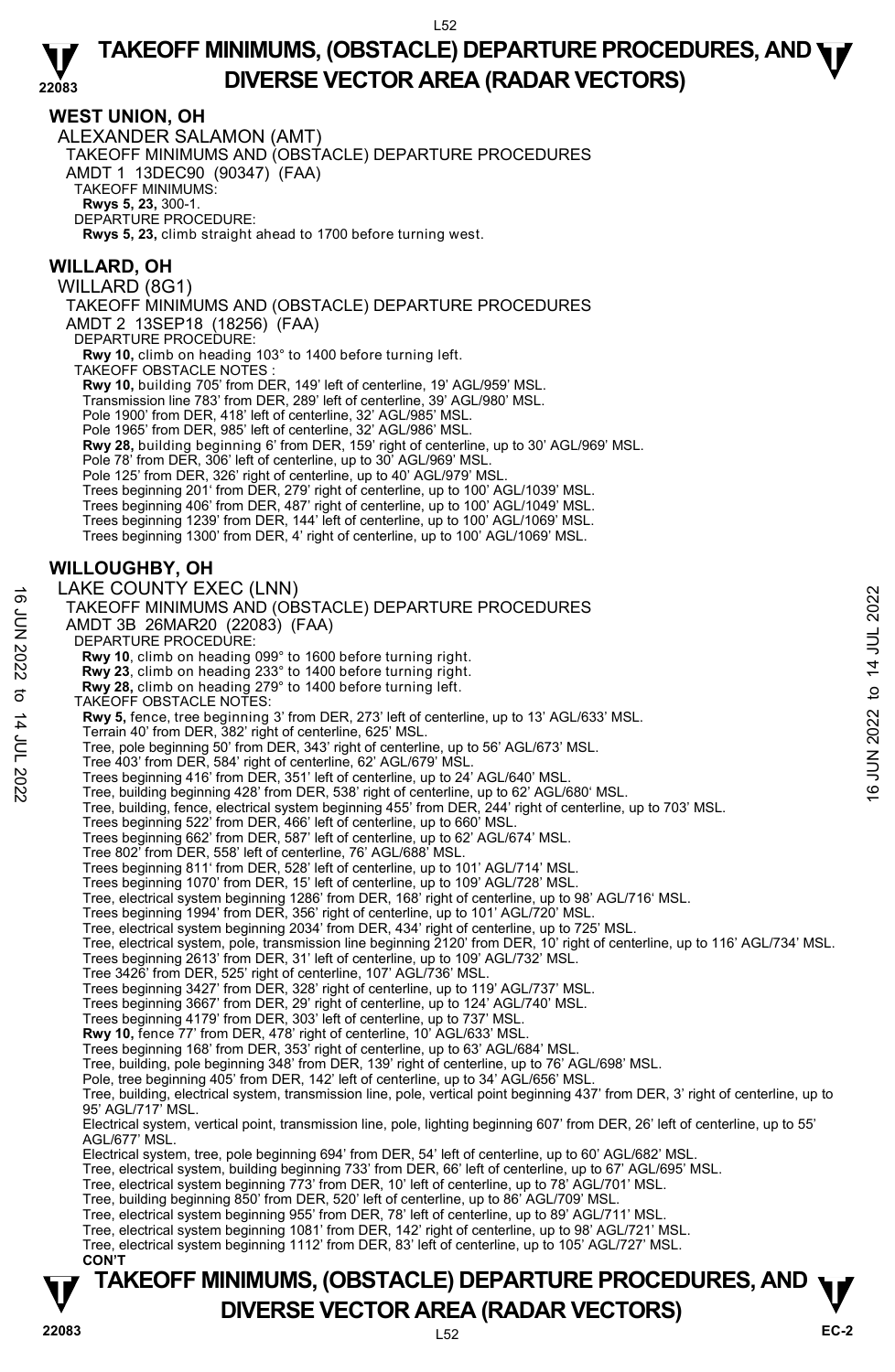

## **WILLOUGHBY, OH (CON'T)**

|                        | <b>WILLOUGHBY, OH (CON'T)</b>                                                                                                                                                                |                |
|------------------------|----------------------------------------------------------------------------------------------------------------------------------------------------------------------------------------------|----------------|
|                        | LAKE COUNTY EXEC (LNN) (CON'T)                                                                                                                                                               |                |
|                        |                                                                                                                                                                                              |                |
|                        | Rwy 10 (CON'T), trees beginning 1226' from DER, 4' right of centerline, up to 730' MSL.<br>Trees beginning 1260' from DER, 1' right of centerline, up to 108' AGL/732' MSL.                  |                |
|                        | Trees beginning 2218' from DER, 4' left of centerline, up to 112' AGL/733' MSL.                                                                                                              |                |
|                        | Trees beginning 2349' from DER, 85' right of centerline, up to 112' AGL/736' MSL.                                                                                                            |                |
|                        | Trees beginning 2428' from DER, 15' right of centerline, up to 116' AGL/742' MSL.                                                                                                            |                |
|                        | Trees beginning 3541' from DER, 187' left of centerline, up to 110' AGL/736' MSL.                                                                                                            |                |
|                        | Rwy 23, fence 4' from DER, 489' left of centerline, 8' AGL/633' MSL.                                                                                                                         |                |
|                        | Tree, fence, electrical system, building beginning 94' from DER, 62' left of centerline, up to 687' MSL.                                                                                     |                |
|                        | Building 195' from DER, 495' right of centerline, 29' AGL/652' MSL.<br>Building, fence, electrical system, pole beginning 200' from DER, 448' right of centerline, up to 49' AGL/672' MSL.   |                |
|                        | Tree 526' from DER, 591' right of centerline, 77' AGL/698' MSL.                                                                                                                              |                |
|                        | Tree, transmission line, pole, electrical system beginning 529' from DER, 363' right of centerline, up to 79' AGL/701' MSL.                                                                  |                |
|                        | Tree, pole, transmission line, electrical system beginning 628' from DER, 166' right of centerline, up to 87' AGL/709' MSL.                                                                  |                |
|                        | Trees beginning 1582' from DER, 204' left of centerline, up to 78' AGL/701' MSL.                                                                                                             |                |
|                        | Trees beginning 1659' from DER, 119' left of centerline, up to 714' MSL.                                                                                                                     |                |
|                        | Trees beginning 1971' from DER, 260' right of centerline, up to 722' MSL.                                                                                                                    |                |
|                        | Trees beginning 1987' from DER, 22' right of centerline, up to 100' AGL/724' MSL.<br>Tree 3023' from DER, 52' left of centerline, 94' AGL/717' MSL.                                          |                |
|                        | Trees beginning 3037' from DER, 269' left of centerline, up to 111' AGL/721' MSL.                                                                                                            |                |
|                        | Trees beginning 3445' from DER, 327' right of centerline, up to 105' AGL/728' MSL.                                                                                                           |                |
|                        | Trees beginning 3792' from DER, 1078' right of centerline, up to 108' AGL/730' MSL.                                                                                                          |                |
|                        | <b>Rwy 28,</b> antenna 579' from DER, 325' right of centerline, 20' AGL/640' MSL.                                                                                                            |                |
|                        | Building 835' from DER, 209' left of centerline, 23' AGL/645' MSL.                                                                                                                           |                |
|                        | Building 845' from DER, 561' left of centerline, 29' AGL/652' MSL.<br>Building, electrical system, pole beginning 876' from DER, 410' left of centerline, up to 49' AGL/672' MSL.            |                |
|                        | Electrical system 965' from DER, 470' right of centerline, 34' AGL/653' MSL.                                                                                                                 |                |
|                        | Electrical system, transmission line, pole, building beginning 985' from DER, 338' right of centerline, up to 44' AGL/661'                                                                   |                |
|                        | MSL.                                                                                                                                                                                         |                |
|                        | Tree 1134' from DER, 436' left of centerline, 77' AGL/698' MSL.                                                                                                                              |                |
|                        | Tree 1140' from DER, 188' right of centerline, 45' AGL/664' MSL.                                                                                                                             | 14 JUL 2022    |
|                        | Trees beginning 1141' from DER, 397' left of centerline, up to 706' MSL.                                                                                                                     |                |
|                        | Trees beginning 1143' from DER, 541' right of centerline, up to 692' MSL.<br>Trees beginning 1186' from DER, 386' right of centerline, up to 74' AGL/694' MSL.                               |                |
|                        | Trees beginning 1213' from DER, 8' left of centerline, up to 87' AGL/709' MSL.                                                                                                               |                |
|                        | Tree 1240' from DER, 378' right of centerline, 76' AGL/695' MSL.                                                                                                                             |                |
|                        | Trees beginning 1278' from DER, 21' right of centerline, up to 700' MSL.                                                                                                                     |                |
|                        | Trees beginning 1711' from DER, 21' right of centerline, up to 95' AGL/711' MSL.                                                                                                             | $\mathbf{c}$   |
|                        | Tree 2447' from DER, 207' left of centerline, 99' AGL/715' MSL.                                                                                                                              | 2022           |
|                        | Trees beginning 2467' from DER, 200' left of centerline, up to 102' AGL/723' MSL.<br>Trees beginning 2671' from DER, 172' left of centerline, up to 108' AGL/728' MSL.                       |                |
|                        | Tree 3022' from DER, 1211' left of centerline, 116' AGL/735' MSL.                                                                                                                            |                |
|                        | Tree, antenna beginning 3105' from DER, 248' left of centerline, up to 123' AGL/743' MSL.                                                                                                    | i<br>Th        |
| 2202 701 14 14 702 202 |                                                                                                                                                                                              | $\overline{6}$ |
|                        | <b>WILMINGTON, OH</b>                                                                                                                                                                        |                |
|                        | CLINTON FLD (166)                                                                                                                                                                            |                |
|                        | TAKEOFF MINIMUMS AND (OBSTACLE) DEPARTURE PROCEDURES                                                                                                                                         |                |
|                        | AMDT 2 05JUL07 (21224) (FAA)                                                                                                                                                                 |                |
|                        | <b>TAKEOFF MINIMUMS:</b>                                                                                                                                                                     |                |
|                        | Rwy 3, 300-1¼ or std. w/min. climb of 224' per NM to 1300', or alternatively, with std. takeoff minimums and a normal 200'/                                                                  |                |
|                        | NM climb gradient, takeoff must occur no later than 1700' prior to DER.                                                                                                                      |                |
|                        | TAKEOFF OBSTACLE NOTES:                                                                                                                                                                      |                |
|                        | Rwy 3, multiple trees beginning 76' from DER, 76' right of centerline, up to 88' AGL/1137' MSL.<br>Multiple trees beginning 279' from DER, 140' left of centerline, up to 96' AGL/1105' MSL. |                |
|                        | Water tank 1 NM from DER, 554' left of centerline, 176' AGL/1205' MSL.                                                                                                                       |                |
|                        | Rwy 21, multiple trees beginning 187' from DER, 509' right of centerline, up to 87' AGL/1111' MSL.                                                                                           |                |
|                        | Multiple trees beginning 243' from DER, 214' left of centerline, up to 77' AGL/1086' MSL.                                                                                                    |                |

## WILMINGTON AIR PARK (ILN)

TAKEOFF MINIMUMS AND (OBSTACLE) DEPARTURE PROCEDURES

ORIG 27AUG09 (09239) (FAA)

TAKEOFF OBSTACLE NOTES: **Rwy 4L,** tree 1032' from DER, 644' right of centerline, 35' AGL/1114' MSL.

**Rwy 22L,** tree 2437' from DER, 468' left of centerline, 100' AGL/1134' MSL.

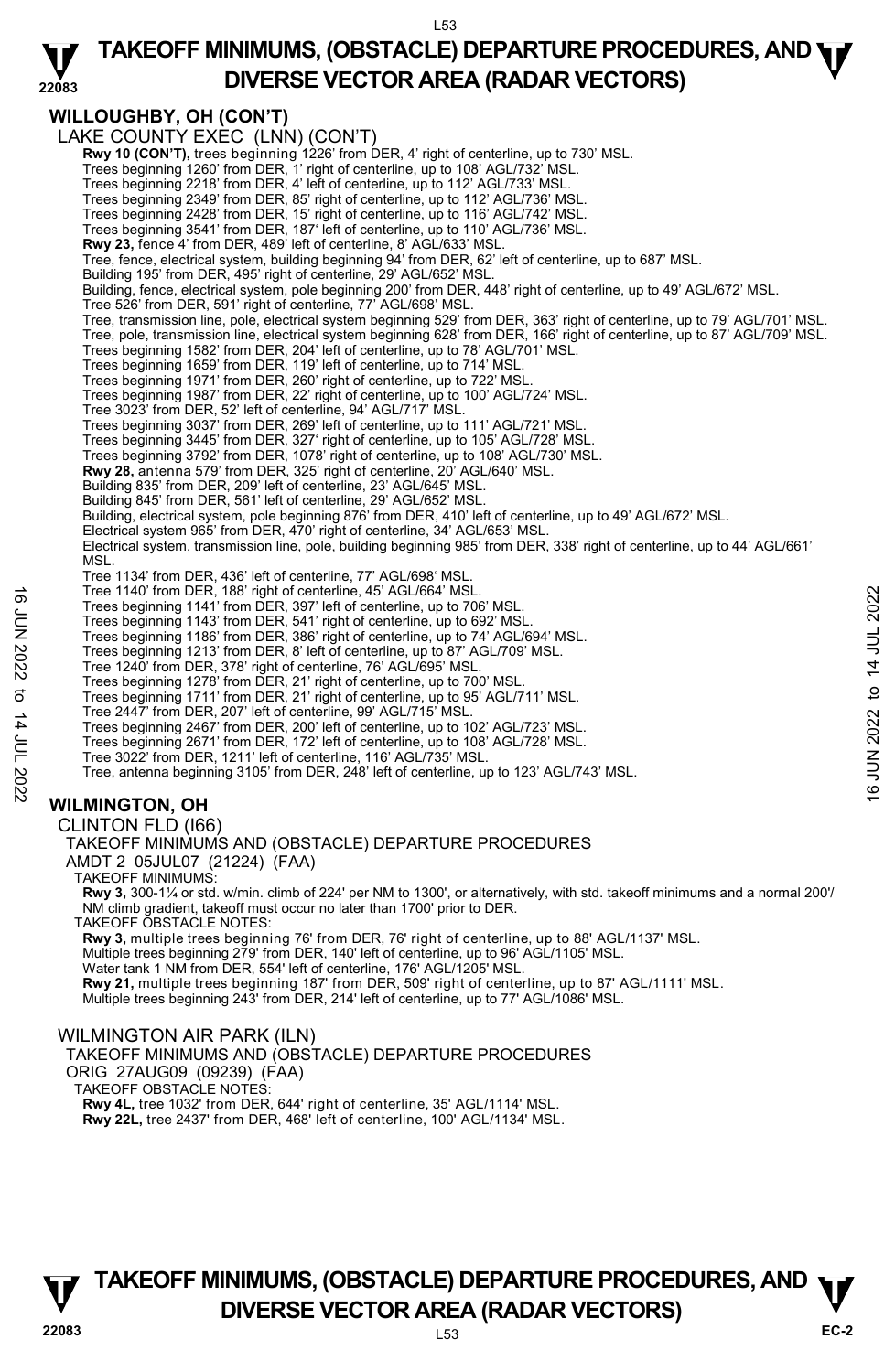# **TAKEOFF MINIMUMS, (OBSTACLE) DEPARTURE PROCEDURES, AND <b>WE**<br>DREBSE VECTOR AREA (BADAR VECTORS) **DIVERSE VECTOR AREA (RADAR VECTORS)**

## **WINAMAC, IN**

**22083**  ARENS FLD (RWN) TAKEOFF MINIMUMS AND (OBSTACLE) DEPARTURE PROCEDURES ORIG-A 11OCT18 (21224) (FAA) TAKEOFF MINIMUMS: **Rwy 9,** 300-1½ or std. w/min. climb of 225' per NM to 1000 TAKEOFF OBSTACLE NOTES: **Rwy 9,** fence 195' from DER, 190' right of centerline, 5' AGL/712' MSL. Pole, NAVAID and vehicle beginning 268' from DER, 21' left of centerline, up to 26' AGL/735' MSL. Tree 356' from DER, 172' right of centerline, 723' MSL. Pole 595' from DER, 409' right of centerline, 34' AGL/741' MSL. Pole 729' from DER, 393' left of centerline, 31' AGL/740' MSL. Poles beginning 736' from DER, 172' right of centerline, up to 37' AGL/745' MSL. Tree 2466' from DER, 463' left of centerline, 782' MSL. Tower 1 NM from DER, 24' left of centerline, 181' AGL/894' MSL. **Rwy 27,** fence 6' from DER, 203' left of centerline, 2' AGL/707' MSL. Tree 99' from DER, 190' left of centerline, 715' MSL. Fence 108' from DER, 208' right of centerline, 3' AGL/709' MSL. Tree 1660' from DER, 852' right of centerline, 757' MSL. **WINCHESTER, IN**  RANDOLPH COUNTY (I22) TAKEOFF MINIMUMS AND (OBSTACLE) DEPARTURE PROCEDURES ORIG 10MAR11 (11069) (FAA) TAKEOFF OBSTACLE NOTES: **Rwy 8,** power poles beginning 503' from DER, 433' right of centerline, up to 26' AGL/1155' MSL. Trees 1013' from DER, 586' right of centerline, 38' AGL/1167' MSL. Trees beginning 3523' from DER, 112' right of centerline, up to 101' AGL/1220' MSL. Tree 1745' from DER, 718' left of centerline, 61' AGL/1180' MSL. **Rwy 26,** trees and power pole beginning 389' from DER, 461' right of centerline, up to 59' AGL/1178' MSL. Barn and silo beginning 590' from DER, 360' right of centerline, up to 32' AGL/1151' MSL. Tree 479' from DER, 571' left of centerline, 23' AGL/ 1142' MSL. Power poles, antenna, and barn beginning 913' from DER, 444' left of centerline, up to 34' AGL/ 1153' MSL. Tree and antenna beginning 1023' from DER, 424' left of centerline, up to 43' AGL/1162' MSL.

# **WOODSFIELD, OH**

MONROE COUNTY (4G5) TAKEOFF MINIMUMS AND (OBSTACLE) DEPARTURE PROCEDURES AMDT 2 30MAY91 (91150) (FAA) TAKEOFF MINIMUMS: **Rwy 25,** 300-1. **WOOSTER, OH**  Barn and silo beginning 590' from DER, 360' right of centerline, up to 32' AGL/1151' MSL.<br>
Tree 479' from DER, 37' left of centerline, 23' AGL/1151' MSL.<br>
Fower poles, antenna, and barn beginning 913' from DER, 444' left

WAYNE COUNTY (BJJ) TAKEOFF MINIMUMS AND (OBSTACLE) DEPARTURE PROCEDURES AMDT 1A 26APR18 (18116) (FAA) TAKEOFF MINIMUMS: **Rwy 28,** 300-1. TAKEOFF OBSTACLE NOTES :

**Rwy 10,** traverse way 11' from DER, 479' right of centerline, 1141' MSL. Traverse way beginning 61' from DER, 359' left of centerline, up to 1143' MSL Pole, traverse way beginning 126' from DER, 40' right of centerline, up to 34' AGL/1159' MSL. Pole, traverse way beginning 165' from DER, 69' left of centerline, up to 33' AGL/1157' MSL. **Rwy 28,** vegetation 44' from DER, 467' right of centerline, 5' AGL/1116' MSL. Trees, beginning 1243' from DER, 400' left of centerline, up to 1240' MSL. Trees, beginning 2584' from DER, 229' right of centerline, up to 1203' MSL.

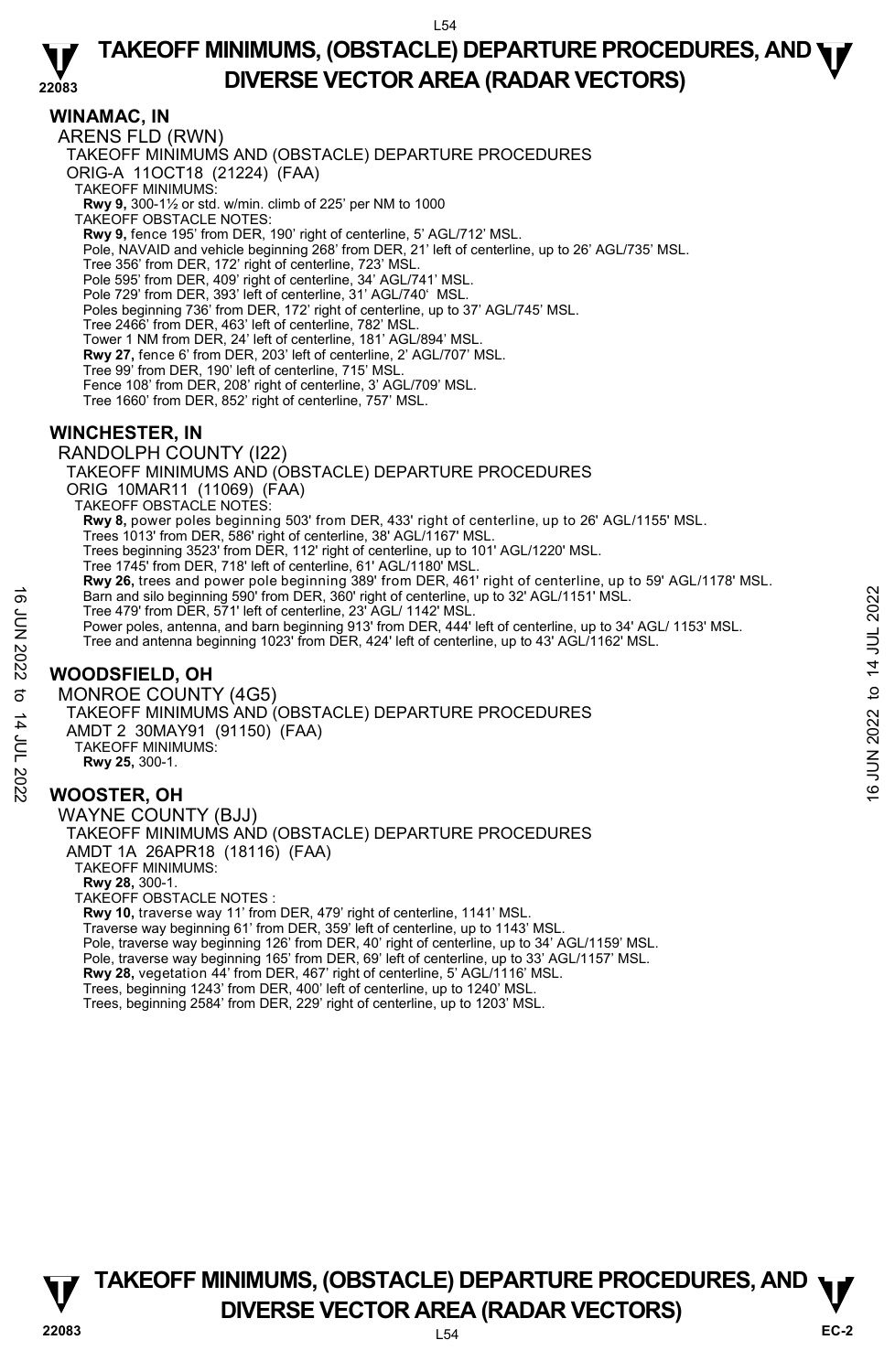#### **22083 TAKEOFF MINIMUMS, (OBSTACLE) DEPARTURE PROCEDURES, AND <b>WE**<br>DREBSE VECTOR AREA (BADAR VECTORS) **DIVERSE VECTOR AREA (RADAR VECTORS)**

# **WRIGHT-PATTERSON AFB (KFFO)**

DAYTON, OH

TAKEOFF MINIMUMS AND (OBSTACLE) DEPARTURE PROCEDURES 22OCT09 (09295) TAKEOFF MINIMUMS: **Rwy 5R, 200-1½\* Rwy 23R, 400-2¾\*\* Rwy 23L, 400-2¾\*\*\*** Or std. w/min. climb of 240ft/NM to 1100'. \*\* Or std. w/min. climb of 260ft/NM to 1300 \*\*\* Or std. w/min. climb of 210ft/NM to 1300'. **Rwy 5R,** climb on track 050° until reaching 1100. TAKEOFF OBSTACLE NOTES: **Rwy 23L:** 43' AGL VORTAC, 850' from DER, 662' right of centerline.  **Rwy 5L:** Up to 105' AGL tree line beginning 3000' from DER, 700' right of centerline to 5100' from DER, 1300' left of centerline. **YOUNGSTOWN, OH**  YOUNGSTOWN ELSER METRO (4G4) TAKEOFF MINIMUMS AND (OBSTACLE) DEPARTURE PROCEDURES AMDT 1A 05FEB15 (15036) (FAA) TAKEOFF MINIMUMS: **Rwy 10,** 300-1¾ or std. w/min. climb of 237' per NM to 1500. **Rwy 28,** 300-2½ or std. w/min. climb of 463' per NM to 1300. DEPARTURE PROCEDURE: **Rwy 10,** climb heading 098° to 2000 before proceeding on course. **Rwy 28,** climb heading 278° to 1700 before turning right. TAKEOFF OBSTACLE NOTES: **Rwy 10,** vehicle on road 200' from DER, on centerline, 15' AGL/1104' MSL.<br>Hangar and trees beginning 34' from DER, 203' right of centerline, up to 100' AGL/1189' MSL. Trees and tower beginning 283' from DER, 322' left of centerline, up to 138' AGL/1332' MSL. **Rwy 28,** trees on centerline, beginning 3380' from DER, up to 100' AGL/1209' MSL. Trees beginning at DER, 222' right of centerline, up to 100' AGL/1119' MSL. Trees beginning at DER, 191' left of centerline, up to 100' AGL/1119' MSL. **YOUNGSTOWN/WARREN, OH**  YOUNGSTOWN/WARREN RGNL (YNG) TAKEOFF MINIMUMS AND (OBSTACLE) DEPARTURE PROCEDURES AMDT 4 26JUL90 (21336) (FAA) TAKEOFF MINIMUMS: **Rwy 23,** 300-1. **ZANESVILLE, OH**  ZANESVILLE MUNI (ZZV) TAKEOFF MINIMUMS AND (OBSTACLE) DEPARTURE PROCEDURES AMDT 1 27JAN22 (22027) (FAA) TAKEOFF MINIMUMS: **Rwy 16,** 300-1¼ or std. w/min. climb of 215' per NM to 1200, or alternatively, with std. takeoff minimums and a normal 200' per NM climb gradient, takeoff must occur no later than 1400' prior to DER. TAKEOFF OBSTACLE NOTES: **Rwy 4,** trees, lighting, NAVAID beginning 45' from DER, 115' right of centerline, up to 92' AGL/900' MSL.<br>Lighting, NAVAID beginning 51' from DER, 114' left of centerline, up to 3' AGL/873' MSL. Fence 80' from DER, 506' left of centerline, 874' MSL. Tree 534' from DER, 634' left of centerline, 907' MSL. **Rwy 16**, tree, vegetation beginning 2' from DER, 66' right of centerline, up to 929' MSL.<br>Vegetation 105' from DER, 95' left of centerline, 7' AGL/899' MSL. Tree 194' from DER, 386' right of centerline, 939' MSL. Trees beginning 208' from DER, 61' right of centerline, up to 99' AGL/956' MSL. Trees beginning 1280' from DER, 331' left of centerline, up to 934' MSL. Trees beginning 1435' from DER, 62' right of centerline, up to 958' MSL. Tree 1438' from DER, 528' left of centerline, 939' MSL. Trees beginning 1465' from DER, 35' right of centerline, up to 962' MSL. Trees beginning 1522' from DER, 28' left of centerline, up to 942' MSL. Tree 1618' from DER, 446' left of centerline, 944' MSL. Trees beginning 1730' from DER, 378' left of centerline, up to 945' MSL. Trees beginning 1860' from DER, 58' right of centerline, up to 968' MSL. Trees beginning 1955' from DER, 96' left of centerline, up to 74' AGL/947' MSL. Trees beginning 1977' from DER, 5' right of centerline, up to 972' MSL.<br>Trees beginning 2099' from DER, 129' left of centerline, up to 62' AGL/948' MSL.<br>Trees beginning 2107' from DER, 8' left of centerline, up to 74' AGL/ Trees beginning 2127' from DER, 5' right of centerline, up to 980' MSL. Trees beginning 2134' from DER, 46' left of centerline, up to 74' AGL/961' MSL.  **CON'T** Tree's and tower beginning '283' from DER, 322' left of centerline, up to 138' AGL/1332' MSL.<br>
Frees beginning at DER, 222' right of centerline, up to 100' AGL/1119' MSL.<br>
Trees beginning at DER, 191' left of centerline,